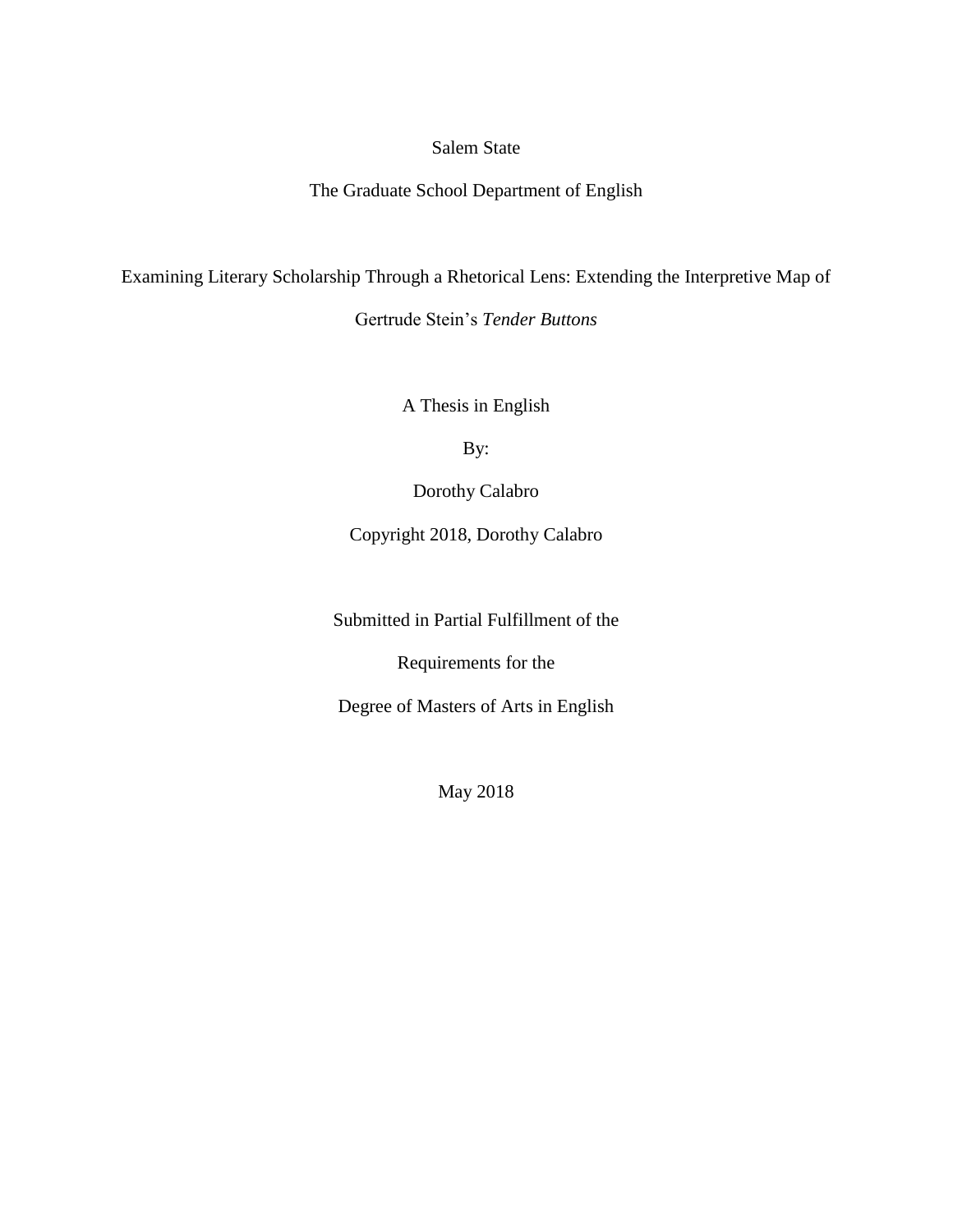### **Chapter I: Introduction**

American Modernism is a literary era that stands out as producing some of the most challenging texts in the last century. With Modernism came the advent of the psychoanalytic lens in literary criticism, a mourning for the "loss" of traditional literary value, and a belief in deep structures in writing. American Modernist works, such as T.S. Eliot's "The Wasteland" and Ezra Pound's "Hugh Selwyn Mauberley," have consistently remained in the spotlight of literary criticism, and despite the wide variety in the interpretations of these works, their value and contribution to literary tradition is seldom disputed. This is not so for all of their contemporaries, most notably Gertrude Stein. Though Stein is considered a prominent figure in the American Modernist movement, her works deviate from the consistent paths of interpretation that are used to examine the work of her contemporaries. According to Shirley Neuman,

Outside the growing body of academic Stein criticism, Gertrude Stein's public presence, her reputation in any segment of the culture which is aware of her at all, seems to have little to do with her work. Unlike the writers and artists with whom she is generally grouped, she not so much as a writer as a 'personality,' the center of one of those nodes

of celebrity which are equated with the avant-garde in highbrow mythology. (8) In addition, Neuman notes that scholarship on Stein's reputation focuses less on Stein herself and more on the famous men--Picasso, Hemingway, etc.-- that she was known for associating with. Her writing is rarely examined on its own for its embodiment of Modernist values or for its contributions to the literary era--the focus of the majority of Stein scholarship (i.e. Dubnick, Wight, Kley, etc.) is what or who influenced her. Thus, although her name is strongly associated with Modernism, Stein is simultaneously marginalized from the literary era.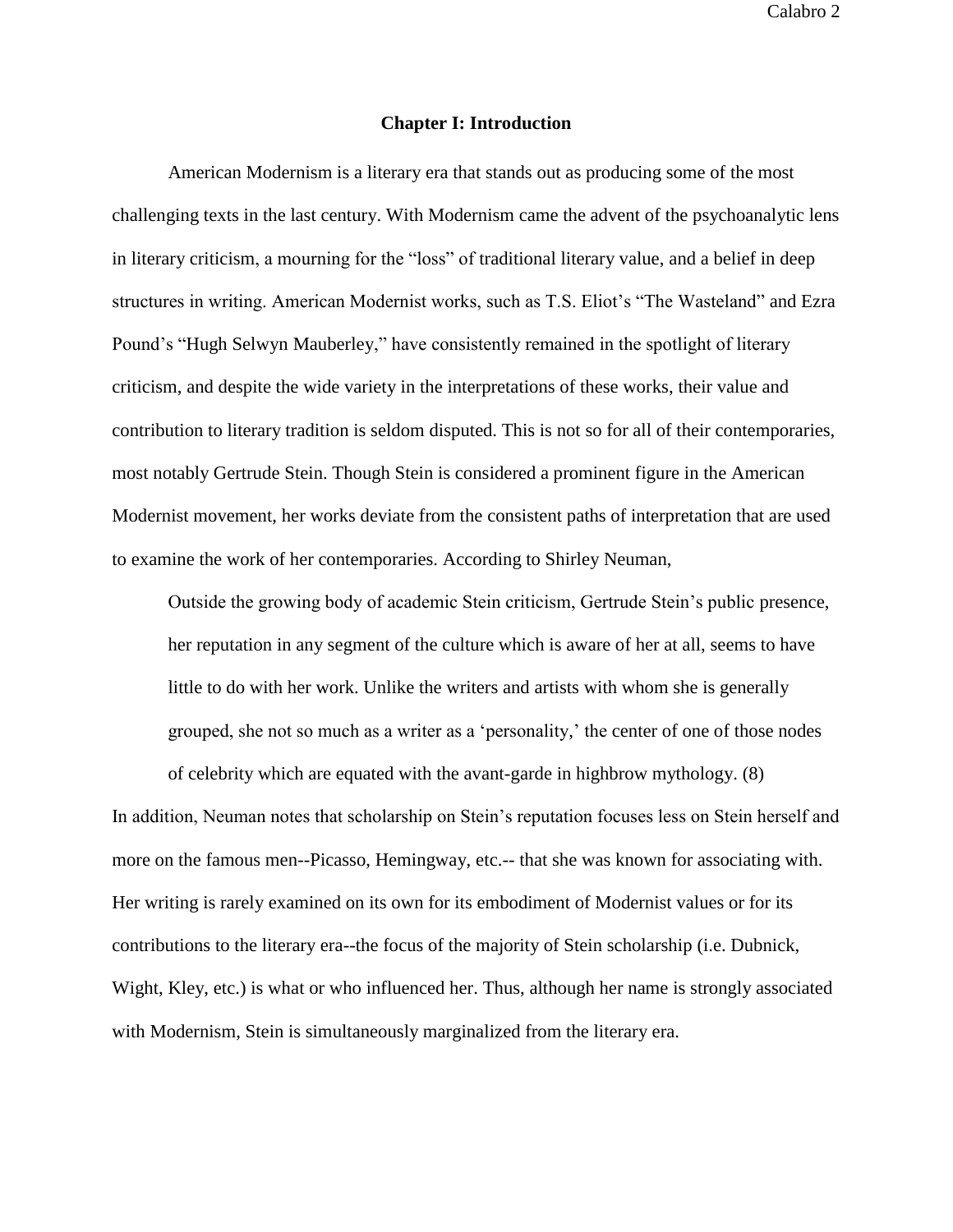The treatment of Stein's *Tender Buttons* exemplifies her being simultaneously celebrated and marginalized by critics. *Tender Buttons* has been a source of controversy in academia for over a century (Poetzsch). Published in 1914 at the height of the Modernist movement, the text's bizarre use of grammar, structure, and lexical meaning confronts the boundaries of what critics consider meaning to be and raises questions of whether or not texts have meaning at all. *Tender Buttons'* experimentation with (or downright disregard for) the conventions of writing are confusing to say the least and frustrating to many, so it has become an undervalued text of the Modernist movement. It is not difficult to presume why--despite Stein's significant contributions to the Modernist literary era, there seems to be a reluctance amongst critics to engage with her works (*Tender Buttons* in particular) to the same extent as the difficult works of her contemporaries. Though *Tender Buttons* is better received today than it was when it was originally published, scholarship around the text is not as extensive as that of her Modernist contemporaries. The text can and should be re-examined not only to show how engagement with Stein's work extends the study of her contemporaries, but also to provide a more complete vision of Stein's place in the Modernist movement.

In fact, *Tender Buttons* scholarship is unique not only compared to the scholarship of Stein's contemporaries, but also compared to that on her other works. Many have speculated as to why this is so, but Margueritte S. Murphy sums it up neatly with the questions: "Is Stein playing a trick on her readers, giving them patent nonsense, even silliness, in the name of literature, or does *Tender Buttons* engage in a complex semantic game that allows 'reading between the lines' for subtexts, other 'stories' embedded in the text?" (138). *Tender Buttons*  scholarship is so varied and contradictory because there simply is no consensus on whether the text has meaning or whether critics are analyzing it in vain.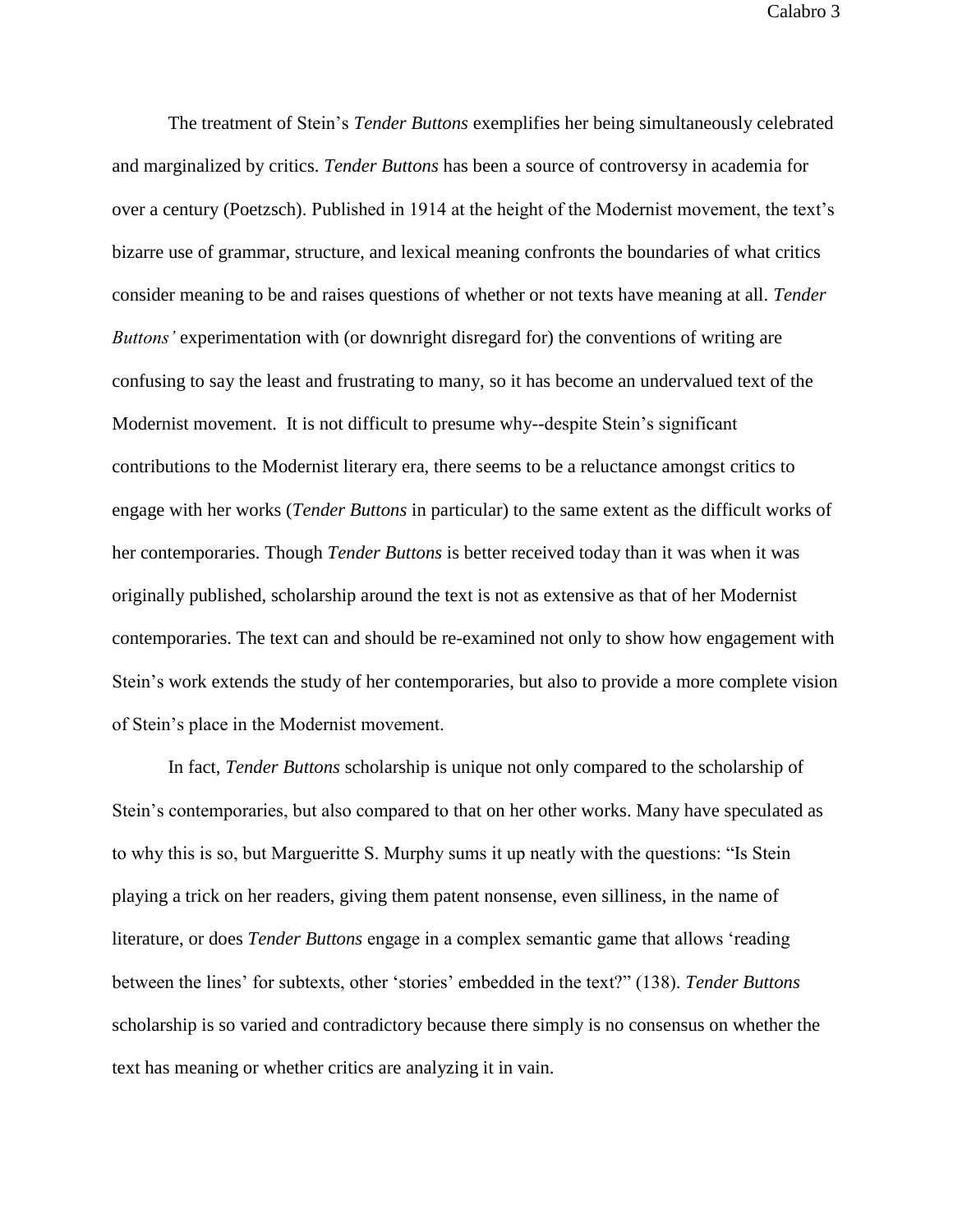Much of the trouble with interpreting *Tender Buttons* is the forced reconciliation between attempting to make sense of the text while simultaneously acknowledging and valuing its difficulty. As a result of this, most critics turn to Stein--her biography, her intentions, etc.--to produce meaning. What is particularly fascinating about interpretations of Stein's *Tender Buttons* compared to those of other works of the time—by Stein and others—is how inseparable she is from her work. Throughout the decades, Stein scholarship has been consistent in that it heavily relies on her biography to substantiate interpretive claims.<sup>1</sup> Markus Poetzch points out that, "Stein's teasingly elusive presence in the text became, and indeed continues to be, inextricably tied with questions of meaning" (946). In addition, he argues that, "Stein's critics consistently invoke notions of deliberateness, of an underlying strategy, of some irreducible kernel of 'sense.' What precisely is meant by 'sense' and how it may be traced in the text are questions, however, upon which little consensus has been reached" (947). Stein herself and her intentions for the text are almost always critical components in unpacking *Tender Buttons*. In this way, interpretations of *Tender Buttons* rely as much on extratextuality as on the text itself (Poetzch 948).

*Tender Buttons* has been unpacked through several distinct interpretive trends over the decades. The first wave primarily focused on Stein herself through the psychoanalytic lens of literary criticism. Poetzch examines scholarship demonstrative of this trend by critic Mabel Dodge. Dodge's assertions about meaning depend on descriptions of Stein's writing process, the physical spaces in which she produced writing, and the invocation of other avant-garde geniuses. According to Poetzch, "In the psychoanalytic thrust of its reasoning and the myth-making sweep of its generalizations, this [Dodge's scholarship] is in many ways a showpiece of early twentiethcentury literary criticism" (950). Rather than emphasizing authorial intent, psychoanalytic

 $\overline{a}$ 

<sup>1</sup> Please refer to Appendix I.b for additional data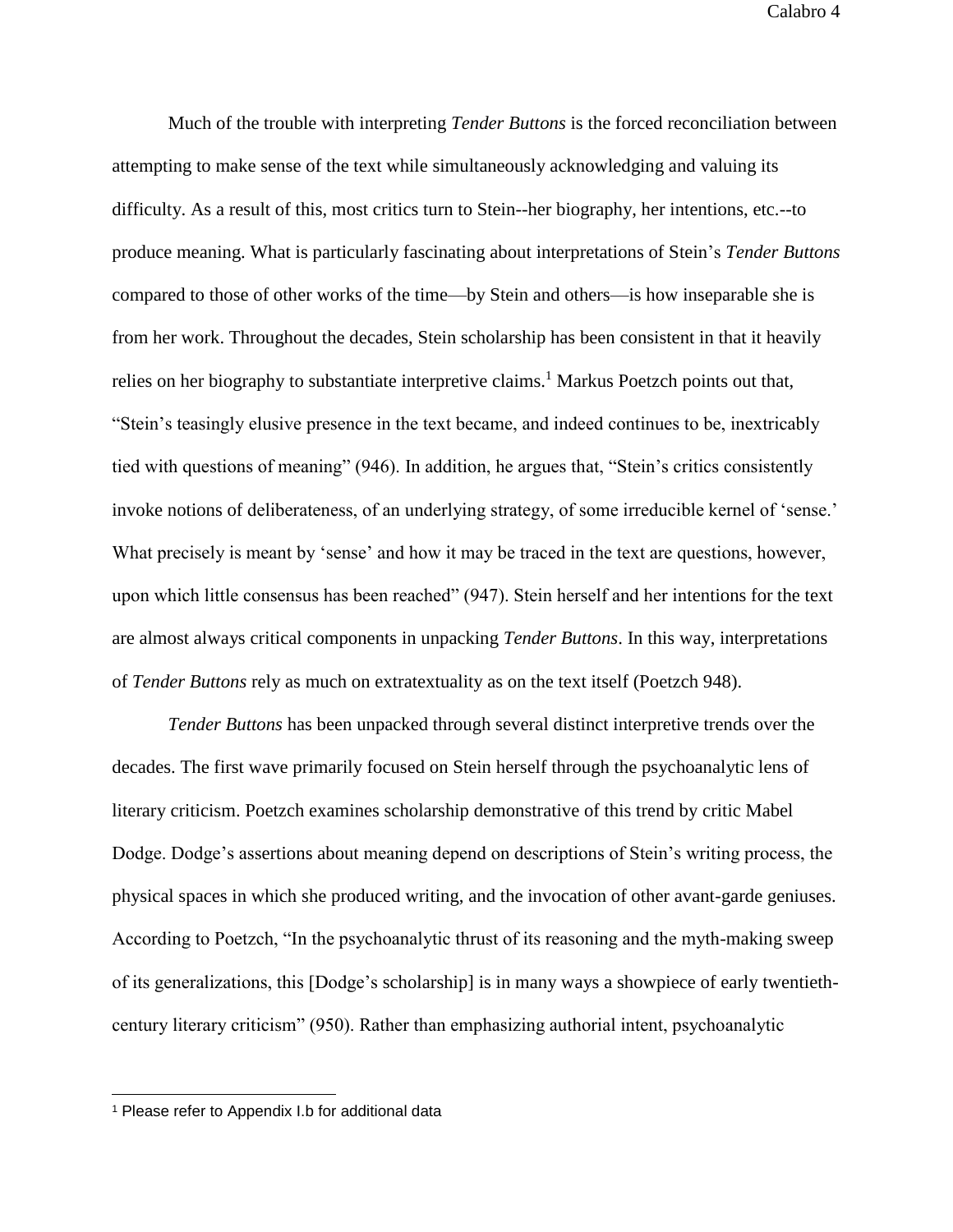interpretive tactics like Dodge's focus on what Poetzch calls "authorial control" (950). Every word, line, and thought from *Tender Buttons* is analyzed in an effort to gain insight into Stein's genius. While the psychoanalytic lens in literary criticism was primarily utilized during the Modernist period, traces of it echo in subsequent interpretive trends. Though later scholarship doesn't make as many interpretive leaps to get to the heart of Stein's genius, the notion that one can gain a better understanding of *Tender Buttons* through understanding Stein as a writer has persisted.

The psychoanalytic trend utilizes the theories of Sigmund Freud and later theorists to interpret literary texts. Critics who use psychoanalysis<sup>2</sup> to form interpretation rely on the assumption that literary works express the psychology (secret desires, anxieties, etc.) of the author. Psychoanalysis connects the author's life—childhood experiences, sexuality, etc.—to the themes, characters, and overall meaning of the text (Tyson 12). Thus, interpretations that rely on psychoanalysis are often biography-dependent, as the author's own life is scrutinized to decode hidden meanings within texts.

Overlapping with the psychoanalytic trend are structuralist tactics that are utilized in the criticism and interpretation of Modernist texts. Structuralist scholarship of *Tender Buttons* treats the text as though it is a code to be cracked. Many critics that I explore (i.e. Kaufmann, DeKoven, Kley, Dubnick) use structuralism to some extent while forming their analysis. Structuralist critics operate under the assumption that the deep structures of *Tender Buttons* can be studied to yield insights into meaning and meaning-making. This scholarship of *Tender* 

<sup>&</sup>lt;sup>2</sup> Recent scholarship that involves psychoanalysis focuses more on how texts work as a symptom of culture. Thus, the psychoanalytic strategies of some critics (i.e. Wight) are outdated and ultimately point to the intentional fallacy described by I.A Richards, Barthes, and Foucault.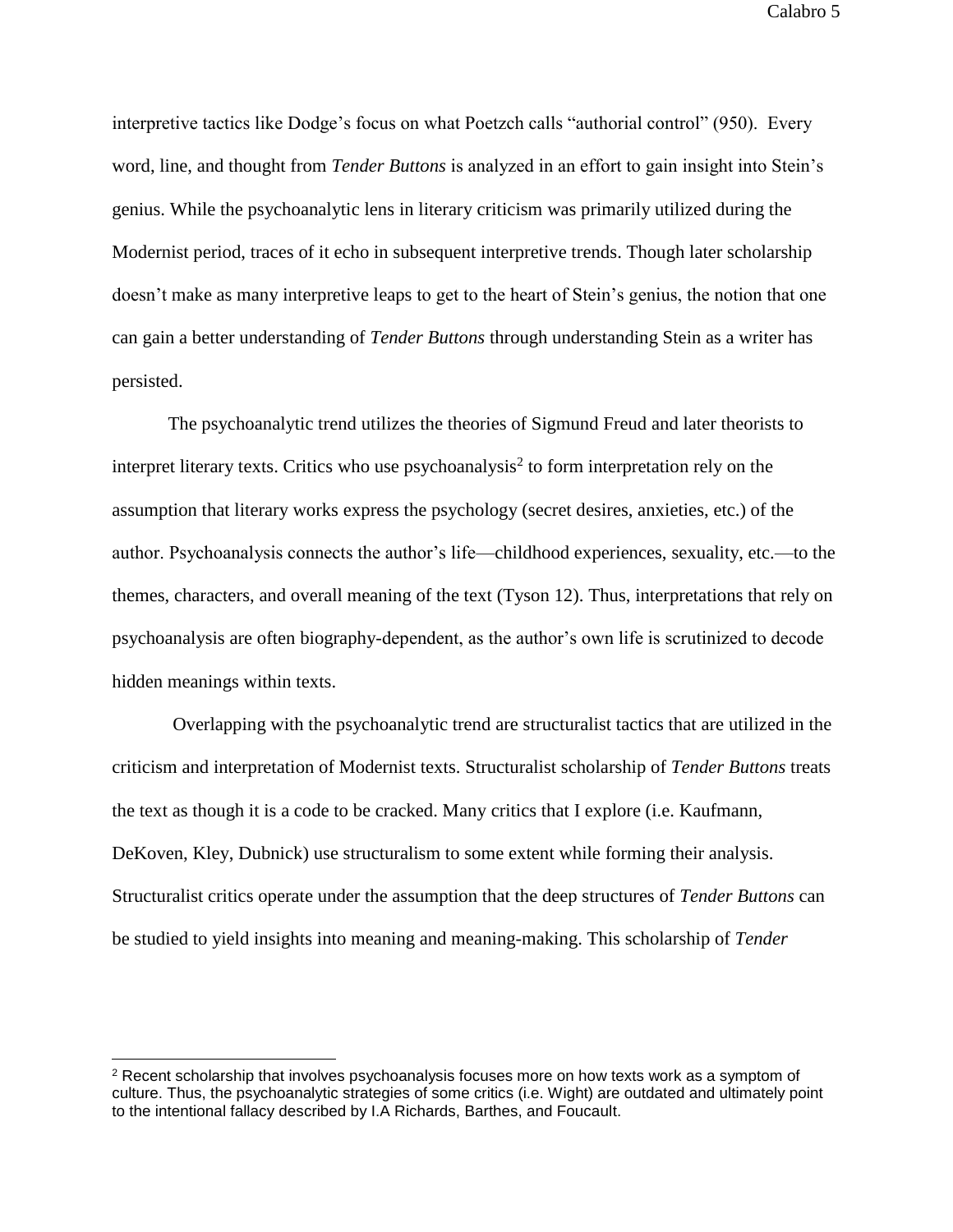*Buttons* emphasizes the system of signs that make up language, and how those signs shape our understanding of the text's meaning.

Feminist theory and gender studies are also critical to Stein scholarship. In general, feminist criticism explores "the ways in which literature (and other cultural productions) reinforce or undermine the economic, political, social, and psychological oppression of women" (Tyson 82), while gender studies emphasize the instability of categories such as sex and gender. Feminist and gender studies approaches to *Tender Buttons* emphasize how the text subverts patriarchal and logocentric writing in order to make political points about patriarchy and sexuality. Stein scholarship that uses these lenses aims to put forth a new perception of *Tender Buttons*, one that expands the scope of *Tender Buttons* scholarship to include concepts and terminologies that explore how Stein undermines the sexual, social, and psychological oppression of women. Gender studies lenses acknowledge that society's notions of gender are determined by culture, and that gender issues are present, either explicitly or implicitly, in every aspect of human production and experience, including the production and experience of literature. These lenses also examine and challenge long-held notions of masculinity and femininity.

What is interesting about the interpretive trends that surround this work is that, although they are vastly different in what they assert about meaning (of the text, or meaning itself), they operate under similar theoretical assumptions. Through these theoretical assumptions, critics try to impose a sense of order on Stein's work. The majority *Tender Buttons* scholarship before the 1990s displays intentionalist and biographical leanings*,* focusing on what Stein was *trying to do* by writing the text. However, the intention that they claim to find through their interpretation stems from different places.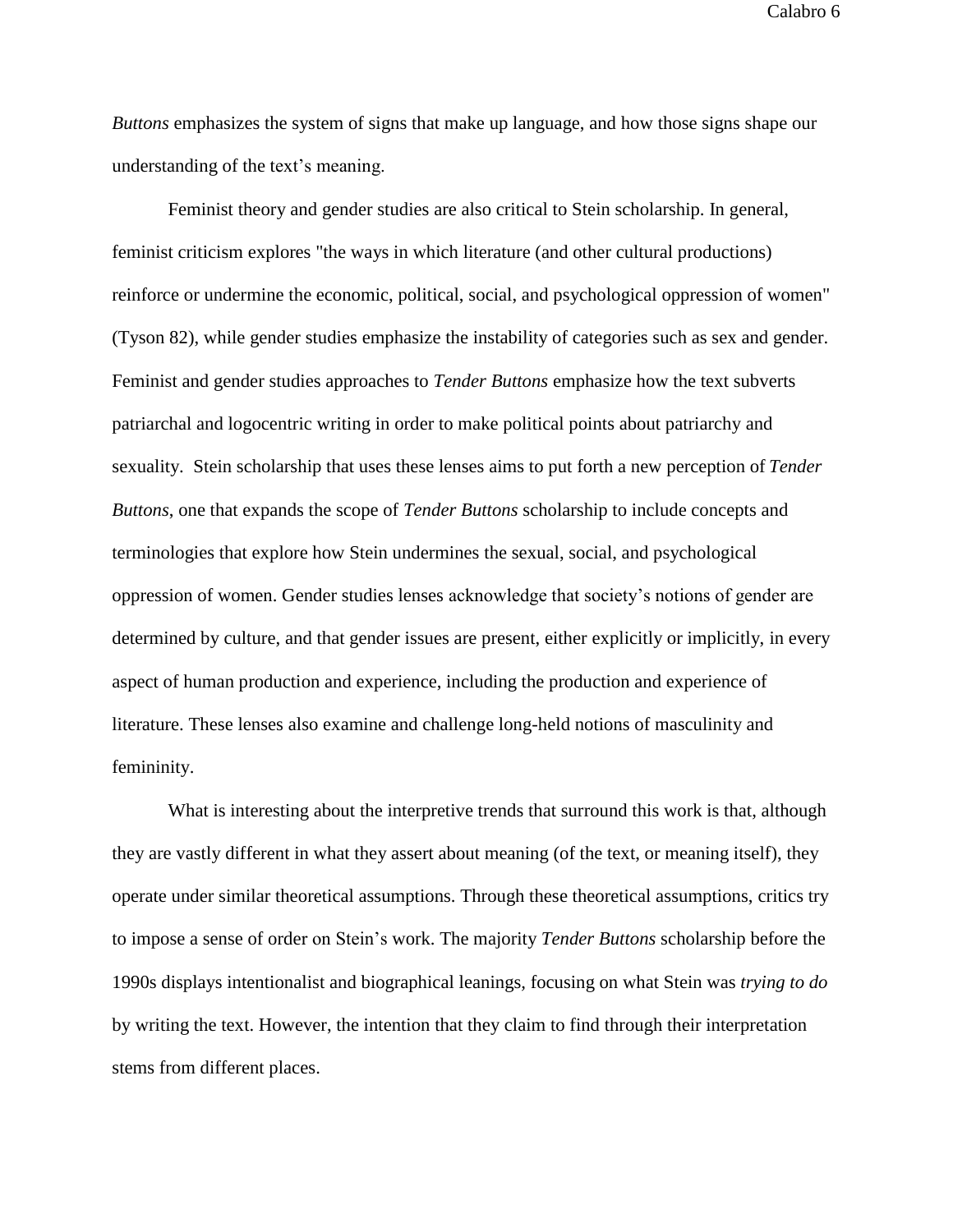By attempting to re-order Stein's chaos, early *Tender Buttons* criticism focuses on how to draw meaning from the structure rather than exploring how critics' recognition and preconceived notions of the structure unconsciously influences how they read the text. In other words, many *Tender Buttons* critics are more concerned with what meaning they can draw from the unconventional aspects of the text (grammar, style, structure), rather than exploring the meaningmaking process. In addition to responding to certain patterns of writing that they habitually recognize, critics also draw their interpretations from presuppositions about where meaning comes from (the author, the grammar/structure of the text, themselves as critics, etc.) In a way, critics' interpretations are self-fulfilling prophecies: the intentions of Gertrude Stein that they look for (and apparently find) are perceived as intentions because critics bring what they are looking for to the text. In other words, as far as Stein's intentions go, critics pick up on aspects of the texts that align with their own expectations.

Current Stein scholarship tends to operate through a self-referential postmodern lens, as well as through reader-response theories. It emphasizes an acknowledgement of its own interpretive methodologies, as well as the unavoidably subjective nature of interpretation. In addition, although attention to Stein's "intention" is still noticeably present in most Stein scholarship, the focus has shifted to acknowledge that the reader has a role in the creation of meaning.

Under the postmodern shift, some scholars effectively unpack *Tender Buttons*, emphasizing the impossibility of singular meaning, and acknowledging how meaning is manipulated by power structures (Kaufmann; Murphy; DeKoven). Yet, what is missing from these interpretations is a focus on how imperative the structure of *Tender Buttons* is to how we read it through a rhetorical lens. Specifically, I will examine *Tender Buttons* scholarship in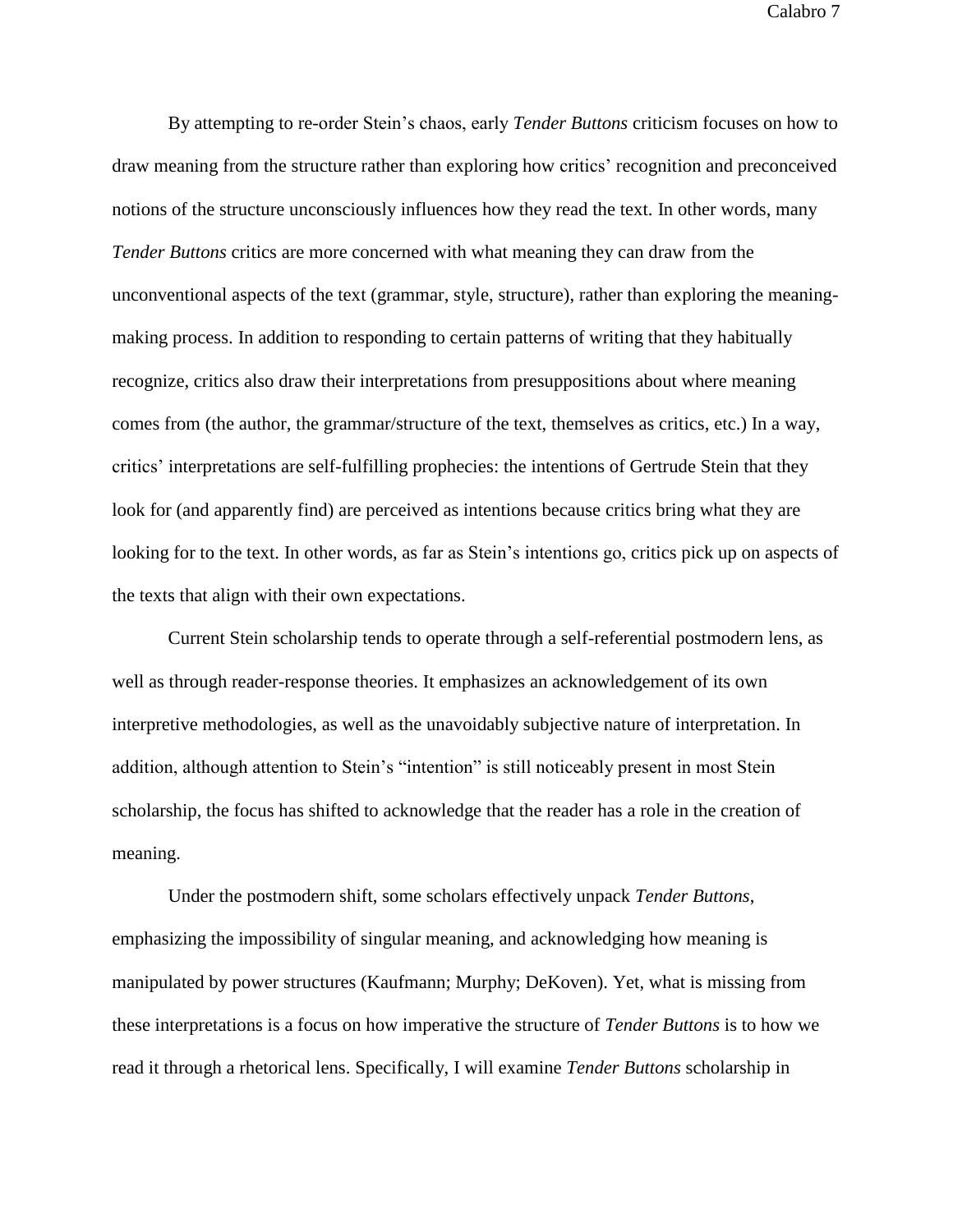connection with Kenneth Burke's rhetorical theories on terministic screens and Stanley Fish's literary theories on interpretation. My aim is to focus not so much on Stein's subversive intentions or effects, but on how critics and interpretive periods take on the difficulty of her writing through their theoretical assumptions about textual features and through the terministic screens of interpretive trends.

Burke's "terministic screens," are filters that are composed of terms through which people perceive and understand the world; they shape what we perceive to be observations of reality. Burke emphasizes that the terms that we use not only affect the nature of our observations, but our "observations" are but implications of the particular terminology through which observations are formed (46). Terministic screens shape our perspective of reality in that they reflect, select, and deflect. They are reflective of our reality in that they select (or direct our attention to) certain details and deflect our attention away from others. Critics selectively use terministic screens by focusing on, or selecting, what aspect of a text is most fitting with their interpretive strategies. They use these screens to deflect by ignoring aspects of texts that do not match up with their theoretical assumptions. What I mean by "theoretical assumptions" are the interpretive habits and expectations described by Stanley Fish that literary theorists inevitably use when engaging in the act of interpretation. Fish argues that we are taught to recognize textual features, and that we "naturally" pick up on them while we read. Moreover, he explains that critics often point to patterns and claim that they are available independently of (prior to) interpretation. These patterns vary according to the procedures that yield them: they may be statistical, grammatical, etc., but whatever they are, they do exist by themselves but are constituted by an interpretive act, even if it is unacknowledged (479).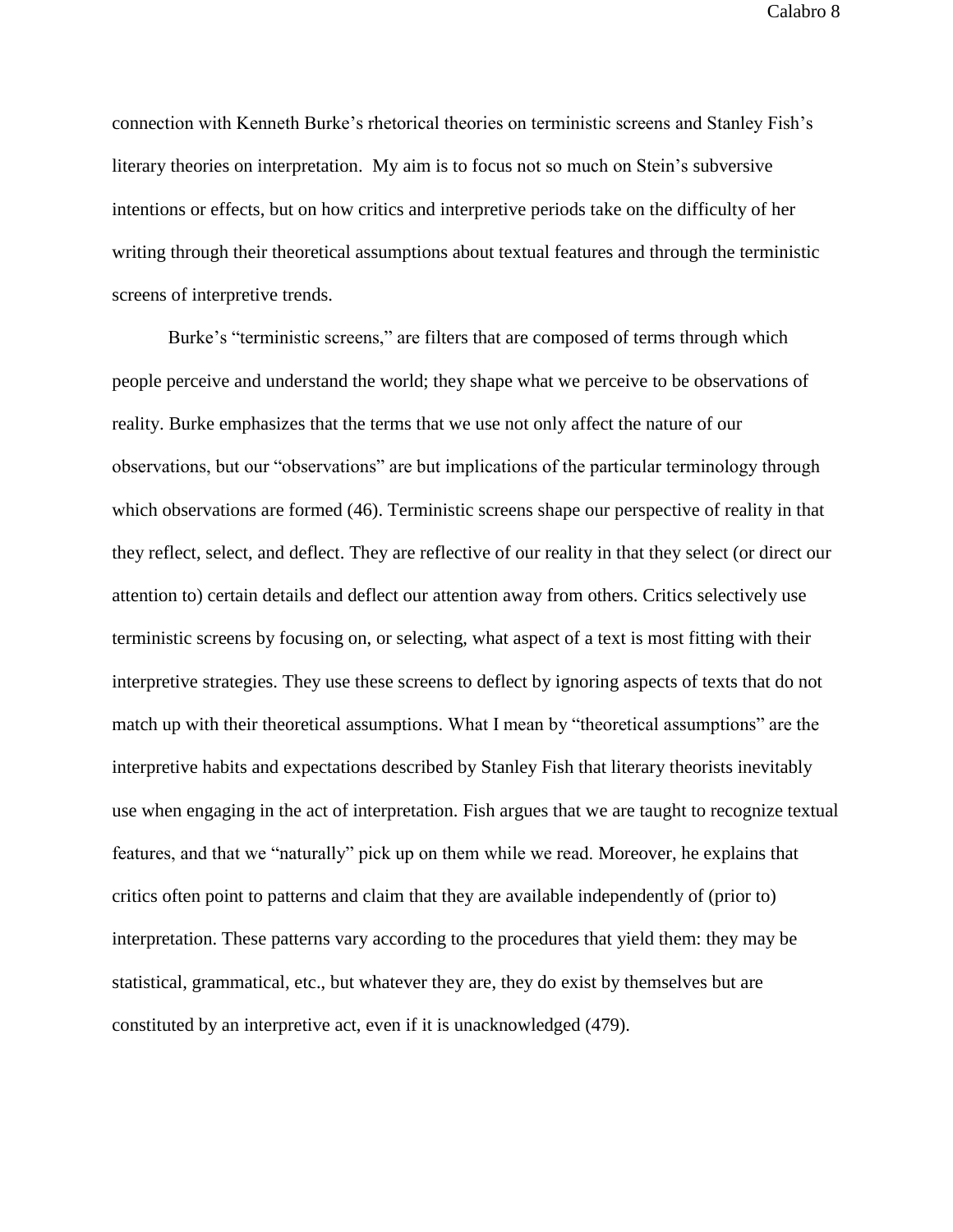One can see this at work in the scholarship that I examine in the following chapters. Critics pick up on certain features, such as intention, structure, grammar, etc., and suggest that these structures are "in" the text, when in fact, critics are predetermining the outcome of interpretation. The following chapters will explore *Tender Buttons* scholarship in light of Burke's and Fish's theories in an effort to put a rhetorical lens on literary scholarship. Through examining the scholarship behind *Tender Buttons* and the theoretical assumptions behind it through a rhetorical lens, one can explore the shifting trends in literary interpretation and how difficult texts such as *Tender Buttons* challenge the norms of those trends. This kind of exploration leads to an awareness of contradictions that exist between certain schools of criticism. For example, as I will explain in Chapter III, feminist *Tender Buttons* scholarship brings to light unresolved contradictions between postmodern interpretive tactics and feminist criticism.

Among the interpretive lenses used to understand *Tender Buttons*, one that stands out distinctly is that of Cubism. Stein's well-known close relationships with experimental artists such as Pablo Picasso have contributed to the importance of Cubist interpretation in Stein criticism since the publication of *Tender Buttons* in 1914. Marjorie Perloff (1979), Randa K. Dubnick (1984), and Antje Kley (2004), describe the pieces in *Tender Buttons* as "verbal stilllifes," and use the Cubist and Surrealist art movements to make sense of the text. There is an interesting connection between Cubism and structuralist interpretive strategies that *Tender Buttons* scholarship demonstrates. Despite the shift away from structuralism throughout the past few decades, Cubist interpretations have persisted as a method of assigning sense and meaning to *Tender Buttons*. Cubist art is often scrutinized for the hidden meanings underneath the abstract structures in the painting. Structuralist interpretive tactics uncover hidden meaning, or deep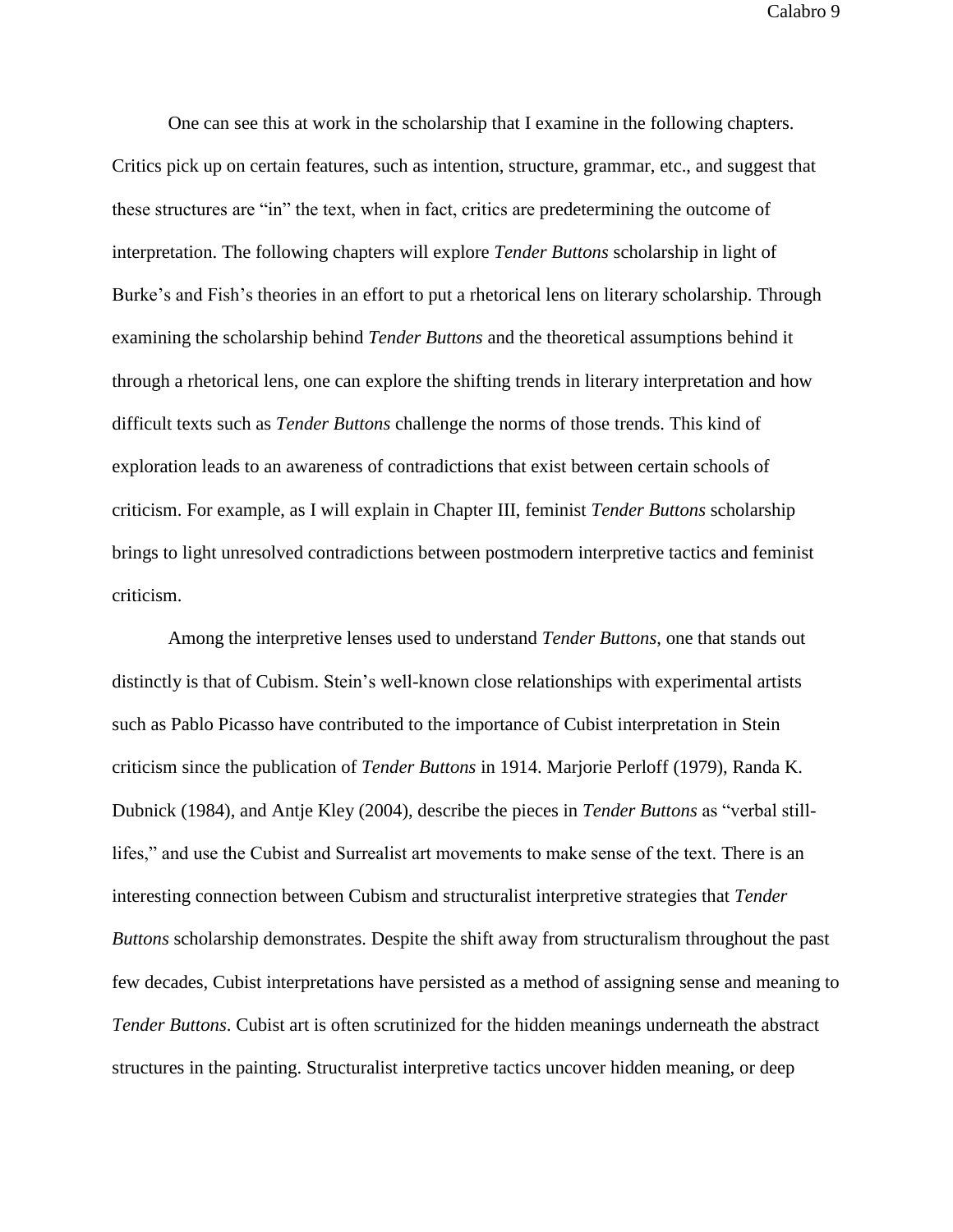structures, within texts. Cubist scholarship often refers to *Tender Buttons* as a "code" or "riddle," and seeks to uncover hidden structures within the text to ascertain meaning. For example, Antje Kley's scholarship uses structuralist interpretive strategies to compare the hidden structures within *Tender Buttons* to the hidden structures in Cubist artworks.

Moreover, critics have used a Cubist lens that sees *Tender Buttons* as a Cubist structure. Criticism that uses this angle of the Cubist lens involves a structuralist focus on both physical structure and grammar. Among other strategies, the Cubism chapter explores the structuralist interpretive tactics that Cubism/Stein scholarship follows, as well as the theoretical presuppositions, interpretive strategies, and terministic screens that are utilized to connect Cubism with *Tender Buttons*. The Cubist lens is interesting in that, more than any other lens, it demonstrates *Tender Buttons'* resistance to follow general shifts in interpretive strategies throughout the decades. Kley, Dubnick, and Perloff's writing demonstrate three different decades in literary criticism, utilizing interpretive strategies that are atypical to the scholarship trends at the time of their writing. I will explore how literary scholarship trends overlap and borrow from one another as critics connect *Tender Buttons* with Cubism. The Cubist lens emphasizes Stein's biography, her so-called intentions for *Tender Buttons*, and how to decode the deep structures of the text that are reminiscent of Cubist art. In Chapter II, I suggest that critics use their structuralist assumptions, as well as the aesthetics and effects of Cubism, to find not only meaning within the chaos of *Tender Buttons*, but also to assign authorial intent.

Some *Tender Buttons* interpretations consider how the text contributes to and repositions the perception of feminism and gender, both in Stein's time and today. Similar to Cubist scholarship, feminist and gender studies scholarship utilizes interpretive strategies from various schools of criticism, such as psychoanalysis, biography dependence and postmodern strategies.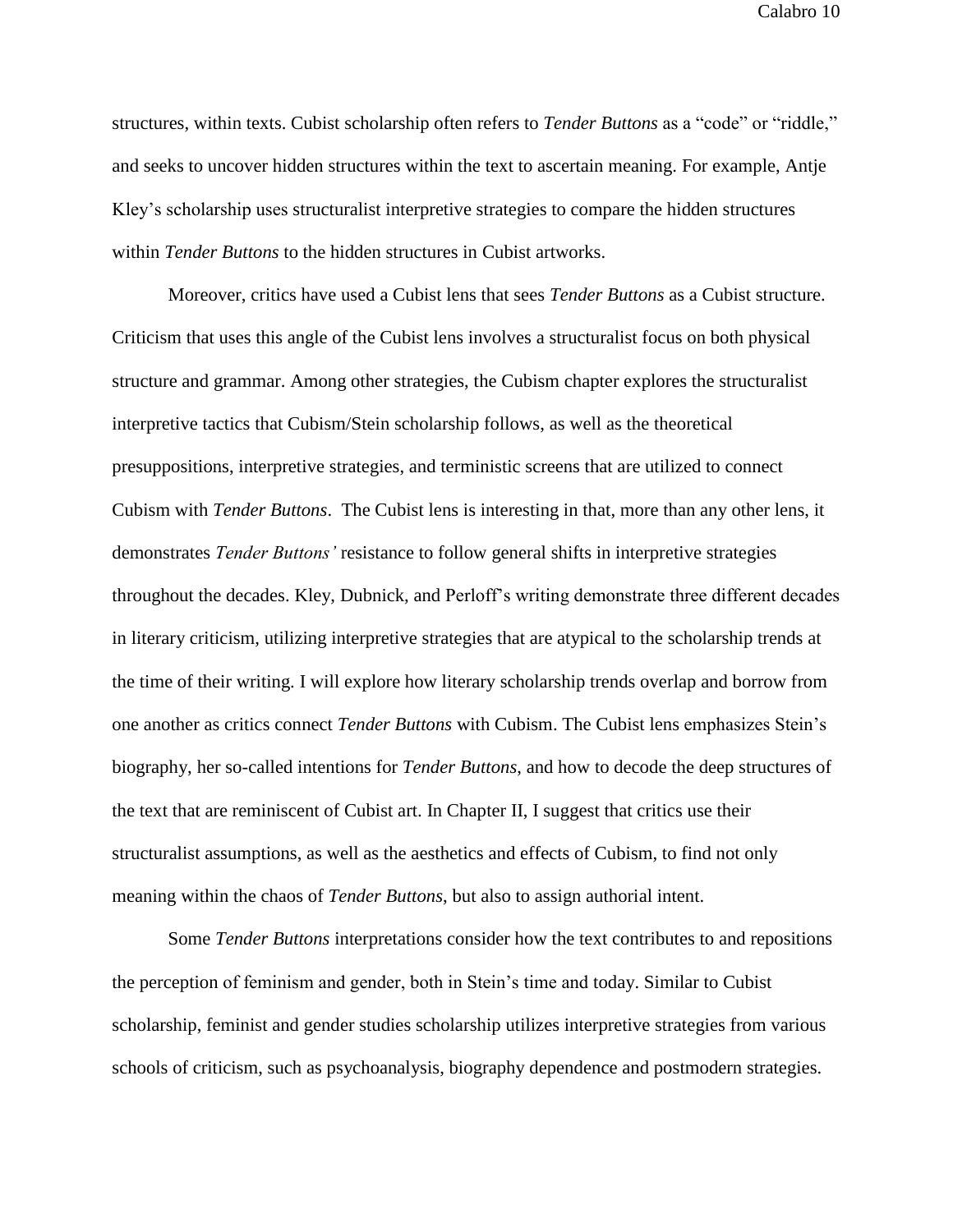The scholarship that I examine in Chapter III embodies different aspects of feminist theory and gender studies, yet use similar--in some places identical--terminology. Some scholars, such as Doris T. Wight (1986), use biographical strategies to argue that Stein represents herself as male through her description of objects in *Tender Buttons,* thus challenging conventional notions of how masculinity and femininity are presented in literature. Others, like Lisa Ruddick (1990), assert that the text is Stein's vision of the making and unmaking of patriarchy. More recent scholarship, like that of Julie Goodspeed-Chadwick (2014), explores how *Tender Buttons* reconfigures our expectations about language and its ability to articulate perceptions of reality to examine how female identities, lesbian desire, and domestic space are imbricated. Through an exploration of feminist and gender studies scholarship, one can explore how critics understand the terminology of these movements, what underlying assumptions critics have about gender and sexuality, and how the discourse on feminism and gender studies shifts depending on interpretive strategies and terministic screens.

Unsurprisingly, many critics center on the language of *Tender Buttons*, particularly its "subversive" aspects. Many critics use deconstruction and reader-response theories to examine the language of the text. Marianne DeKoven (1981) explores how Stein's writing subverts the coherent meaning that those who study literature expect to find. She asserts that, "Stein's experimental writing, or the ideal instance of it, is incoherent rather than unintelligible. Meaning is present, but it is multiplied, fragmented, unresolved" (DeKoven 83). Edward Michael Kaufmann (1989) also focuses on the political subversiveness of Stein's language, asserting that Stein's true purpose for *Tender Buttons* was to subvert the non-sense that language has become since its encasement in print. Margueritte S. Murphy (1992) focuses on the description and semantics of the text's language to provide a foundation for her feminist reading. Overall, this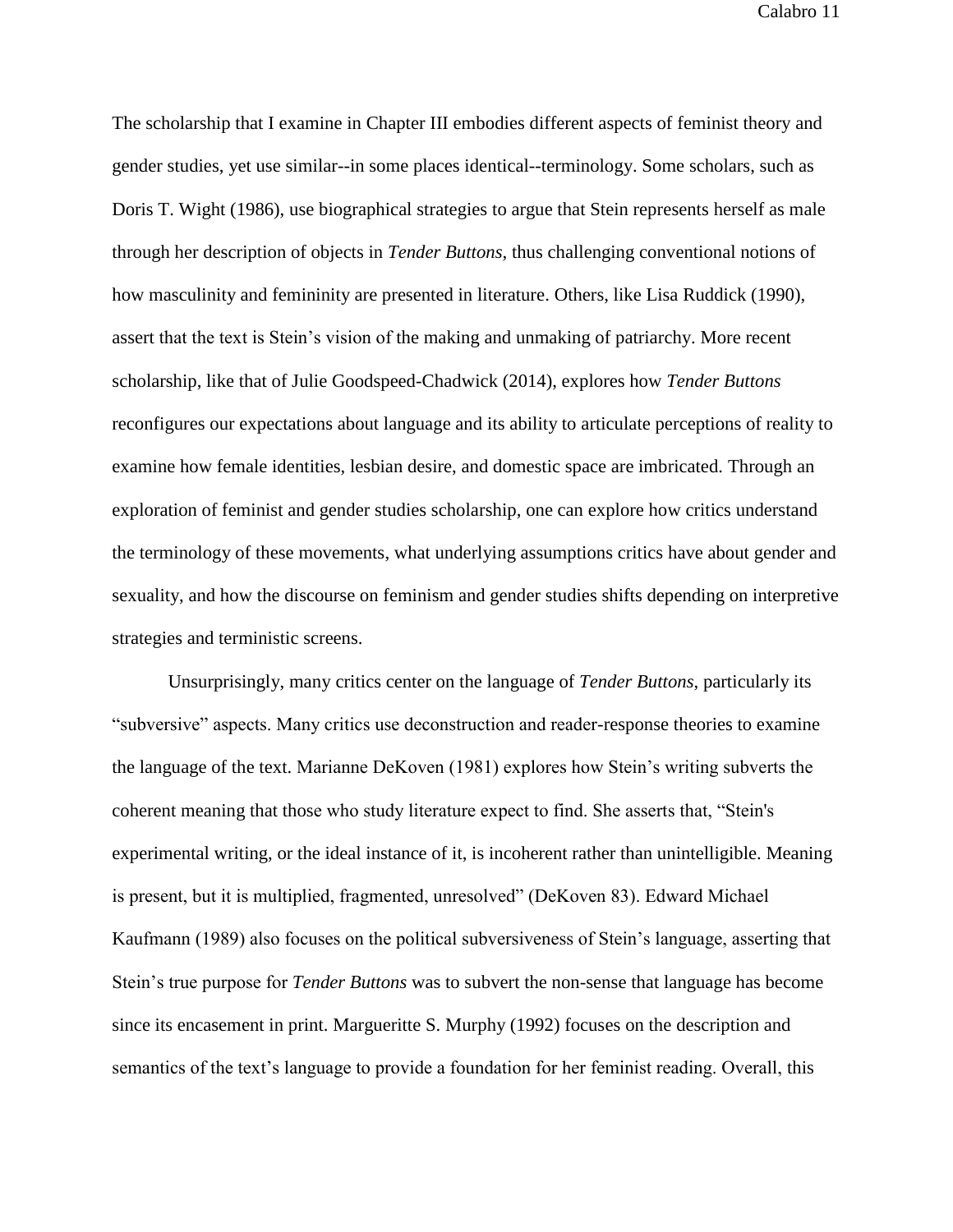scholarship demonstrate that, unlike other Modernist writers, Stein does not convey meaning in a traditional sense but instead forces readers to examine how language constructs what we know about meaning. In other words, how do readers arrive at meaning through the perceptual habits that certain language structures (patriarchal, logocentric, etc.) reinforce, and how does *Tender Buttons* allow us to break free of these perceptual habits? Examining languages lenses of *Tender Buttons* is essential, as Stein is a marginalized figure in the Modernist literary era. The unconventional use of language by her contemporaries, such as Eliot, Pound, and Joyce, is much more in the spotlight of past and present literary scholarship. Thus, exploring how Stein uses language situates her as a valuable experimenter of language of Modernist period.

There is no doubt that Gertrude Stein was an influential figure in the Modernist movement. However, what interested me about her work, particularly *Tender Buttons*, is how little recognition it receives in comparison to that of her contemporaries. Modernism is valued for its breaking away of traditional writing patterns and because the texts that emerged during this time challenged readers to perceive meaning with unique approaches. *Tender Buttons* is arguably the most innovative and challenging text of its time, yet it is overshadowed by experimental works of her male contemporaries. Thus, my choice to study Stein rather than her more famous contemporaries aims to emphasize her contributions to Modernism. Another factor that influenced me to undertake this project is the manner in which Stein is tied to her work. As noted above, Stein is made out to be a celebrity figure, and the interpretations of her works often circle back to her, no matter the decade that her work is being interpreted or the interpretive lens that is being used. My scholarship points to the limitations and contradictions that arise from this tendency, and posits my own theory as to how *Tender Buttons* should be approached. Finally, while Stein scholarship that emphasizes her rhetorical affect in connection with her literary affect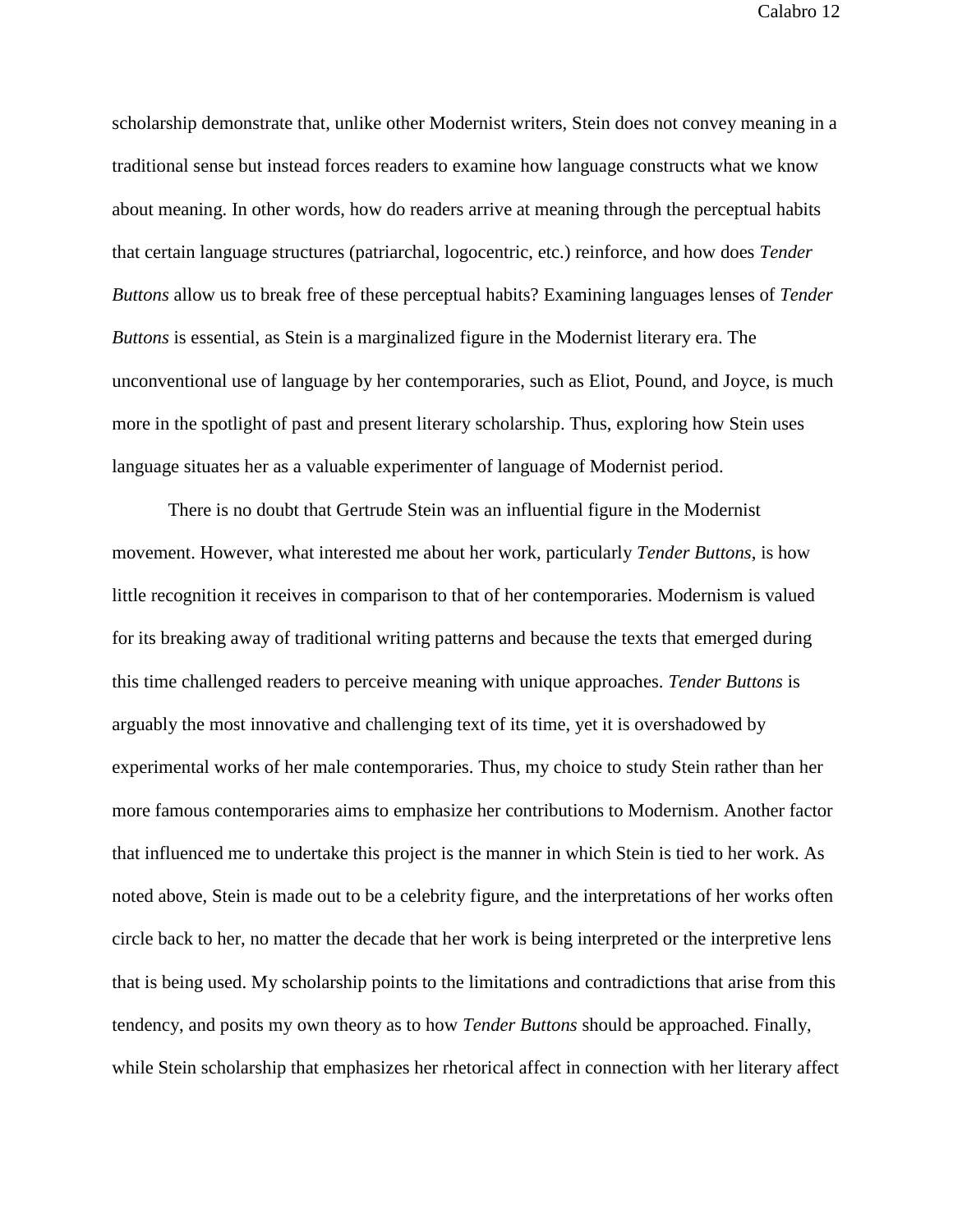has recently begun to emerge (Kirsch 2014), my scholarship on Stein seeks to put a rhetorical lens on literary scholarship. Burke's and Fish's theories are ideal for this pursuit, as they both assert in their own ways that interpretation and/or perceptions of reality are actually predetermined by the reader and/or observer. Studying *Tender Buttons* in connection with Burke's terministic screens and Fish's interpretive strategies has led me to conclusions, which I will explicate further in Chapter V, about the reciprocal relationships between the lenses that critics use to understand *Tender Buttons* and the text itself. In other words, it is not only valuable to study how critics use Cubism, feminism and gender studies, and language to understand *Tender Buttons*, but also critical to examine how critics use *Tender Buttons* to understand these concepts. Through this examination, we can better understand earlier readings of Stein and their assertions about where meaning comes from in *Tender Buttons*, and what that meaning "does" to readers. Moreover, while we value what past critics have contributed to *Tender Buttons* scholarship, we can also question and challenge the limitations of previous analyses and move towards a more complete understanding of how Stein's work allows us to reconsider how we comprehend the world.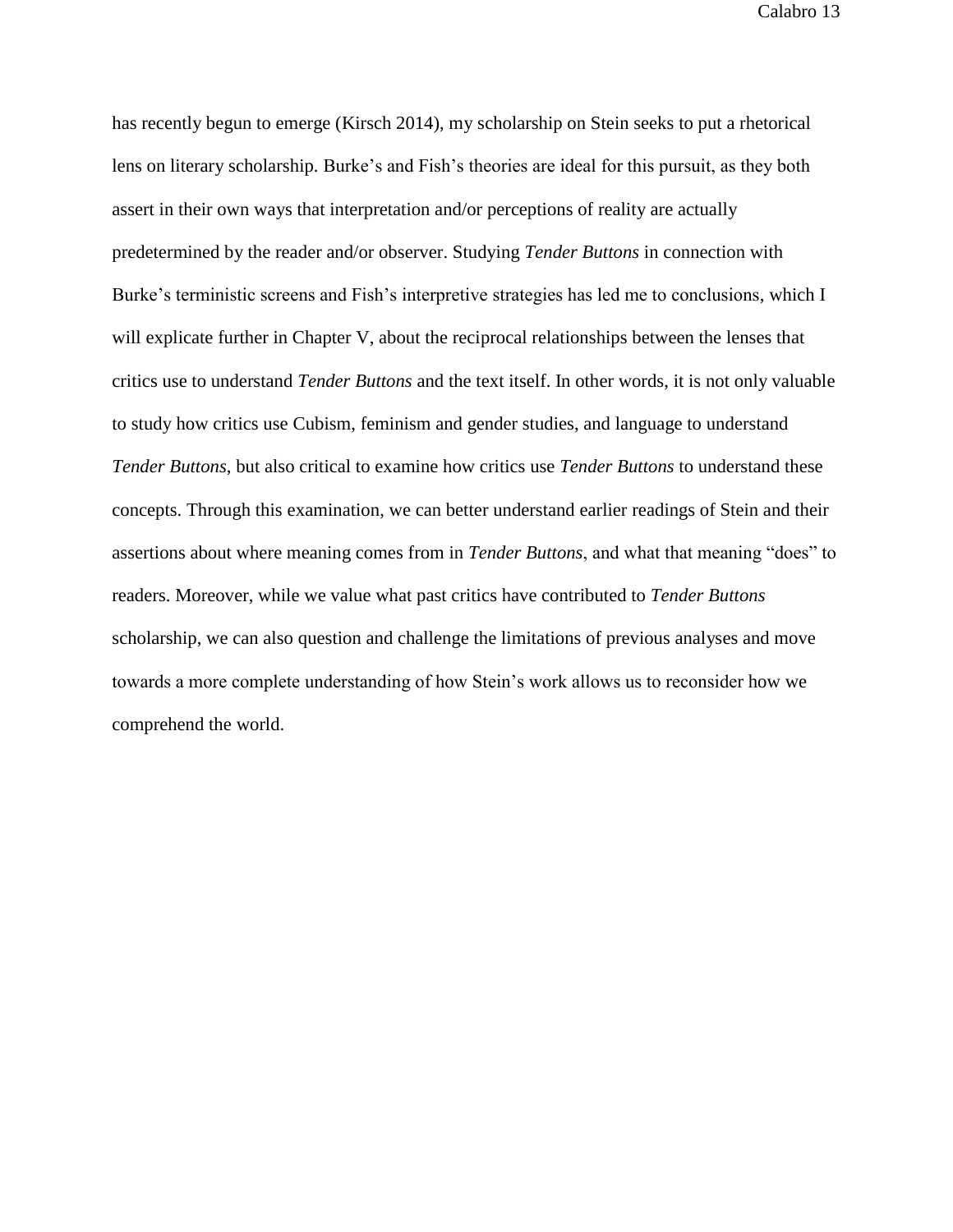### Chapter II: Cubist Lenses

### **II.1: Introduction**

Stein's well-known close relationships with experimental artists such as Pablo Picasso have contributed to the importance of Cubist interpretation of *Tender Buttons* since its publication. Despite the great shifts in literary criticism throughout the decades, Cubist interpretation has persisted as a method of assigning sense and meaning to the text. Marjorie Perloff (1979), Randa K. Dubnick (1984), and Antje Kley (2004), describe the pieces in *Tender Buttons* as "verbal still-lifes," and use the Cubist and/or Surrealist art movements to make sense of the text. Critics using Cubist lenses tend to explore Stein's biography (i.e. her relationship with art and artists of the time) and her so-called intentions for *Tender Buttons* to the end of answering the question: What does *Tender Buttons* mean? What has been less explored is how readers use the aesthetics and effects of Cubism to find not only meaning within the disorder of *Tender Buttons*, but also to assign authorial intent. If we consider the interpretive strategies that are used in forming Cubist interpretations of *Tender Buttons* through the lens of postmodern theorists such as Stanley Fish and Kenneth Burke<sup>3</sup>, the focus shifts from: What does *Tender Buttons* mean? to How do readers produce meaning from *Tender Buttons*? Examining questions about what meaning is and where it comes from allows readers to explore the possibility of *Tender Buttons* as a theory that suggests that readers assign meaning to works of literature through their recognition of textual features and from using the terministic screens of their disciplines. In addition, we can explore *Tender Buttons* as a text that critics not only unpack through Cubism, but also as an instrument that influences their understanding of Cubism. I also

<sup>&</sup>lt;sup>3</sup> Throughout this chapter, there is repeated information from the previous chapter about Burke's and Fish's theories. This repeated information is geared towards readers only turning to one chapter, rather than reading the entire thesis.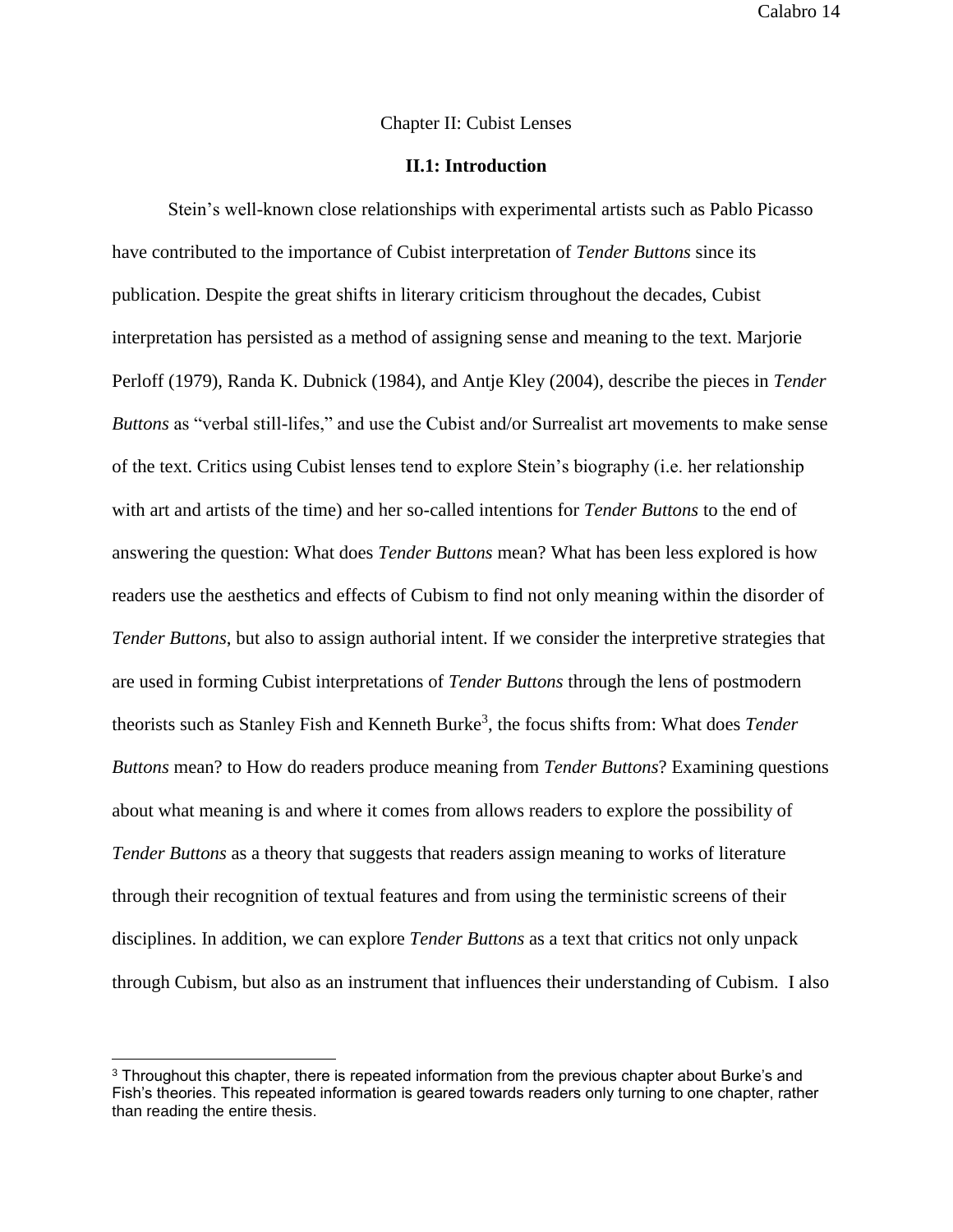address in this chapter how *Tender Buttons* resists the shifts that have occurred in interpretive trends over the decades. Specifically, I examine how Cubist scholarship exemplifies strategies relating to structuralism, intentionalism, and biographical focus, even in more recent scholarship.

### **II.2: What are Cubist Lenses?**

What I mean by "Cubist lenses" is the terminology, concepts, and interpretive strategies used by critics that primarily focus on aspects of *Tender Buttons* that connect with Cubism. These lenses rely on theoretical premises about how we understand Cubist art, how we understand words and their associations, and what "meaning" is in the first place. Cubist lenses in particular relate to Burke's theories of terministic screens. "Terministic screens," a term developed by Burke, are filters that are composed of terms through which people perceive and understand the world; they shape what we perceive to be observations of reality. Terministic screens are made visible via specific language choices of the critic. As Burke notes, terministic screens shape our perspective of reality through reflective, selective, and deflective habits. They are reflective of our reality in that they select (or direct our attention to) certain details and deflect our attention away from others. While "Cubist lenses" is a broad term that I use to describe the terms, concepts, and interpretive strategies used to interpret *Tender Buttons*, I use the concept of terministic screens to highlight terminology that critics use that point to their use of a Cubist screen. In other words, if Cubist lenses are what critics use to focus on Cubist aspects of *Tender Buttons*, terministic screens are the terms and theories through which critics make sense of what they see in the Cubist structure or Cubist sensibility of the text.

In addition, Cubist lenses work through what Fish calls "theoretical assumptions" and "interpretive strategies." "Theoretical assumptions" are the interpretive habits and expectations described by Fish that literary theorists inevitably use when engaging in the act of interpretation.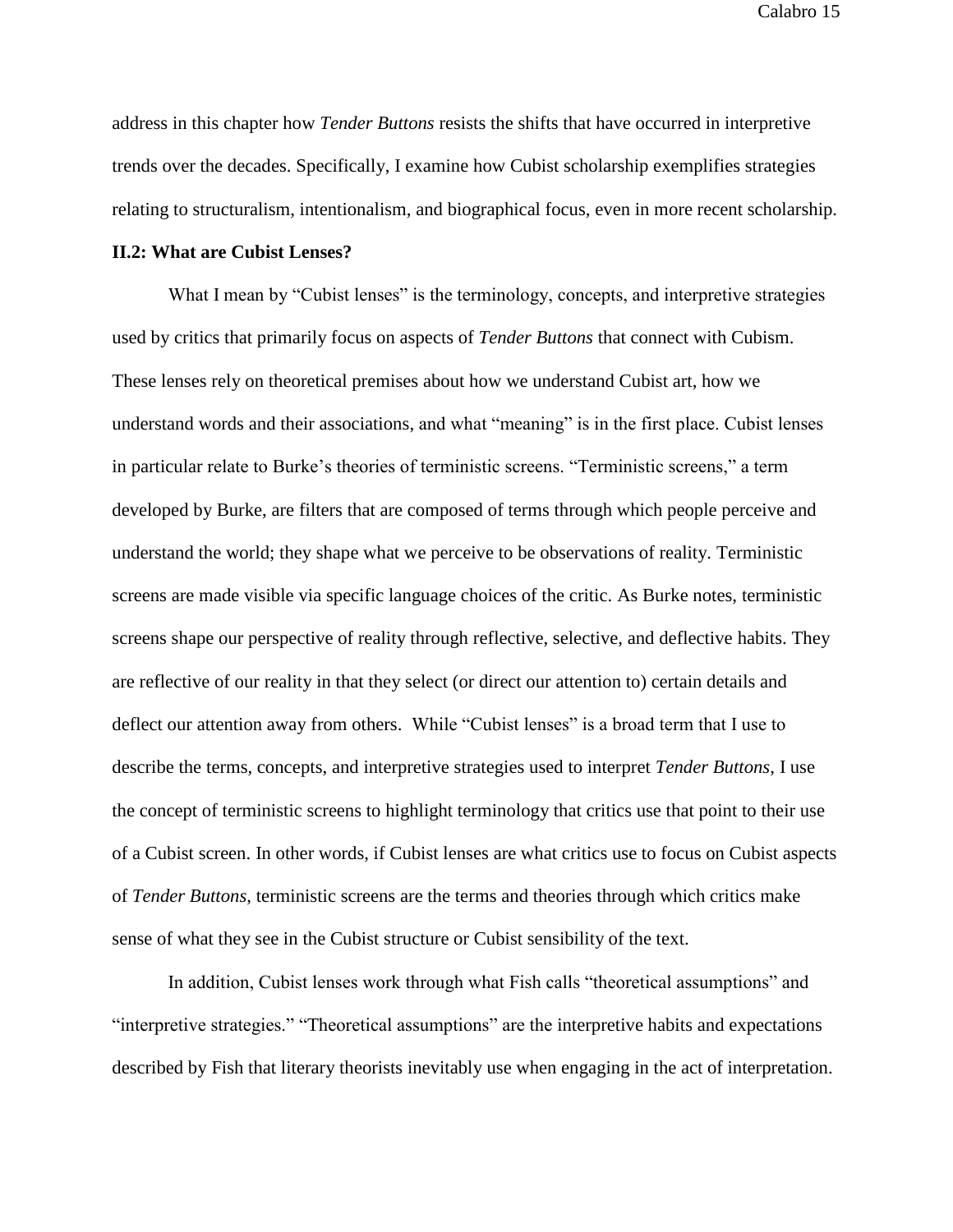"Interpretive strategies" describe how critics act upon their assumptions to find what they are looking for in texts. While Cubist lenses provide a focus to scholarship, and terministic screens provide a filter through which critics select the terms and theories of the Cubist focus, interpretive strategies are what critics use to understand the terms and theories in connection with the text. Cubist lenses, terministic screens, and interpretive strategies work together to influence the outcome of interpretation. As I will explore in this chapter, interpretation is largely predetermined in that lenses, terministic screens, and interpretive strategies encourage critics to find what they are looking for.

Cubist lenses draw together a series of interpretive screens and strategies. One facet a Cubist lens (Perloff's) regards *Tender Buttons* as a Cubist work (a series of verbal still-lifes), using structuralist interpretive strategies to compare the hidden structures within *Tender Buttons* to the hidden structures in Cubist artworks. Another aspect of a Cubist lens (Dubnick's) suggests that *Tender Buttons* is a work that should be studied in a similar way as Cubist art, a strategy that draws upon a reader-response lens. This form of a Cubist lens emphasizes that readers are meant to take what they will from *Tender Buttons*, just as viewers of Cubist art can come away with many different perceptions. A third mode of a Cubist lens (Kley's) regards *Tender Buttons* as a product of Cubist sensibility, and uses intentionalist and biographical strategies to connect the intentions of the Cubist art movement to the intentions of *Tender Buttons*. Finally, critics have used a Cubist lens that sees *Tender Buttons* as a Cubist structure. Criticism that uses this angle of a Cubist lens involves structuralist and post-structuralist strategies, with a focus on grammar. Critics seldom stick to just one facet of any lens—this is particularly true for Cubist lenses. In the following sections, I will explore how Perloff, Dubnick, and Kley use different facets of Cubist lenses to unpack *Tender Buttons*.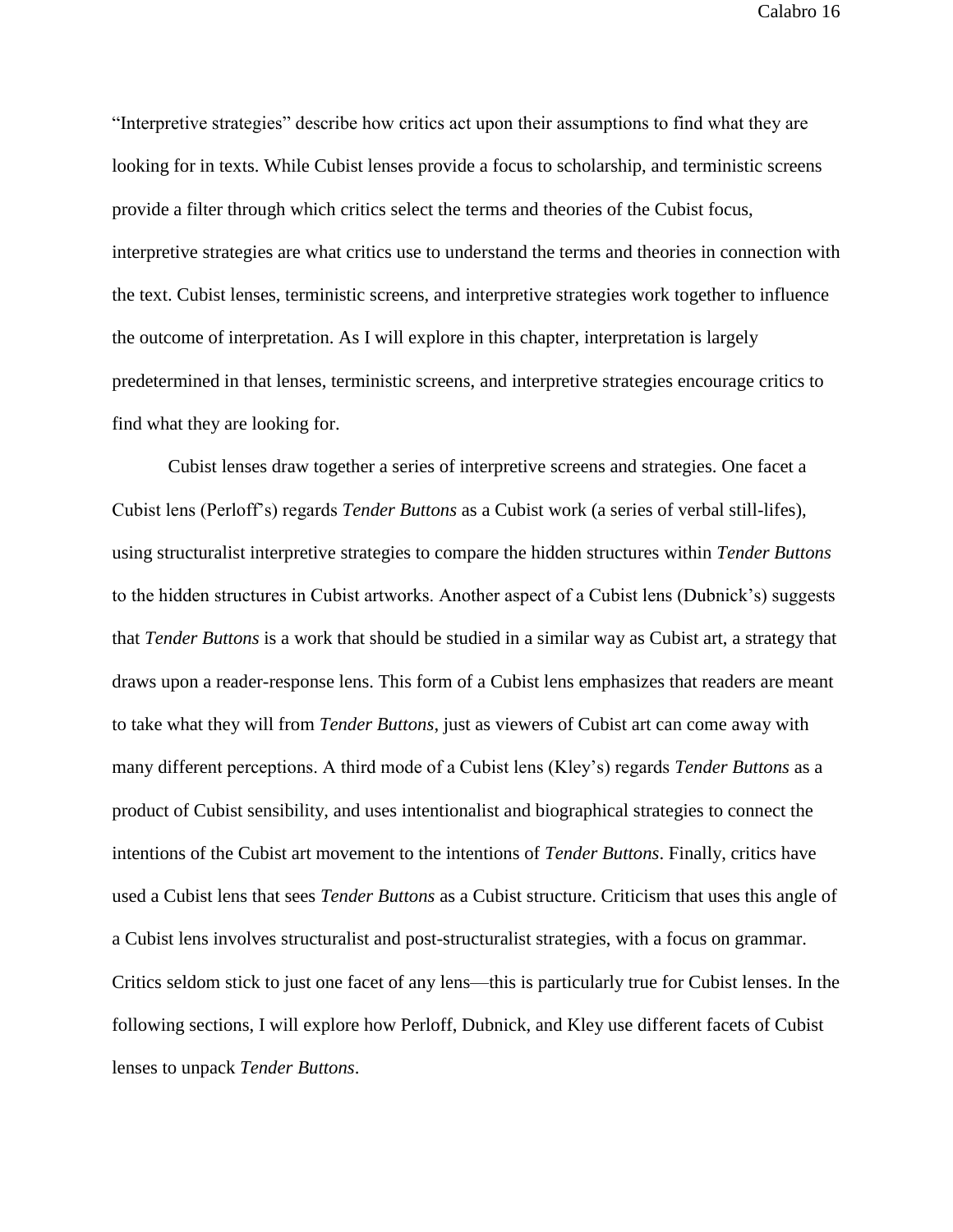#### **II.3: Scholarship**

Cubism is a lens through which scholars have been interpreting *Tender Buttons* since its publication. Thus, a wide array of interpretations has stemmed from using the Cubist art movement as an interpretive lens. The scholarship section of this chapter is meant to provide an overview of some of the more notable Cubist interpretations that have arisen throughout the decades. Examining scholarship produced between 1979 and 2004 allows for an exploration on how Cubist scholarship has evolved over the decades. Marjorie Perloff's 1979 scholarship was critical in my exploration, as it is widely cited by Stein scholars, particularly scholars that utilize Cubism to understand *Tender Buttons*. Dubnick's analysis is also thought-provoking in that it analyzes specific forms of Cubism (analytic and synthetic) in depth and compares them to the structures she finds within *Tender Buttons*. Kley's scholarship provides an interesting outlook on how people perceive and understand art such as Cubism compared to how people arrive at meaning with texts like *Tender Buttons*. All three scholars and their scholarship reflect different uses of a Cubist lens, but there are interesting commonalities between the three that I will explore in this chapter. Ultimately, the scholarship analyzed in this chapter provides a comprehensive view of the different focuses a Cubist lens can take, and the strengths and limitations of such focuses.

Perloff uses art as a lens to decode the "verbal still lifes" of *Tender Buttons*. She examines *Tender Buttons* in connection with Surrealism and Cubism, primarily referencing Marcel Duchamp as an influence on Stein. Perloff makes frequent comparisons between Cubism and Surrealist art and the content of *Tender Buttons*. For example, she argues that, "In *Tender Buttons*, objects--a carafe, an umbrella, a red stamp, a handkerchief--are not only fragmented and decomposed as they are in Cubist still-life; they also serve as false leads, forcing the reader to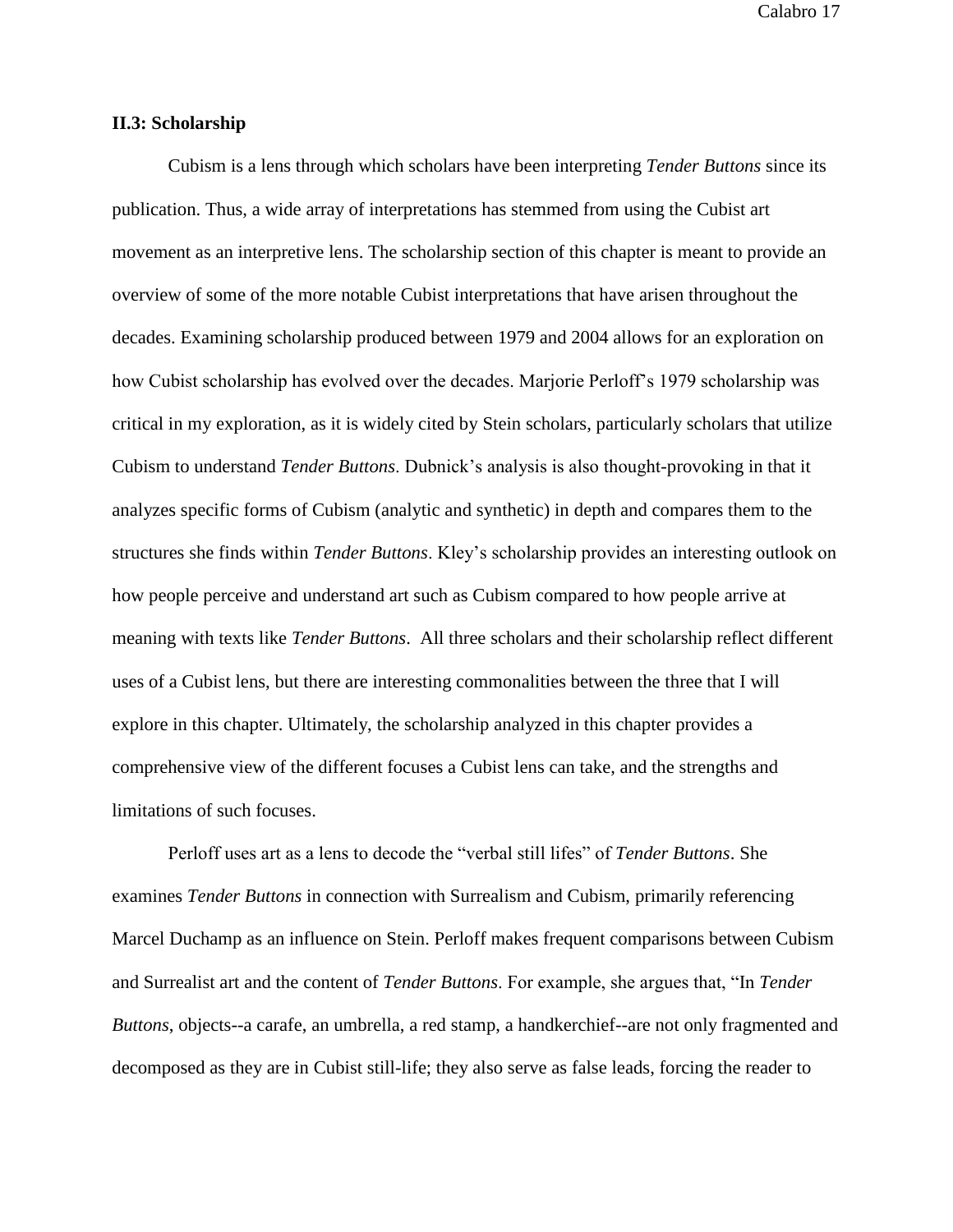consider the very nature of naming" (40). Perloff asserts that Stein does not spell anything out for the reader; she wants us to be able to fill in the gaps in whatever way suits us (41). She goes further to suggest that it is more productive to look at *Tender Buttons* as a whole, rather than to try to establish a fixed meaning for any of the pieces. She concludes that, "Perhaps the best way to think of a text like this one is to compare it to an X-ray. Words are related so as to show what is there beneath the skin, what is behind the social and artistic surface" (42). She further asserts that the linguistic codes of *Tender Buttons* are tentative and buried and that her Surrealist transformations of events must be taken literally as vivid if indefinable presences (42).

Dubnick's book, *The Structure of Obscurity: Gertrude Stein, Language, and Cubism*, compares analytic and synthetic Cubism to Stein's works. She forms a Cubist interpretation with structuralist theories to get at how Stein achieved "obscurity." For the purpose of this chapter, I focus on Dubnick's second chapter, "The Second Obscure Style: 'Tender Buttons' and Synthetic Cubism." The kind of obscurity that Dubnick examines in this chapter centers on nouns and lists. Dubnick's analysis draws upon Saussurian linguistics, primarily through her usage of the theory of signifers and the signified. Specifically, she analyzes *Tender Buttons'* use of words and how that affects what Saussure calls "the signified," or the mental impression or association of the "thing" and the signifier, or "sound-image," the mental "linguistic sign" given to the "thing." Dubnick asserts that by the time Stein was writing *Tender Buttons*, her focus was on "the word itself:" with the mental images called up by and associated with words (signifieds), and with the qualities of words as things in themselves (signifiers) (32). Dubnick compares Stein's focus on representation and mental associations to the shift occurring in Cubist painting at the same time, specifically the shift from analytic to synthetic Cubism. Synthetic Cubism is generally considered to run from about 1912 to 1914. It is different from analytic cubism in that it flattens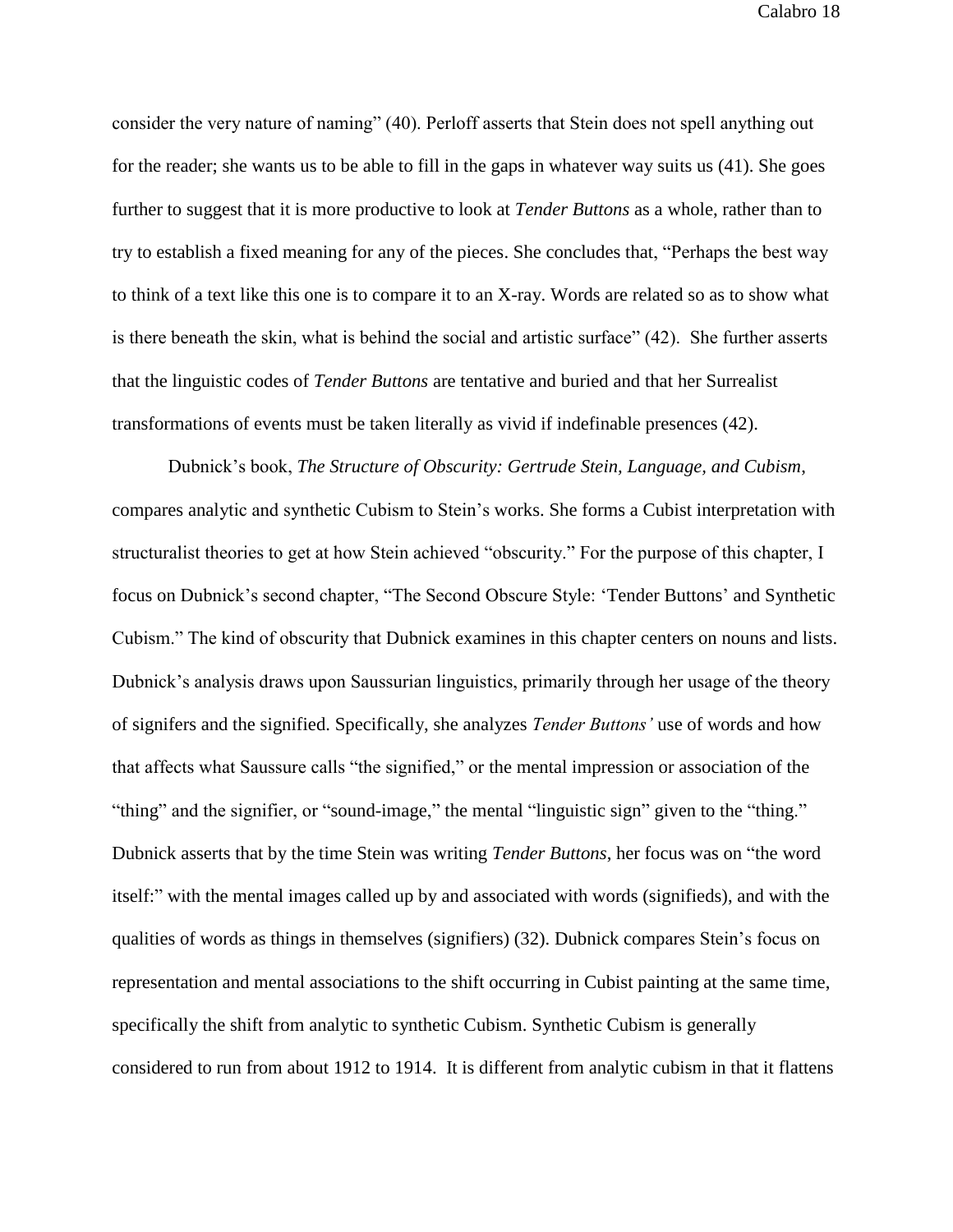out images and does away with allusion to three-dimensional space, rather than breaking down objects viewpoint-by-viewpoint, into a fragmentary image. Dubnick addresses specific commonalities between synthetic Cubism and *Tender Buttons.* Finally, Dubnick contends that Stein forces the reader to pay attention to the word, and thus makes the word seem new again. Moreover, by presenting each word in an unusual context, she directs attention not only toward its sound but also toward its sense, as the reader is forced to grapple with each word one at a time  $(44)$ .

Kley draws connections between Cubism and *Tender Buttons,* using the term "verbal-still lifes" to describe the writing. She explores how and to what effect *Tender Buttons* adopts and transforms Cubist techniques in writing in addition to Stein's use of Cubist visual aesthetics as a medium for a conceptual dialogue with the visual arts on the dimensions of time and space (517). Kley notes that Cubist artists, especially Pablo Picasso, were a great inspiration to Stein, and that Stein admired the new analytical and inventive mode of realism that Cubism offered (519). According to Kley, *Tender Buttons* is made up of "verbal still lifes," which project various nonreferential or associative perspectives seemingly disconnected from the control of the conscious mind. Kley identifies similarities between how Cubist art explores painting as means to understand the geometrical laws of space and how *Tender Buttons* explores writing and grammar as the means for making sense in language. Kley suggests that Stein's aim was to communicate the depth of human experience without pretending that a medium that could mirror this experience existed, a goal that was similar to that of the Cubist painters of her time. Kley concludes that, "Stein's prose poems support the pursuit of an intimate comprehension of both the limiting and enabling laws of language" (523).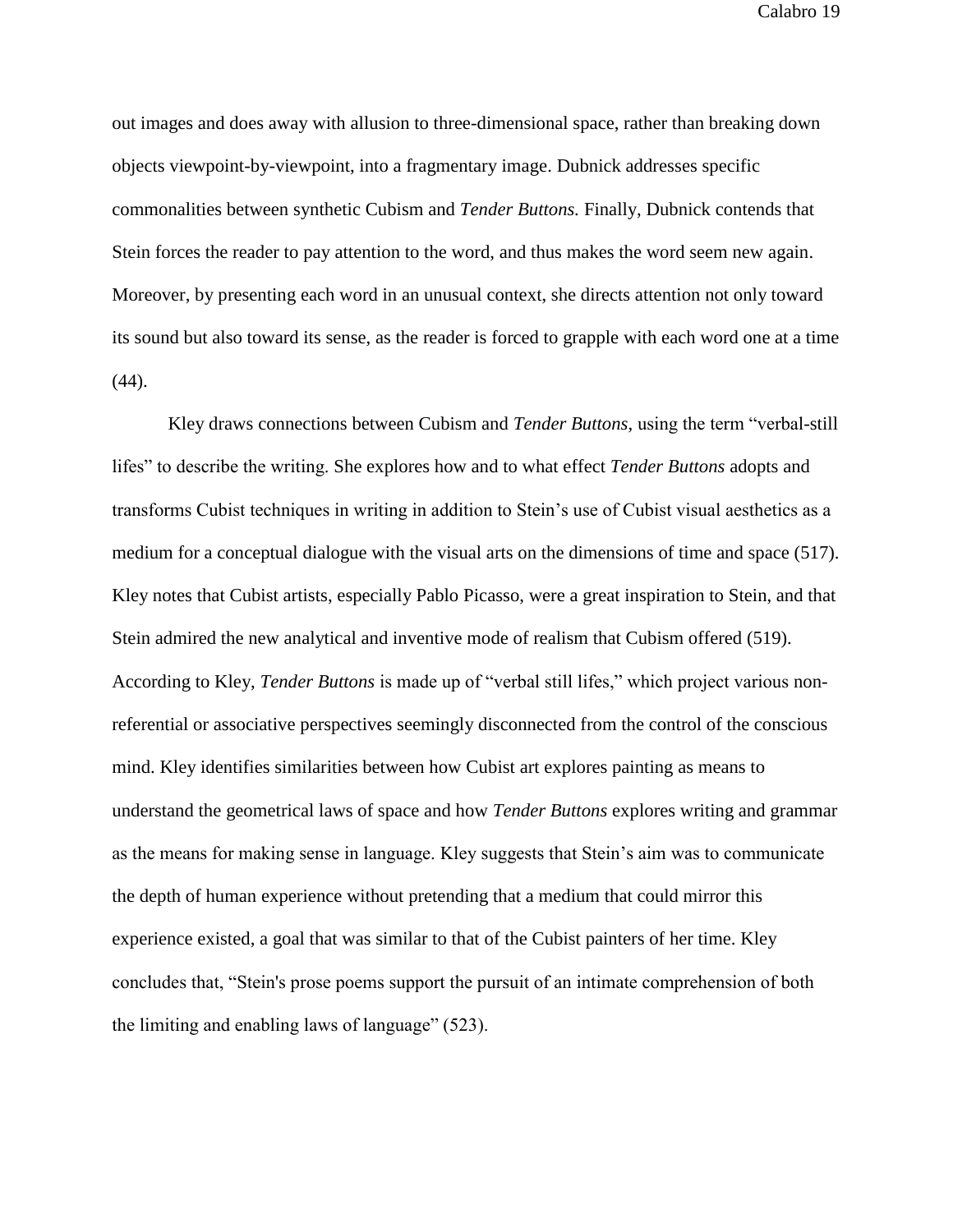So far, this chapter has laid out three approaches to interpreting *Tender Buttons* through the lens of Cubism. In the following sections, I will explore the differences and the commonalities between the interpretive lenses used by Perloff, Dubnick, and Kley. In addition, I examine the terministic screens and interpretive presuppositions of the critics. My process involves close reading of the scholarship described above, and applications of Fish's and Burke's theories. Ultimately, through examining Cubist scholarship of *Tender Buttons* we can explore how critics ascertain meaning from structure, how cultural movements such as Cubism are used to assign meaning and values to words, and how mediums such as painting and writing can subvert the habits that power structures impress upon language. In addition, as I explore in my concluding chapter, analyzing scholarship of *Tender Buttons* through Burke's and Fish's theories point to the value of *Tender Buttons* as a means for understanding how critics interpret Cubism. While critics analyze *Tender Buttons* through Cubism, they are simultaneously interpreting Cubism through *Tender Buttons*. Close examination of these pieces of scholarship in connection with Burke's and Fish's theories reveals what seems to be irresistible tendencies of Stein scholars, as well as the limitations and contradictions of such tendencies.

## **II.4: Cubist Terministic Screens**

Perloff's, Dubnick's and Kley's reordering of the chaos of *Tender Buttons* exemplify how readers assign meaning to texts based on the terministic screen of Cubism. They each refer to *Tender Buttons* as a series of "verbal still lifes," and reference specific works of art by Surrealist and Cubist artists to compare to Stein's writing. Though they are all concerned with structure and grammar, Perloff is particularly drawn to how phrases in *Tender Buttons* can be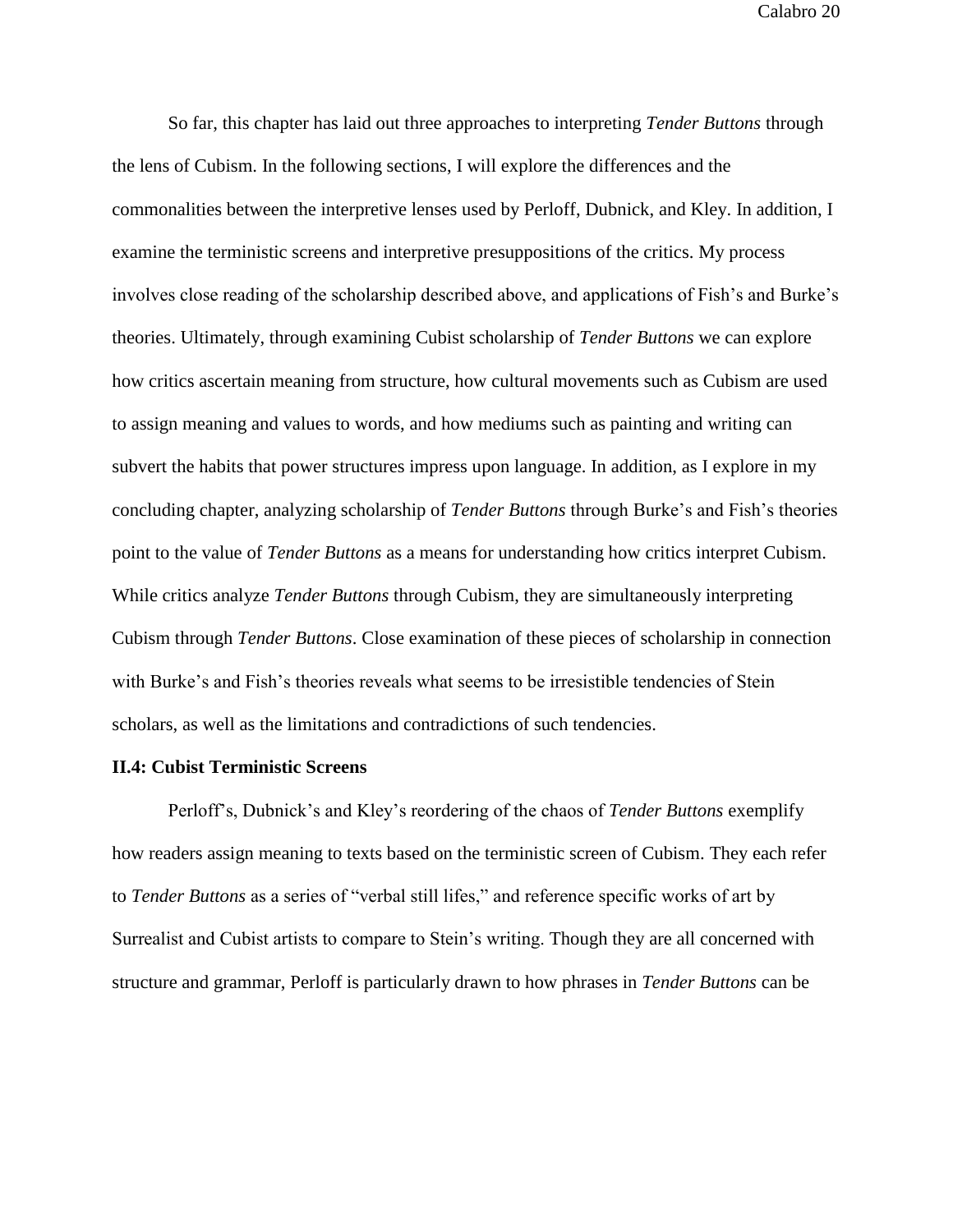connected with specific works of art by artists that influenced Stein. For example, Perloff asserts that "A Substance in a Cushion" <sup>4</sup>marks a move toward Surrealism<sup>5</sup> because it takes ordinary objects and puts them in extraordinary situations, treating these things as if they had a life and volition of their own (41). Perloff sees similarities between Duchamp's *The Bride of 1912* <sup>6</sup> and *Tender Buttons*, asserting that the inanimate objects in both assume an erotic energy. According to Perloff, "The 'substance in a cushion' can refer to a woman's genitalia, and 'a violent kind of delightfulness' then turns out to be sexual pleasure" (41). Perloff had already formed an analysis of *The Bride of 1912* as erotic and sexual. Because she connects *Tender Buttons* so closely with Cubist and Surrealist aesthetics, we can see the influence her preconceived notions had on her interpretation of "A Substance in a Cushion." She sees, in the so-called "linguistic codes" of *Tender Buttons*, the same kinds of aesthetics and affects presented in Surrealist and Cubist art. Perloff's comparison of *The Bride of 1912* and "A Substance in a Cushion" points to her usage of Cubism as a terministic screen, as she uses language that demonstrates the similarities between what Cubism and *Tender Buttons* are able to *do*. Specifically, Perloff examines how Cubism and *Tender Buttons* "force" us consider the very nature of naming" (40). For example, Perloff argues that the title of Duchamp's piece is enigmatic, as the images seem to have nothing to do with a bride. The form that Duchamp creates is neither fully human nor simply a machine- it is somewhere in between. "A Substance in a Cushion" presents a similar dilemma for readers because it makes us wonder where the cushion is that is mentioned in the title. A cushion is mentioned in the third paragraph: "A cushion has that cover," and again, in more ambiguous phrasing in the fifth: "In any kind of place there is a top to covering." However, it is clearly not

<sup>4</sup> Refer to Appendix II.a to view full piece

<sup>&</sup>lt;sup>5</sup> It is important to note that Perloff addresses Surrealism as much as Cubism in her scholarship and uses both movements to analyze *Tender Buttons*. These connections are further explored in chapter V. <sup>6</sup> Refer to Appendix II.b to see The Bride of *1912*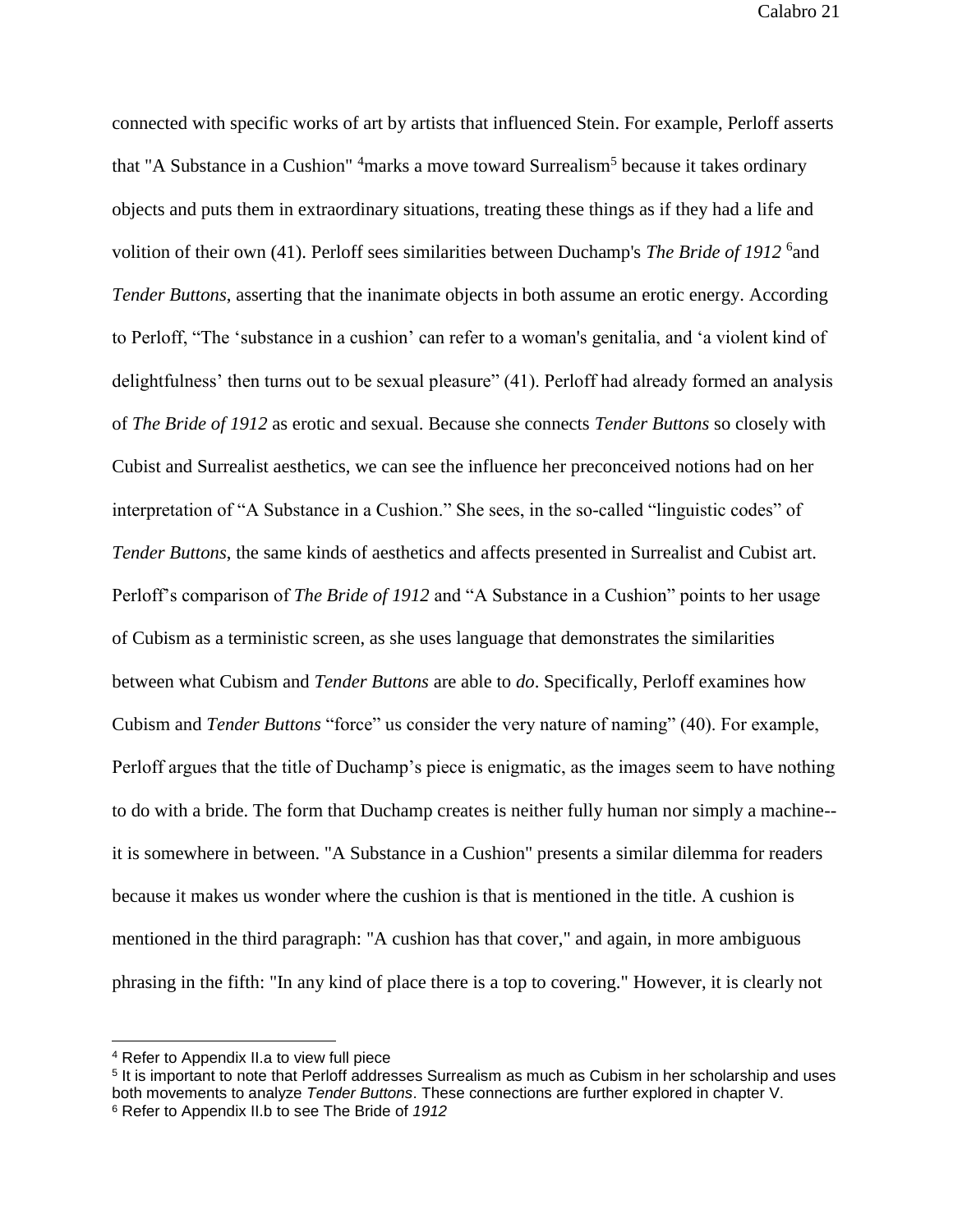the focal point of the poem. Perloff's language choices demonstrate her use of a Cubist terministic screen. Her description of *Tender Buttons* as a description of "verbal still lifes" and the comparative language she uses to associate *Tender Buttons* with Duchamp's art reveals a terministic screen that is heavily influenced by Perloff's perception of Cubism and Surrealism. Perloff's use of a Cubist terministic screen allows us to consider how critics are influenced by the screens they use to analyze texts (in this case, the screen of Cubism), *in addition to* how the act of interpreting texts unconsciously influences how critics understand the screen they utilize. I address this concept more completely in Chapter V, but in short, Perloff's understanding of Cubism is just as much influenced by *Tender Buttons* as her understanding of *Tender Buttons* is influenced by Cubism.

Dubnick's language usage also reveals a Cubist terministic screen through which she understands *Tender Buttons.* In a similar fashion as Kley and Perloff, Dubnick compares the intended effect of *Tender Buttons* with what Cubist artists were trying to accomplish. Dubnick notes that Stein herself referred to her writing as "portraits," "still lifes," and "landscapes" but asserts that rather than being a source for her ideas, Stein saw Cubist artists as, "a group with similar concerns and perceptions about what art was and should be for the twentieth century. Like Stein, the Cubists were interested in the process of direct perception" (17). In addition, Dubnick points out that similar to Cubist artists, Stein does not describe objects in a conventional way to the reader, though she is still concerned with the object as her "model." She, "inverts the traditional descriptive relationship of word to object. Rather than the word evoking the mental image of the object, the object evokes words (e.g. associations) that the writer arbitrarily assembles into an independent linguistic object related to, but not descriptive of, the model of referent" (33). Dubnick's use of the Cubist terministic screen heavily relies on perception, and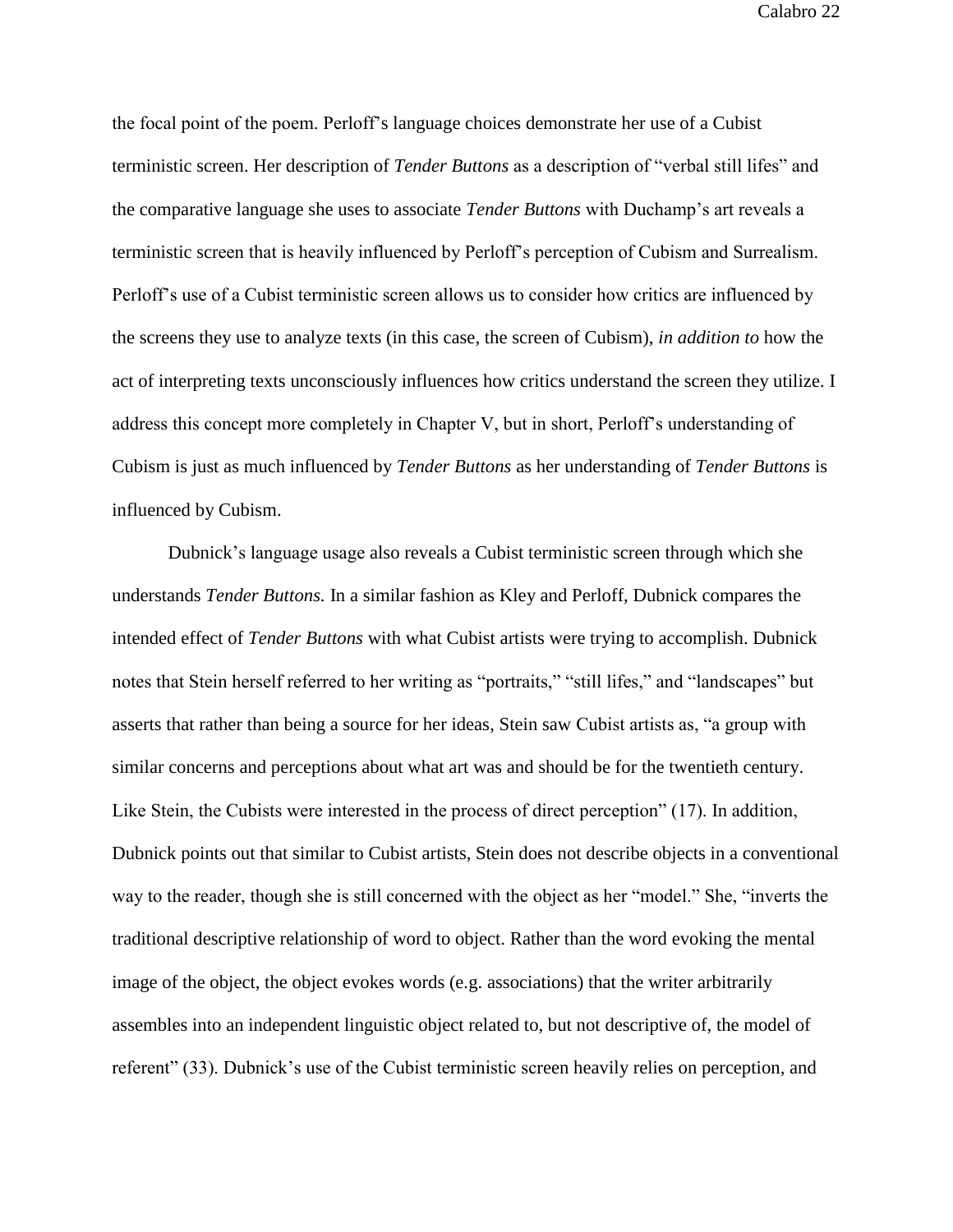suggests that people perceive the pieces in *Tender Buttons* in a similar way as people perceive Cubist art. With books, the conventional way of ascertaining meaning is for the reader to think of objects when reading the words on the page. However, as Dubnick points out, Stein subverts this expectation with her dictionary-like text by having the reader call upon their own knowledge and associations of words to suit the objects listed in text. Similarly, Cubist art does not clearly articulate specific images through which viewers are supposed to make specific connections. The viewer calls upon their own perceptive habits to connect words and ideas with the art. As with Perloff, Dubnick's language makes evident her use of a Cubist terministic screen. She references Stein's perception of the pieces in *Tender Buttons* as "portraits," "still lifes," and "landscapes," and uses language that compares how people read *Tender Buttons* and how they read Cubist art. However, Dubnick's Cubist screen is unique in that she applies the terminology of a specific form of Cubism (synthetic) to *Tender Buttons.* Thus, Dubnick's use of a Cubist terministic screen is more sophisticated than Perloff's because she is able to differentiate between different Cubist aesthetics, (flat images rather than three-dimensional space) to interpret *Tender Buttons*. Dubnick's analysis of *Tender Buttons* has a circular relationship with her understanding of Cubism. Her connections between the aims of Cubist artists and Stein's aims for *Tender Buttons* inform one another, as do her connections between how people perceive *Tender Buttons* and how people make sense of Cubist art. Exploring these connections is important to literary criticism, as it allows us to understand the inevitability of terministic screens influencing our interpretations and challenges the notion that readers can read without screens at all.

Kley's use of a Cubist terministic screen is evident when she compares what she perceives to be Stein's purposefully constructed grammatical structure of *Tender Buttons* to the intentions of Cubist art. Kley views Stein's poems as an exploration of writing and grammar to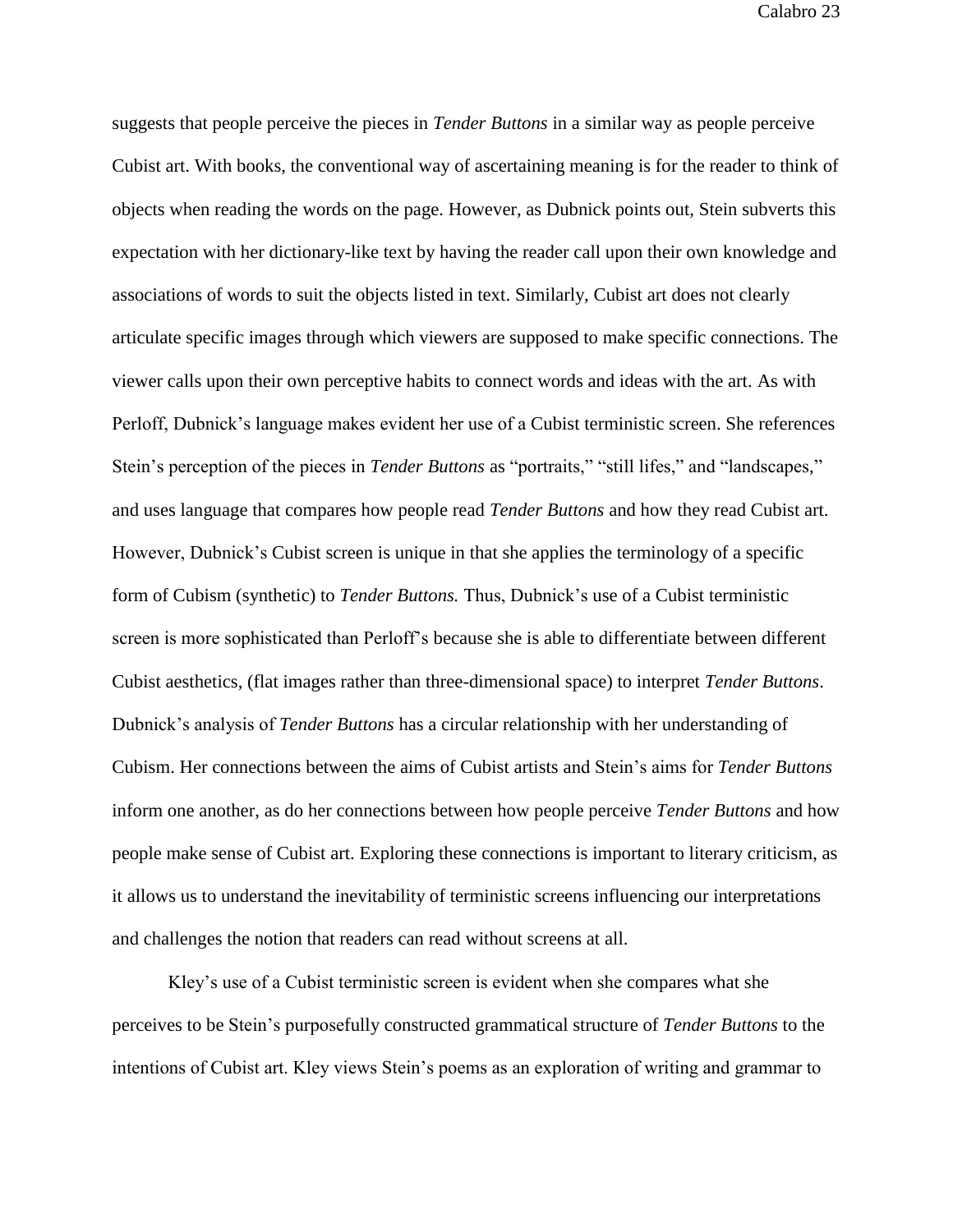the end of making sense in language, just as Cubist art is an exploration of painting and the laws of space (522). Specifically, Kley argues that, "As much as did the Cubist painters, Stein attempted to render the depth of human experience without pretending to have recourse to a transparent medium which would allow her to simply put a mirror to it" (522). In addition, Kley contends that the way that Stein uses structure and grammar in her "verbal still lifes" recognizes the limitations of language, and tries to subvert those limitations to get her message through to the reader. Kley agrees with Jayne L. Walker's assertion that both *Tender Buttons* and Cubist art feed on, "'the transformative power of juxtaposition': 'language brings things to mind by calling their names, and sounds and syntax can create relationships among them that are as complex and multiple as the ones in cubist collage' (Walker qtd. in Kley 523). In other words, both Cubist art and *Tender Buttons* draw attention to the impossibility of singular meaning. Kley's use of a Cubist screen is evident in her assertions that the relationship between language and perception in *Tender Buttons* is multifaceted just as the relationship between a Cubist collage and perception are. While Kley's Cubist screen uses the context of the Cubist movement to inform her own process of drawing meaning from Stein's work, the reverse is also true. Kley contends that *Tender Buttons* forces readers to really look at words, rather than only through them. In the same way, she understands Cubist art as something that forces viewers to really see, rather than passively perceive. In other words, Kley's understanding of both Cubist art and *Tender Buttons* challenges the passivity through which people perceive art and language. Studying this challenge is critical, as it also relates to the passive tendencies through which critics interpret texts. Critics often engage in interpretive tactics without acknowledging that these tactics heavily influence the outcome of interpretation. While recognizing how critics interpret cannot bring absolute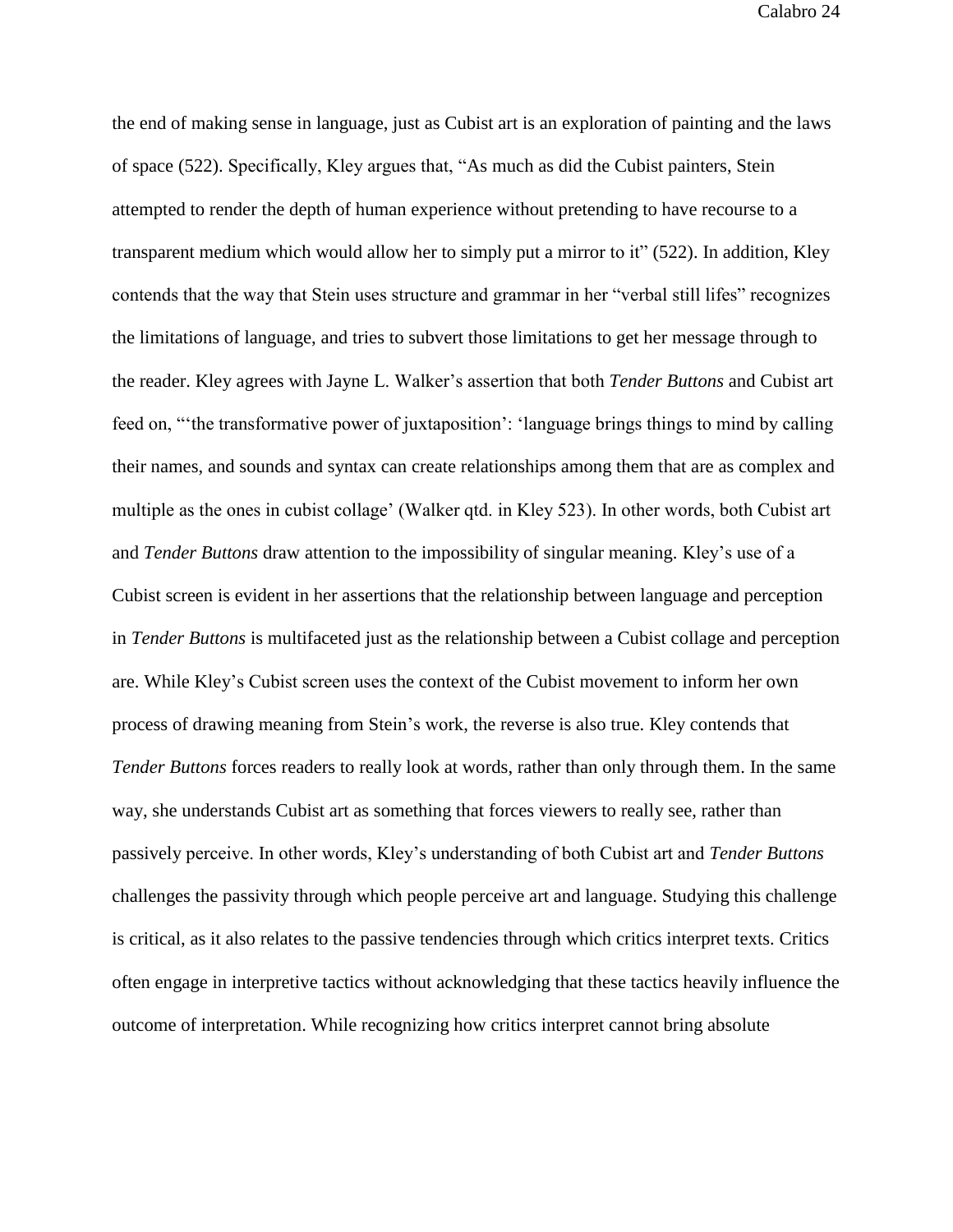objectivity to interpretation, it can at least lead to understanding of why we interpret the way that we do.

### **II.5 Interpretive Strategies**

The following section will build off of my previous examination of terministic screens. While I have used the theory of terministic screens to explore the language that critics use to understand Cubism, as well as the terminology of theorists relevant to Perloff's, Dubnick's, and Kley's analysis, I now focus on the strategies that Perloff, Dubnick, and Kley utilize in combination with these screens. In other words, while I have just focused on specific terminologies and theorists, I now focus on how broader interpretive trends such as intentionalism and structuralism are utilized by these critics. Considering the interpretive strategies that critics apply when using Cubist lenses to interpret *Tender Buttons* allows us to see how critics pick up on the terminology and theories from their terministic screens to their interpretation. Critics use interpretive strategies that line up with their theoretical assumptions and terministic screens. For example, critics using a Cubist terministic screen who assume that structure is imperative to the meaning of texts will use interpretive strategies, such as structuralism, to identify similarities between Cubist structure and the structure of *Tender Buttons*. Through an exploration of Cubist lenses in connection with Fish's theories on the predetermined nature of interpretation, we can explore how critics interpret Cubism in connection with *Tender Buttons* (both the goals of the movement and its terminology) and what underlying assumptions critics reveal about the relationship between structure and meaning.

### **II.5.a: Intentionalism**

Assertions about structure and authorial intent are often presented in Cubist approaches to *Tender Buttons* in ways that support one another. Kley, Dubnick, and Perloff often make claims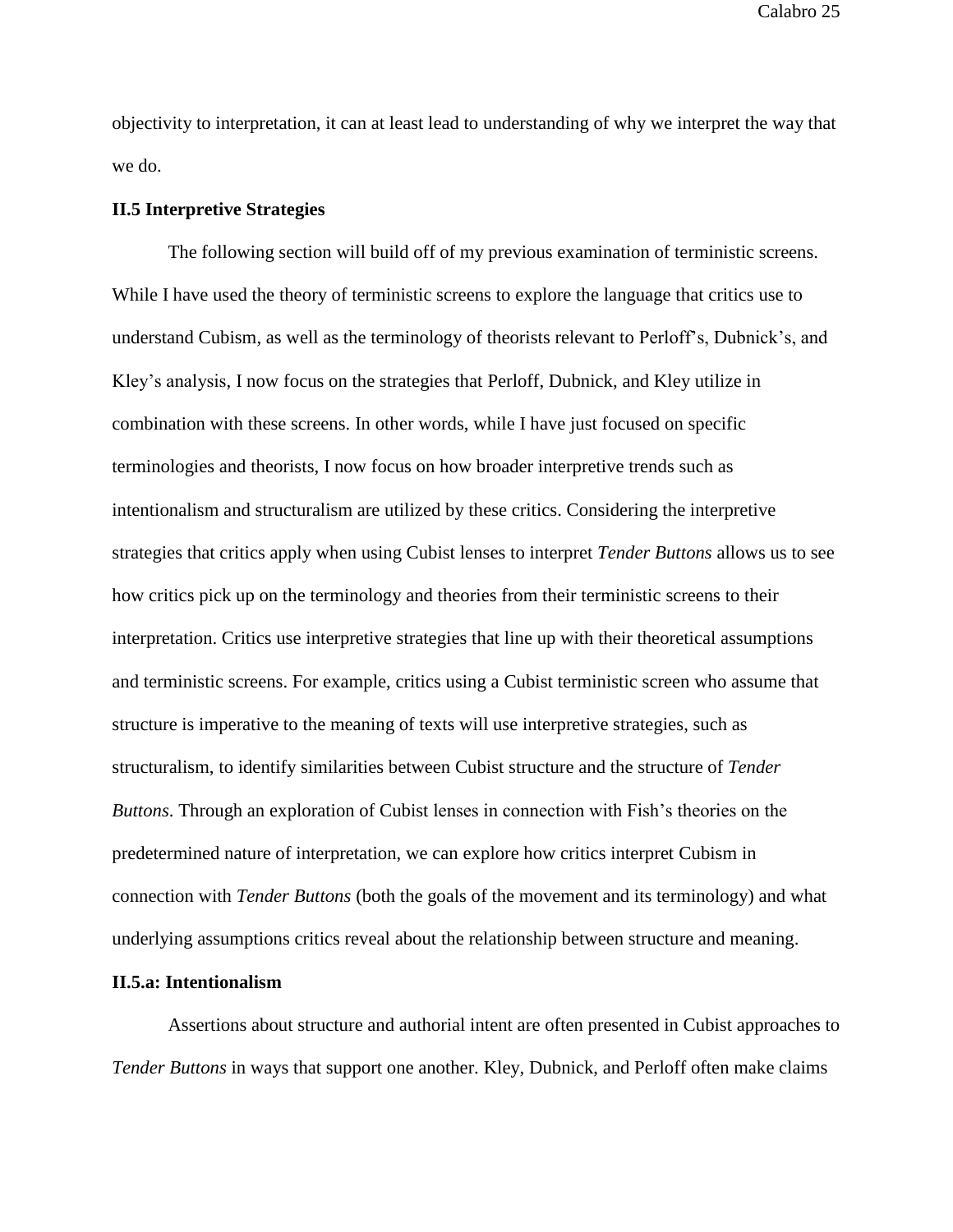about the structure of *Tender Buttons* and connect that structure to the intentions of either Stein herself or the Cubist art movement as a whole. In other words, critics often see the structure of *Tender Buttons* as something that is purposefully constructed by Stein, similarly to how Cubist artists structured their artwork. Critics often contend that Stein's structuring of the text leads to the reader being "forced" to do certain things that Stein wants us to do—such as confront our own assumptions about language, perception, and/or reality. Considering the connection between authors' intent and form in light of Fish's theories is especially useful, as it reveals how constructed interpretation truly is. Fish asserts that intention and understanding are two ends of a conventional act, each of which necessarily stipulates the other (476). In addition, he points out that words like "encourage" and "disallow" imply agents, and it is only "natural" to assign agency first to an author's intentions and then to the forms that assumedly embody them (477). However, rather than an author's intentions or the forms that they use in a text forming interpretation, interpretation creates intention and its formal realization by creating the conditions in which it becomes possible to pick them out (477). *Tender Buttons* is a challenging text, no matter the lens that is used to unpack it. Thus, it makes sense that critics use strategies focusing on intentions and forms that align with the particular lenses and screens that they apply.

 Perloff, Dubnick, and Kley all display intentionalist leanings in their interpretations of *Tender Buttons*, addressing what Stein was trying to do by writing the text. For example, Perloff uses biographical information--the historical context of the Surrealist movement-- as well as Stein's intended meaning for *Tender Buttons* to form her interpretation. Perloff sees Stein's intended focus of *Tender Buttons* as change. Perloff suggests that Stein was very much concerned with how the structure of language could be played with to affect meaning, and that Stein articulates the relationship between structure and meaning through the frequent tension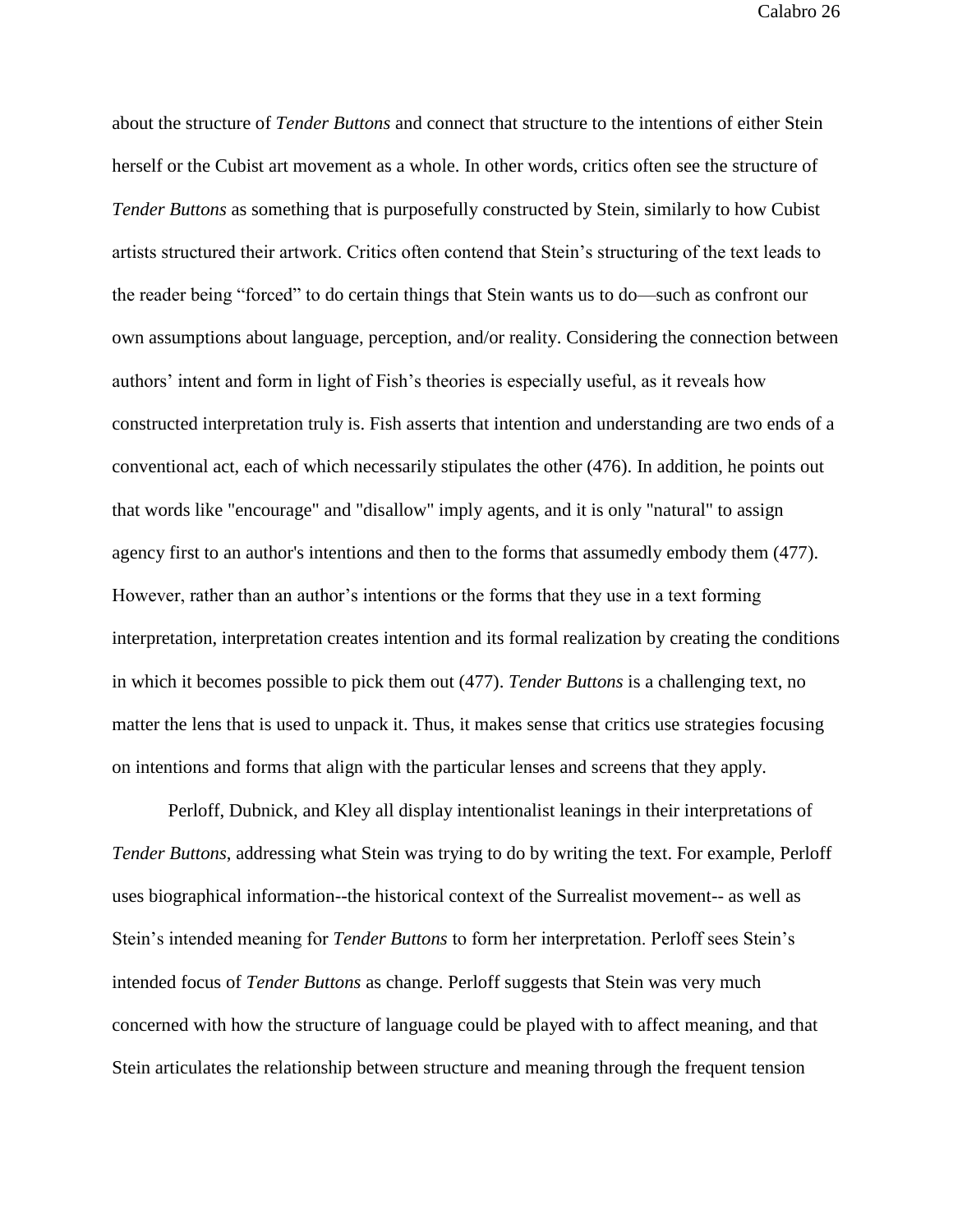between the changing and the unchanging as well as the tension between similarity and difference within the text. Perloff also addresses what Stein "allows" the reader to do through her unconventional writing style, or what Stein is "forcing" the reader to do through the text's difficulty. Perloff's analysis demonstrates her presupposition that the author has some sort of control over how the reader receives a text. In other words, Perloff assumes that an author's intentions for their text is always relevant to how it is interpreted, rather than acknowledging that the reader assigns their own meaning to the text through their theoretical assumptions. Although Perloff makes it clear that she doesn't believe a single, correct meaning can be found in *Tender Buttons*, through her assertions about how Stein's intentions and biography affected the creation of *Tender Buttons* and readers of the text, Perloff reveals an interpretive presupposition that meaning is, at least in some ways, tied to the author.

Dubnick also addresses Stein's aim for *Tender Buttons*, asserting that, "Stein's intention in writing *Tender Buttons* was to capture immediate experience as consciousness grapples with it" (43). Dubnick notes that because of the challenges that the text presents, the reader must put forth a lot of effort to try to understand the content, which is not only an exhausting task, but one that over-distances them from the work itself. All of this effort, Dubnick contends, is futile, because *Tender Buttons*, "demands to be dealt with on its own terms" (43). Dubnick contends that the way Stein uses language in *Tender Buttons* makes it almost impossible to read the work for the conventional discursive content. According to Dubnick, Stein's use of language is purposeful: Stein doesn't want the reader to be able to use their typical thought processes to read her work; rather, readers should recognize and grapple with their own perceptions of experience. Similar to Perloff, Dubnick reveals an interpretive strategy that emphasizes authorial intent in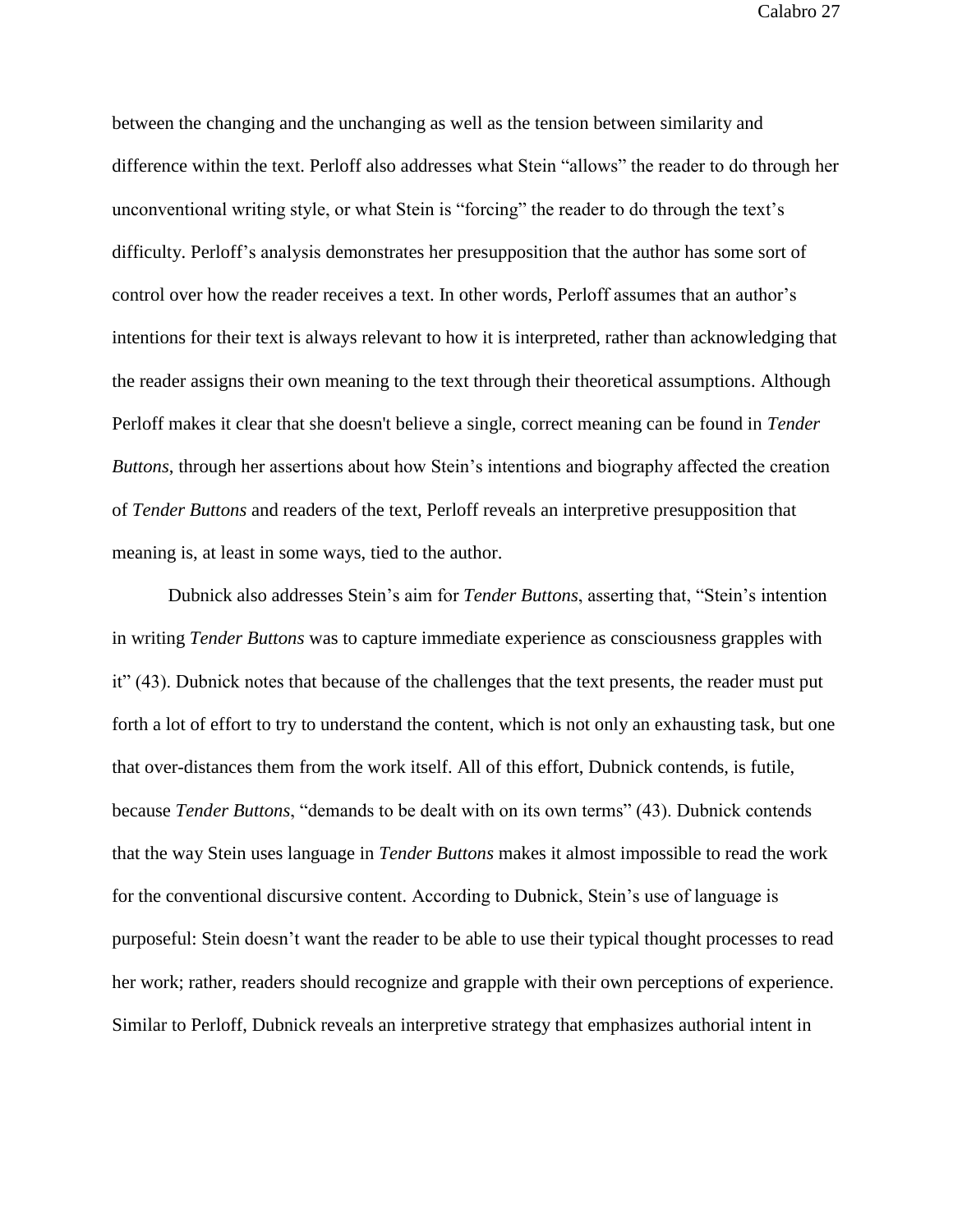relation to the reader. Dubnick's focus on authorial intent demonstrates her positioning of Stein, and her status as the author, as an authority figure.

Kley's assertions are based largely on the text's structure, but also draw upon biographical information. In particular, she references the intentions of the Cubist art movement that influenced Stein and connects them with the intentions of *Tender Buttons*. For example, Kley asserts that, "As much as did the Cubist painters, Stein attempted to render the depth of human experience without pretending to have recourse to a transparent medium which would allow her to simply put a mirror to it" (Kley 522). First, Kley cites Stein's admiration for Cubist artists and artwork. She specifically references Stein's friendship with Picasso, and quotes Stein's respect of Cubist style. In addition, Kley brings up Stein's own attitudes towards language's connection to meaning and perception. She suggests that Stein's portrayal of inanimate objects enabled her to take joy in everyday life from different perspectives and separated her from representing things as she cognitively knew or remembered them. Thus, Kley is very much concerned with what influenced Stein's creation of *Tender Buttons*. Through her analysis, she suggests that in order to be able to understand *Tender Buttons*, readers must have an understanding of Stein herself, and what drew her to her unconventional writing style. Kley's suggestion here is indicative of critics' tendency to focus on Stein as a celebrity figure, rather than on her work itself. Because *Tender Buttons* is an unconventional text, and Stein is perceived as an unconventional author, critics assume that Stein's life is always relevant to interpretation.

Perloff's, Dubnick's, and Kley's analyses are especially interesting to examine for their use of intentionalist strategies because they demonstrate what seems to be an inevitable tendency to appeal to Stein when interpreting *Tender Buttons*. Although the three pieces of scholarship come from three different decades (the 70's, 80's and 2000's), and despite the heavy shift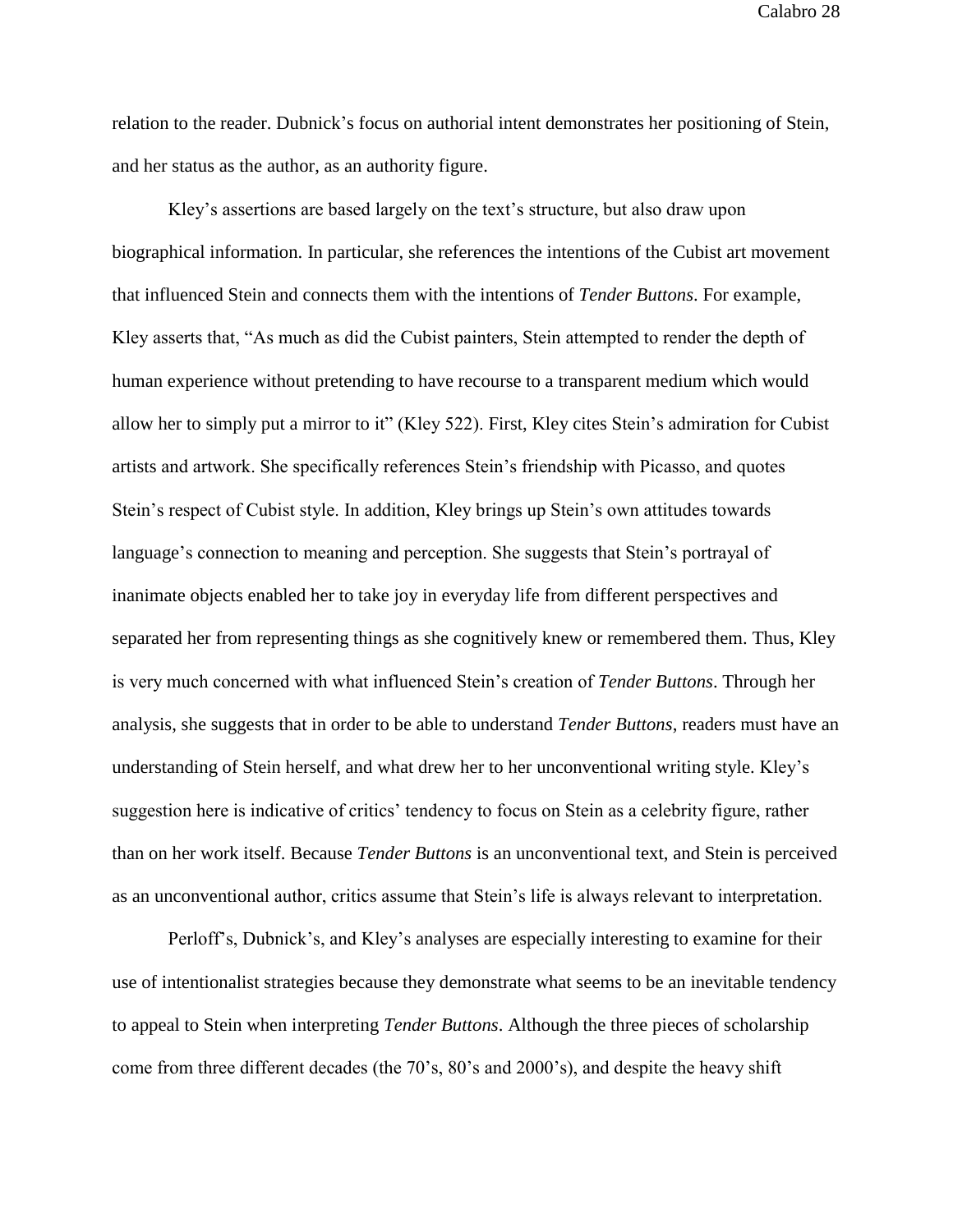towards postmodern literary analysis (which typically does not emphasize the author) in that time frame, Stein remains heavily present in *Tender Buttons* interpretations. As I explore in the chapter conclusion, the tendency of critics to make Stein inseparable from her work is an indication of much of the trouble with interpreting *Tender Buttons*-- the forced reconciliation between attempting to make sense of the text while simultaneously acknowledging and valuing its difficulty. As a result of this, most critics turn to Stein--her biography, her intentions, etc.--to produce meaning. While I have just examined how Stein herself is a major factor in Cubist interpretations of *Tender Buttons*, I now turn to how critics use aspects of the text, such as physical structure and grammar, to understand the text. However, Stein is not excluded from the analysis of the structure and grammar. Critics tend to not only focus on how the grammar and structure of the text are formed, but make assertions about *why*. The answer for most critics, as I will explore, lies in Stein.

### **II.5.b: Focus on Grammar and Physical Structure**

In addition to appealing to Stein, critics often resort to analyzing the structure and the grammar of *Tender Buttons* in an attempt to make the text compatible with their interpretive strategies. This section draws upon Fish's theories on grammar and writing patterns to assert that Perloff, Dubnick, and Kley are finding and responding to patterns in a manner that they were taught to recognize. According to Fish, when looking at grammar we are accustomed to noticing verbs, nouns, deep and surface structures, etc. depending on the interpretive approach we have been taught to use. In other words, we notice grammar if grammar is important to the interpretive approach we have been taught to use. Regarding patterns in texts, Fish asserts that, "what is noticed is what has been made noticeable, not by a clear and undistorting glass, but by an interpretive strategy" (1987). For example, Perloff in particular notices the construction of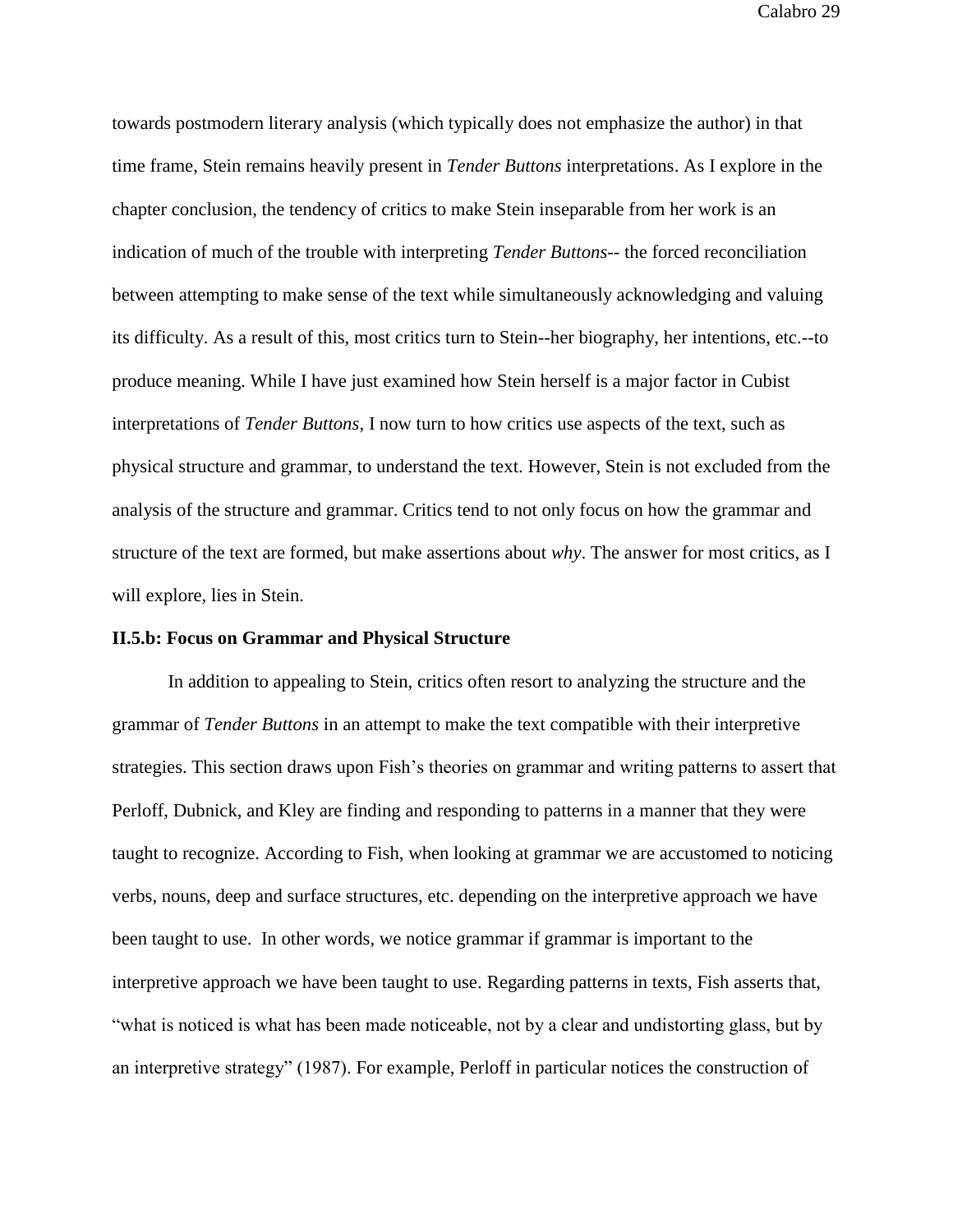sentences: "Pronouns have no referents. Prepositional and adverbial modifiers are used misleadingly ... aphorisms are created out of elements that don't cohere ... parts refer back to no wholes" (41). Perloff argues that the reader is unable to define words in the text such as, "delightfulness," "pleasure," and "nonsense," because the context provides no specifying limits that allow us to place these abstractions (41). Here, Perloff's reading of *Tender Buttons* displays the idea that language is impossible to pin down. Grammar is deceptive in that when it is used conventionally, readers assume that it is articulating clear and logical meaning. Perloff's analysis suggests that Stein's unconventional use of grammar and word use demonstrates how it's extremely difficult to articulate meaning because language, not people, is what is actually speaking. As Perloff argues against the idea that there is a single meaning that can be attributed to *Tender Buttons*, she implies that language is impossible to dissect in a way that only yields one answer. Through her analysis of grammar and word use, Perloff reveals her interpretive strategy of considering the instability of language and the impossibility of certainty.

Dubnick also pays attention to structure, drawing connections between the structure of synthetic Cubist art and the structure of *Tender Buttons.* Dubnick contends that with synthetic Cubism, "as in Stein's second obscure style, the relationship between signifying element and subject matter may be tenuous" (40). Moreover, while selection is extended in synthetic Cubism, as in Stein's second kind of obscurity, combination (contiguity) is suppressed. Dubnick suggests that all Cubist art implies a tension between the two-dimensional picture plane and the threedimensionality of space represented...synthetic Cubism emphasizes the surface of the picture plane, sometimes in a very witty reminder to the reader that the depth of the painting is an illusion (40). Dubnick's strategy of analyzing the physical structures of synthetic Cubist art and *Tender Buttons* demonstrates her theoretical assumption that physical structure is imperative to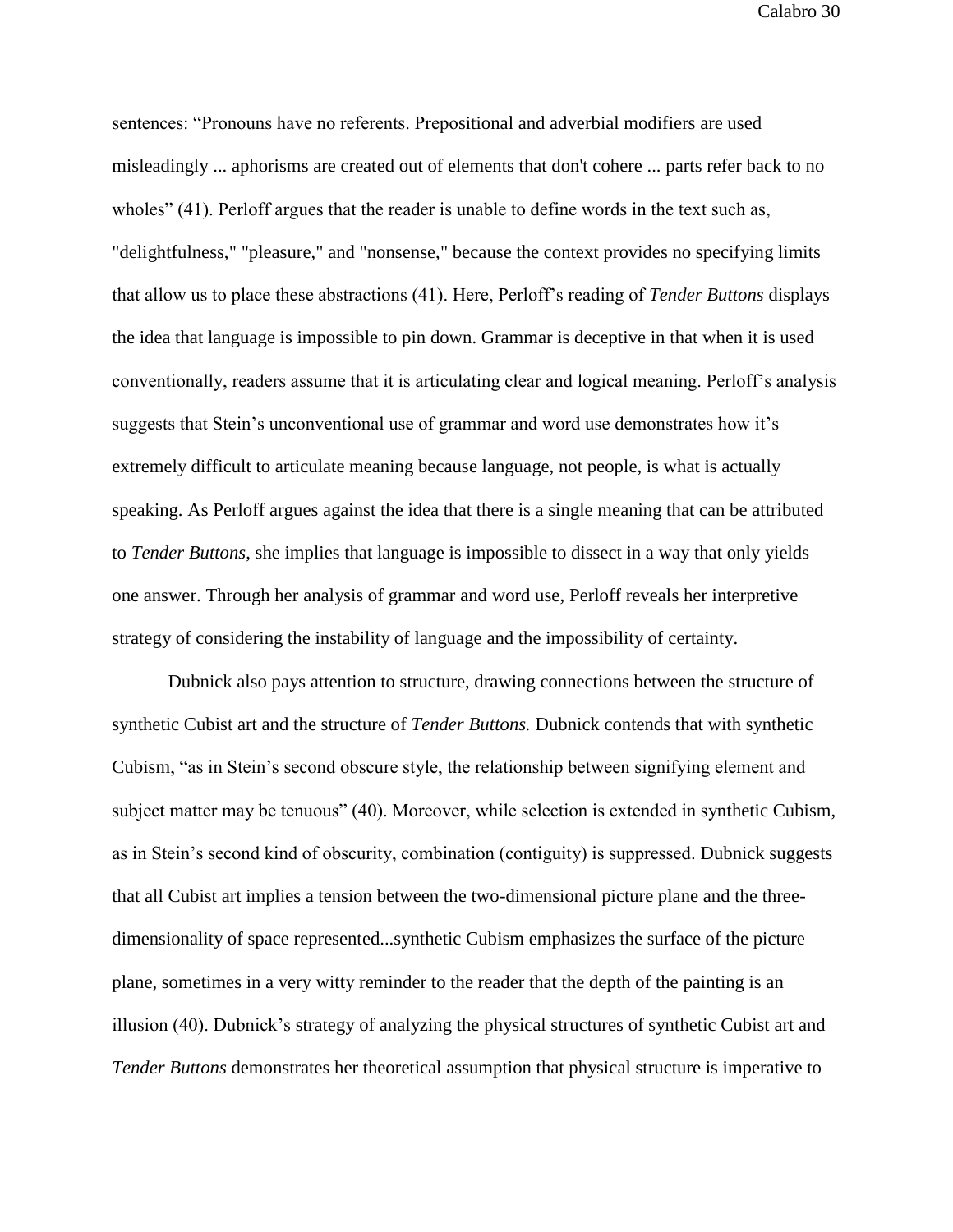how we interpreting texts and that meaning is tied to structure. Interpretive strategies that focus on structure rely on the assumption that readers gain meaning from texts not just from word usage, themes, symbols, etc., but also from physical features of texts. Dubnick takes this more literally than most critics with her assertions about synthetic Cubist art compared to *Tender Buttons*. For her, the structure of *Tender Buttons* leads readers to see how the meaning that we can supposedly easily decode from language is not as self-evident as it appears. Dubnick's focus on structure suggests that arriving at meaning does not simply involve a conscious effort to understand how a text uses themes, language, etc., but also the unconscious influence of a text's physical appearance.

Kley views the pieces in *Tender Buttons* as*,* "an exploration of writing and grammar as the means for making sense in language" (522). For Kley, aspects of grammar and structure such as continuity and similarity are things that she has been conditioned to notice while interpreting a text. For example, Kley picks up on similarity in "A Carafe" and uses particular words and

phrases in the piece to support her ideas. For example, "'A kind in glass' stresses similarity, 'a cousin' is of the same family, but not of the same parents, 'nothing strange' promises familiarity, 'a single hurt color' might be a transcription for relation by blood, whereas 'an arrangement in a system to pointing' suggests the deliberate production of an artifice which assumes systematic function: that of pointing, of directing attention" (521). Kley suggests that through these different degrees of similitude, objects lose their solidity, singularity, and definition; thus,

# A CARAFE, THAT IS A BLIND GLASS

A kind in glass and a cousin, a spectacle and nothing strange a single hurt color and an arrangement in a system to pointing. All this and not ordinary, not unordered in not resembling. The difference is spreading. (Stein 245)

clear and precise categories of perception and knowing are thus playfully undermined and washed away (521). Kley goes on to state that "A Carafe," in the form of a riddle, displays Cubist confusion of its material, displaying words as things and words as signifiers of things. In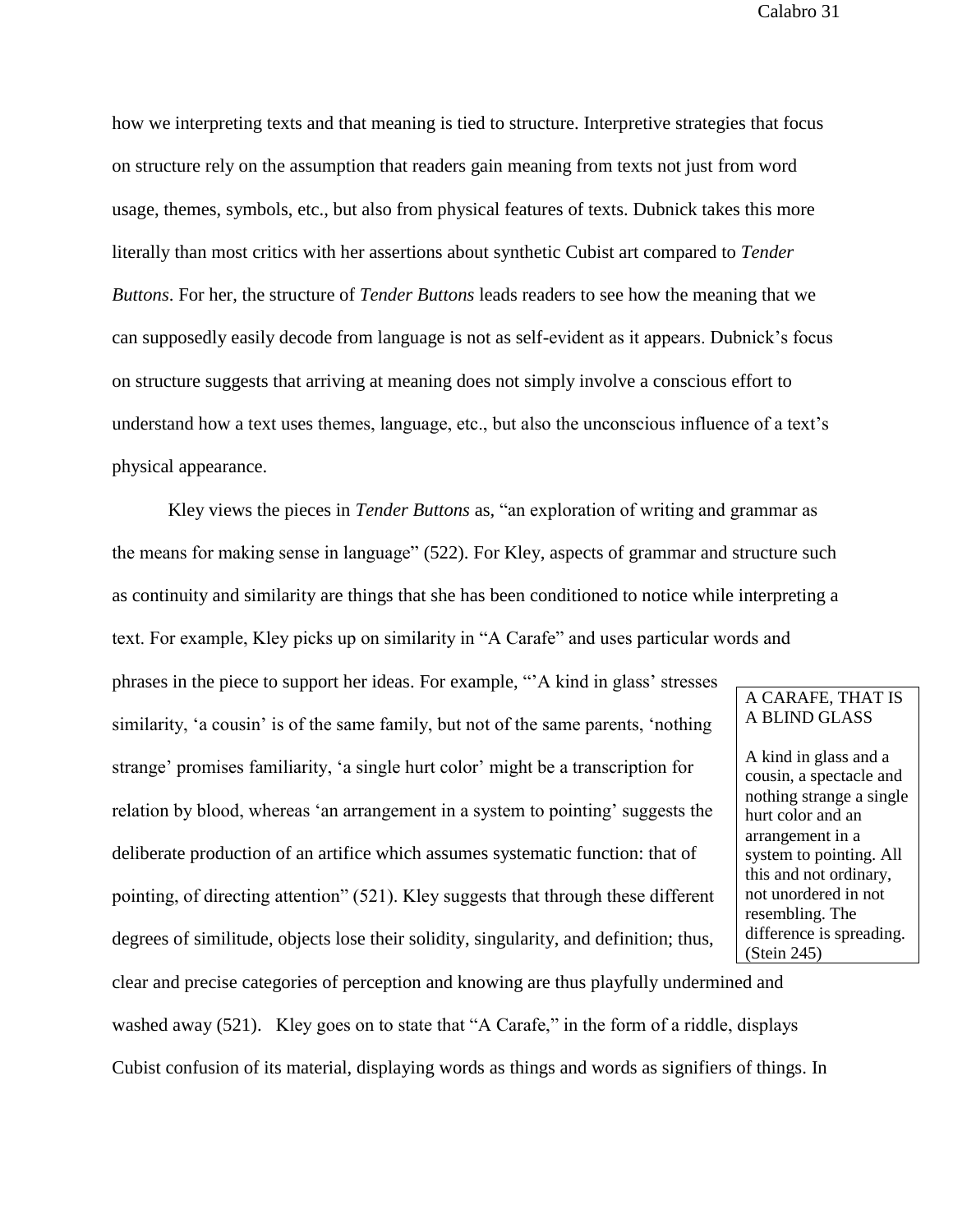other words, the text makes the medium its message. Kley's analysis suggests that the piece encourages the reader to recognize that there are multiple realities. Analyzing the text through strategies that focus on grammar and structure leads her to assert that Stein's anti-representational arrangements are playful puzzles that impel us to look at the words, rather than through them. Kley's focus of structure and grammar enables her to notice how Stein uses these aspects of language in her "verbal still lifes" to demonstrate the limitations of language, to subvert those limitations to articulate the complexity of "the human experience<sup>7</sup>" to the reader.

I notice in Kley's scholarship in particular a tendency that critics demonstrate when analyzing the grammar and structure of *Tender Buttons*. Kley frequently addresses what *Tender Buttons* as a whole, or the grammar and structure of *Tender Buttons*, "forces" or "impels," readers to do. In other words, she awards the text agency rather than acknowledging her own role in interpreting the Cubist aspects of *Tender Buttons*. Much of *Tender Buttons* scholarship emphasizes the subversive effects of the text, and critics see the subversive aspects of *Tender Buttons* as being "in" the text. In other words, critics suggest that *Tender Buttons*, in a way, speaks for itself. Examining the agency that critics award *Tender Buttons* is valuable because we can reconsider how we locate subversive features in complicated texts and recognize how significant the reader's role is in creating subversiveness.

#### **II.5.c Structuralist Strategies**

Perloff, Dubnick, and Kley refer to *Tender Buttons* as a series of "codes" and "riddles." Their scholarship reveals structuralist presuppositions, as these terms imply that they are looking for deep structures to unpack within the text. Structuralism relates texts to larger structures,

<sup>7</sup> It is worth noting that Kley does not specify exactly what she means by "the human experience" though her scholarship implies that she is referring to how people perceive and interact with the world around them.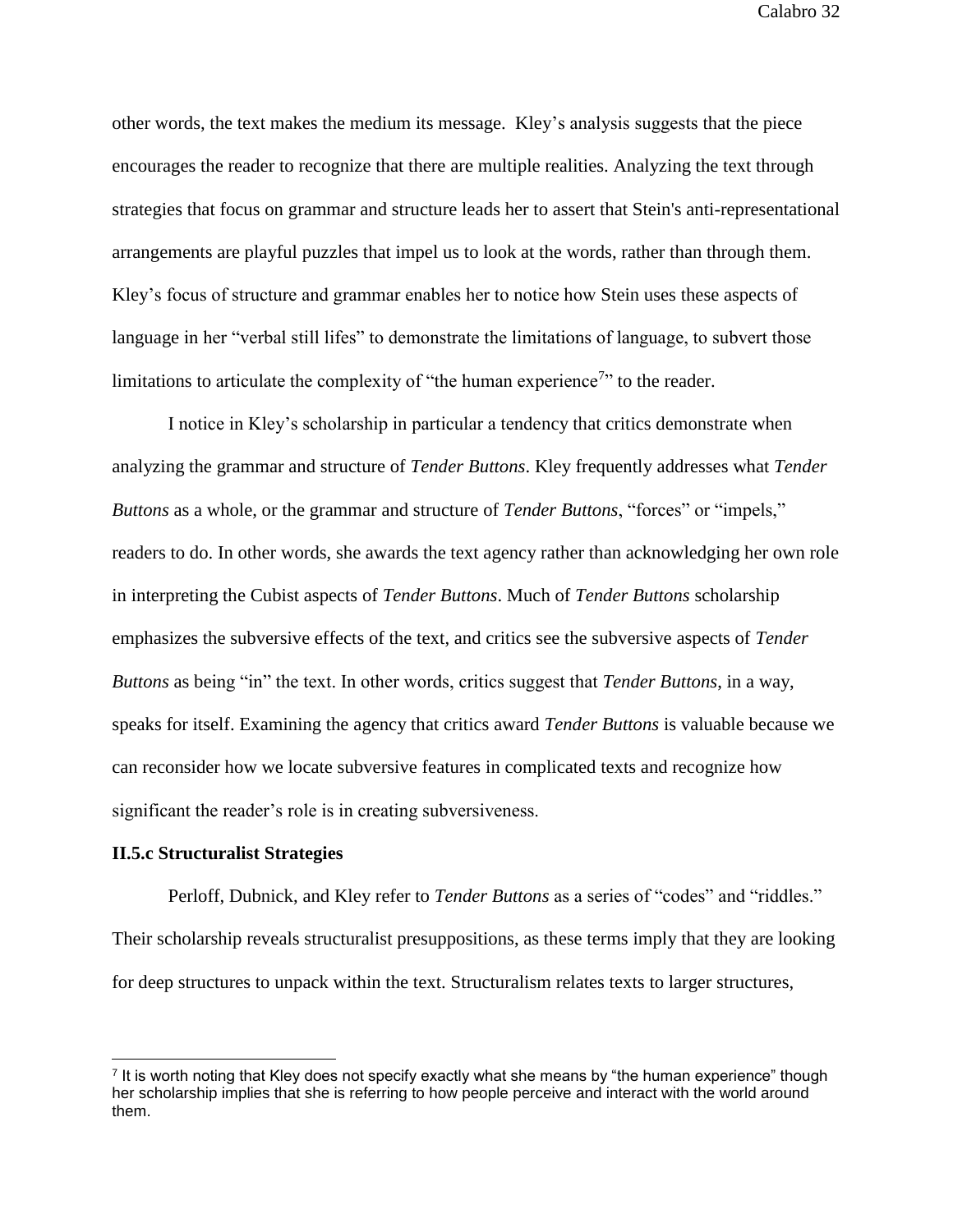which can include genres, narrative structures, motifs, or patterns. Structuralism criticism generally operates under the assumption that texts have hidden meaning that can be uncovered through looking for themes and patterns. Considering Perloff's, Dubnick's, and Kley's scholarship in light of Fish's theories reveals how structuralist strategies often point to the predetermined nature of interpretation. Fish asserts that the patterns that our ears hear and that our eyes see are the patterns that our perceptual habits make available (1987). Perloff, Dubnick, and Kley pick up on patterns relating to grammar and the physical structuring of the text as a result of decoding supposed hidden meanings within the text. Their realizations are not selfevident, rather, they are the result of their interpretive tendencies to look for codes within the text. Though Perloff, Dubnick, and Kley arrive at various conclusions about the connections between *Tender Buttons* and Cubism/Surrealism (some of which are consistent to all three pieces of scholarship and some of which differ from one another), they all view these art movements as a way to understand the complexity of the text. This is not to say that they are asserting that they have found the "key" that unlocks the mystery of *Tender Buttons* once and for all--they all acknowledge that singular meaning is an impossibility with *Tender Buttons* and that the reader plays an important role in forming interpretations--but they all pick up on certain patterns within the "codes" and "riddles" of the text which leads them to use art as a lens through which to form their interpretation. Examining Perloff's, Dubnick's, and Kley's interpretation emphasizes that there is no such thing as a "neutral reading" of a text. Applying Fish's theories demonstrate that critics attempting to make sense of *Tender Buttons* formed their interpretation because of the reading strategies they were taught and the textual features they were trained to notice. In a way, Perloff's, Dubnick's and Kley's interpretations were self-fulfilling prophecies because the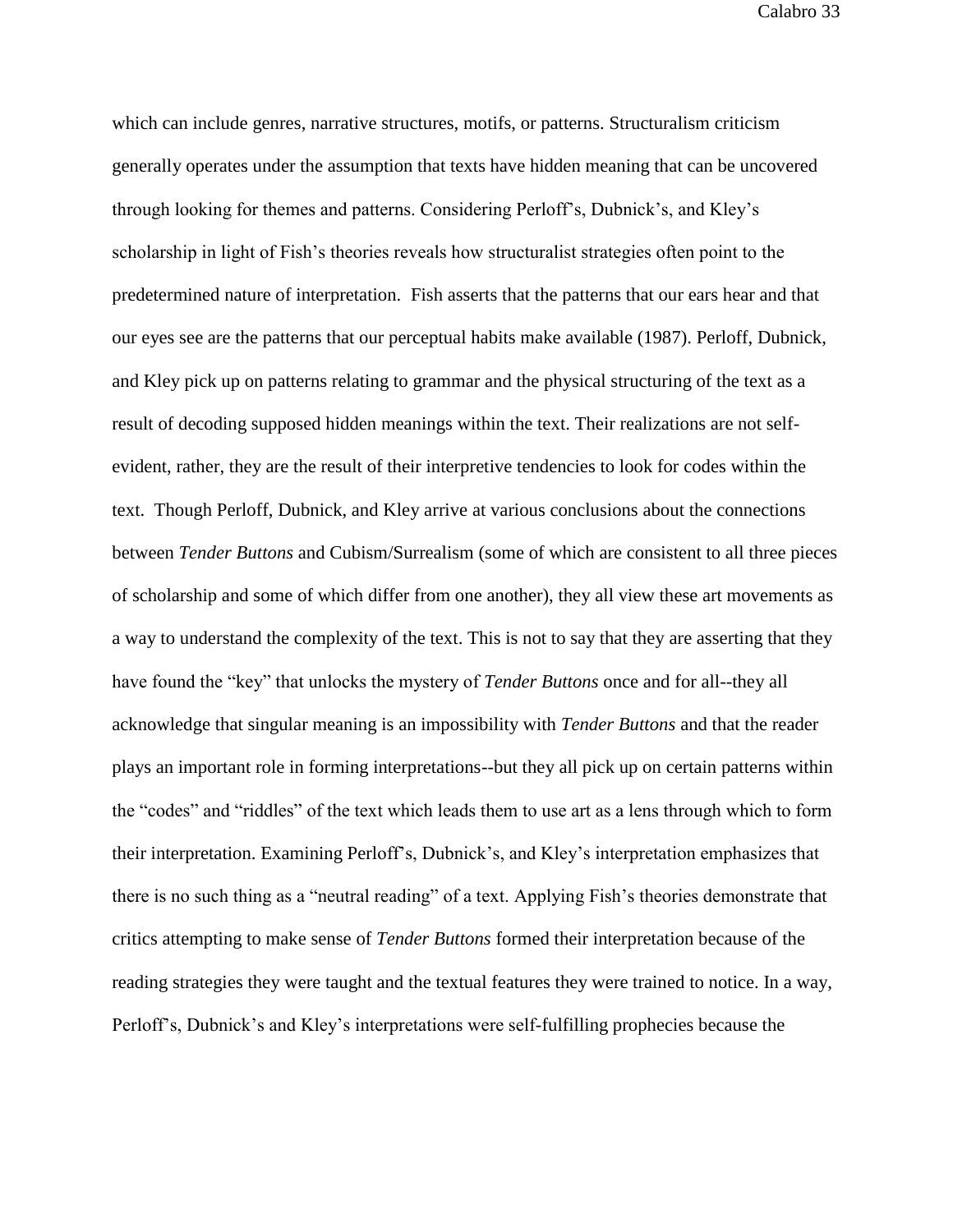intentions of Stein and the structures within the text that they were looking for (and apparently found) are perceived as such because that was specifically what they sought out.

#### **II.6: Conclusion**

Perloff's, Dubnick's, and Kley's interpretations use language that indicate their use of terministic screens of Cubism, and were formed by using particular interpretive strategies relating to structure and authorial intention. My analysis reveals how Cubist scholarship in particular is demonstrative of the contradictions that arise in the interpretation of texts that do not adhere to conventional structure or language. The Cubist approach is interesting in that it requires critics to tie in some biographical information. Considering Stein's relationship with Cubist painter Pablo Picasso along with Stein's open admiration for the Cubist style, it would be remiss to ignore her biography. Yet the majority of Cubist scholarship does not stop there. Critics frequently connect the Cubist movement with Stein's personal aims for the text, suggesting that readers must have an understanding of Stein as a writer in order to have an understanding of *Tender Buttons*. The text's unconventional style presents an overwhelming task for critics, as they attempt to unpack aspects not only relating to grammar and structure, but also the very concept of meaning. Thus, Stein is perceived to be the most stable foundation for interpretation. However, Perloff's, Dubnick's, and Kley's scholarship is not backward or unevolved; on the contrary, their writing points to a fascinating resistance of Stein scholarship to follow shifts in interpretive trends from structuralism and internationalism to postmodernism and poststructuralism. Perloff's, Dubnick's, and Kley's scholarship draw upon the terminology of the Cubist art movement and the aesthetics of Cubism in order to make sense of the text. Typically, when studying literary scholarship from different decades, we can expect to pick up on interpretive strategies that are representative of the trends of that time. However, Perloff's,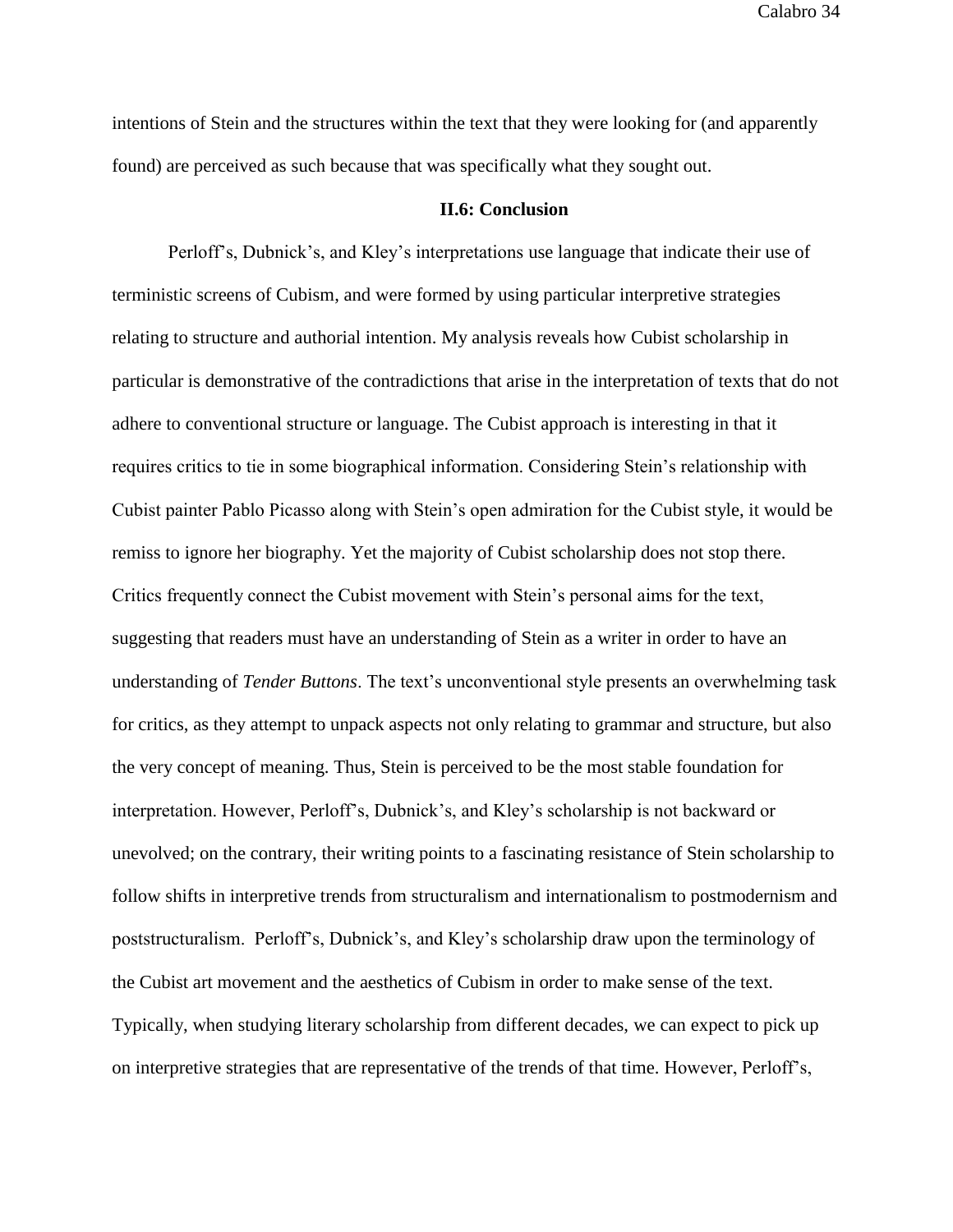Dubnick's, and Kley's scholarship, although produced in different decades, share many commonalities. In some ways, we *can* see this shift with these pieces of scholarship--for example, Kley's analysis from the 2000's takes more of a postmodern approach than Perloff's and Dubnick's, by highlighting the reader's significant role in the interpretive process. Yet, the commonalities outweigh the differences. All three critics bring in Stein and her intentions for *Tender Buttons* as much of the foundation for their analysis. They emphasize that Stein was trying to do something by writing *Tender Buttons*, and that the unusual style she uses in the text forces readers to confront their own ideas about meaning and perception. In addition, the critics all refer to *Tender Buttons* as some sort of set of "codes" or "riddles," revealing a tendency to look for deep structures within texts. Considering how Perloff, Dubnick, and Kley all assert that there is no single, correct meaning to *Tender Buttons*, I question how productive it is to describe the pieces in *Tender Buttons* as such. To call something a "code" or a "riddle" implies that there is something to be cracked, some secret meaning that can be uncovered. Perloff, Dubnick, and Kley suggest (to varying degrees) that *Tender Buttons* is not "about" any one particular thing- the reader plays a major role in meaning making. Thus, the critics' labeling of the pieces in *Tender Buttons* as "codes" and "riddles" is contradictory to their assertions about meaning in *Tender Buttons*. Along with the emphasis on authorial intention, labeling *Tender Buttons* as a code or a riddle is indicative of the challenge of *Tender Buttons*. Even critics who go (or attempt to go) in a more postmodern direction often end up using interpretive strategies that contradict this aim. Contradictions between postmodernism and intentionalism and structuralism are not unique to Cubist criticism of *Tender Buttons*. As I will explore in the following chapter, feminist and gender studies criticism also highlights the difficulty of using contemporary interpretative tactics with texts such as *Tender Buttons*.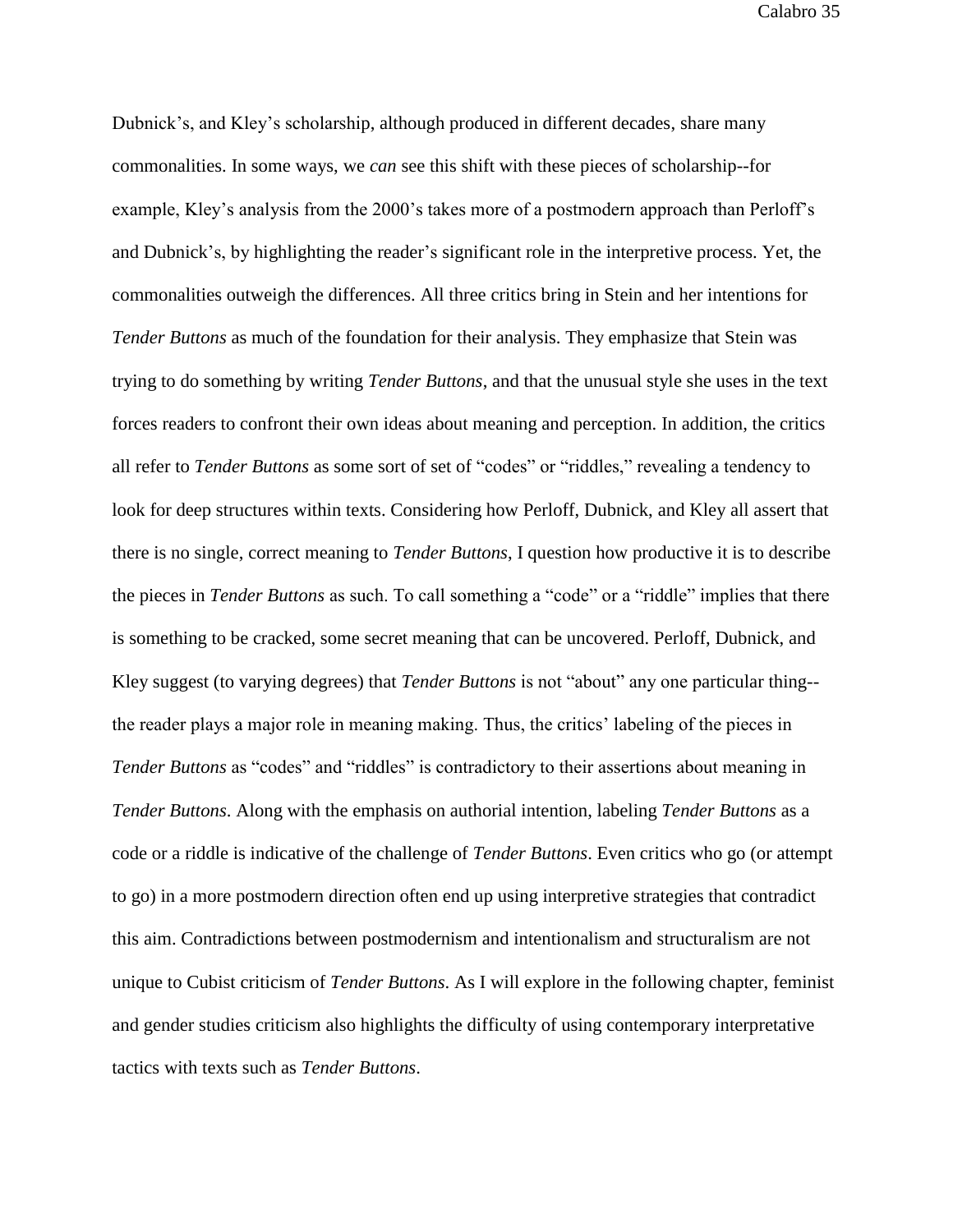### Chapter III: Feminist and Gender Studies Lenses

### **Introduction:**

The scholarship examined in this chapter utilizes the lenses of feminism and gender studies and expands the scope of *Tender Buttons* analysis to include concepts and terminologies that explore how Stein confronts the sexual, social, and psychological oppression of women. Gender studies and feminist lenses acknowledge that society's notions of gender are determined by culture, and that gender issues are present, either explicitly or implicitly, in every aspect of human production and experience, including the production and experience of literature. This lens also examines and challenges dominant norms of masculinity and femininity. Some feminist scholars, such as Doris T. Wight (1986), use biographical strategies to argue that Stein represents herself as male through her description of objects in *Tender Buttons,* thus challenging conventional notions of how masculinity and femininity are presented in literature. Others, like Lisa Ruddick (1990), show that the text is Stein's vision of the making and unmaking of patriarchy. More recent scholarship, like that of Julie Goodspeed-Chadwick (2014), explores how *Tender Buttons* reconfigures our expectations about language and its ability to articulate perceptions of reality to examine how female identities, lesbian desire, and domestic space are imbricated. Examining their scholarship in connection with the theories of Stanley Fish and Kenneth Burke<sup>8</sup> yields insights on interpretive tendencies, such as a focus on biography, that are

<sup>&</sup>lt;sup>8</sup> Throughout this chapter, there is repeated information from the previous chapter about Burke's and Fish's theories. This repeated information is geared towards readers only turning to one chapter, rather than reading the entire thesis.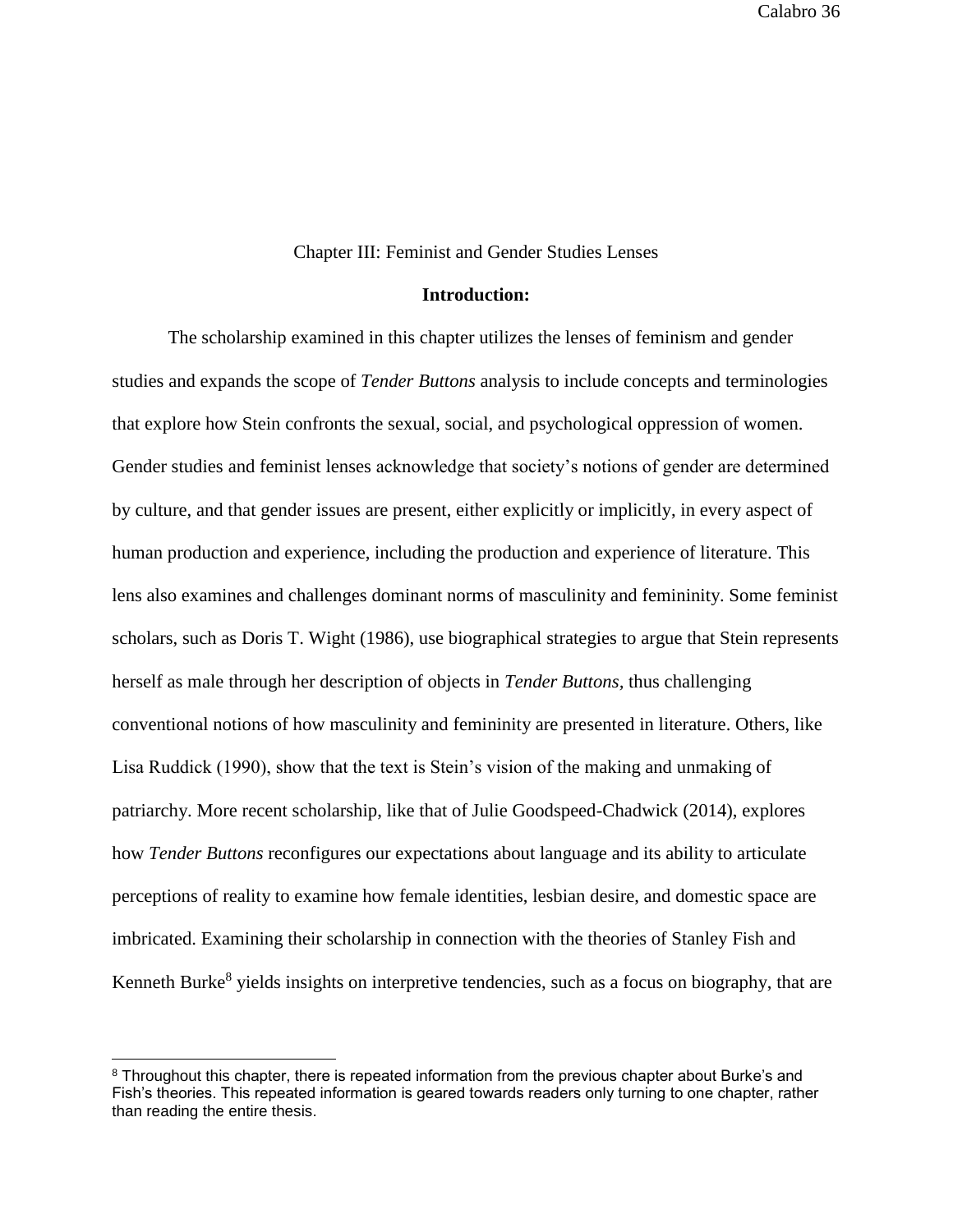demonstrative of these lenses as they pertain to *Tender Buttons* scholarship. In addition, studying Wight's, Ruddick's, and Goodspeed-Chadwick's scholarship reveals the strengths and contradictions that arise from using feminist and gender studies lenses in readings of *Tender Buttons*. As I will explore throughout this chapter, feminist and gender studies lenses rely on heavily on authorial intent and biography to validate their claims about Stein's views on sexuality, femininity, and patriarchy. Yet critics that use these lenses do not shy away from using postmodern and poststructuralist strategies that often conflict with intentionalism and biographical focus. Among other things, this chapter will explore the contradictions between feminist and gender studies interpretive strategies and postmodern interpretive tactics. First, however, I explicate what I mean by "feminist and gender studies lenses" by exploring the assumptions, interpretive strategies, and goals of the scholarship that uses them.

## **What are Feminist and Gender Studies Lenses?**

Feminist and gender studies scholarship, as all other lenses of scholarship, is complex and multifaceted, so it follows that the interpretations that emerge from using these lenses are also so. There are several major facets of feminist and gender studies lenses worth noting. First, these lenses challenge the "natural" order and sense of patriarchy. They contest the logocentric patterns of patriarchal writing. Feminist and gender studies lenses also examine androcentrism in culture and literature, and seek to reposition women in valuable roles in society. Another common use of feminist and gender studies lenses involves challenging the norms of gender, sexuality, femininity, and masculinity in order to shed light on how these concepts are created by power structures. Finally, feminist and gender studies lenses often appeal to the author. Cubist lenses and language lenses also appeal to the author, yet biography and authorial intent are rarely the foundation of interpretation in scholarship that uses these lenses. Feminist and gender studies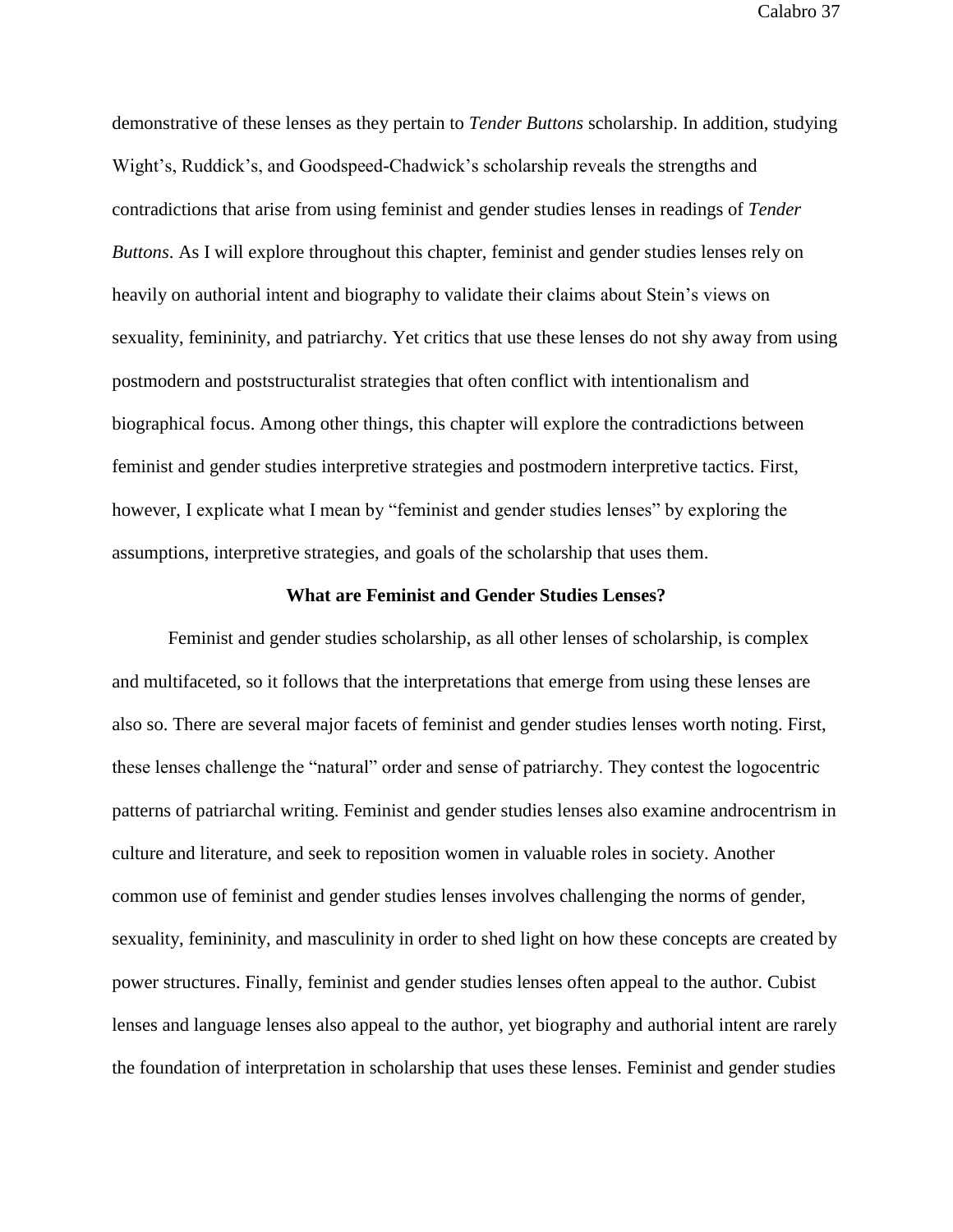lenses are often centered around details about the author, such as their biography, intentions, or psychology. For example, Wight puts Stein at the center of interpretation, positing that Stein, although female physically, thinks of herself as male in *Tender Buttons*. She contends that *Tender Buttons* is a reflection of Stein's inner conflict between her physical female self and the male self that she projects through her descriptions of objects in the text. This angle of feminist and gender studies lenses relies quite heavily on Stein's biography, drawing upon Stein's relationship with Alice Toklas to interpret the pieces in *Tender Buttons*.

Another facet of feminist and gender studies lenses (Ruddick's) suggests that, through *Tender Buttons,* Stein corrects and contests androcentric notions of the Bible, and unlocks a suppressed women-affirming story in its patriarchal symbols. This facet uses a combination of poststructuralism, feminist psychoanalysis, and feminist theology to argue that *Tender Buttons* is Stein's fully developed vision of the making and unmaking of patriarchy. Psychoanalytic lenses are used frequently in *Tender Buttons* scholarship that uses feminist and gender studies lenses. As feminist and gender studies lenses focus on concepts that are often relevant to authors' lives (gender, sexuality, etc.) the psychoanalytic lens is useful because it draws upon authors' biographies and experiences to reinforce claims about hidden meanings within texts. Feminist psychoanalysis often draws upon Julia Kristeva's theories of "jouissance," which I explicate further into the chapter, to demonstrate how and why women need to write with their own language to write their experiences, rather than the "language of the father." Theological feminism challenges the phallocentric writing and androcentric interpretation of the Bible. In addition, theological feminism resituates women's roles in religious texts and in religious discourse, seeking to subvert religion's marginalization of women. Ruddick's use of theological feminism utilizes the concept of Gnosticism. Gnosticism was a historical movement (which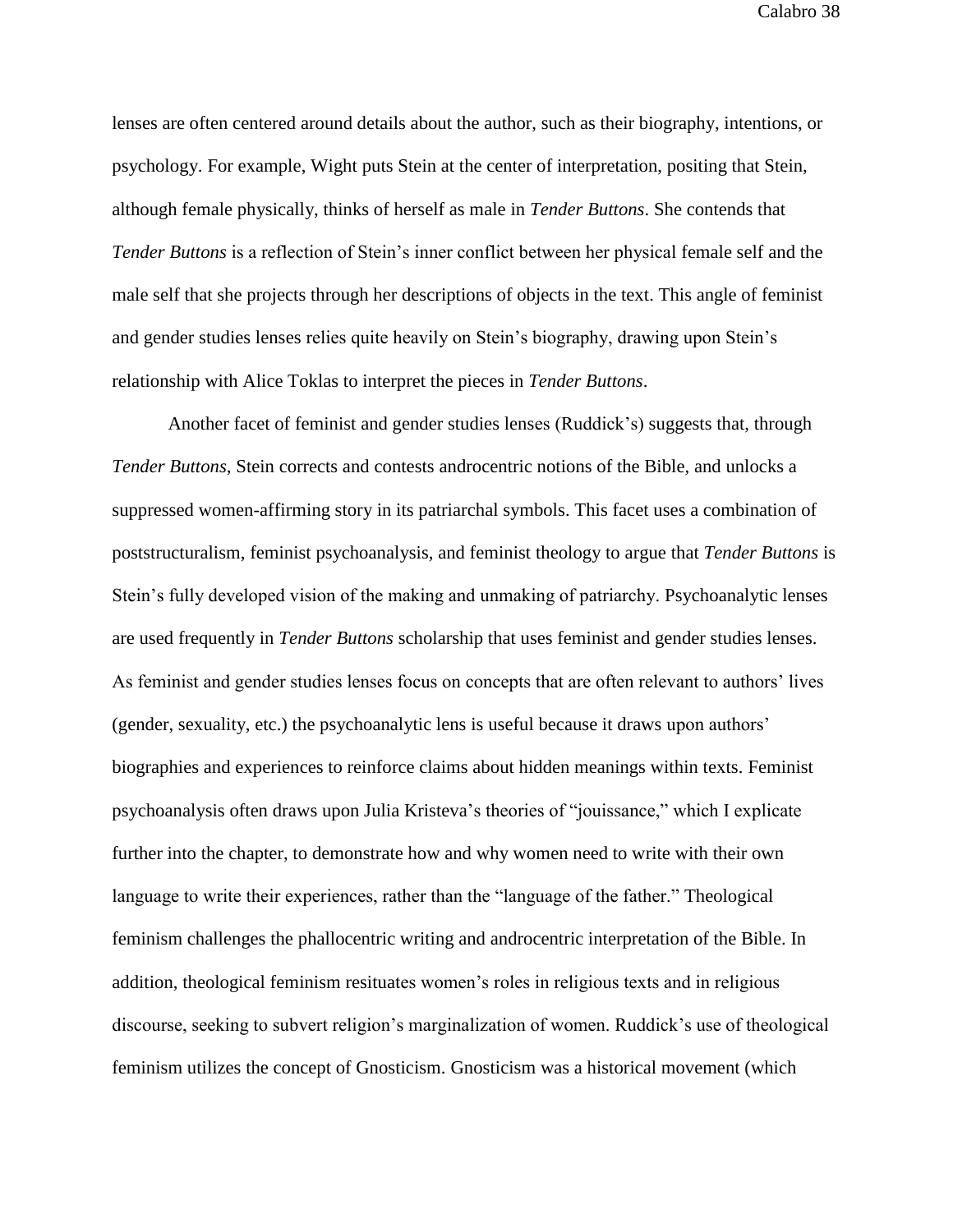originated in the first and second century CE, but resurged in the late  $19<sup>th</sup>$  century, the early  $20<sup>th</sup>$ century, and the mid- $20<sup>th</sup>$  century) associated with a repudiation of matter. As I will explore further on in the chapter, Ruddick contends that it is also a movement which has much to do with Stein's intellectual turns in *Tender Buttons*. Ruddick describes Stein as a gnostic reader and a gnostic writer. She (Stein) reads a buried truth in the Bible and writes her subversive thinking in a way that readers can learn to follow. Ruddick's feminist, theological interpretations are influenced by Mary Daly, a feminist philosopher and theologian. Daly is relevant to Ruddick's analysis, as she is a major influence in much of feminist theology and Ruddick directly references her scholarship on the Bible to form her analysis. Daly's theories attempt to explain and overcome androcentrism (the focus on men) in Western religion, as well as reshape discourse about God and religion for female liberation.

Finally, poststructuralist analysis is used in Cubist, language, and feminist and gender studies scholarship. Post-structuralism falls under the umbrella of postmodernism, and emerged in reaction against structuralism. Post-structuralism rejects the systems put forth by structuralist critics and asserts that such systems are constructed; thus they cannot be trusted to develop meaning. It challenges the sign = signifier + signified formula put forth by Saussure and asserts that language systems are inadequate for communicating stable meaning. With all lenses of *Tender Buttons* scholarship, poststructuralist strategies are used to emphasize the multiplicity of meaning and acknowledge the impossibility of objective, logical "truth." Poststructuralism in *Tender Buttons* scholarship often appears in the form of multiple interpretations of the pieces within the text, and an acknowledgement that the text's meaning is what the reader brings to it. Finally, a feminist and gender studies lens has been used to examine how Stein's works invite or display an investigation of the process of naming female bodies and their environments, and how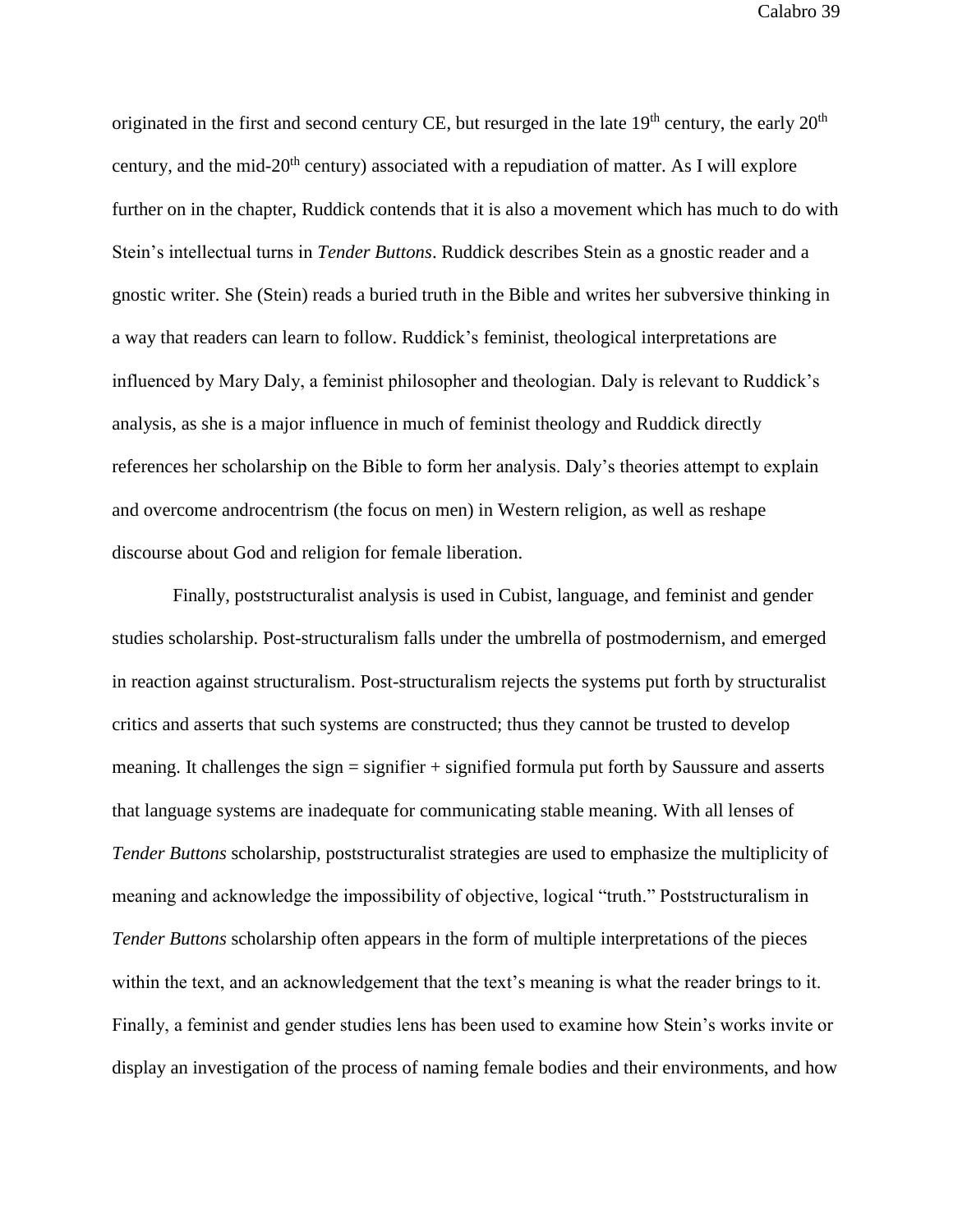Stein is instrumental in reshaping and remaking identities through discursive formulations (Goodspeed-Chadwick 11). This angle of feminist and gender studies lenses draws upon the aims of feminist ideology and Hélène Cixous's postmodern feminist theories on women's writing. Specifically, Goodspeed-Chadwick is drawn to Cixous's argument that women's writing or "écriture féminine" can never be pinned down. Goodspeed-Chadwick contends that *Tender Buttons* anticipates Cixous' notion of "white ink," which encompasses motherhood, sisterhood, multiplicity, sexual desire, love, the semiotic, and the female body (18-19). Cixous's notion of "white ink," urges women to write in their own language about their lives. Cixous's influence enables Goodspeed-Chadwick to explore Stein's technique of naming and claiming, and how this technique affects the perception of concepts and manifestations of female identities, lesbian desire, and domestic space.

An important strength of feminist and gender studies lenses is that they lend a new perspective to *Tender Buttons* scholarship, one that goes beyond the obvious difficulty of the language to acknowledge Stein's marginalized role as a queer woman. One potential limitation, or at least contradiction, that becomes apparent when studying scholarship of these lenses is the combination of heavy reliance on authorial intent and biographical information with postmodern interpretive tactics. Contradictions between feminist scholarship and postmodernism are nothing new in literary scholarship about works from female authors, but, as I explore in my conclusion, it is especially interesting to explore in light of Stein. The following section will examine three pieces of scholarship that use feminist and gender studies lenses, and the following sections will unpack the terministic screens and interpretive presuppositions that were utilized to form these interpretations.

# **Scholarship**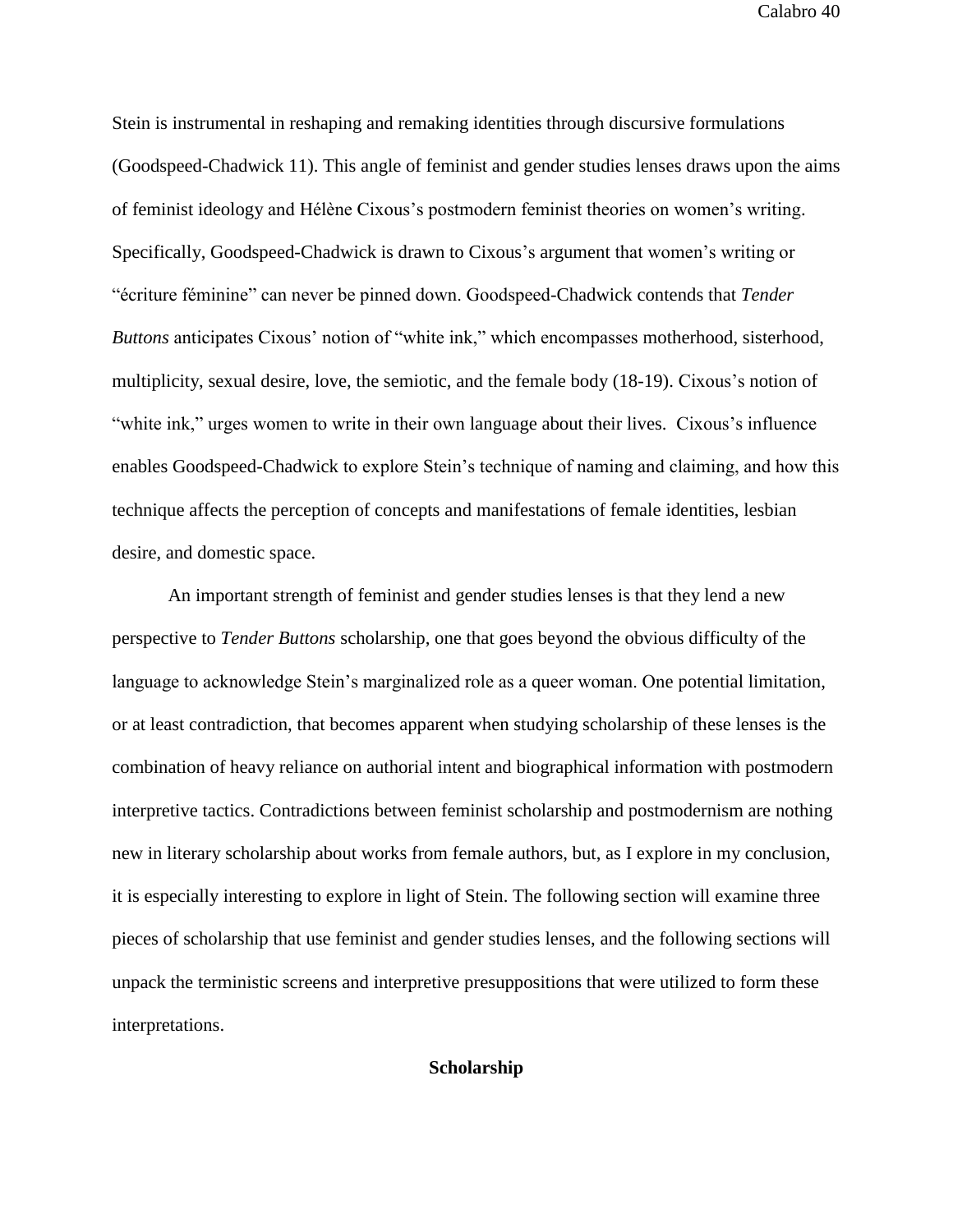For my study, I have chosen scholarship from three decades (the 80's, 90's, and 2010's) that effectively and interestingly demonstrate how critics use feminist and gender studies lenses. Wight's scholarship is demonstrative of an extreme interpretation of gender studies in connection with *Tender Buttons.* Her scholarship is useful to examine for how far biography can go to substantiate claims in interpretation, and for its unique application of Greek studies. Ruddick's scholarship is both fascinating and useful to examine for its blending of feminist psychoanalysis and feminist theology. Her exploration of *Tender Buttons* is demonstrative of a contradiction that exists between poststructuralism and the structuralist leanings of Gnosticism. Finally, Goodspeed-Chadwick's analysis of *Tender Buttons* is valuable to study for its examination of *Tender Buttons* as a subversive text that changed discourse surrounding women and femininity. Though feminist and gender studies lenses often overlap, there are differences worth noting. While feminist screens concentrate on women's issues, such as psychology of women, women's history, literature, etc, gender studies screens are concerned with both women and men, and the construction of both gender identities. For example, Wight's scholarship focuses on female sexuality, but also addresses the concept of male gender identity (specifically, Stein's male self in *Tender Buttons*).

Wight's scholarship blends together feminist thought and reflections about gender and sexuality. Her analysis focuses on both Stein's male self and female self. Wight compares Stein to the Greek seer Tiresias, and suggests that, like Tiresias, Stein is of "ambiguous sex." She contends that Stein, "although clearly female physically in real life," (34) thinks of herself as male in *Tender Buttons*. In addition, Wight connects *Tender Buttons* to Cubism, referring to biographical instances in Stein's life frequently throughout her analysis, including her relationship with Picasso. She asserts that Stein, like Cubist artists, sought to render the rhythms,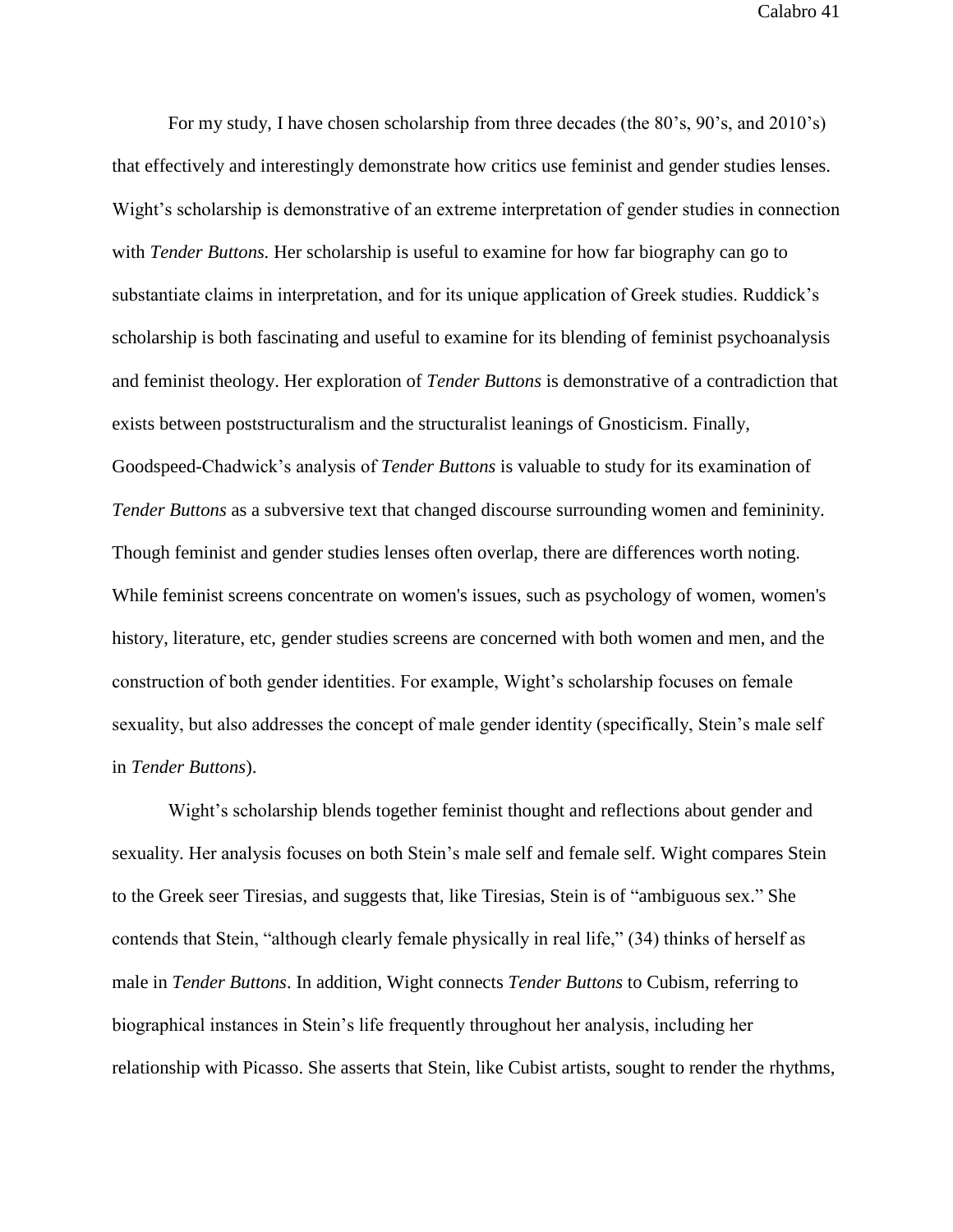sounds, shapes, and colors of the external world. Wight's assertion, in combination with her claim that *Tender Buttons* is a presentation of women as aesthetic objects, leads her to refer to the pieces within *Tender Buttons* as "still-lifes." Wight argues that a part of Stein both partakes of and criticizes the "glory" of the male spirit in still-lifes such as "Glazed Glitter," while another part of her feels the debasement, yet sensual appeal of the female, in still-lifes such as "A Substance in a Cushion." According to Wight, "Stein's chief endeavor in writing *Tender Buttons* was to effect a reconciliation between the competing claims within her thinking and feeling, in the dualism in her own subjective being that she projects onto the shifting external objects of her contemplation" (34). In other words, *Tender Buttons* is a reflection of Stein's inner conflict between her physical female self and the male self that she projects through her descriptions of objects in *Tender Buttons*. Wight suggests that Stein's inner conflict between her male and female self is connected with lesbian desire, specifically desire that Stein had for Alice Toklas. In fact, Wight picks up on erotic preoccupations in every part of *Tender Buttons*--from the individual phrases to whole paragraphs-- and connects them with Sigmund Freud's conclusions about how human desire is all-pervasive in the human unconscious (34). Wight's scholarship relies on biography, and uses structuralist tactics that unpack messages about gender identification and lesbian desire. Wight also tackles issues of how women are presented in society and what they are valued for. As I will explore further on in the chapter, Wight also examines Stein's descriptions of femininity and presentation of women as aesthetic objects. Specifically, she addresses how women are sexualized and prized for the status of their virginity, and unpacks the symbols of their sexualization.

Ruddick's book on Stein's works involves an extensive exploration of the Bible and its patriarchal symbols in connection with *Matisse, Picasso, and Gertrude Stein* and *Tender*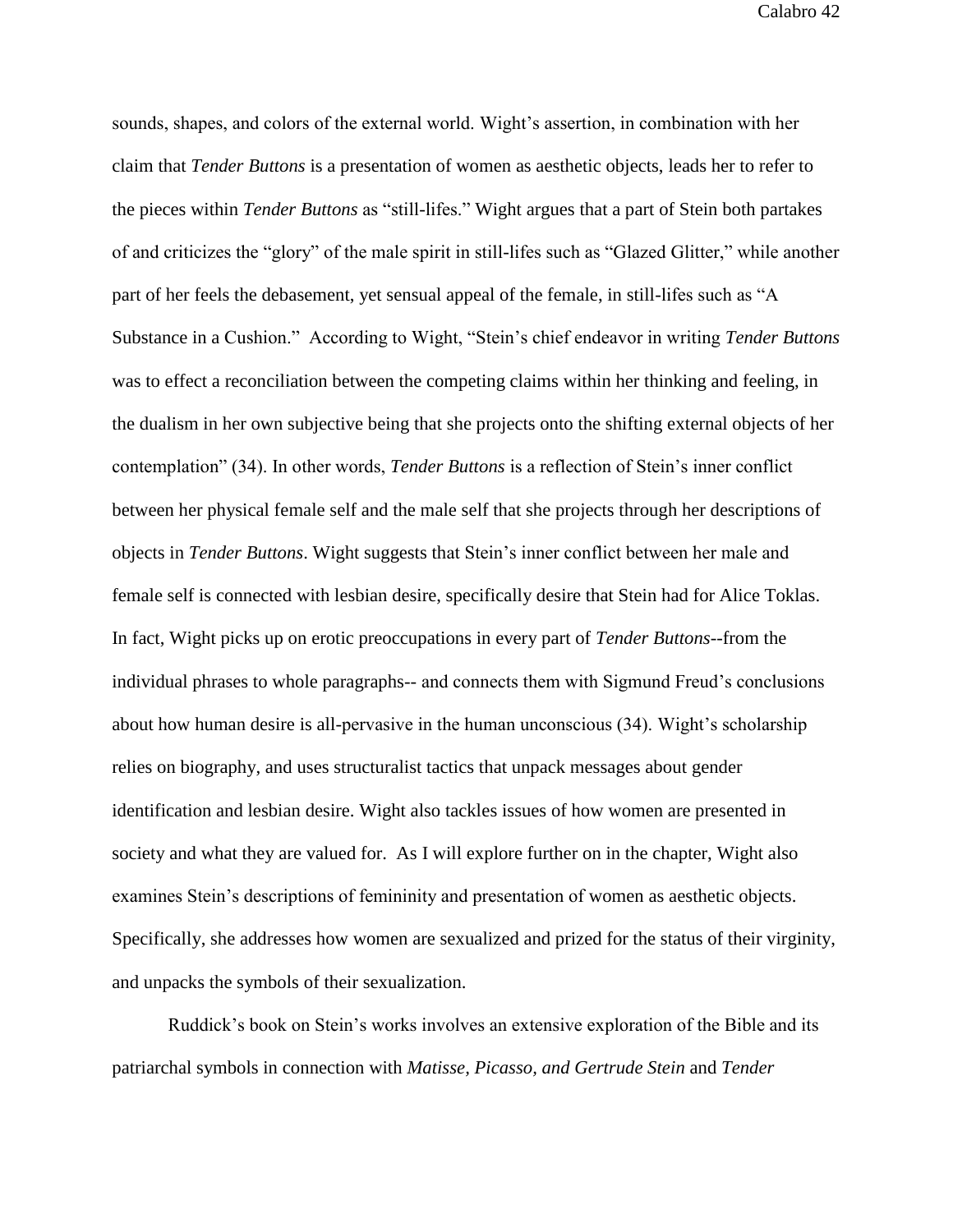*Buttons.* For the purpose of this chapter, I will limit my analysis of her writing to her assertions about Gnosticism, patriarchy, and feminism. Ruddick asserts that *Tender Buttons* is far more intellectually cohesive than has been supposed, and that its linguistic play points in the direction of gnostic feminism. Ruddick utilizes interpretive strategies demonstrative of the influences of Kristeva and Daly to suggest that Stein corrects and contests biblical representations of women, and unlocks a suppressed, women-affirming story in its patriarchal symbols (3). Ruddick identifies the themes of patricide, paternal inheritance, and mother-love in *Tender Buttons*, and suggests that Stein "takes us into the deep background of the world of the fathers, exploring its machinery but also the alternative possibility of a 'left hop,' a sinister leap to an anti-patriarchal wisdom" (6). Ruddick finds a set of powerful feminist reflections in the *Tender Buttons*, and asserts that the text represents Stein's fully developed vision of the making and unmaking of patriarchy. According to Ruddick, Stein develops the idea that patriarchy constitutes itself by a sacrifice, real or mythic. Moreover, *Tender Buttons* suggests that once male dominance is recognized as being dependent on sacrifice, we are in the position to undo sacrifice and subvert patriarchal thinking. We can reverse sacrifice by reviving what sacrifice kills, or deciding to see what sacrifice makes invisible (191). As I will explore in the following sections, Ruddick's scholarship blends together theories of feminist theology and feminist psychoanalysis and poststructuralism.

Goodspeed-Chadwick's scholarship focuses on Stein's technique of naming and claiming through a feminist lens, and seeks to examine how female identities, lesbian desire, and domestic space are imbricated (9-10). Goodspeed-Chadwick argues that interpretations focusing on *Tender Buttons* as an exploration of language and its possibilities and those that understand the work as an analysis of gender relations need not be mutually exclusive. These two focuses would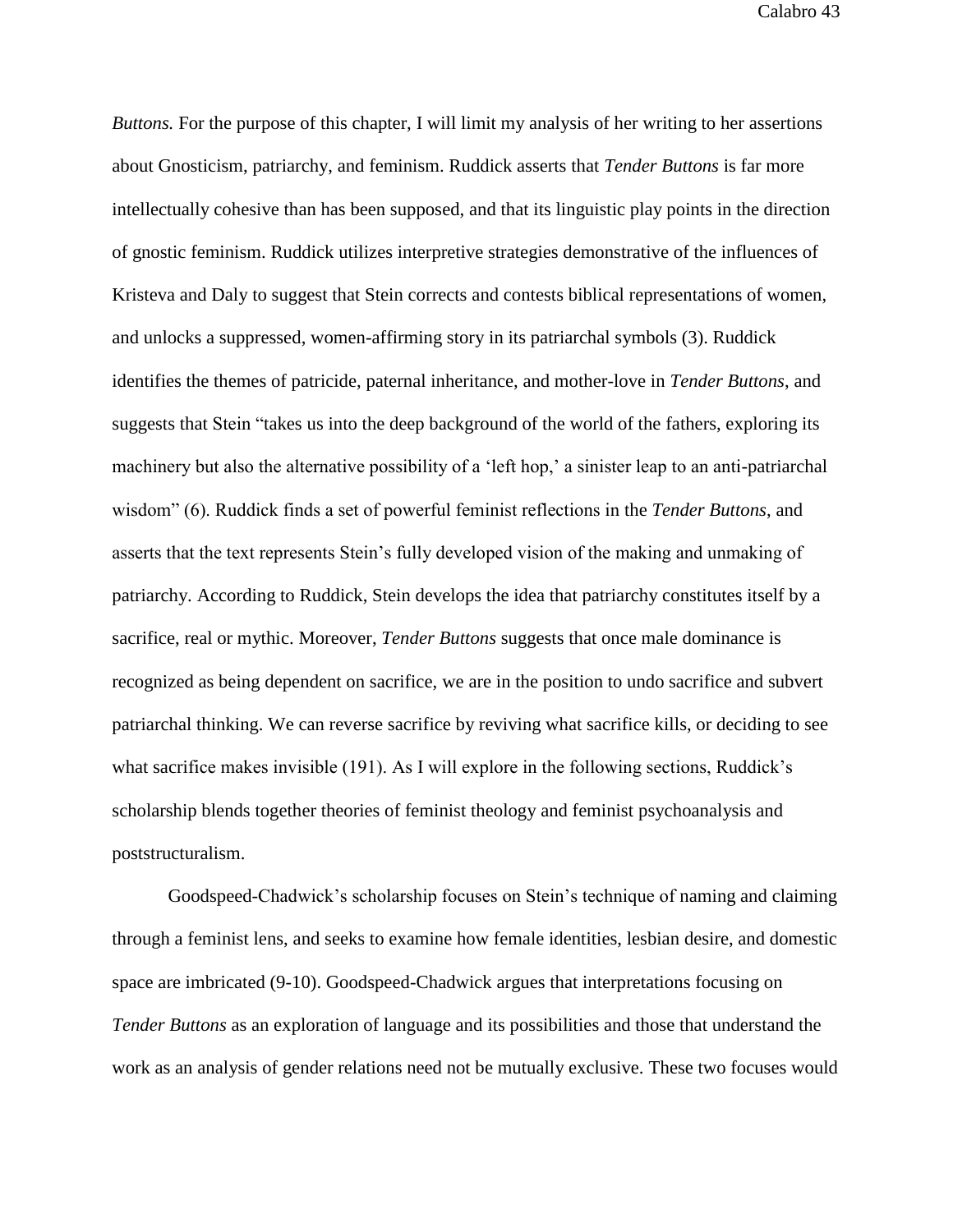seem to be mutually exclusive, as scholarship that primarily focuses on language (often through postmodern screens) reject the biographical focus that scholarship that analyzes gender typically takes. However, Goodspeed-Chadwick notes that several of Stein's works invite or display an investigation of the process of naming female bodies and their environments, and that Stein is instrumental in reshaping and remaking identities through discursive formulations (11). Ultimately, Stein's works allow for "identification and a sense of community for lesbians, women, and others in the literary imagination and the real world" (11-12). Goodspeed-Chadwick asserts that *Tender Buttons* reconfigures our expectations in connection with language and its ability to refer to and articulate reality (16). Goodspeed-Chadwick concludes that Stein's style in *Tender Buttons* and in her other experimental writing may disturb and cause a disturbance because it promotes and sanctions multiple ways of living and loving (19). As Stein was writing at a time when few were challenging the norms of how female bodies, identities, and sexualities were categorized, her writing had a transformative effect on the world. Her unconventional style allowed for feminist discourse to spread.

## **III.1: Terministic Screens:**

This section's focus relates feminist and gender studies lenses to Burke's theories of terministic screens. While "feminist and gender studies lenses" is a broad term that I use to describe the terms, concepts, and interpretive strategies used to interpret *Tender Buttons*, I use the concept of terministic screens to highlight terminology of specific feminist and gender studies theories and theorists. In other words, if feminist and gender studies lenses are what critics use to focus on sexuality, gender, patriarchy, etc. in *Tender Buttons*, terministic screens can be identified through the terms and theories through which critics make sense of what aspects they pick up on. In addition, feminist and gender studies lenses work through what Fish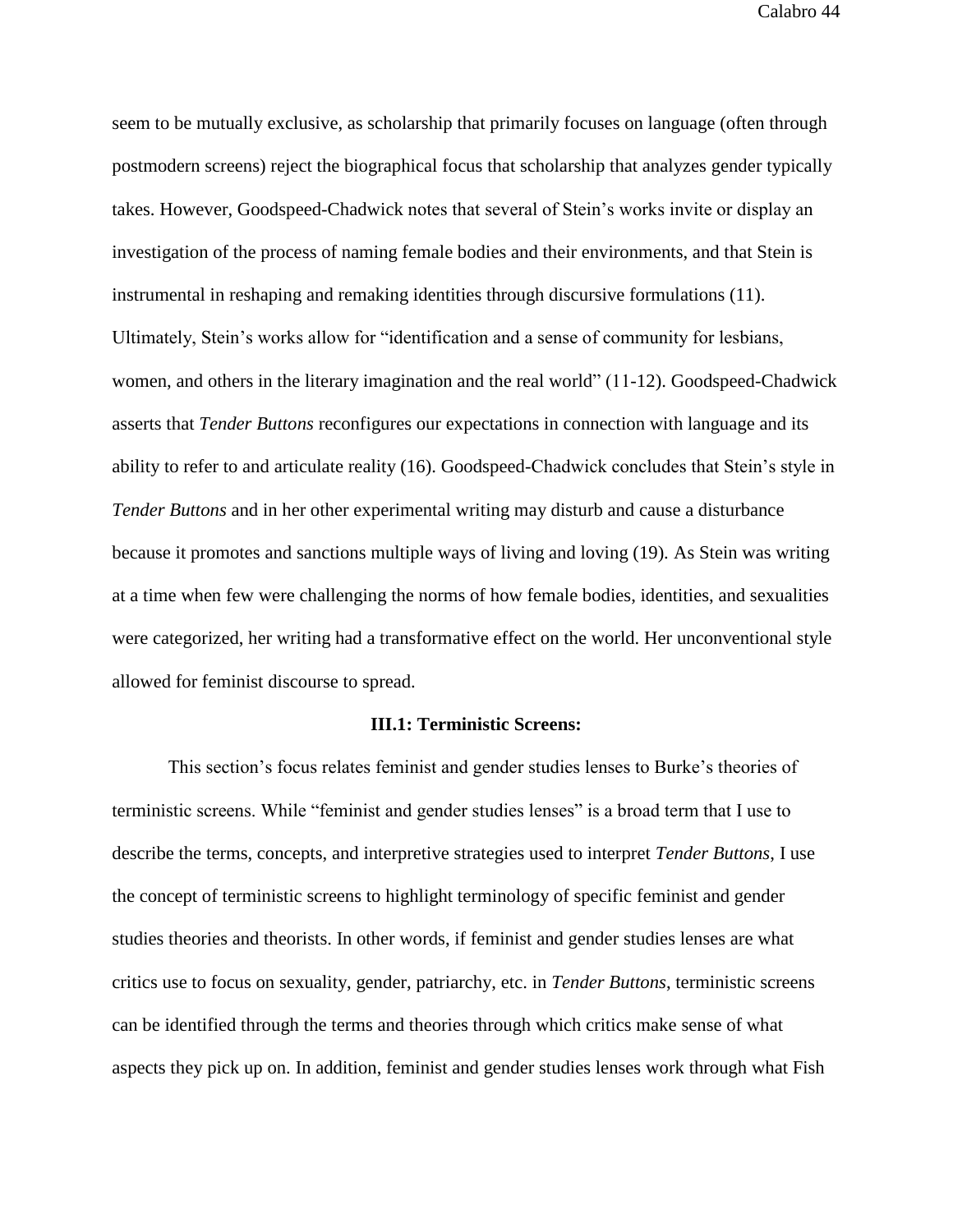calls "interpretive strategies." While feminist and gender studies lenses provide a focus to scholarship, and terministic screens provide a filter through which critics select the terms and theories of feminism and gender studies, interpretive strategies are what critics use to understand the terms and theories in connection with the text. Feminist and gender studies lenses, terministic screens, and interpretive strategies work together to influence the outcome of interpretation. As I will explore in this chapter, interpretation is largely predetermined in that lenses, terministic screens, and interpretive strategies encourage critics to find what they are looking for.

I now explore the terministic screens used by critics to form interpretations of *Tender Buttons*, with this chapter focusing on the terministic screens utilized with feminist and gender studies lenses. "Terministic screens," a phrase developed by Kenneth Burke, are filters that are composed of terms through which people perceive and understand the world; they shape what we perceive to be observations about reality. Burke emphasizes that the terms that we use not only affect the nature of our observations, but our "observations" are but reflections of the particular terminology through which observations are formed (46). Terministic screens shape our perspective on reality through reflective, selective, and deflective strategies. Terministic screens are reflective of our reality in that they select (or direct our attention to) certain details and deflect our attention away from others. Critics selectively use terministic screens by focusing on, or selecting, aspects of texts most fitting with their interpretive strategies. They use these screens to deflect by ignoring aspects of texts that do not match up with their theoretical presuppositions. It is impossible to approach a text without using a terministic screen. In fact, Burke states that, "We must use terministic screens since we can't say anything without the use of terms; whatever terms we use, they necessarily constitute a corresponding kind of screen; and any such screen necessarily directs the attention to one field rather than another" (50). The process of using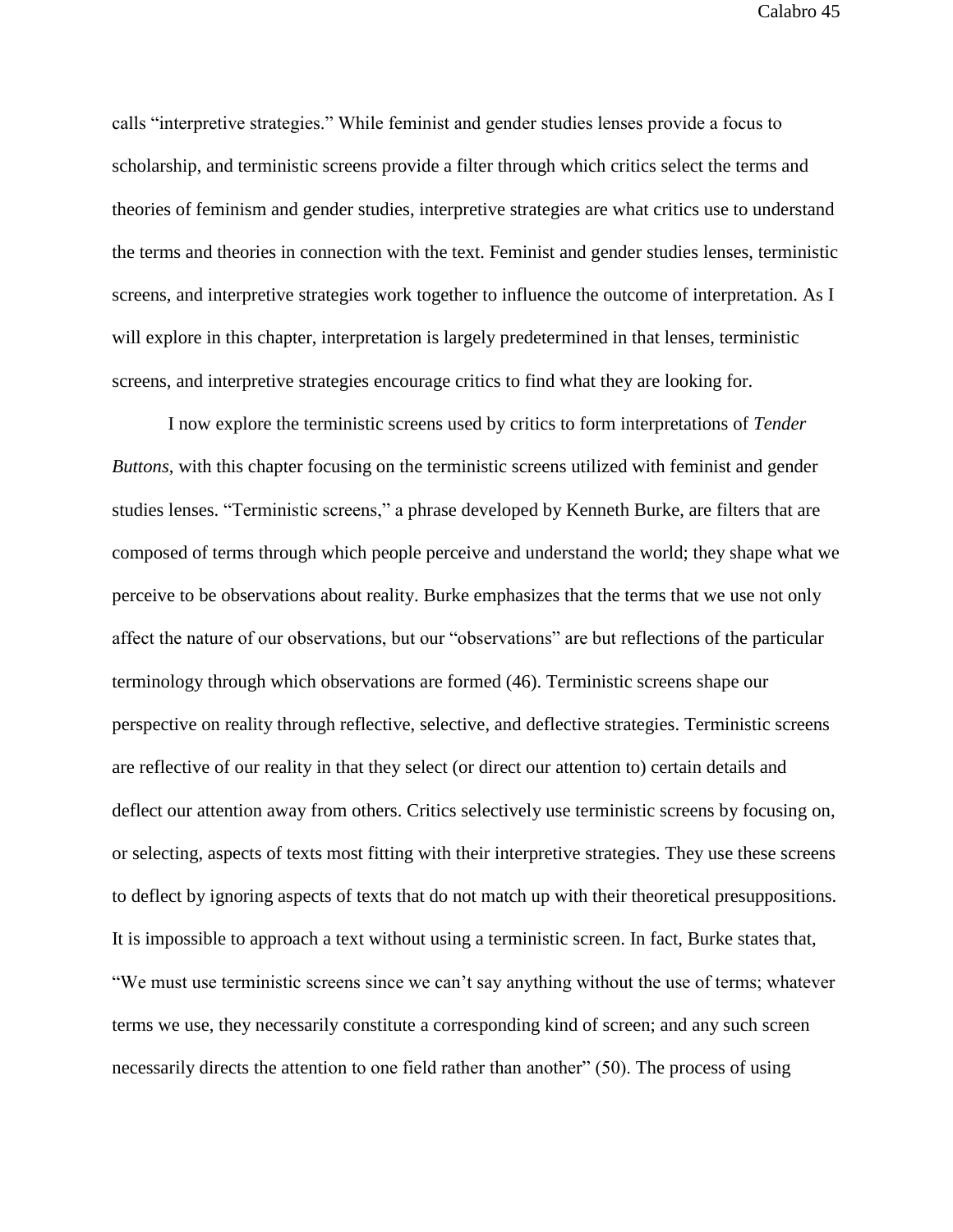terministic screens is often unconscious, and rarely brought to the surface to be explored. Illuminating such processes reveals the unavoidably subjective nature of interpretation. Subjectivity in interpretation is widely recognized in contemporary literary theory, but Burke's rhetorical theories explicitly uncover the process through which critics form interpretation. Understanding the processes of terministic screens cannot eradicate the subjectivity of interpretation, yet it can lead to insights of where interpretation comes from and what influences it.

## **III.1.a: Gender Studies**

Wight's scholarship demonstrates her use of a gender studies screen, as demonstrated by her presuppositions about sexuality. For example, Wight's assertion that Stein presents herself as male in *Tender Buttons* even though she is "clearly female physically in real life" (34) demonstrates her belief that gender and sex are separate concepts. Wight defines Stein's sex by her physical body, and her gender by how Stein perceives herself and how she challenges the norms of femininity and sexuality. Her perception of sex versus gender is demonstrative of a gender studies lens of previous decades, although gender studies today generally rejects biology as a stable foundation for determining sex. In addition, Wight draws upon Greek studies to ground her assertions about sexuality and gender in *Tender Buttons*. Early sexuality and gender studies were deeply involved in Greek studies, and Wight makes connects and justifies her assertions about sex and gender through Greek mythology. For example, Wight forms connections between Stein and the Greek seer, Tiresias, to reinforce her arguments about sexuality. Tiresias is presented in Greek mythology as a man who was transformed into a woman by Hera as punishment for harming a pair of mating snakes. Tiresias spends seven years as a woman, gets married, and has children. He is eventually able to transform back into a man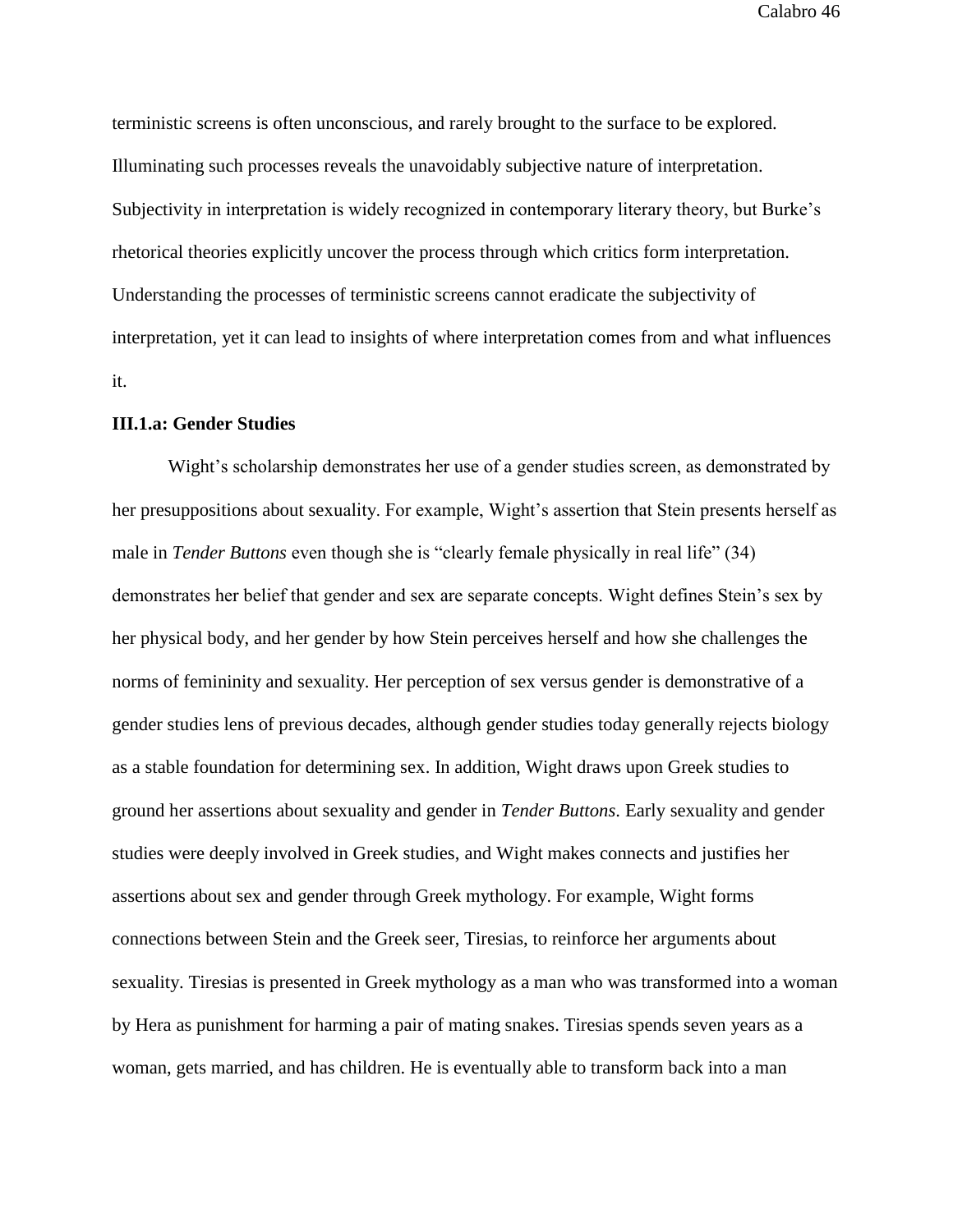through another encounter with mating snakes (depending on the version, Tiresias either kills the snakes or leaves them be). Wight has a unique yet potentially problematic (which I will address in the concluding chapter) interpretation of the myth, and asserts that Tiresias is not sexless; instead, as Tiresias knows herself to be erotically drawn to women rather than to men, she comes into the position of Sappho (34). According to Wight, "The Sapphic passion --in Gertrude Stein's case her desire for Alice Toklas--is one of the ecstatic messages expressed cryptically in the tiny exploding still-lifes and in similar imagistic passages within the more abstract meditations of *Tender Buttons*" (34-35). Wight uses terminology relating to Greek mythology throughout her scholarship. The title of her article, "Woman as Eros-Rose in Gertrude Stein's *Tender Buttons* and Contemporaneous Portraits" refers to Eros, the Greek god of sexual pleasure. According to Wight, Alice Toklas is Stein's "Eros-rose" (rose being a symbol for secrecy) and her presence is behind all of the portraits in *Tender Buttons*. The term "Sapphic passion" that Wight uses refers to Sappho, the Ancient Greek lyrical poet. The adjective "sapphic" is used by Wight to describe lesbian love and sex. Though the vocabulary and narratives of Greek mythology are not necessarily commonly used in gender studies screens, Wight uses these terms in ways that overlap with the concerns of gender studies. Greek

mythology is very much concerned with sex, sexuality, and gender, concepts that Wight often

picks up on in *Tender Buttons*. For example, Wight's analysis of "Red Roses" emphasizes female sexuality and female genitalia, and contends that the piece "Red Roses" is a description of intercourse and its aftermath. She interprets phrases in the piece such as "a pink cut" to be describing the

## RED ROSES.

A cool red rose and a pink cut pink, a collapse and a sold hole, a little less hot. (Stein 258)

female sex organ. The word "cool" could mean "unstimulated" while the word "rose" could mean "excited" or "swollen." Wight's focus on the aspects of female sexuality and eroticism is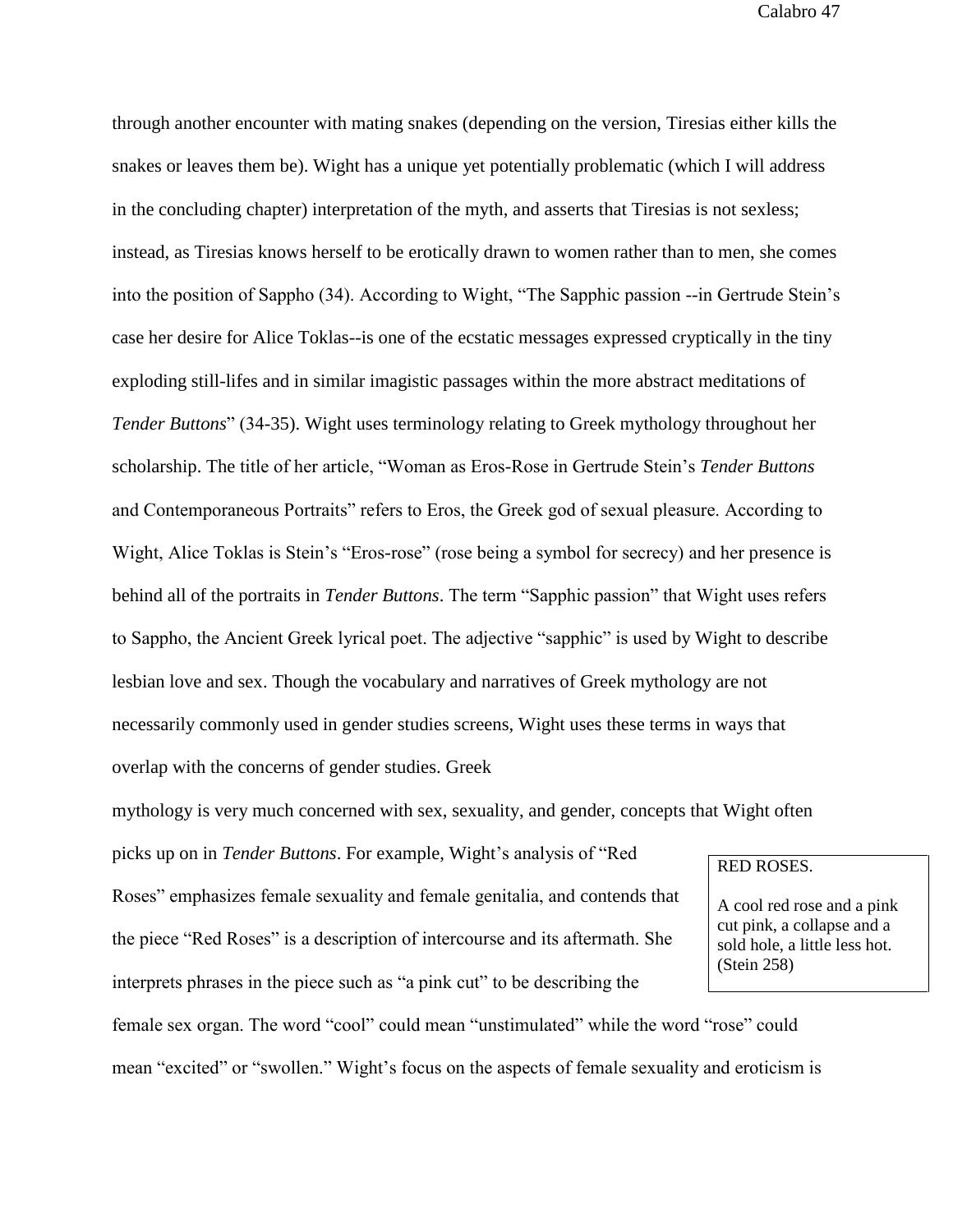demonstrative of a goal of gender studies criticism: to examine and reposition the discourse about sexuality to acknowledge the unstable foundations society uses to categorize it. Specifically, Wight's scholarship suggests that Stein challenges the foundations of the beliefs that female sexuality is impure, and that descriptions of female sexuality shouldn't be in public discourse. Wight's analysis of "Red Roses" emphasizes that Stein uses female-centered sexual imagery rather than conventional language that emphasizes male sexuality and female purity. Wight's gender studies screen has significant overlaps with the feminist screens utilized by Ruddick and Goodspeed-Chadwick. However, the gender studies screen that Wight uses is separate from feminist screens in one key aspect. While feminist screens concentrate on women's issues, such as psychology of women, women's history, literature, etc, gender studies screens are concerned with both women and men, and the construction of both gender identities. Wight's scholarship focuses on female sexuality, but also addresses the concept of male gender identity (specifically, Stein's male self in *Tender Buttons*).

## **III.1.b: Feminism**

Goodspeed-Chadwick uses a feminist terministic screen, one that connects the concerns of twentieth and twenty-first century feminism to the meanings within *Tender Buttons*. Feminist terministic screens often explore how females identify themselves, and how society structures and reinforces what constitutes "female identity." In addition, feminist screens challenge traditional notions of gender and sexuality, leading Goodspeed-Chadwick to examine lesbian desire in connection to Stein and *Tender Buttons*. Finally, feminist screens challenge the roles that have been forced upon women in patriarchal structures. Goodspeed-Chadwick's analysis demonstrates how Stein repositions discourse relating to the domestic sphere. The term "domestic sphere," describes a space in which patriarchal structures confined women, a space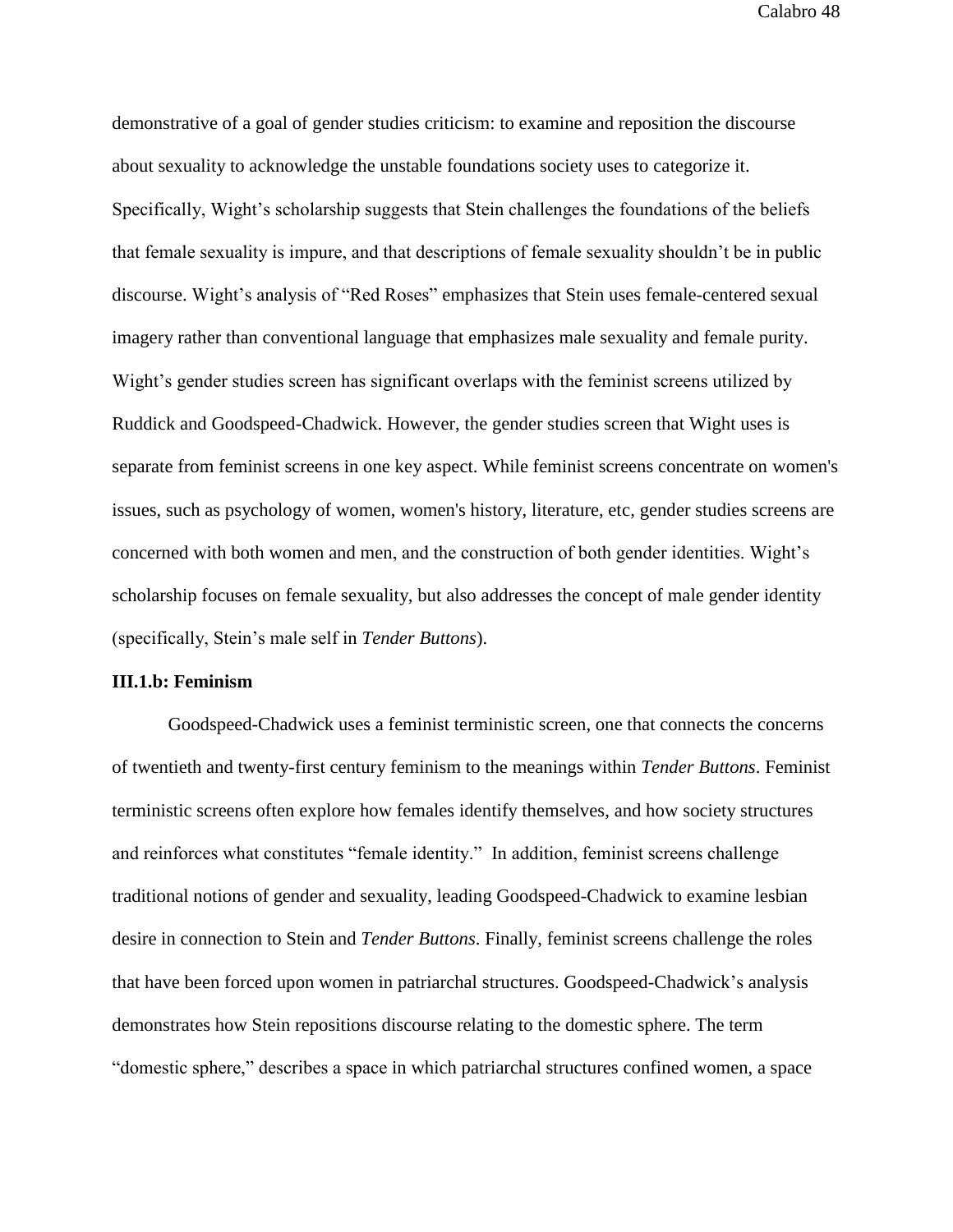that emphasized "feminine responsibilities" such as childcare and housekeeping. Feminist screens challenge or subvert discourse about such spaces in order to free women from these constraining roles. Goodspeed-Chadwick asserts that Stein links together three important feminist concerns: What does feminist writing look like? How can lesbian desire be inscribed? What role can the domestic sphere play in literary production and in the literary imagination? (19). According to Goodspeed-Chadwick, the piece "Sugar"<sup>9</sup> intersperses remarks about Stein's writing and lesbian desire within the domestic sphere. Goodspeed-Chadwick connects the line, "The teasing is tender and trying and thoughtful," with the aforementioned feminist concerns:

> On one hand, it seems to express Stein's literary approach, especially with the "tender" of the title invoked. On the other hand, it can also speak to the inscribed physicality of the poem in connection with female bodies in domestic space—as the entire work elevates the ordinary domestic sphere and the female bodies occupying it to avant-garde literary experimentation and modernist intellectualism. (19)

Goodspeed-Chadwick's focus on feminist concerns in connection to *Tender Buttons* positions Stein as a feminist writer. Her scholarship posits the feminist idea that, "Women who understand themselves as occupying subject positions outside of dominant, privileged terms would need to write in a different language, but such a practice is indicative of the ushering in of social change" (11). Goodspeed-Chadwick suggests that by renaming and redefining things that are dismissed as ordinary (in both literary studies and the material world), Stein constructs female identities, lesbian desire, and domestic space in ways that reshaped the discourse on these topics. Here, we can see not only how Goodspeed-Chadwick uses feminist lenses and screens, but also how she

 $\overline{a}$ 

<sup>&</sup>lt;sup>9</sup> See appendix III.a for full piece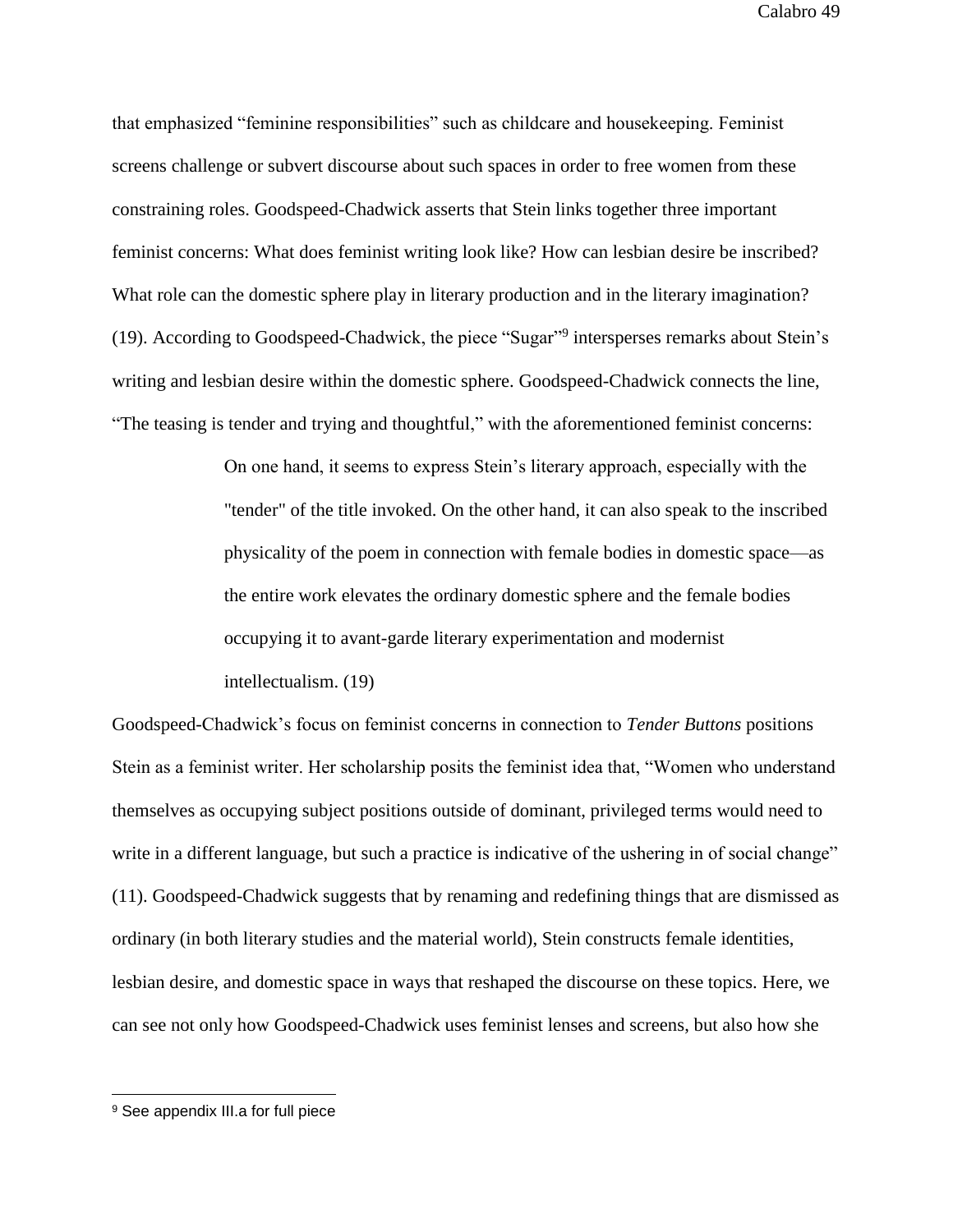interprets Stein's uses of feminist lenses and screens in *Tender Buttons*. In other words, Goodspeed-Chadwick is using a feminist lens and feminist screen to interpret *Tender Buttons* while simultaneously contending that Stein uses these lenses and screens to write *Tender Buttons.* Thus, Goodspeed-Chadwick's analysis is demonstrative of how the lenses and screens we use to interpret texts predetermine the outcome of interpretation. Goodspeed-Chadwick finds in *Tender Buttons* a redefinition of female identifies, lesbian desire, and domestic space, and attributes these findings to Stein's feminist intentions, pointing to the circular nature of intention and interpretation.

## **III.1.c: Psychoanalytic and Theological Feminist Screens**

Ruddick's scholarship brings together two branches of feminism: feminist theological criticism and feminist psychoanalysis. These two branches, used in connection with one another, offer a unique facet of a feminist screen. Theological feminist screens challenge the phallocentric writing and androcentric interpretation of the Bible. In addition, feminist, theological screens resituate women's roles in religious texts and in religious discourse, seeking to subvert religion's marginalization of women. Ruddick's feminist, theological interpretations are influenced by Mary Daly, a feminist philosopher and theologian. Daly is relevant to Ruddick's analysis, as she is a major influence in much of feminist theology and Ruddick directly references her scholarship on the Bible to form her analysis. Daly's theories attempt to explain and overcome androcentrism (the focus on men) in Western religion, as well as reshape discourse about God and religion for female liberation. Psychoanalytic feminist screens draw attention to the oppressive characteristics of patriarchal and logocentric writing. Feminist screens that draw upon psychoanalysis often draw upon the theories of Kristeva to demonstrate how and why women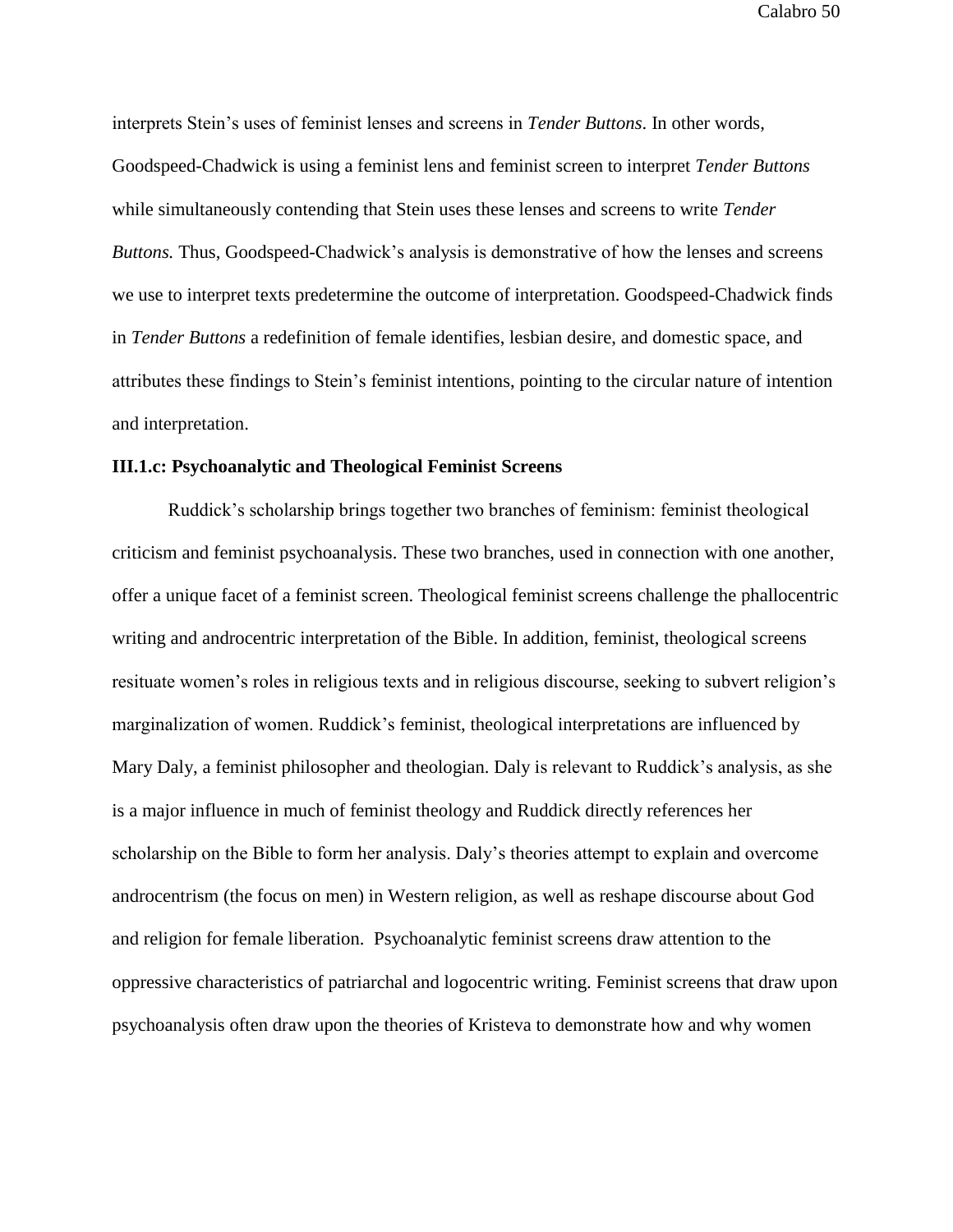need to write with their own language to write their experiences, rather than the "language of the father."

The influence of Kristeva and Barthes in Ruddick's scholarship is evident. Barthes contends that there are two effects of texts: plaisir (translated as "pleasure") and jouissance. He further distinguishes texts as "readerly" or "writerly." The pleasure of the text connects to the readerly text, which does not challenge the reader's position as a subject. The writerly text provides "jouissance," which disregards literary codes and allows readers to break out of their subject positions (DeKoven 92). According to Ruddick, Stein's work anticipates the theories of Daly and Kristeva. Ruddick combines psychoanalytic feminism and theological feminism in her analysis to explore how eros (sexual attraction) and patriarchy constantly conflict with one another in *Tender Buttons*. According to Ruddick, Stein thinks of the Bible as distorting but secretly containing the truth; readers who are party to the secret know how to read it subversively to get back its spiritual meaning (230). Ruddick suggests that Stein's reading of the Bible, "rereads a received message, seeing that it conceals but contains a saving wisdom. The phallus contains a mother, if we know how to get her back from the symbol" (230). Ruddick analyzes *Tender Buttons* through the psychoanalytic-linguistic vocabulary of a recovered jouissance (physical or intellectual pleasure) and of a hermetic vocabulary of recovered wisdom. She is particularly interested in the constant ambiguity in *Tender Buttons*, and asserts that the text is constructed in such a way that it "collapses into single words both the paternal taboo and its violation by the sexual body" (207).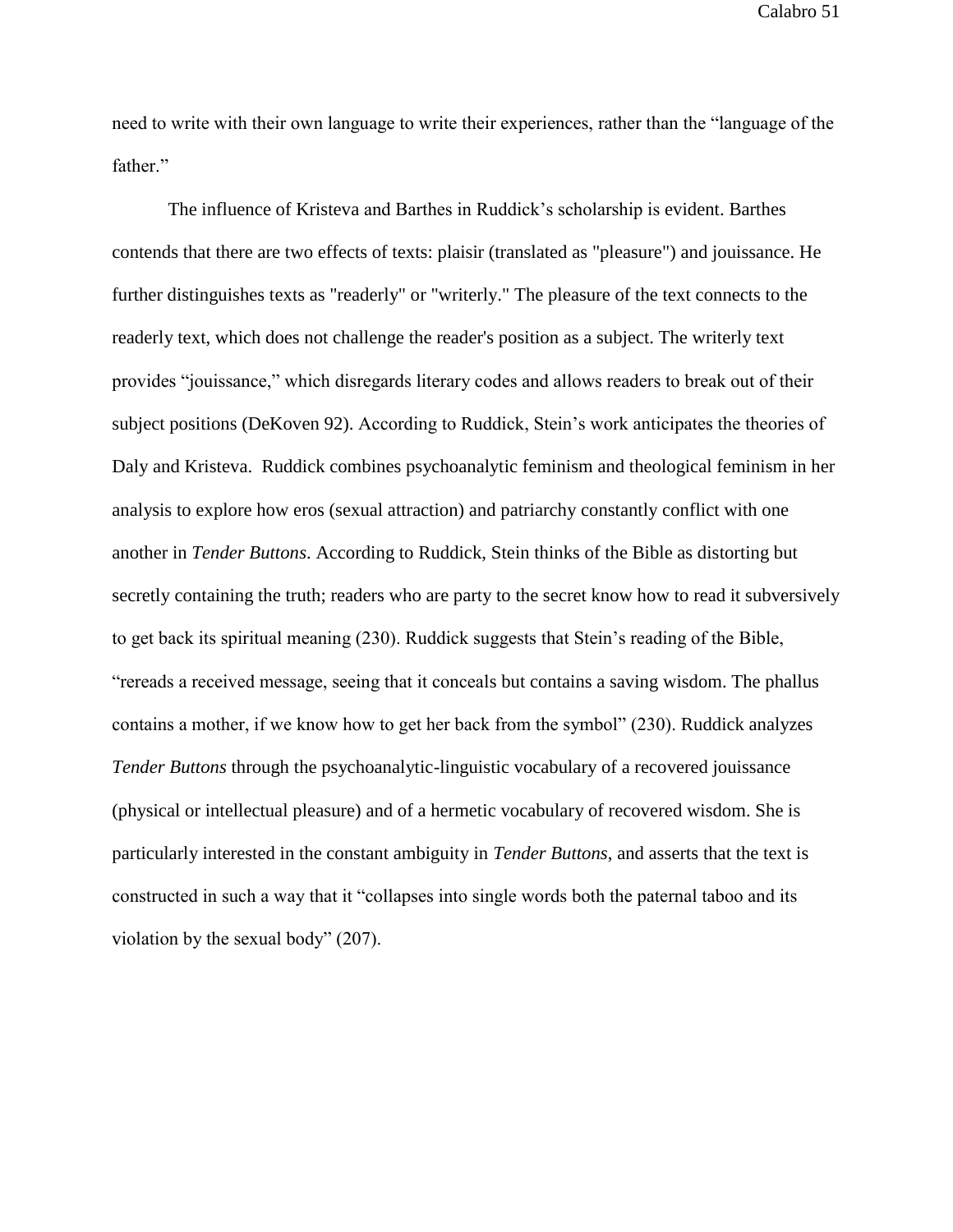For example, in Ruddick identifies the many contradicting meanings

that Stein's "Red Roses" can be construed to have. Ruddick asserts that the "collapse" mentioned in "Red Roses" could be referring to orgasm or to the erasure of pleasure (206). Ruddick contends that the moment the

texts tells of oppression, it simultaneously tells of erotic energies that defy repression (206). The ambiguity in the text challenges the mode of signification associated with the father because ambiguous and difficult texts defy the notion of monologic meaning, which is deeply rooted in Western, patriarchal writing. Ruddick utilizes Kristeva's theories about pluridimensional jouissance in experimental texts and draws upon Kristeva's assertion that "The jouissance of the 'polymorphic, orgasmic body, laughing and desiring' is defined and repressed as the female 'other' by patriarchal culture. The rebellion of that repressed other, which releases jouissance, takes place in experimental writing" (DeKoven 92). In other words, "jouissance" results from disregarding literary codes and often results from creating and reading experimental texts, which break free of patriarchal and logocentric writing patterns. Similarly, Ruddick picks up on instances in *Tender Buttons* that multiply meaning through puns and syntactical

# RED ROSES.

A cool red rose and a pink cut pink, a collapse and a sold hole, a little less hot. (Stein 258)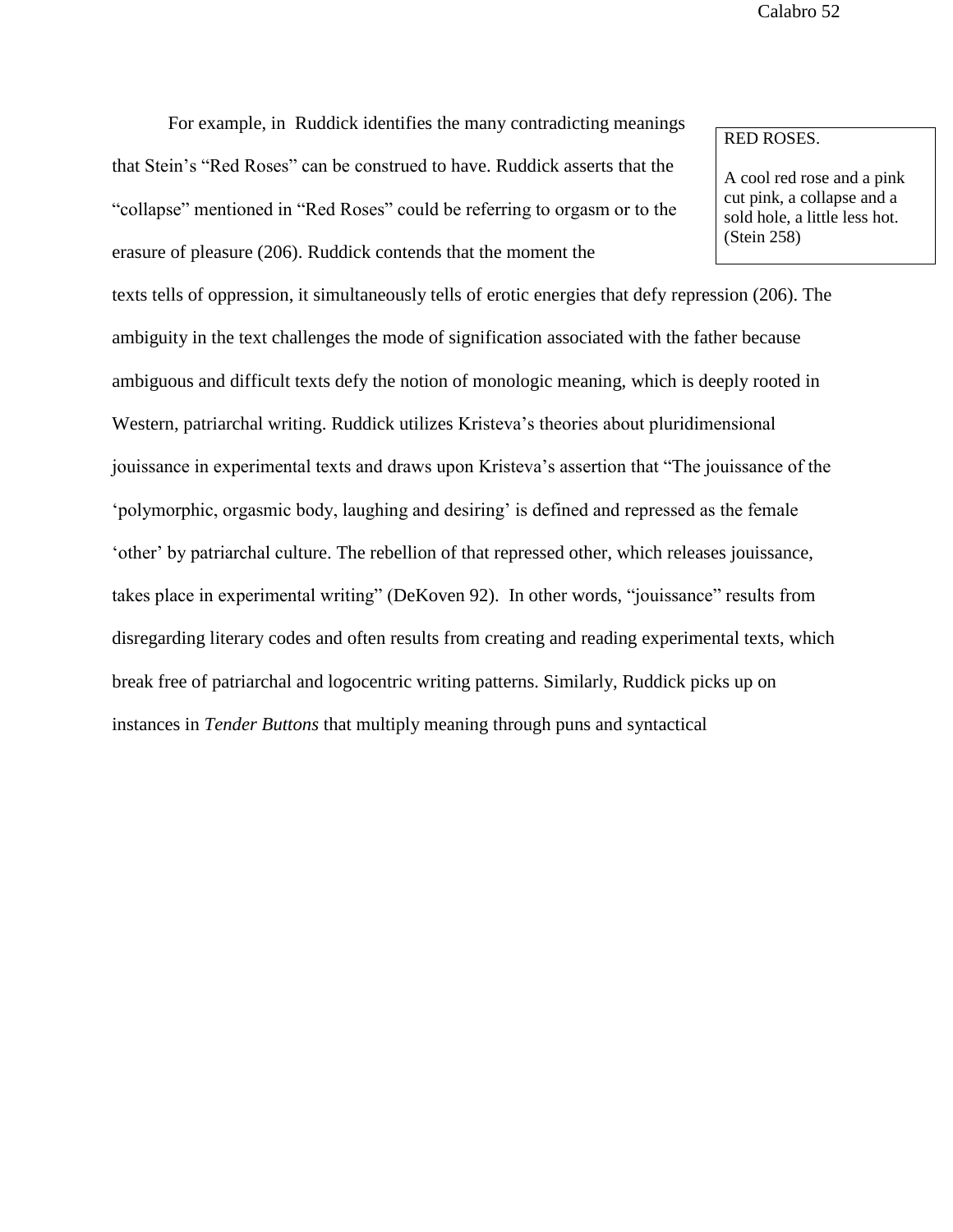incompletion. The "rubbed" in "Suppose an Eyes" can mean either "stroked" or "rubbed out," while the phrase "go red" can mean "become red" or "redness, depart" (206). The phrase "go

red" is also an example of syntactical incompletion, because the reader is not given enough information to determine whether red is a noun or an adjective. Thus, the phrase could mean that red (the noun) is being told to go away, or it could mean (if being used as an adjective) that someone is being told to turn red (206-207). Ruddick selectively focuses on phrases within *Tender Buttons* that have multiple meanings, which reinforces her assertions about how Stein subverts patriarchal and logocentric writing. Her analysis lends itself to the feminist goal of reexamining and repositioning how female sexuality is presented in literature, particularly the Bible. Ruddick explains that, "An opaque sentence, viewed from a Kristevan perspective, is a piece of music or primary process that lets drive back into the linguistic surface; such a sentence is an experience for the reader, not primarily a communication. But from a

hermetic perspective, the same sentence is a message to be deciphered" (251). The overlap between psychoanalysis and poststructuralism is something that Ruddick acknowledges is complex, and may even seem contradictory at times. Poststructuralist criticism does not consider the author as absolute authority, and emphasizes the reader's role in interpreting texts and producing meaning. Conversely, psychoanalysis very much emphasizes the personal experiences of the author, and puts these experiences at the forefront of interpretation. However, Ruddick asserts that the overlap works because a text can be simultaneously polysemous and cryptic. She contends that *Tender Buttons* does have multiple meanings, but those meanings are coded in

# SUPPOSE AN EYES.

Suppose it is within a gate which open is open at the hour of closing summer that is to say it is so.

All the seats are needing blackening. A white dress is in sign. A soldier a real soldier has a worn lace a worn lace of different sizes that is to say if he can read, if he can read he is a size to show shutting up twenty-four.

Go red go red, laugh white.

Suppose a collapse in rubbed purr, in rubbed purr get.

Little sales ladies little sales ladies little saddles of mutton.

Little sales of leather and such beautiful beautiful, beautiful beautiful. (Stein 260-261)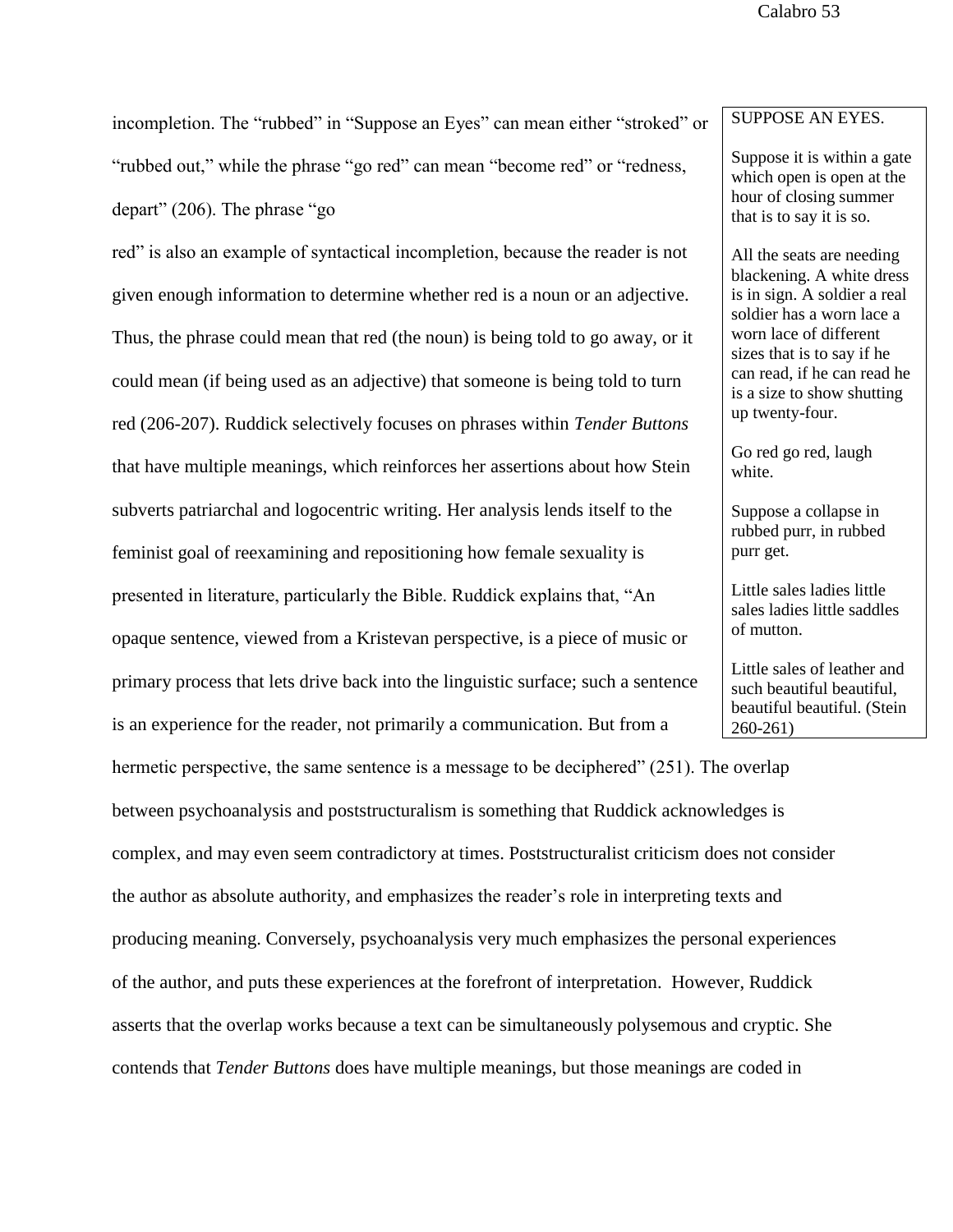such a way by Stein that only readers who engage with her work in a certain way can uncover them.

As I have explored, Wight, Ruddick, and Goodspeed-Chadwick all use language that demonstrate terministic screens of gender studies and feminism (psychoanalytic and theological). Examining these screens yields useful insight on both *Tender Buttons* scholarship and feminist and gender studies scholarship in general. Though these critics demonstrate both overlapping and differing terministic screens relating to feminist and gender studies lenses, there is a commonality worth noting: All three critics select aspects of *Tender Buttons* that subvert or reposition sexuality, gender, and concepts of the feminine in feminist manners. Wight suggests that Stein subverts the conventional notions of how sexuality is expressed in literature. Goodspeed-Chadwick asserts that Stein's writing constructs female identities, lesbian desire, gender, identity, desire, and domestic space in ways that challenge and reshape the discourse on these topics. Ruddick contends that Stein's writing invites exploration to "the world of the fathers" in a way that allows us to examine how it works and how to move away from this world and into an anti-patriarchal wisdom. In other words, Wight, Ruddick, and Goodspeed-Chadwick assert that *Tender Buttons*, or Stein through *Tender Buttons*, is *doing* something. Their assertions award *Tender Buttons* and Stein agency, rather than acknowledging their own construction of meaning in the text. In the following sections, I go a step further in my analysis of these critics' interpretations through exploring the interpretive strategies and theoretical presuppositions utilized by the critics, in connection with Fish's theories on interpretation. Specifically, I tackle how critics understand and apply the terminologies and concepts of their interpretive screens through strategies that affect the nature of their interpretation. My examination reveals how lenses, screens, and interpretive strategies work together in the circular act of interpretation.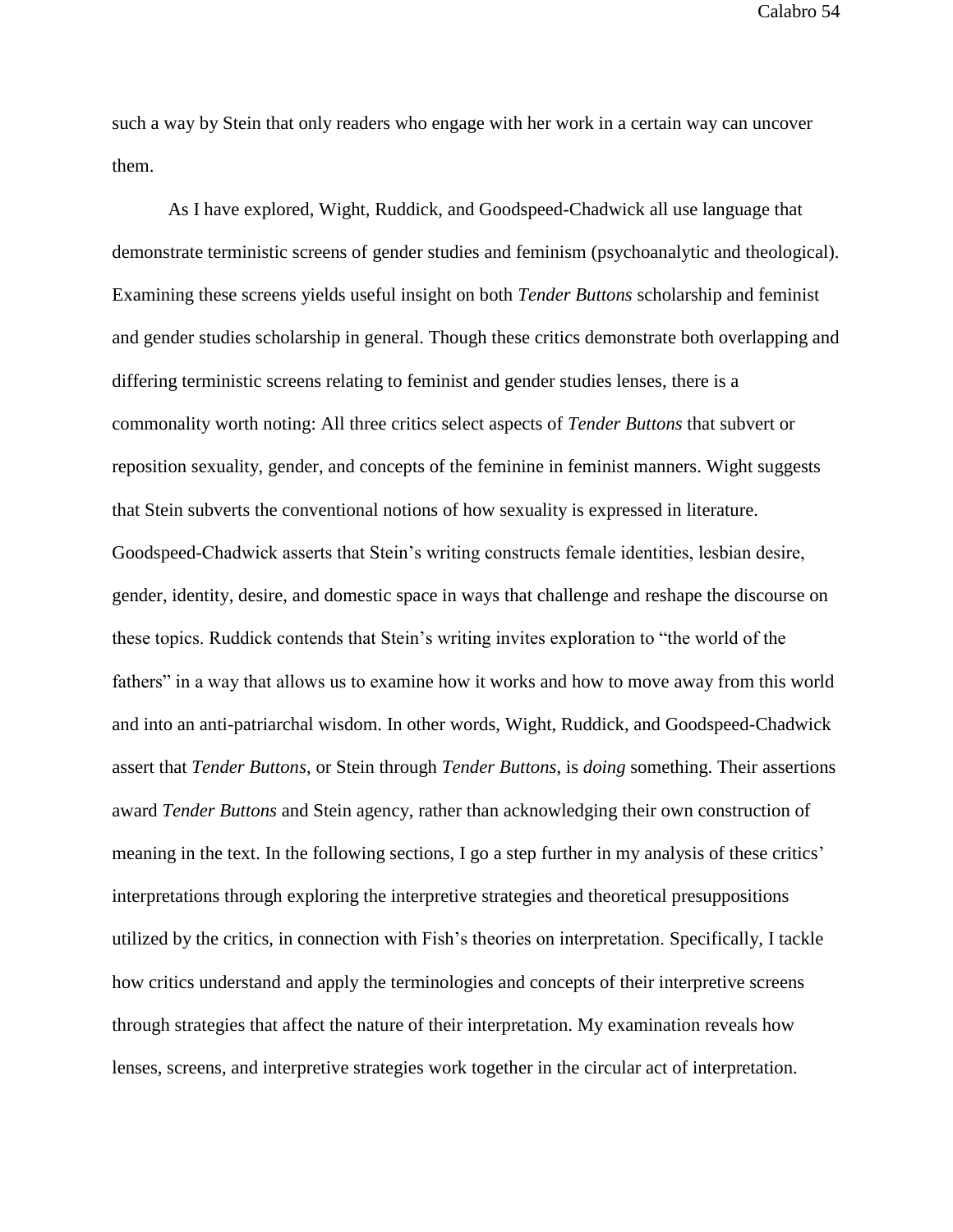### **III.2: Interpretive Strategies:**

The following section will build off of my previous examination of terministic screens. While I have used the theory of terministic screens to explore the terminology of movements such as feminism and psychoanalysis, as well as the terminology of theorists relevant to these movements, I now focus on the strategies that Wight, Ruddick, and Goodspeed-Chadwick utilize in combination with these screens. In other words, while I have just focused on specific terminologies and theorists, I now focus on how broader interpretive trends such as intentionalism, structuralism, and postmodernism are utilized by these critics. Considering the interpretive strategies that critics apply when using feminist and gender studies lenses to interpret *Tender Buttons* allows us to see how critics pick up on the terminology and theories from their terministic screens to their interpretation. Interpretive strategies work together with what Fish calls theoretical assumptions. What I mean by "theoretical assumptions" are the interpretive habits and expectations described by Fish that literary theorists inevitably use when engaging in the act of interpretation. Critics use interpretive strategies that line up with their theoretical assumptions and terministic screens. For example, critics using a feminist terministic screen who assume that grammar is imperative to the meaning of texts will use interpretive strategies, such as structuralism, that look for patterns of meaning within grammar that they can relate back to feminism. Through an exploration of feminist and gender studies lenses in connection with Fish's theories on the predetermined nature of interpretation, we can explore how critics interpret feminism and gender studies in connection with *Tender Buttons* (both the goals of such criticism and its terminology), what underlying assumptions critics reveal about gender and sexuality through their analysis, and how the discourse on feminism and gender studies in connection with *Tender Buttons* shifts depending on interpretive strategies and interpretive screens.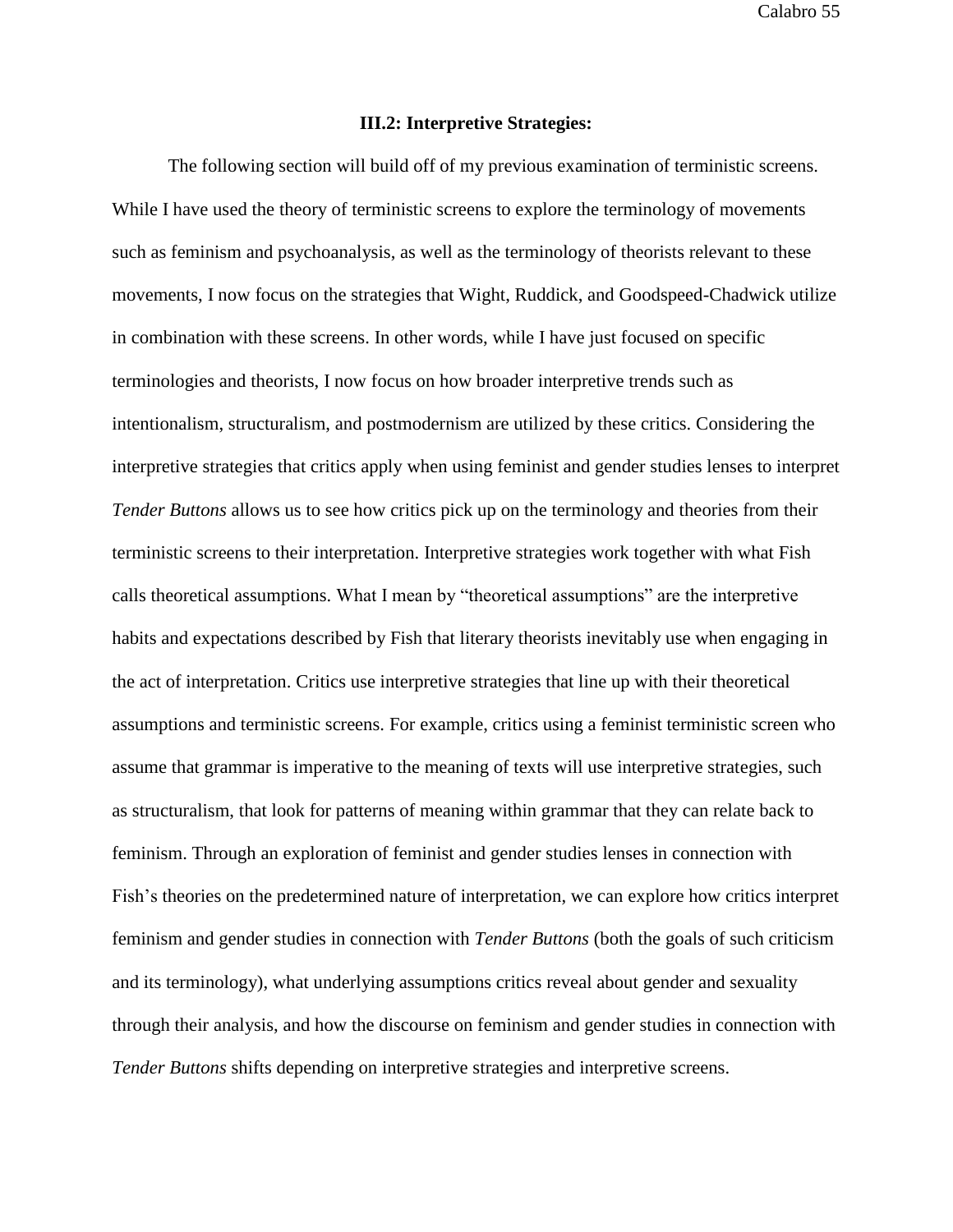## **III.2.a: Intentionalism and Biography Focus**

Stein's identity (her psychology, her biography, her intentions, etc.) is noticeably present within Wight's, Goodspeed-Chadwick's, and Ruddick's scholarship. Intentionalism, a strategy that is associated with the Bowers-Tanselle school of thought, perceives authors' intentions for their works as critical to forming "correct" interpretations. Intentionalist strategies involve researching the biographies of authors, examining documents relating to authors' works, and using statements from the authors themselves about what they intended for their writing. Although intentionaism often involves biography, the two strategies (intentionalism and biographical focus) are not interchangeable. Critics sometimes rely on biography to reinforce their claims about what influenced an author without connecting it to specific intentions. Intentionalism is used frequently in Stein scholarship that uses feminist and gender studies, Cubist, and language lenses. The majority of critics seem to agree that Stein was trying to do something by writing *Tender Buttons*. Critics of the various lenses come to different conclusions about what that something might be (to subvert patriarchy, to call attention to the manipulation of language, etc.) but they all posit that Stein had specific goals for her text. Biographical dependence is most common in *Tender Buttons* scholarship that uses feminist and gender studies lenses, but it is also used in Cubist interpretations. As much of feminism and gender studies focuses on gender and sexuality, in addition to the fact that Stein was very likely a queer woman, most scholarship that stems from these lenses draw upon Stein's life (her relationships, her psychology, etc.) to reinforce assertions about how she represents gender and sexuality in her writing.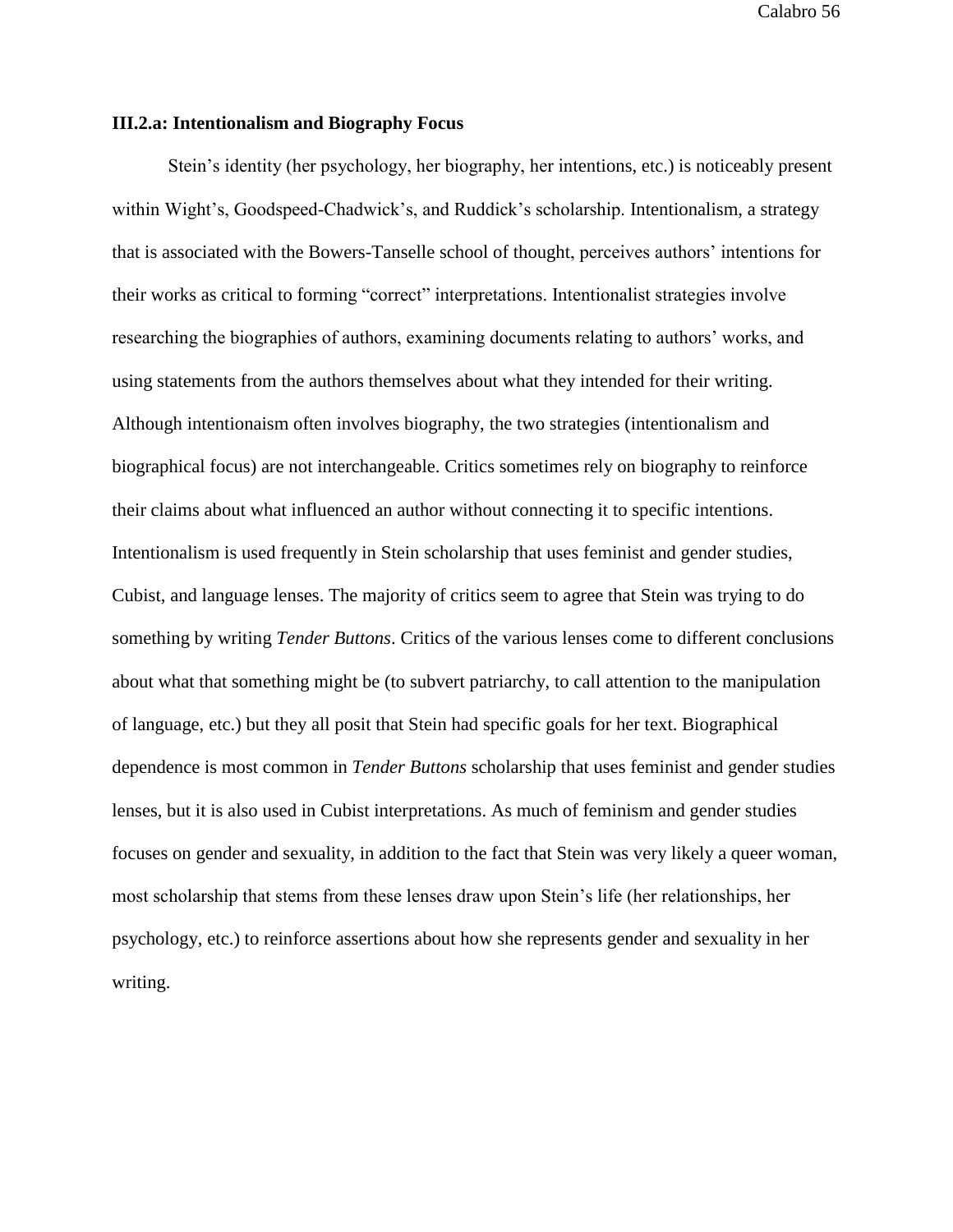To varying degrees, Wight's, Ruddick's, and Goodspeed-Chadwick's scholarship

suggests that in order to ascertain meaning in *Tender Buttons*, one must understand Stein both as

a person and a writer. For Wight, this involves analyzing specific instances in Stein's life and her

psychology in connection with *Tender Buttons*. For example, Wight interprets

"Colored Hats" to be a reference to Stein and Toklas' trip to Avila, Spain.

Wight notes that Stein and Toklas loved

this part of Spain, which was known for the peculiar colored hats often worn in that region. The hats, worn by women, varied by color depending on the woman's marital status (virginal, married, widowhood). According to Wight, "With this in mind, one reads Stein's "Colored Hats" with new understanding, finding in the poem meaningful references to women's married-state

conditions like pregnancy ('broad stomachs') and childbirth ('the least thing is

lightning') and to their virginity-associated conditions like menstruation ('custard hole')" (36).

Here, the basis of Wight's interpretation relies entirely on biographical and contextual information. Wight's interpretation also draws upon the meanings that she associates with words, but this is secondary to her reliance on Stein's biography.

The dangers of appealing to the author to this degree include imposing limitations on a text's possible meanings and drawing significant meaning from an unstable or unreliable context. Wight's interpretation of *Tender Buttons* is certainly plausible, but also quite narrow. Wight states that, "if one allows that multiple, ambiguous identifications are true, but that behind them all is invariably the figure of Alice Toklas, everything falls into place, and one can relax and attend to Stein's experiments in these portraits ["Susie Asado," "Preciocilla," and "A Sweet Tail (Gypsies)"] and in *Tender Buttons*" (38). Though Wight does not posit that her interpretation is

### COLORED HATS.

Colored hats are necessary to show that curls are worn by an addition of blank spaces, this makes the difference between single lines and broad stomachs, the least thing is lightening, the least thing means a little flower and a big delay a big delay that makes more nurses than little women really little women. So clean is a light that nearly all of it shows pearls and little ways. A large hat is tall and me and all custard whole. (Stein 258)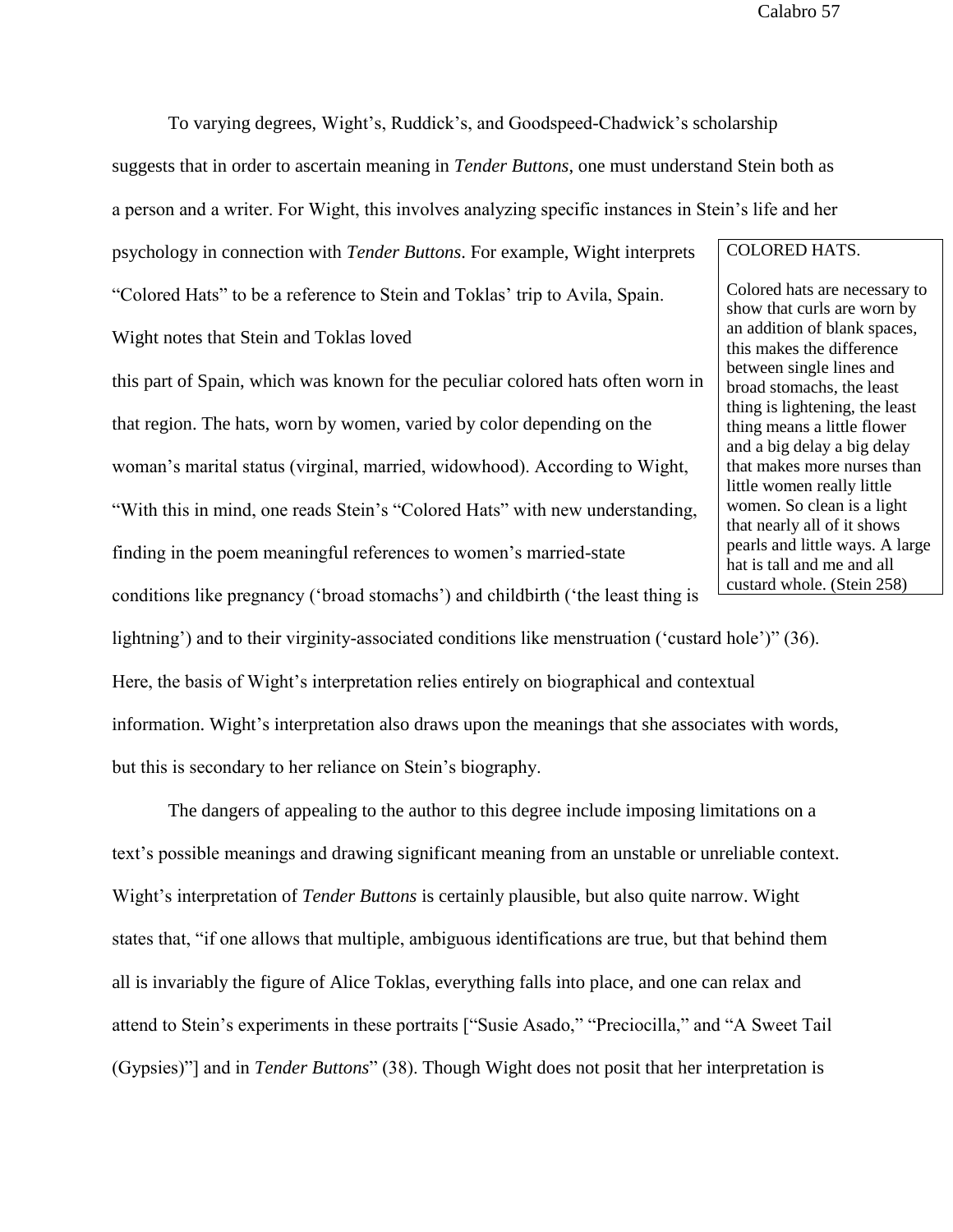the *only* plausible one, she suggests that Alice Toklas is essentially the key to unlocking meaning within *Tender Buttons*, thus vastly limiting interpretive possibilities. In addition, Wight's focus on biography ultimately makes for an unstable foundation of her analysis. The crux of her analysis relies on Stein's relationship with Toklas. While there is much evidence to support that there was a romantic relationship between Toklas and Stein, Wight's analysis makes rather extreme claims about Toklas's presence in Stein's works. In fact, much of her analysis amounts to conjecture about Stein's personal experiences with Toklas, and how those experiences influenced Stein's writing. Thus, Wight's focus on biography yields an unreliable context for her interpretation.

Goodspeed-Chadwick herself investigates the role of biography in Stein scholarship, and asserts that it is relevant and necessary to interpreting *Tender Buttons*. She suggests that using Stein's life as an interpretive lens allows readers to find a way into her texts that seem to resist not only interpretation but basic reading strategies (10). In addition, she references Stein's relationship with Alice Toklas as a major influence on her writings on sexuality, and asserts that lesbian identity and relationships are coded obscurely in *Tender Buttons*, likely because Stein was writing "at a time when naming and repeating non heteronormative onomastic details or scenarios could not register successfully or effectively" (11). Goodspeed-Chadwick thus relies on connections between the conditions of Stein's life and her use of language to ground her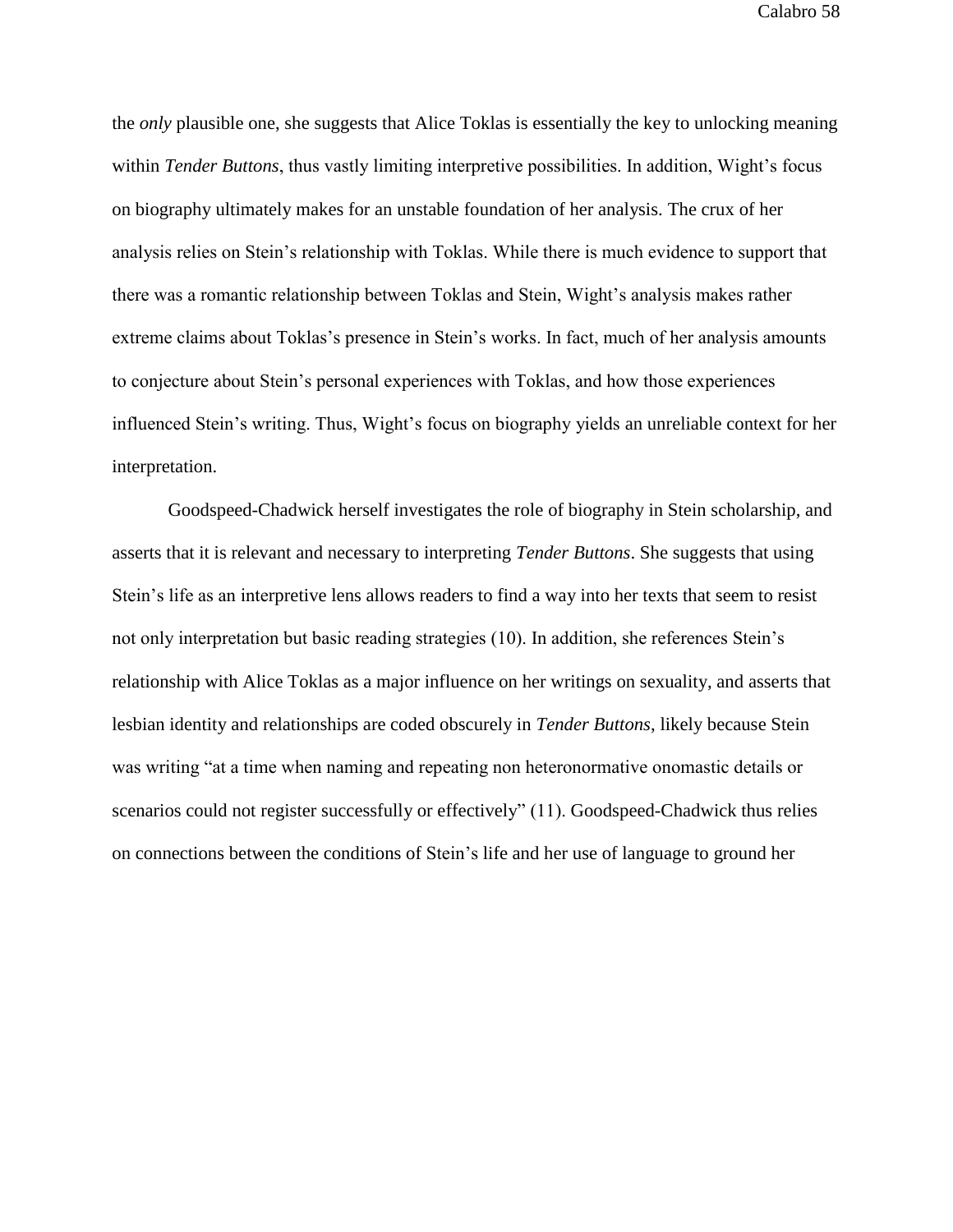assertion that Stein created additional space for naming and identity (10). Goodspeed-Chadwick also draws upon what she perceives to be Stein's intentions for *Tender Buttons*, as demonstrated

by her analysis of "A Carafe, That is a Blind Glass." She suggests that Stein uses language in "A

Carafe" to "tell us" how she shifts the discourse on female identity and sexuality. For example, Goodspeed-Chadwick suggests that the line "a spectacle and nothing strange" tells us that Stein's prose poetry will defamiliarize, renew, and refashion the ordinary, while the line, "a hurt color" (a bruised, opaque color through which we cannot see) warns us that her aesthetic may not be easy to read or decipher (17). Unlike Wight, Goodspeed-Chadwick does not draw upon specific biographical instances to reinforce her

# A CARAFE, THAT IS A BLIND GLASS.

A kind in glass and a cousin, a spectacle and nothing strange a single hurt color and an arrangement in a system to pointing. All this and not ordinary, not unordered in not resembling. The difference is spreading. (Stein 245)

interpretation. Rather, she recognizes that Stein's life experiences in general influenced her work, but primarily draws upon postmodern and feminist theories in her interpretations. Thus, Goodspeed-Chadwick's scholarship does not utilize biography and intention as strongly as Wight's. In other words, despite her assertions that we cannot ignore Stein when interpreting *Tender Buttons*, the foundation of her analysis does not rest on Stein's life. Goodspeed-Chadwick's analysis demonstrates, in my eyes, a more productive use of feminist and gender studies lenses, as it does not center on, and consequently limit, interpretation by focusing narrowly on the author.

Ruddick's uses of intentionalist tactics take a different focus than Wight's or Goodspeed-Chadwick's. She examines Gnosticism in connection with the Bible and Stein's own spirituality. Though Stein did not self-identify as a gnostic, Ruddick believes her feminist thought was influenced by the emerging feminist ideas of a "women's bible." In addition, Ruddick picks up on some biblical allusions in *Tender Buttons*. Ruddick explains that Gnosticism was a historical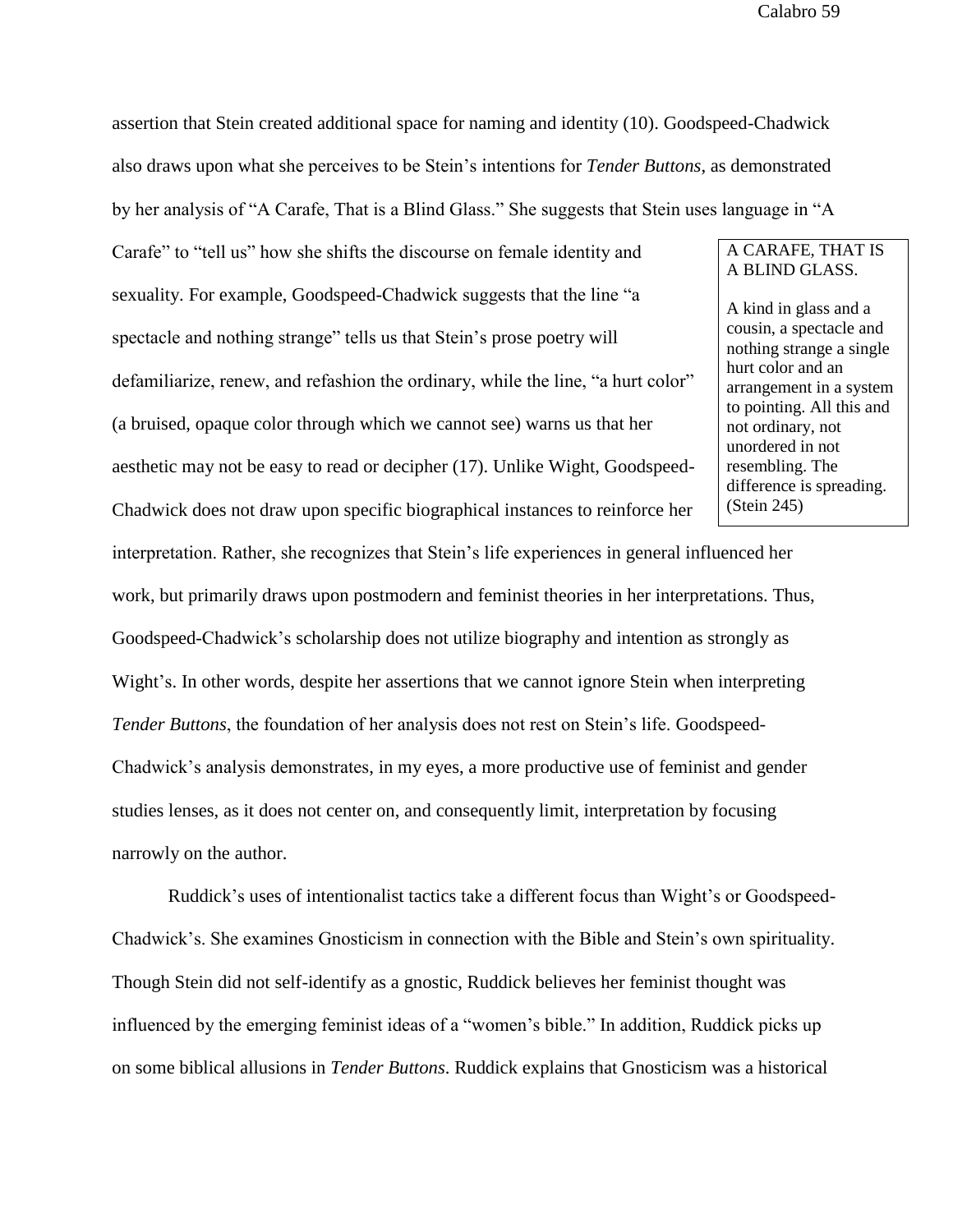movement (which originated in the first and second century CE, but resurged in the late  $19<sup>th</sup>$ century, the early  $20<sup>th</sup>$  century, and the mid- $20<sup>th</sup>$  century) associated with a repudiation of matter, but it is also a movement which has much to do with Stein's intellectual turns in *Tender Buttons*  (229). Ruddick describes Stein as a "gnostic reader, who unlocks within the master text of Western culture [the Bible] a buried, alternative truth. At the same time, she is a gnostic writer, who half hides her own subversive thinking, yet in such a way that readers who devote themselves to her text can learn to follow her" (9). According to Ruddick, Stein thinks of the Bible as distorting but secretly containing the truth; readers who are party to the secret know how to read it subversively to get back its spiritual meaning (230). Ruddick suggests that Stein's reading of the Bible, "rereads a received message, seeing that it conceals but contains a saving wisdom. The phallus contains a mother, if we know how to get her back from the symbol" (230). Ruddick diagnoses feminist Gnosticism in *Tender Buttons*, and connects it to the gnostic lens through which Stein reads the Bible. Ruddick asserts that, "Just as Stein spies secrets buried in the patriarchal texts, she buries her own anti-patriarchal secrets in a text just pliant enough to invite us to try to retrieve her meanings. And since each reader of this polysemous text will recover different meanings, each interpretation amounts to a creative and individual act, a revision" (230). Ruddick's assertions suggest that she relies on the assumption that Stein had certain goals, or intentions, for *Tender Buttons.* These goals were not so much about a specific meaning that she wanted readers to uncover in the text but rather involved readers engaging with the text in such a way that they are able to create and revise meaning. Ruddick's scholarship involves both a biographical focus and intentionalism to some degree. She addresses what influenced Stein's own spirituality as well as the hidden messages that Stein intended readers to find in her work. Her use of intentionalism suggests that Stein was doing something purposefully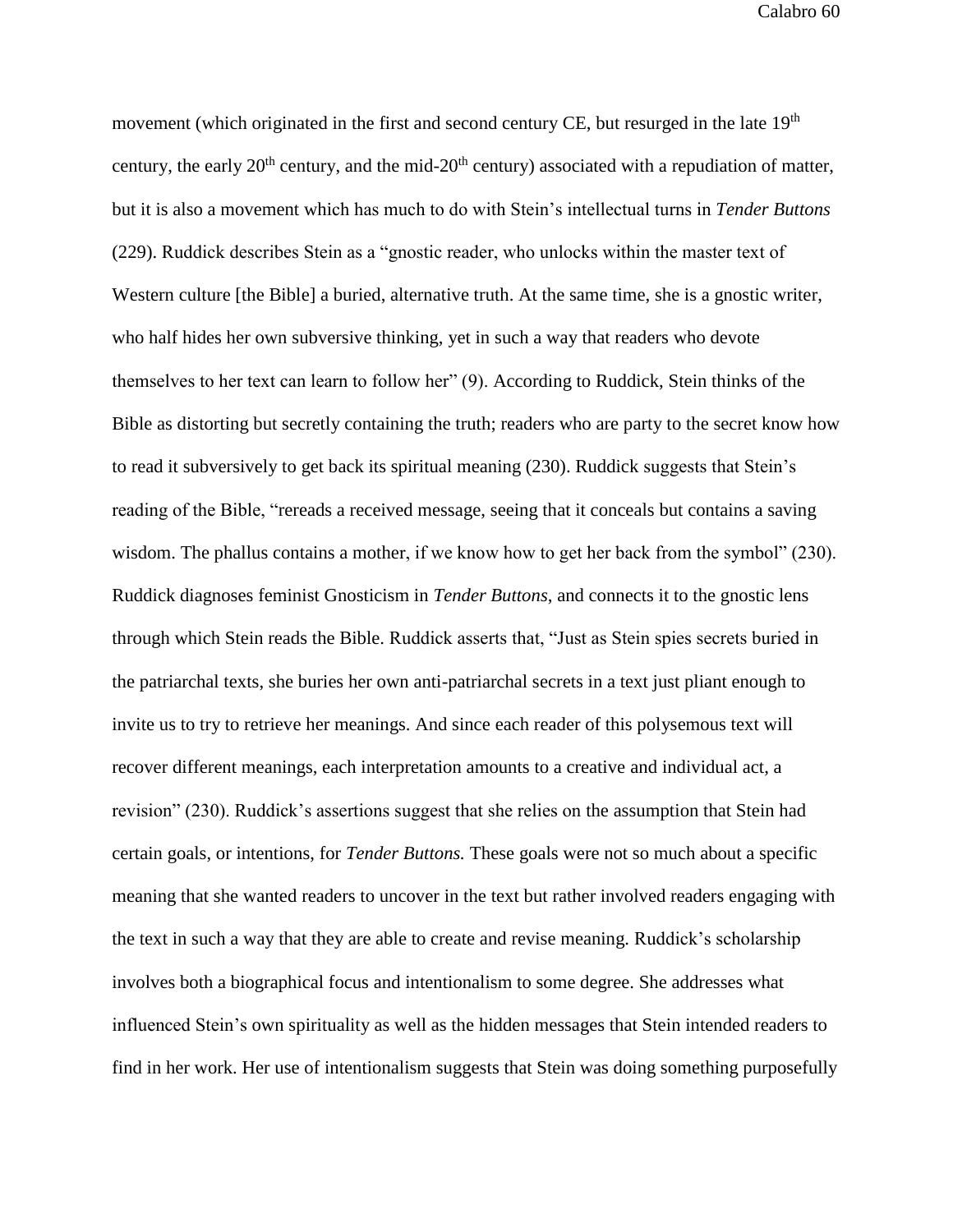with *Tender Buttons*. Specifically, she contends that Stein buried messages about patriarchy and androcentrism in her work. She does not, however, go as far as Wight. While Wight's analysis relies almost entirely on biography, Ruddick addresses aspects of Stein's life (such as her knowledge and interest in a "women's bible") in addition to acknowledging the multiplicity of meaning in *Tender Buttons.*

Ruddick's use of Gnosticism and her statements about *Tender Buttons* reveal some contradictions (which she acknowledges) between her poststructuralist leanings (i.e. her emphasis on polysemous meaning) and the structuralist inclinations of Gnosticism. However, Ruddick contends that a text can be polysemous and still have themes or patterns of meaning, and although Stein opens up what is sometimes called jouissance, or the play of the signifier, the fact that a person's language is polysemous does not mean that the person cannot at the same time be thinking "about" various things, in ways that can be traced and interpreted (8). In other words, Ruddick suggests that Stein, though she created *Tender Buttons* with the intention of having readers come away with various meanings, still embedded the text with her own insights on spirituality and feminism. This contradiction reflects the conflict that exists between postmodern criticism and feminist criticism, which I explore more in the chapter's conclusion.

#### **III.2.b: Structuralism**

Wight, in addition to her dependence on biography, uses structuralist tactics that focus on the physical structure of the pieces in *Tender Buttons*, as well as elements of grammar and word choice in order to uncover messages about women as aesthetic objects, lesbian desire, and femininity. Structuralism relates texts to larger structures, which can include genres, narrative structures, motifs, or patterns. Structuralist criticism generally operates under the assumption that texts have hidden meaning that can be uncovered through looking for themes and patterns.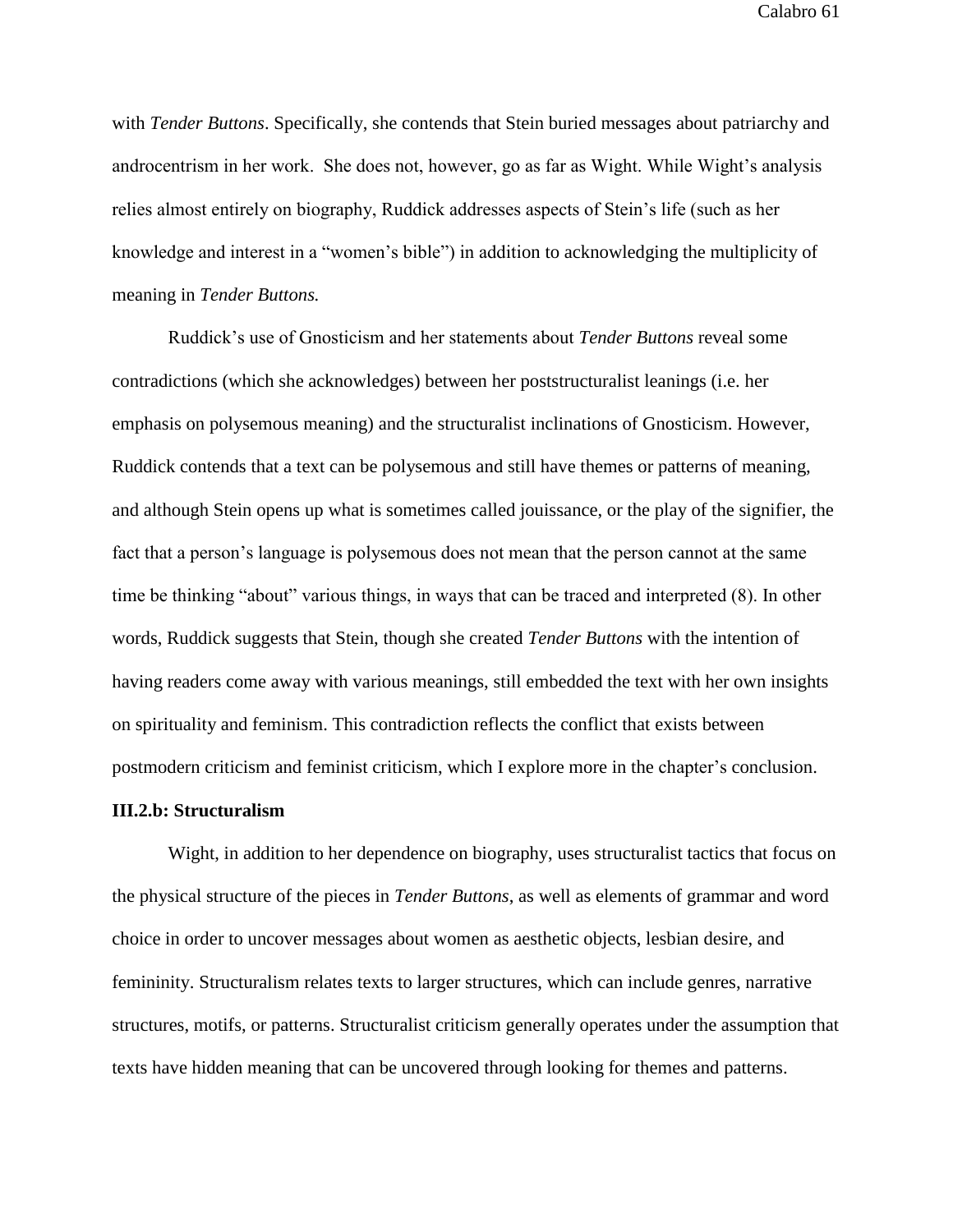Structuralist criticism of *Tender Buttons* appears in various forms based on which interpretive lens it is being used with. Cubist lenses often use structuralism to describe *Tender Buttons* as a Cubist text. Language lenses often use structuralist tactics that focus on patterns concerning grammar and style. Feminist and gender studies lenses focus on the physical structuring of the pieces of *Tender Buttons*, as well as patterns relating to grammar and word choice. An example of this is Wight's break-down of the piece, "A Petticoat." First, Wight compares the structure of the piece to a Japanese haiku, noting that, like haiku, "A Petticoat" uses the juxtaposition of ideas and the connotations of words to create the message, rather than cause and effect logic (34-

35). While the piece at first appears to be a description of a petticoat, upon further examination

the reader questions the presence of the "ink spot" that soils the purity of the white garment. Wight suggests that the ink spot could imply a woman's soiled virtue, or indicate that the profession of writing damages a woman's

A PETTICOAT.

A light white, a disgrace, an ink spot, a rosy charm. (Stein 256)

femininity. Whatever the inkspot means, Wight contends that, "The poem insists that some disgrace is involved in petticoats, or at least in one of these items. There is clearly what one almost always has in Stein: a riddle, a mystery--even an implied narrative" (35). Structuralist criticism relies on the existence of codes and patterns within the language of a text. Through Wight's analysis of "A Petticoat," we can see her making connections between symbols and what those symbols signify. For example, Wight frequently mentioned the color white in her analysis, and links this color to the notion of purity. Wight's structuralist interpretive strategies lead her to come to conclusions about the "riddles and mysteries" that lie beneath the surface of the poems. For Wight, these riddles and mysteries are always connected to not only Stein's notions and experiences of gender and sexuality, but specifically to Stein's relationship with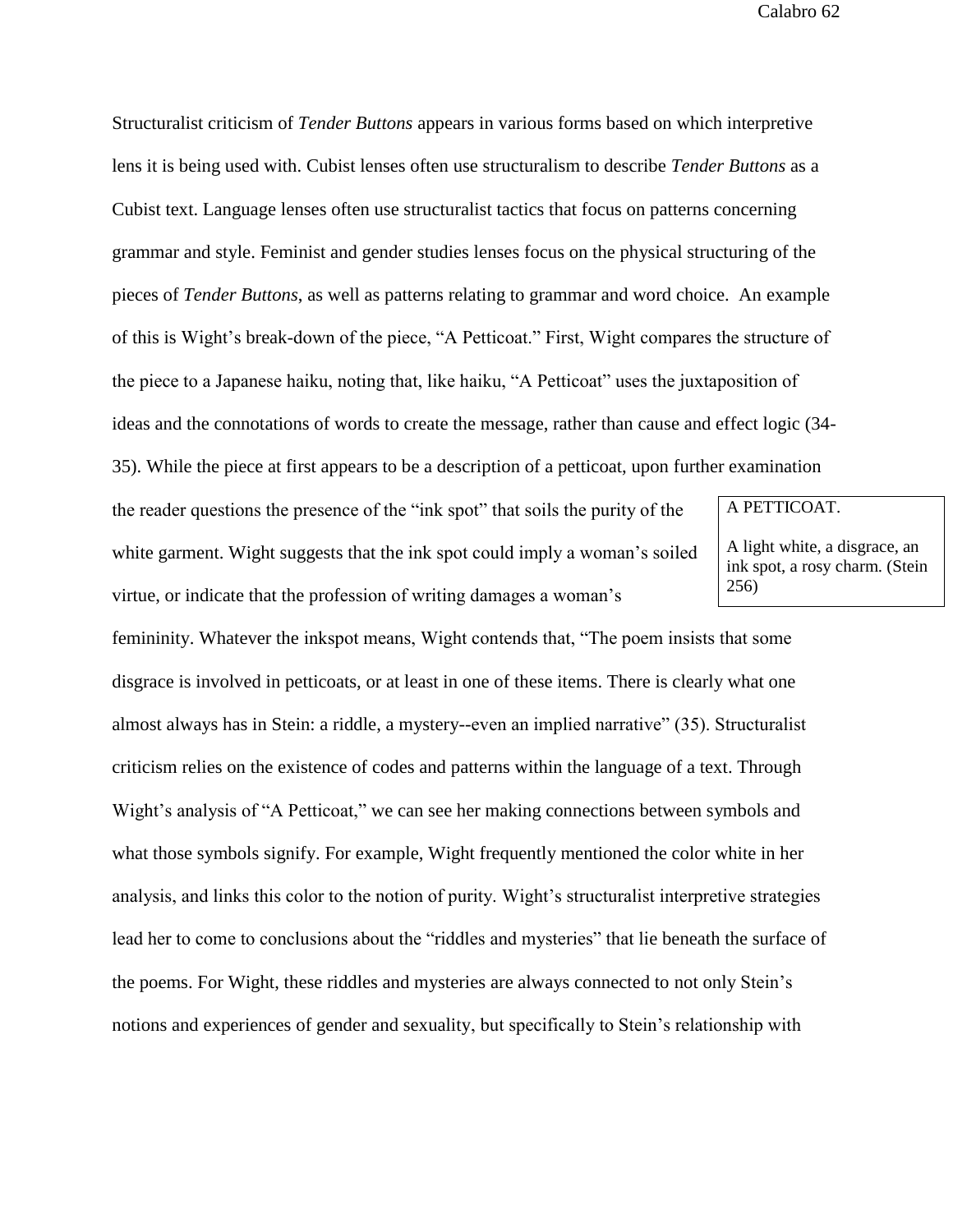Alice Toklas. These conclusions, while plausible, ultimately limit the possibilities of interpretation for *Tender Buttons.*

Thinking about interpretive strategies of structuralism through Fish's work allows us to see how Stein critics understand her work. Structuralism relates texts to larger structures, which can include genres, narrative structures, motifs, or patterns. Critics that use structuralist tactics generally operate under the assumption that texts have hidden meaning that can be uncovered through looking for themes and patterns. Structuralist criticism of *Tender Buttons* appears in various forms based on which interpretive lens it is being used with. Cubist lenses often use structuralism to describe *Tender Buttons* as a Cubist text. Language lenses often use structuralist tactics that focus on patterns concerning grammar and style. Feminist and gender studies lenses focus on the physical structuring of the pieces of *Tender Buttons*, as well as patterns relating to grammar and word choice. It is useful to consider that structuralism appears as an interpretative strategy in scholarship of all lenses. This phenomenon begs the question of why and how structuralism is used so frequently in *Tender Buttons* scholarship. The answer is multilayered, as critics ascertain different meanings from structuralism depending on their interpretive lens, terministic screens, and theoretical assumptions. However, one commonality that structuralist criticism shares across the board is critics' tendency to connect structure and intent. In other words, critics either analyze the structure of *Tender Buttons* to make assertions about Stein's intended meaning, or suggest that Stein deliberately manipulates structure in order to "force" readers to see what she wants them to see. Considering critics' tendency to assign authority to Stein in light of Fish's theories is especially useful, as it reveals how constructed interpretation truly is. Fish asserts that intention and understanding are two ends of a conventional act, each of which necessarily stipulates the other (476). In addition, he points out that words like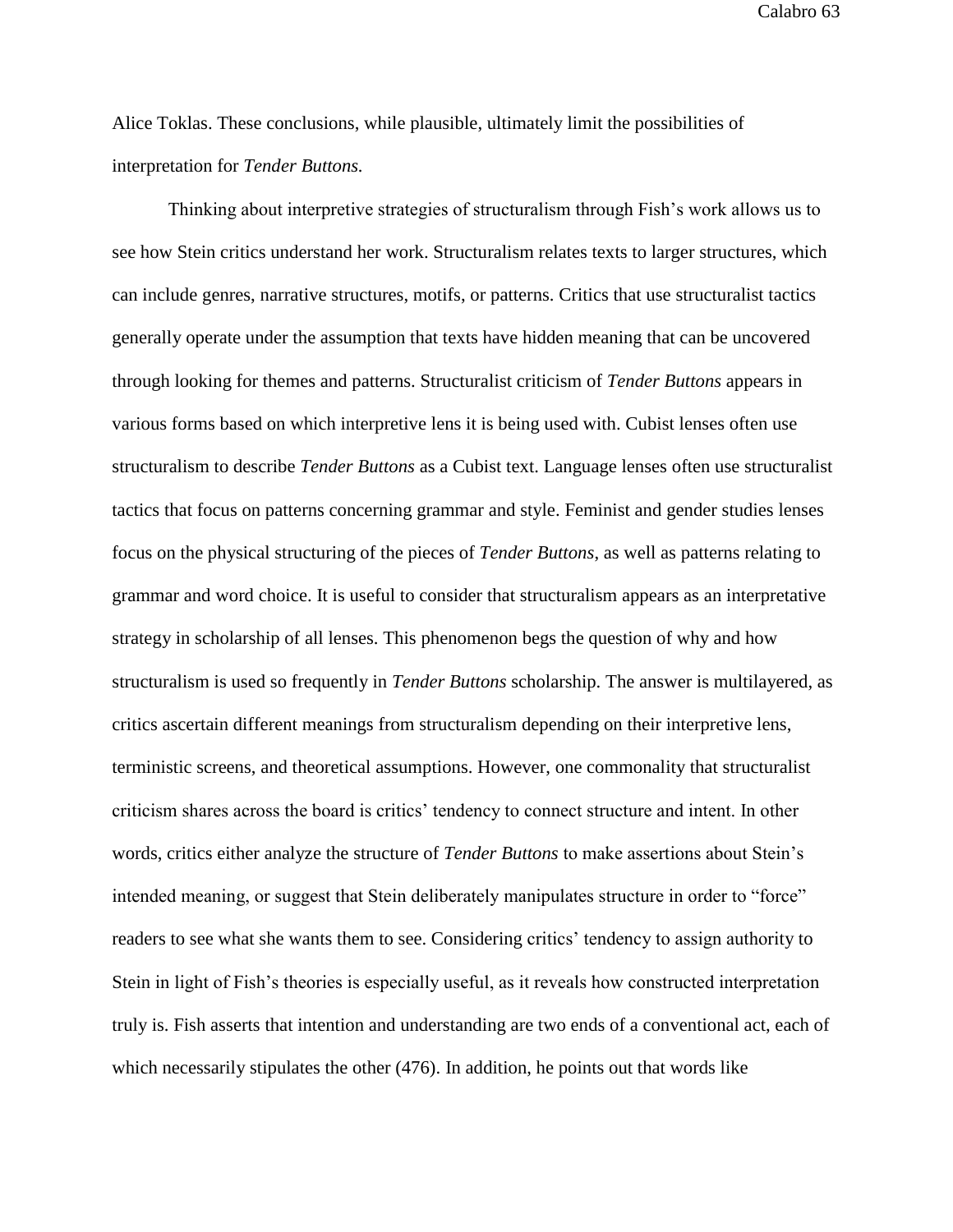"encourage" and "disallow" imply agents, and it is only "natural" to assign agency first to an author's intentions and then to the forms that assumedly embody them (477). However, rather than an author's intentions or the forms that they use in a text forming interpretation, interpretation creates intention and its formal realization by creating the conditions in which it becomes possible to pick them out (477). Wight's use of a feminist and gender studies lens pushes her to pick up on forms and patterns relating the physical structuring and grammar of *Tender Buttons* in order to make explicit connections with Stein's sexuality and personal relationships. Wight looks for patterns and symbols within *Tender Buttons* that relate to gender issues and sexuality, and consequently finds them, thus predetermining the outcome of her interpretation.

## **III.2.c: Postmodernism**

Postmodernism rejects the notion of capital-T truth, and asserts that unified truth does not exist. Postmodern criticism often challenges frameworks and systems that attempt to articulate meaning or truth, and points out the multiplicity of meaning in texts. Additionally, postmodern critics are often concerned with how dominating power structures create and maintain structures to enforce hierarchy. In literary criticism, postmodern strategies generally reject the ultimate authority of the author, and instead investigate the author's and the reader's role in meaningmaking. Postmodern elements exist, in varying degrees, in *Tender Buttons* scholarship that uses language lenses, Cubist lenses, and feminist and gender studies lenses. Language lenses use postmodern strategies to argue against the notion of a single, correct meaning to *Tender Buttons*. Language lenses also point to how *Tender Buttons* subverts perceptual habits that have been embedded in readers by dominating power structures. Cubist lenses lean more towards structuralist criticism, but more recent Cubist scholarship (Kley 2004) acknowledges the role that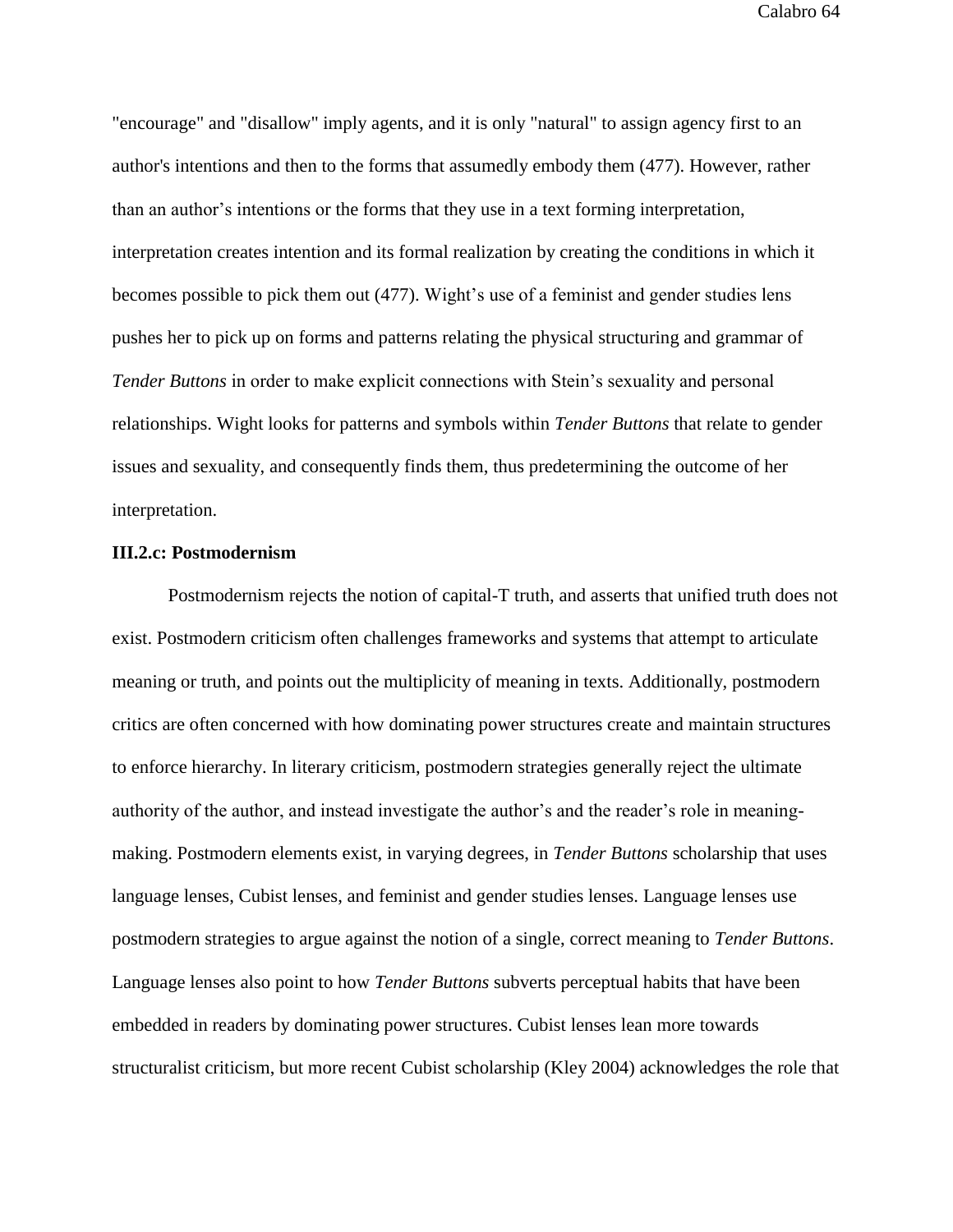the reader plays in meaning-making. As I will explore in this section, feminist and gender studies scholars offer an interesting utilization of postmodern strategies. While feminist and gender studies scholarship often does emphasize Stein, it also rejects the notion of singular meaning, and is very much concerned with how power structures, such as patriarchy, marginalize women through language.

Goodspeed-Chadwick uses postmodern strategies in her interpretations, specifically the theories of French feminist writer, philosopher, literary critic and rhetorician, Hélène Cixous. She connects pieces in *Tender Buttons* to Cixous' ''The Laugh of the Medusa.'' According to Goodspeed-Chadwick, Stein's "Milk" demonstrates the theme of language as a tool used for the empowerment of female identity by thwarting patriarchal ways of structuring, reading, and

understanding texts (18). Goodspeed-Chadwick contends that "Milk" anticipates Cixous's "The Laugh of the Medusa" wherein Cixous argues that women's writing or "écriture féminine" can never be pinned down. Similarly, "Milk," "takes into consideration the experience of reading and advocates an

# MILK.

Climb up in sight climb in the whole utter needles and a guess a whole guess is hanging. Hanging hanging. (Stein 277)

open-ended interpretative writing style that links writing with female bodies (Stein's own and that of a mother cow)" (18). Goodspeed-Chadwick contends that the title "Milk" anticipates Cixous' notion of "white ink," which encompasses motherhood, sisterhood, multiplicity, sexual desire, love, the semiotic, and the female body (18-19). Through the notion of "white ink," Cixous urges women to write in their own language about their lives. Stein, Goodspeed-Chadwick contends, urges the same thing in "Milk." She analyzes several phrases in the poem: "'Utter' suggests the 'udder' of a cow, milk, and female bodies, and 'needles' point to writing instruments, such as a pen, or directional tools, such as a compass. Both the pen and the compass are synecdoches, for writing and for (metaphorical) navigation, and both are tied directly to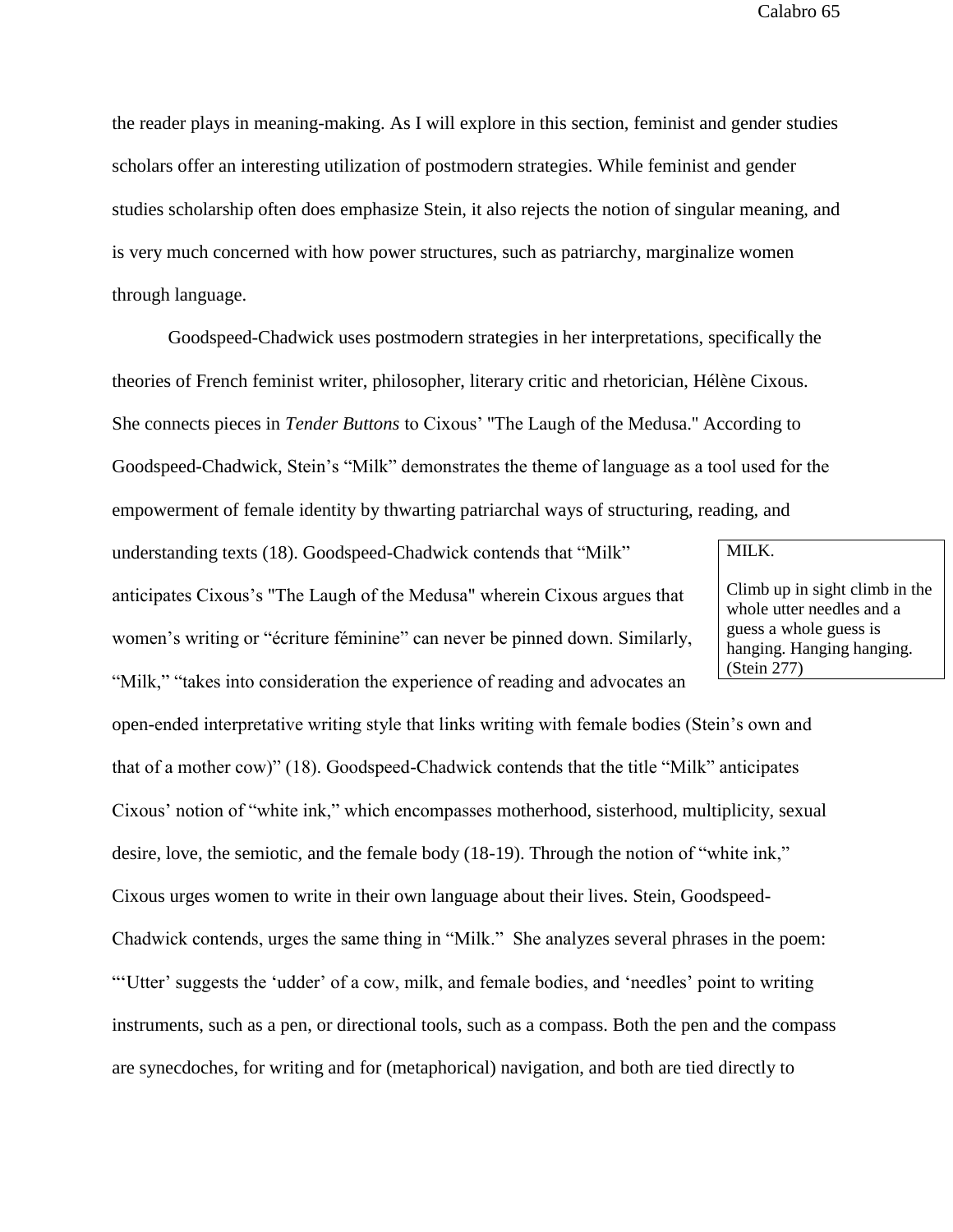female bodies and female writing" (19). Cixous has shaped much of postmodernist feminist theory. Goodspeed-Chadwick draws upon Cixous' postmodern theories about language and meaning, specifically that meaning is not fixed but is something that is navigated. Her analysis of "Milk" is influenced by Cixous' feminist ideas that women need to write in their own language to articulate their experiences. Goodspeed-Chadwick sees in "Milk" a feminist message that women cannot articulate their experiences through patriarchal writing styles. Thus, in order to empower themselves, women must subvert patriarchal writing. Goodspeed-Chadwick's use of Cixous in connection with her assertions about "Milk" suggest that *Tender Buttons* exemplifies the sort of subversive writing that frees itself from patriarchal oppression.

Ruddick is influenced by postmodern theories relating to the multiplicity of meaning in order to interpret *Tender Buttons*. She posits that Stein reflects on her experimentation with language with the piece, "A Carafe, That is a Blind Glass." The piece, according to Ruddick, is both an exercise in and a reflection on semantic decentering, fading in and out of discursive meaning.

Ruddick suggests that "A Carafe" is less of an anticipation of the poststructuralist idea of indeterminacy than it is reflective of Ludwig Wittgenstein's theories on language and meaning. Wittgenstein, a philosopher concerned with logic and philosophies of mathematics, the mind,

and language, argues that meaning, even if not in a one-to-one relationship to the sign, is not entirely unanchored. Wittgenstein asserts that words can have multiple meanings, but these bear a "family likeness" to each other. Moreover, he asserts that one should break the traditional habit of looking for a single core in which the meanings of words are located, and instead examine how words are used in overlapping ways. Stein, Ruddick contends, demonstrates

## A CARAFE, THAT IS A BLIND GLASS.

A kind in glass and a cousin, a spectacle and nothing strange a single hurt color and an arrangement in a system to pointing. All this and not ordinary, not unordered in not resembling. The difference is spreading. (Stein 245)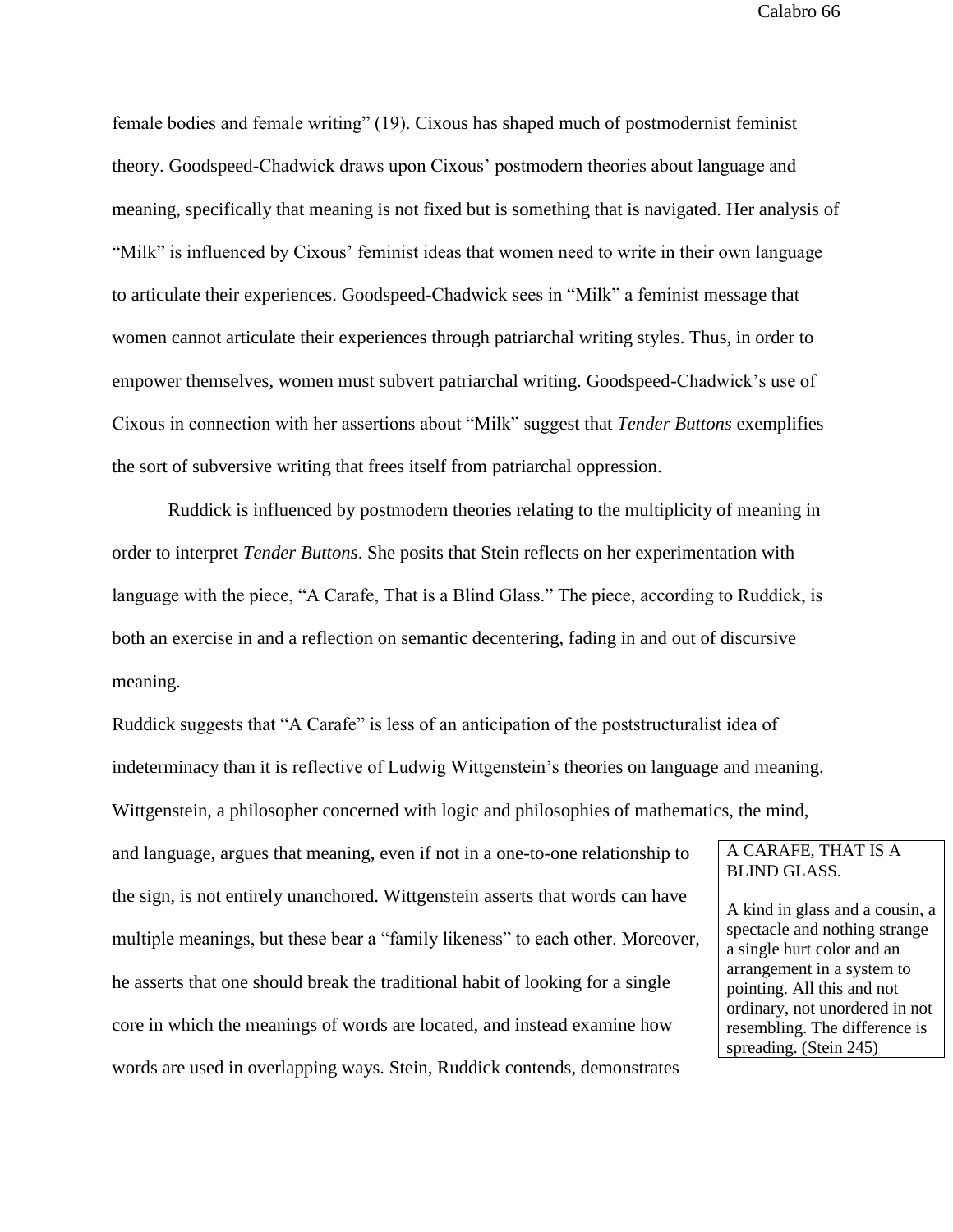these "resembling" meanings in "A Carafe." For example, the word, "glass" could mean optical instrument or drinking vessel; yet because both meanings follow from the physical properties of glass, a connection exists (197). Wittgenstein's influence on Ruddick is made clear by her conclusion that, "The very quality of language as familial--as a matter of likeness or loose kinship--causes uncentering…[the line] 'The difference is spreading' is not a post-structuralist *différance* so much as a kind of wobble in meaning that subtly (yet not indefinitely) diffuses itself" (197). Although Wittgenstein is not a postmodernist, postmodern theorists often draw upon his work. Postmodern theory rejects the notion of secret, singular meaning, and seeks to break interpretive habits of looking for such meaning in language. Similarly, Wittgenstein rejects the notion of defining words based on specific conditions. Ruddick's postmodern interpretation of *Tender Buttons* is influenced by philosophies that pre-date but inform postmodernism. Thus, Ruddick's use of postmodern strategies is difficult to categorize, as she is drawing upon Wittgenstein's theories that influence and are influenced by a broad range of concepts. For example, Ruddick's postmodern criticism draws upon Wittgenstein's idea of familial ties between words, a somewhat structuralist idea. Postmodernism and structuralism are not necessarily mutually exclusive, as postmodernism builds off of structuralism. Unlike other critics I have explored in my thesis, Ruddick's scholarship embraces, rather than rejects, this influence.

## **III.3: Conclusion**

Thus far, I have examined the terministic screens and the interpretive strategies utilized by feminist and gender studies critics to make sense of *Tender Buttons*. The terministic screens of gender studies and feminism (psychoanalytic and theological) are utilized in combination with interpretive strategies involving structuralism, intentionalism, biography dependence, and postmodernism. Wight's scholarship, which uses a gender studies screen, heavily relies on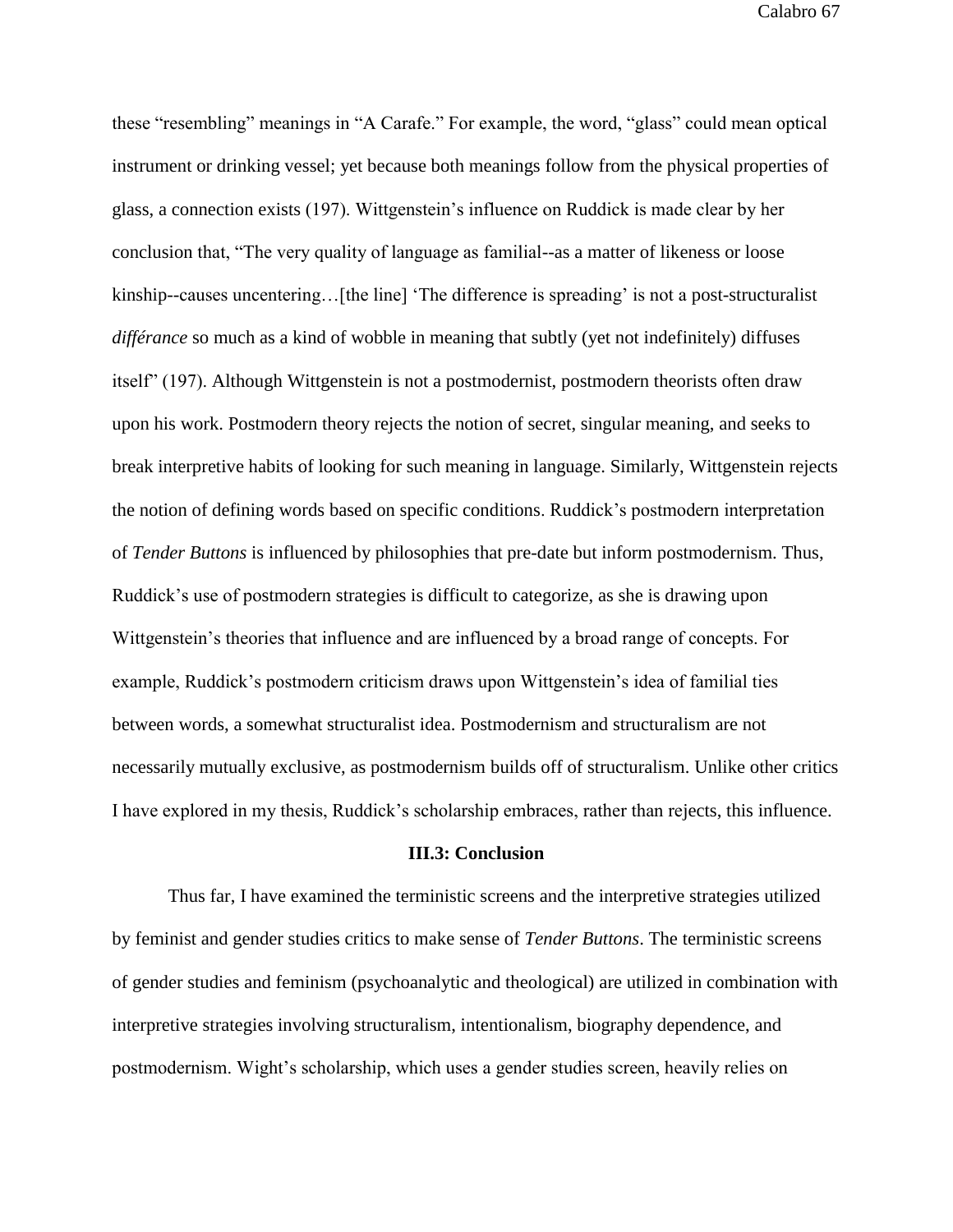biographical and contextual evidence to reinforce assertions about Stein's gender and sexuality. Gender studies lenses typically utilize such interpretive strategies, as gender studies focuses on the repressed experiences of individuals in order to uncover hidden meaning. The feminist scholarship that I have examined branches out in several directions. Ruddick uses a combination of theological and psychoanalytic feminist screens with postmodern interpretive strategies that involve reviewing the multiple meanings of words. The combination of these screeens and strategies lead Ruddick to assertions about how the ambiguity of *Tender Buttons* challenges the mode of signification associated with the father because ambiguous and difficult texts defy the notion of monologic meaning. Goodspeed-Chadwick primarily uses Cixous' postmodern theories about language and meaning in connection with a feminist screen. She specifically draws upon Cixous' assertion that meaning is not fixed but is something that is navigated. In addition, Goodspeed-Chadwick draws upon Cixous' feminist ideas that women need to write in their own language to articulate their experiences. Goodspeed-Chadwick's use of feminist terminologies from theorists such as Cixous is typical of feminist screens. One of the main contentions of feminist theory is that women have always been oppressed by patriarchal language; women cannot write themselves out of patriarchy using such language. In order to overcome oppression, women must reject the "language of the father" in favor of a new women's language. As I have explored, a wide array of terminologies and interpretive tactics have been used to unpack the text, leading to different conclusions that range from how Stein projected her own sexuality in the text to how she reshaped the discourse surrounding femininity and the domestic sphere. Some of this scholarship relies heavily on biography, while others rely more on psychoanalysis and postmodernism to reinforce their assertions. In the following section, I explore a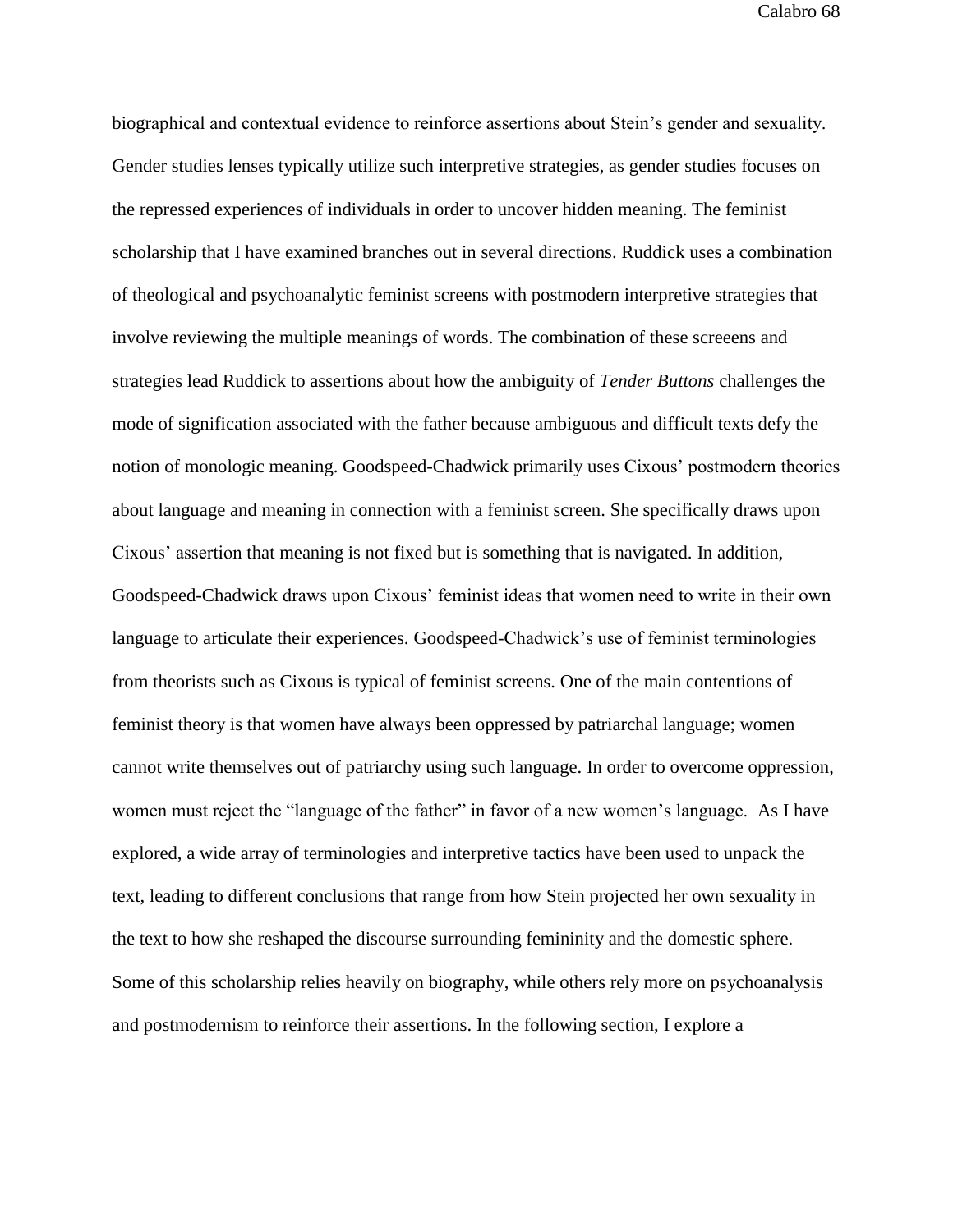contradiction that arises in the feminist and gender studies scholarship (particularly Goodspeed-Chadwick's and Ruddick's): the question of the relevance of the author in feminist criticism.

As feminist movements have evolved over the decades, so has feminist scholarship. Critics' use of feminist and gender studies theories are particularly interesting in that they demonstrate how scholars analyze concepts of patriarchy, gender, sexuality, femininity, etc. differently to ascertain meaning from her work. What feminist and gender studies scholarship also brings into question is the role of the author in feminist literary criticism, and why there may be something to be said for including some emphasis on the author in feminist interpretations, even when the dominating interpretive strategies for the last few decades have been and continue to be postmodern. It is interesting to note that despite the fact that Wight's, Ruddick's, and Goodspeed-Chadwick's scholarship are produced between 1986 and 2014, and the different ways that they utilize feminist theories, one aspect of their feminist literary criticism remains consistent: the heavy reliance on biography and intention. One would expect that as scholarship progressed, the postmodern tactic of focusing on the reader rather than the author would become more prevalent. However, Stein remains solidly present in the scholarship about her work, even in recent scholarship. Considering Stein's presence within Wight's, Ruddick's, and Goodspeed-Chadwick's scholarship reveals an interesting perspective on the disagreement in feminist interpretive communities: What is the role of the author in feminist literary criticism? Should female authors be subjected to the same treatment as male authors in postmodern literary criticism? Some argue for preserving author-function not only in terms of reception theory, but also in terms of a politics of author recognition.<sup>10</sup> Although postmodern feminist critics defy the ultimate authority of the author, and emphasize the subjectivity of texts, the author has never

 $\overline{a}$ 

<sup>&</sup>lt;sup>10</sup> See Cheryl Walker's "Feminist Literary Criticism and the Author" (1990) for further explanation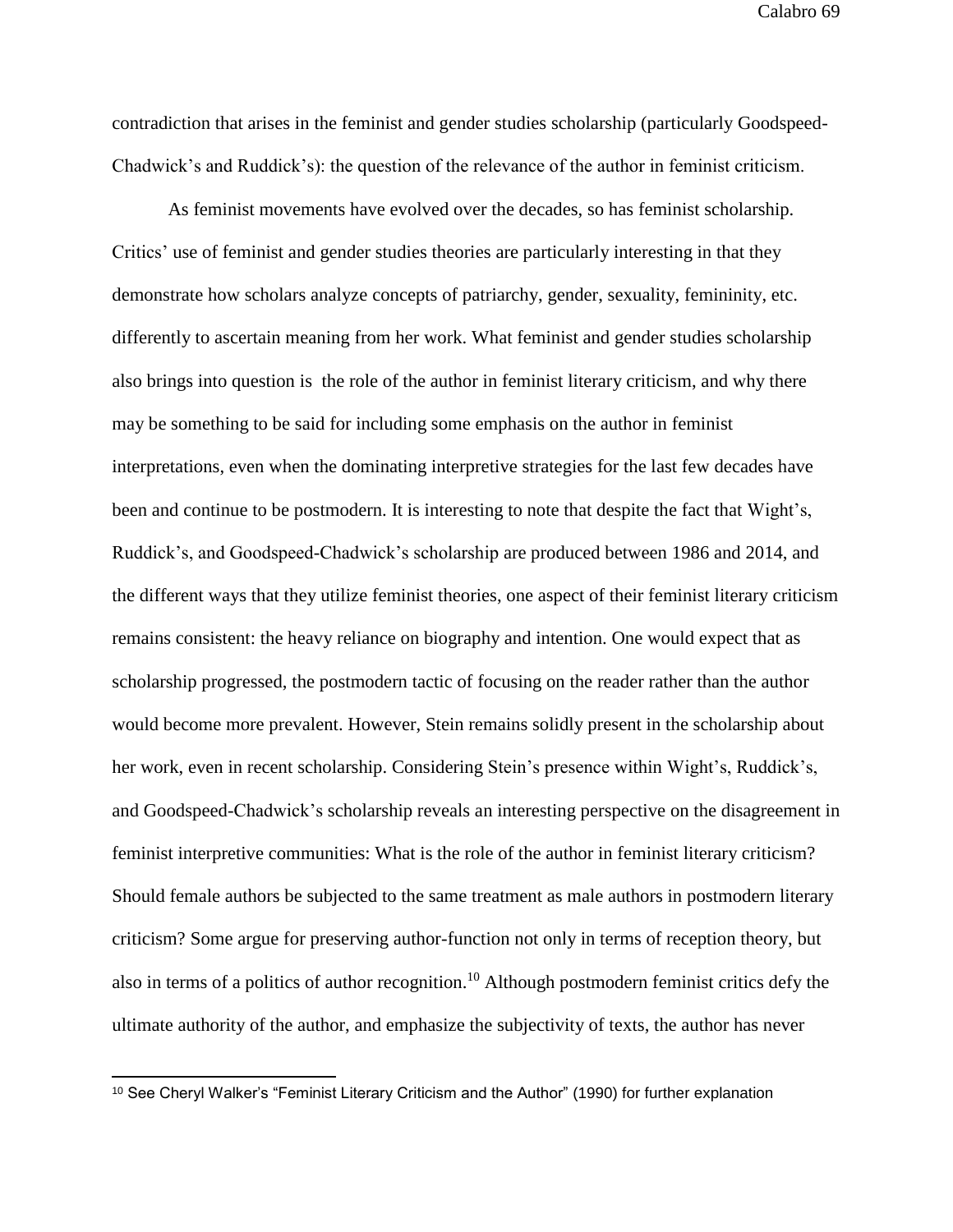quite disappeared from their criticism. However, a few feminist critics have attempted to use Barthes' extreme postmodern theories, completely eliminating the author from consideration when interpreting texts written by women.<sup>11</sup> This approach to feminist criticism is often criticized, as erasing women as the author of their works in favor of indeterminacy is an act of oppression. We cannot ignore the identity or the experience of female authors; to do so would be to minimize their struggle to become recognized as a legitimate part of literary tradition. It would be a major oversight for any literary thinker, even a strict postmodernist, to read Gertrude Stein (or any other female author) without considering her life at all. To do so would be to dismiss the great struggles that women writers went through in order to break into literary tradition. Literary criticism has gone through a critical shift, one that in many ways retains postmodern tactics concerning interpretation, but acknowledges that original postmodern theories apply to certain populations more than others. However, there has never been a total reconciliation between the contradictions that exist between postmodernism and feminist literary criticism. Contradictions between postmodern literary criticism and feminist literary criticism will mostly likely always exist, and Stein is an illuminating example of these contradictions, particularly when using feminist and gender studies lenses.

There is a noteworthy outlier in the scholarship that I have examined about *Tender Buttons*. Almost all of the scholarship that I have studied in these chapters are from women- with the exception of Edward Michael Kaufmann (1989). Interestingly, the vast majority of the women critics mentioned or acknowledged Stein's sexuality and/or resistance against patriarchy, no matter the lens, screens, or strategies they used. Kaufmann, however, focuses only on the

<sup>&</sup>lt;sup>11</sup> Cheryl Walker criticizes feminist critic Toril Moi's dismissal of biographical information about female authors as irrelevant to feminist literary criticism. See "Feminist Literary Criticism and the Author" (1990) for further explanation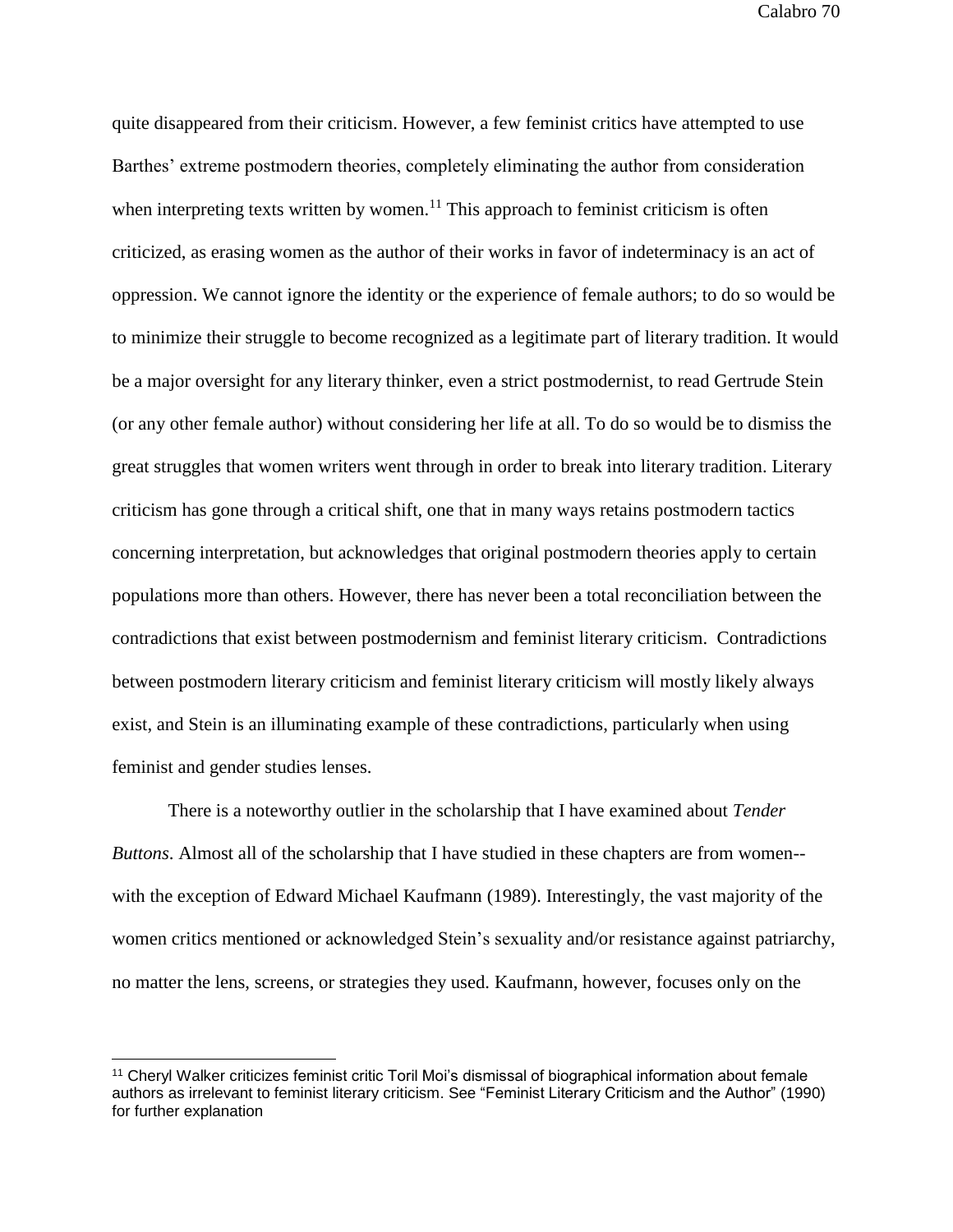subversion of language and how culture is used to distort language by those in power to distort reality. This is thought-provoking, as Kaufmann does not shy away from appealing to Stein to interpret *Tender Buttons*. In fact, he strongly asserts throughout his scholarship that Stein had specific intentions for *Tender Buttons* to, "…subvert the non-sense that language, after its centuries of encasement in print, has become. Language, Stein shows, is no longer an instrument of perception but has become an instrument of culture that obscures perception" (Kaufmann 448). He briefly mentions that "Glazed Glitter" has sexual overtones, but there is no further mentioning of sexuality, gender, or patriarchy. While other critics who appeal to Stein at least acknowledge Stein's feminist inclinations about sexuality or patriarchy, Kaufmann's scholarship suggests that while he values intention as important to interpretation, he does not consider biography to be as relevant. His analysis points to the very limitation mentioned above of using extreme postmodernism in connection with works by female authors. DeKoven and Murphy focus on the language of *Tender Buttons* just as much as Kaufmann, yet they provide a more comprehensive analysis because they acknowledge an aspect of Stein's life that could have impacted her writing. In view of this, I argue that their analyses are ultimately stronger. The challenge lies in finding an adequate balance of biographical factors in connection with postmodern strategies. Ultimately, the relationship between the reader and the author, particularly authors such as Stein, must be reexamined. What this reexamination would entail is another project in itself; however, in short, postmodernism must be redefined so that women writers are not trivialized by literary analysis strategies tailored to men's writing. Stein is a unique author, and to ignore her life completely would belittle her marginalization as a woman, a queer person, and an experimental writer at a time when all of these categorizations worked against authors.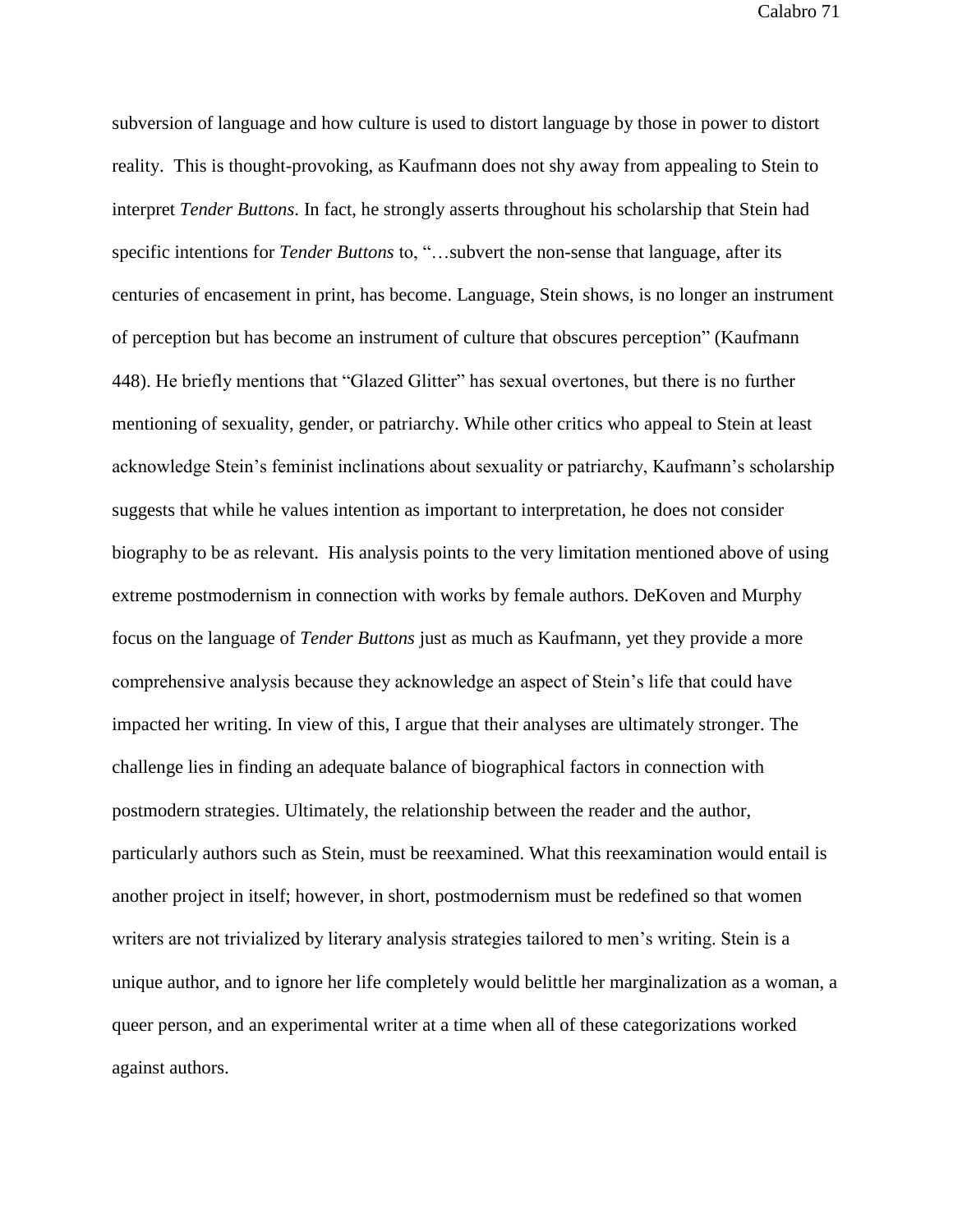# Chapter IV: Language

## **IV.1: Introduction**

Many avenues have been explored in order to make sense of *Tender Buttons*. Thus far, I have explored the lenses and sub-lenses of Cubism, feminism and gender studies, and the theoretical presuppositions and terministic screens utilized in critics' interpretive strategies. This chapter will focus on what is perhaps *Tender Buttons'* most defining feature: language. The language of *Tender Buttons* is considered to a certain degree in all approaches to the text, yet critics often use it as a supporting tool for their larger claims about Cubist intentions, feminist leanings, etc. The scholarship that I examine here uses the language of the text as the foundation of assertions about how Stein uses, or subverts the uses, of language. I explore how critics understand *Tender Buttons'* use of certain elements of language such as grammar and sentence structure in order to make sense of its disregard for conventional, orderly articulation of meaning. Understanding how and to what end critics focus on language not only reveals the presuppositions and terminologies that critics use to arrive at meaning, but also illuminates how texts such as *Tender Buttons* can be used to understand how language is manipulated by power structures, how meaning is ascertained from language, and how language altars perceptions of reality. Marianne DeKoven (1981) explores how Stein's writing differs from Cubist art in how effectively it subverts patriarchal and logocentric thought and writing. Edward Michael Kaufmann (1989) also focuses on the subversiveness of Stein's language use, asserting that Stein's true purpose for *Tender Buttons* was to subvert the non-sense that language has become since its encasement in print. Margueritte S. Murphy (1992) concentrates on the subversive way that Stein articulates meaning to readers in order to talk about feminine prose and subjects with a feminist angle. All of these scholars emphasize the subversiveness of *Tender Buttons* through its language, yet approach their claims from different angles. In addition to looking at how critics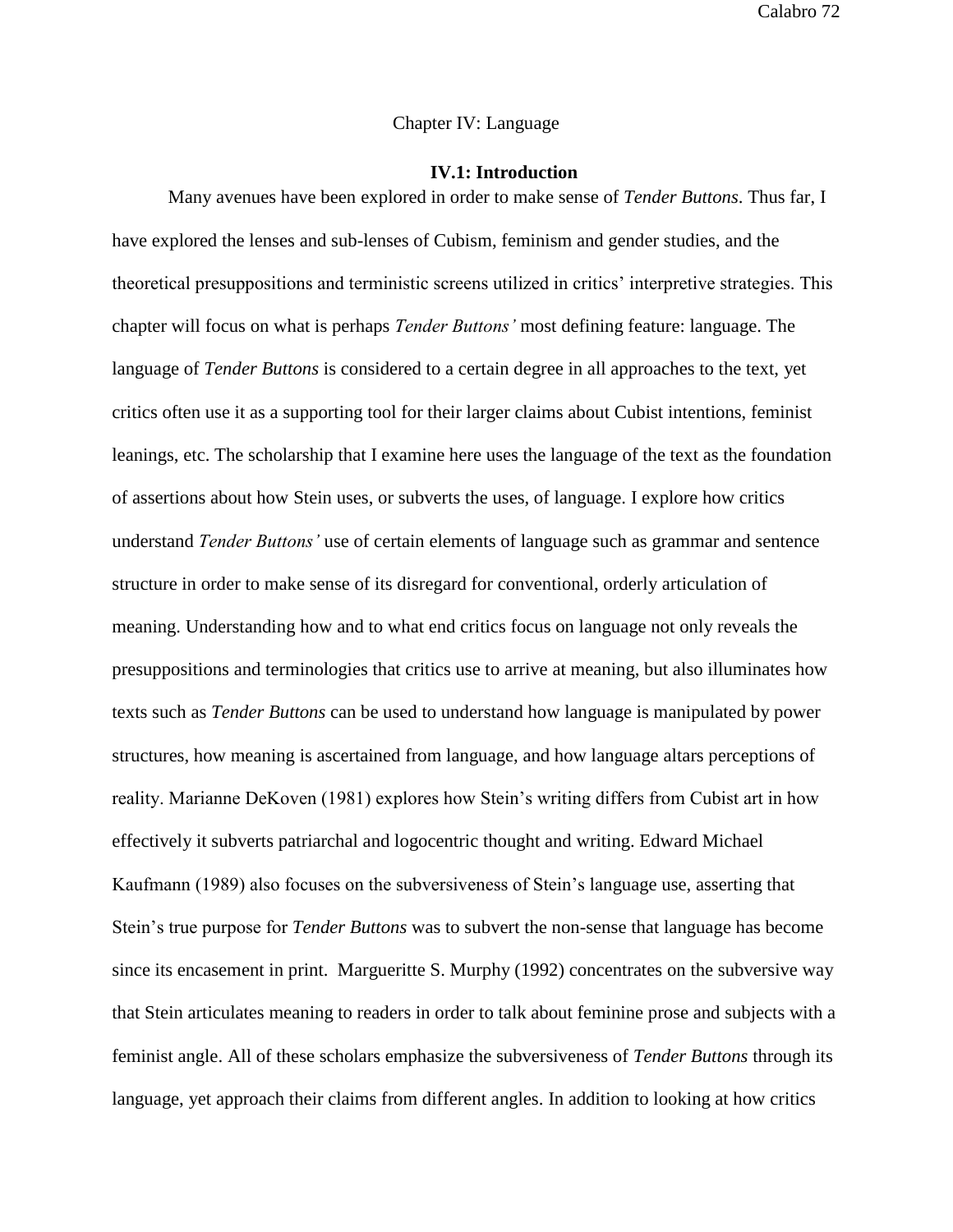use language lenses to make sense of *Tender Buttons*, I also examine how critics interpret Stein's use of a language lens. Overall, *Tender Buttons* scholarship that utilizes language lenses attempts to demonstrate that, unlike other Modernist writers, Stein does not convey meaning in a traditional sense, but forces readers to examine how language constructs what we know about meaning. Examining language lenses in connection with Stein is particularly interesting, as Stein is a marginalized figure in the Modernist literary era. The use of language from her contemporaries, such as Eliot, Pound, and Joyce, is much more in the spotlight of past and present literary scholarship. Thus, exploring how Stein uses language lenses situates her as a valuable experimenter of language of Modernist period.

## **IV.2: What are "Language Lenses?"**

What I mean by "language lenses" is the terminology, concepts, and interpretive strategies used by critics that primarily focus on certain aspects of texts' language. These lenses rely on theoretical premises about how we understand the meanings of words, how language is used by power structures to oppress marginalized groups, and what "meaning" is in the first place. Language lenses in particular relate to Burke's<sup>12</sup> theories of terministic screens. While "language lenses" is a broad term that I use to describe the terms, concepts, and interpretive strategies used to interpret *Tender Buttons*, I use the concept of terministic screens to highlight terminology of specific linguistic theories and theorists. In other words, if language lenses are what critics use to focus on linguistic aspects of *Tender Buttons*, terministic screens are demonstrated through the terms and theories through which critics make sense of what they see in the language of the text. In addition, "language lenses" work through what Fish calls

 $12$  Throughout this chapter, there is repeated information from the previous chapter about Burke's and Fish's theories. This repeated information is geared towards readers only turning to one chapter, rather than reading the entire thesis.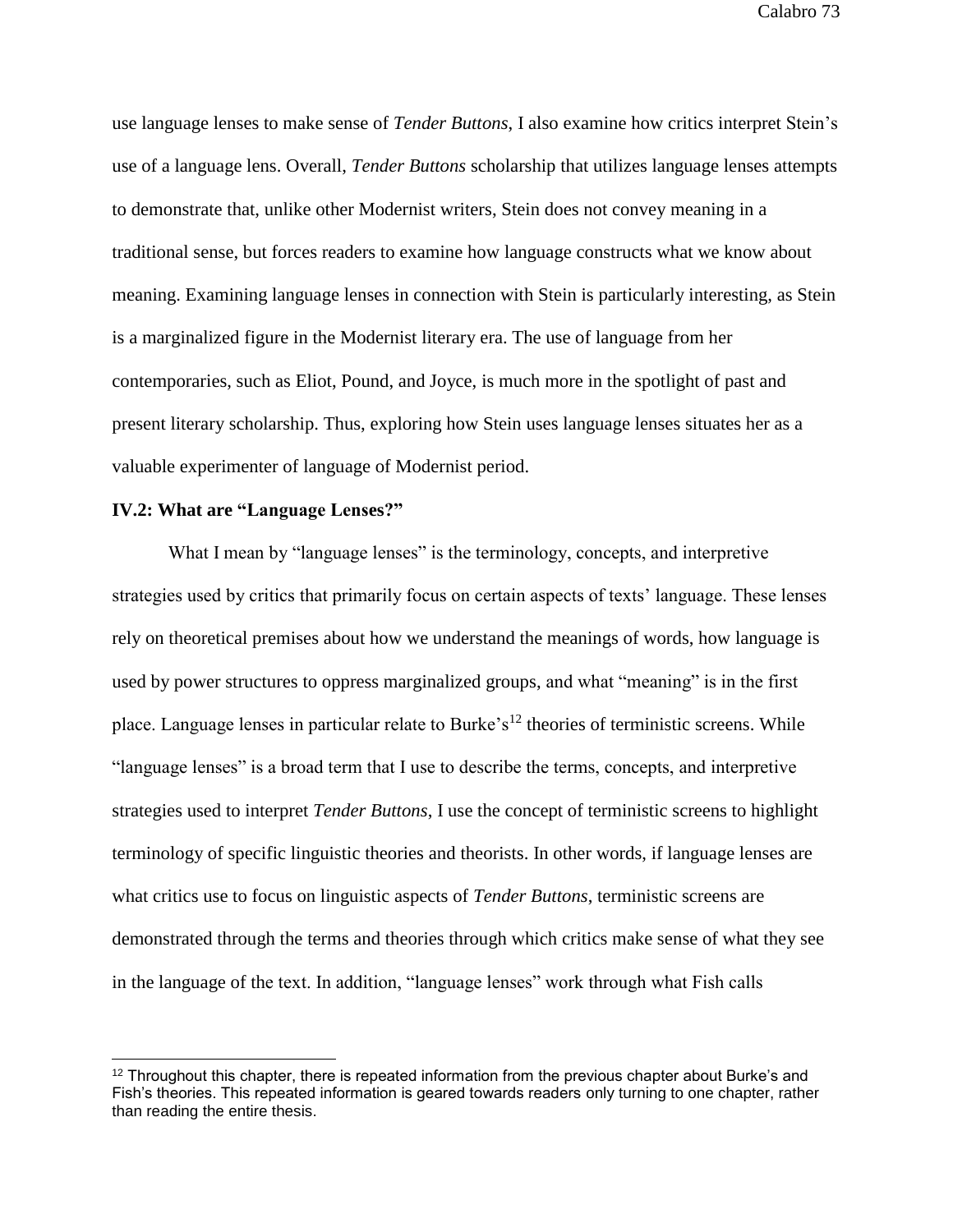"interpretive strategies." While language lenses provide a focus to scholarship, and terministic screens provide a filter through which critics select the terms and theories of this focus, interpretive strategies are what critics use to understand the terms and theories in connection with the text. Languages lenses, terministic screens, and interpretive strategies work together to influence the outcome of interpretation. As I will explore in this chapter, interpretation is largely predetermined in that lenses, terministic screens, and interpretive strategies encourage critics to find what they are looking for.

As in the previous chapters, I will be applying Fish's literary theories on interpretation in combination with Burke's rhetorical theories on perception and reality to Stein scholarship. These theories are useful to consider in connection to language lenses because they encourage exploration of how critics such as DeKoven, Kaufmann, and Murphy understand the unconventional use of language in *Tender Buttons* through their theoretical assumptions about textual features and through the terministic screens of interpretive trends. "Theoretical assumptions" are the interpretive habits and expectations described by Fish that literary theorists inevitably use when engaging in the act of interpretation. "Terministic screens," a term developed by Burke, are filters that are composed of terms through which people perceive and understand the world; they shape what we perceive to be observations of reality. As Burke notes, terministic screens shape our perspective of reality through reflective, selective, and deflective habits. They are reflective of our reality in that they select (or direct our attention to) certain details and deflect our attention away from others. Ultimately, through examining the scholarship about *Tender Buttons* surrounding language and meaning in connection with these theories, we can explore how people ascertain meaning from language, how culture is used to assign meaning and values to words, and how certain forms of prose can subvert the habits that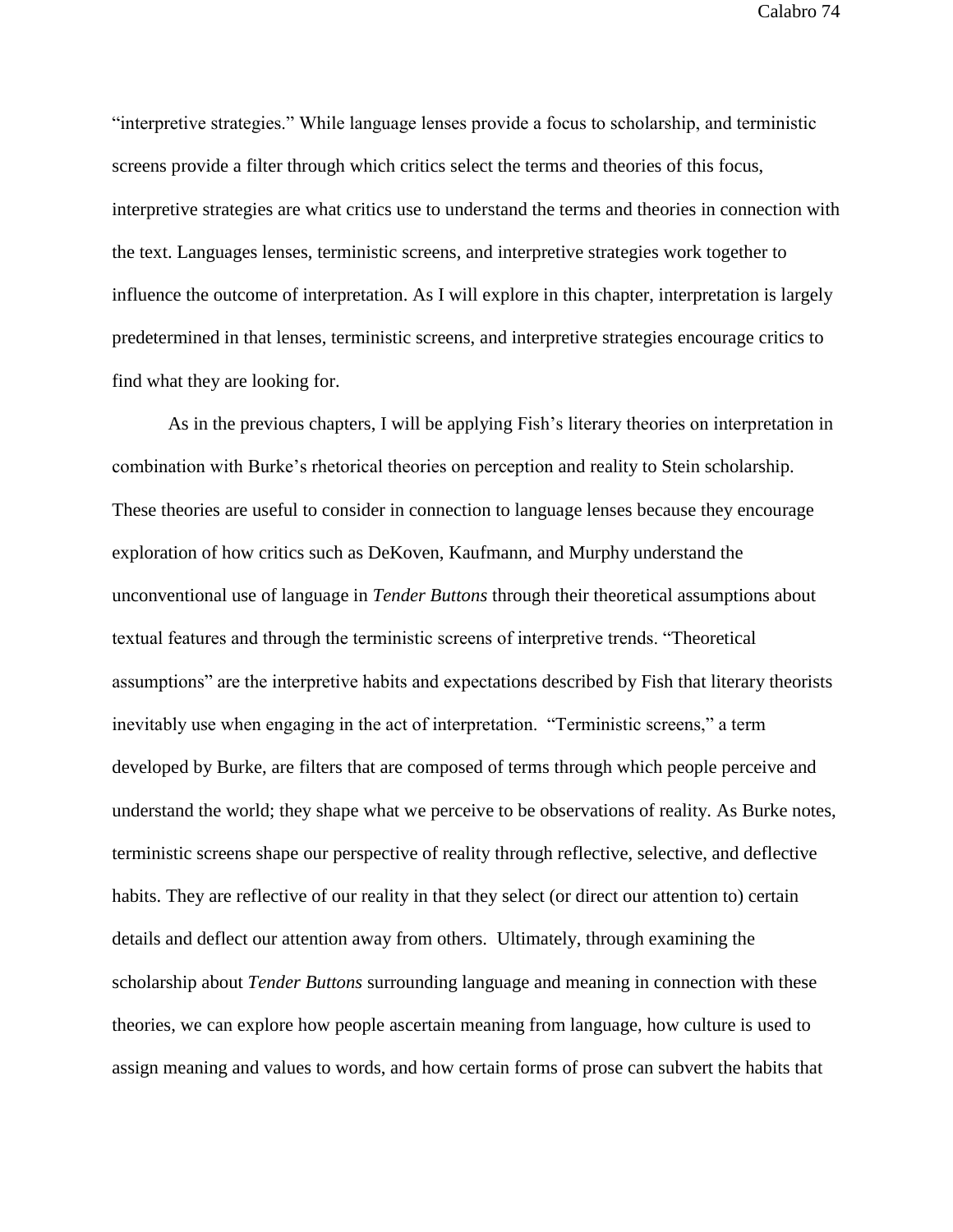culture has impressed upon language. As I explore later in the chapter, examining languagecentered scholarship also points to the value of *Tender Buttons* as a means for understanding theories and perceptions of language. While we analyze various aspects of language to understand *Tender Buttons*, we can also use *Tender Buttons* to understand language.

 The language-lens scholarship that I explore uses language that reveals terministic screens of feminism and postmodernism, and engages interpretive strategies involving deconstruction, structuralism, and intentionalism. Critics utilizing language lenses draw upon the terminologies and linguistic theories of philosophers and literary thinkers such as Jacques Derrida, Julia Kristeva, Roland Barthes, and Noam Chomsky. The concept of "language lenses" relates interestingly to Burke's "terministic screens." Burke's screens focus on how the terminology of different disciplines is utilized in order to interpret our realities. The language lenses that I describe explore the various terminologies that critics use to form interpretations of texts. An understanding of these critics' theories and the terminology that they use is necessary to explore their relevance in DeKoven's, Kaufmann's, and Murphy's scholarship.

DeKoven's analysis draws upon the terms "lexical meaning," "signs," and "signification" to support her argument that words are a more subversive medium than painting. Because words have lexical meaning, or meanings that can be considered in isolation from the sentence containing it and regardless of grammatical context, they can subvert patriarchal and logocentric hierarchies in ways that painted shapes cannot. Much of DeKoven's and Murphy's *Tender Buttons* scholarship seeks to show how the text overthrows the conventions of patriarchal writing, the male-dominated writing which explicitly and implicitly oppresses and reduces females to marginalized roles, in order to reposition discourse about feminine subjects. DeKoven and Murphy also draw upon the Derrida's condemnations of logocentric writing, which regards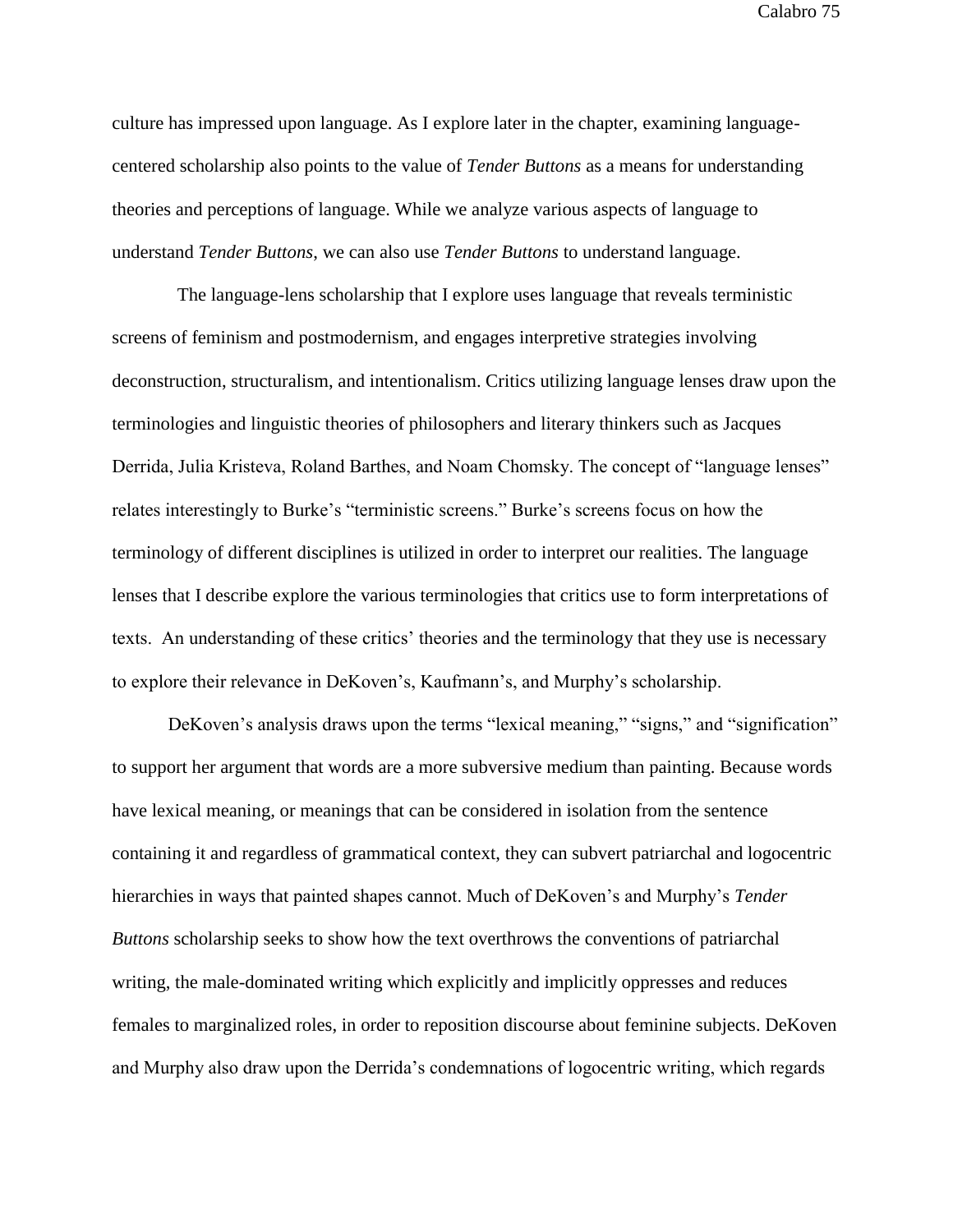words and language as a fundamental expression of an external reality. Logocentric writing represses what Derrida calls, "pluridemensionality," which Stein's experimental writing embodies. DeKoven uses these theories of Derrida to assert that Stein's *Tender Buttons* challenges logocentric hegemony and allows readers to realize a possible cultural order beyond it.

DeKoven also draws upon Kristeva's theories on symbolic and pre-symbolic language. Kristeva's theories reinforce DeKoven's assertions that Stein rejects conventional writing forms in favor of a style that enables readers to break free of their status as a subject. She draws upon Barthes' theories on "readerly" and "writerly" texts but agrees more with Kristeva's feminist take on jouissance. She is influenced by Kristeva's theories about the jouissance of women's language that is repressed by patriarchy and uses these theories to assert that *Tender Buttons* is a text embodies the language of the "female other" in order to reject patriarchal writing forms.

As with the two previously studied lenses, language lenses go in different directions and focus on different aspects based on what terministic screens and interpretive strategies critics use. Some, like DeKoven regard the language of *Tender Buttons* as a tool to subvert patriarchal and logocentric culture, and analyze the text through structuralist interpretive strategies, with a focus on grammar. Other critics, like Kaufmann, use a form of the language lens to assert that the language of *Tender Buttons* is Stein's way of showing readers what language has become since it appeared in print, using intentionalist and structuralist strategies. Finally, a language lens is used by Murphy to show how *Tender Buttons,* through its writing style and subject matter*,* exemplifies the inherently subversive genre of prose poetry. This angle of the language lens argues that prose poetry undermines prosaic conventions in order to validate itself as authentically "other," yet it must also, to some degree, suggest a traditional prose genre in order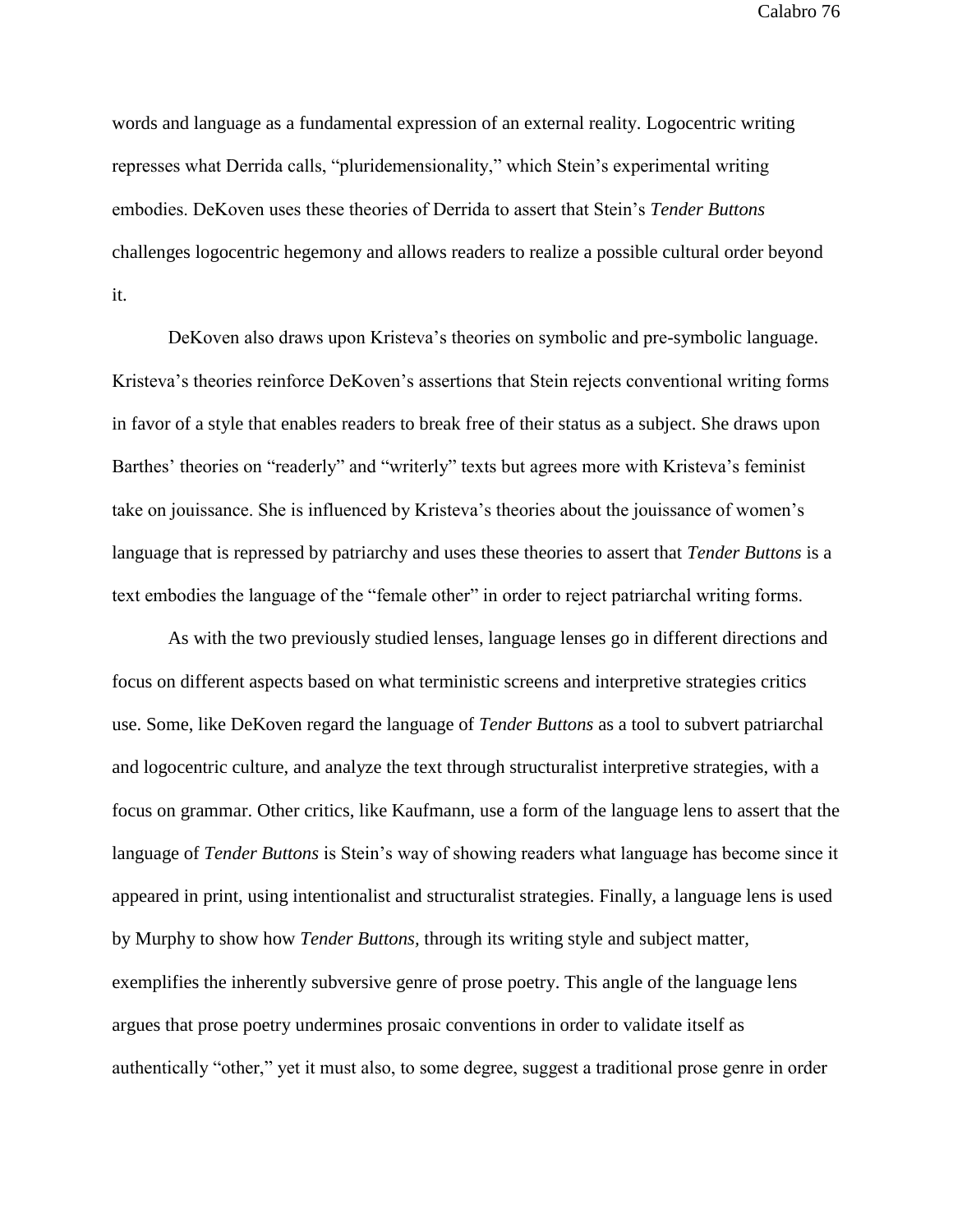to subvert it successfully. Thus, prose poetry continually brings traditional and new concepts together into conflict. This direction emphasizes grammar, structure, and to some extent intentionalism. The various angles of language lenses demonstrate that language, and therefore meaning that we gain from language, is subject to manipulation by dominating power structures. It is impossible to have language free of any manipulation; however, as DeKoven, Kaufmann, and Murphy show, it is possible to have an awareness of manipulation. The critics form interpretations of *Tender Buttons* that articulate how the text is not only an interesting text to examine for its content, but also a lens through which to view how language and meaning are manipulated.

### **IV.3: Scholarship**

Scholarship covering the language of *Tender Buttons* is extensive and complex. As such, the scholarship section of this chapter is meant to provide an overview of scholars' points of view, as well as the terminologies and theories that they utilize in their interpretation. Each scholar represents an interesting facet of a language lens. DeKoven's scholarship is often drawn upon by other scholars focusing on the language of *Tender Buttons*, as it is an interesting blend of feminism and post-structuralism. Kaufmann's scholarship is interesting to explore for its postmodern leanings, as well as its distinct lack of any feminist theory (which I explore at the end of Chapter III). Murphy's scholarship is valuable to examine in that it explores how a particular genre (prose poetry) can be used to subvert traditional discourse on women. DeKoven's, Kaufmann's, and Murphy's scholarship arrive at various conclusions about the language of *Tender Buttons*, yet there are overlaps in the screens and interpretive strategies that they use. Exploring where their scholarship overlaps and diverges from one another lends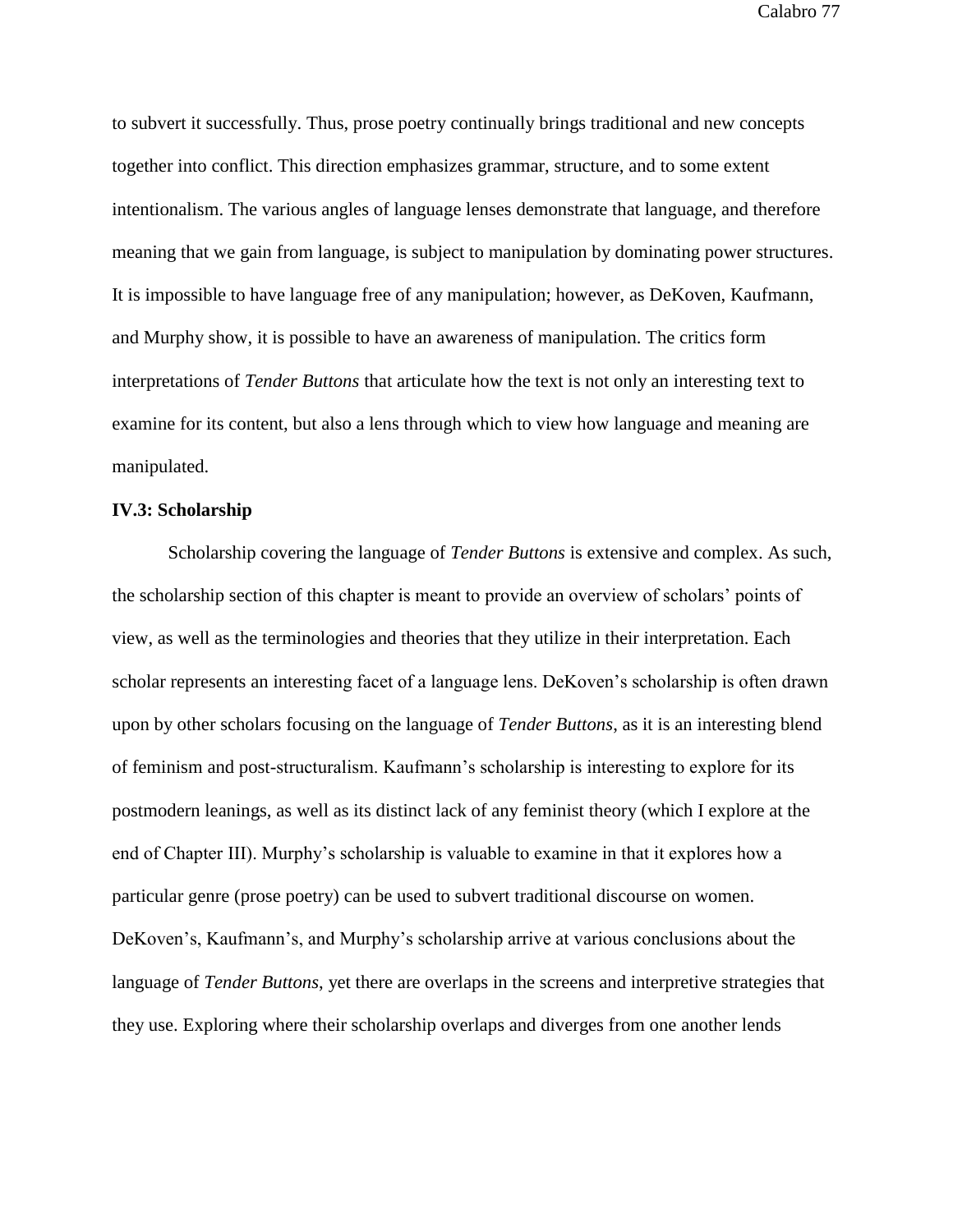additional perspective to the question of how and why critics focus on the language of *Tender Buttons.* 

DeKoven's analysis of *Tender Buttons* challenges the tendency among Stein scholars to regard the text as "literary cubism," in addition to making assertions about how the incoherence of *Tender Buttons* subverts patriarchal and logocentric culture. DeKoven argues that writing is a more subversive medium than painting because meaning in language can work outside of patriarchal and logocentric spheres in ways that painting cannot. DeKoven examines the way that language is used in *Tender Buttons*, drawing upon Chomsky's "degrees of grammaticalness" to analyze how Stein uses and subverts the uses of grammar in order to convey meaning in a way that strays from conventional logocentric methods. In addition, DeKoven analyzes the structure of the text through Derrida's theories on pluridimensionality and criticism of logocentrism to assert that *Tender Buttons* (and texts like it) points toward a cultural order beyond logocentrism because it rejects the coherent, referential meaning that readers expect. She goes further to emphasize the feminist aspects of *Tender Buttons* through Kristeva's feminist theories on symbolic and pre-symbolic language to explore how meaning is conveyed in patriarchal and logocentric writing, and how the language of *Tender Buttons* subverts these forms of writing in order to talk about feminine subjects (or what are perceived to be feminine subjects) in a manner that validates and values them. Through her distinctions between Cubist art and language, DeKoven demonstrates her tendency to focus on how readers gather meaning from texts through elements of grammar, lexical meaning, and signs and signification. As I will explore in the following sections, these concerns reinforce DeKoven's argument that words are ultimately a more subversive tool than painting.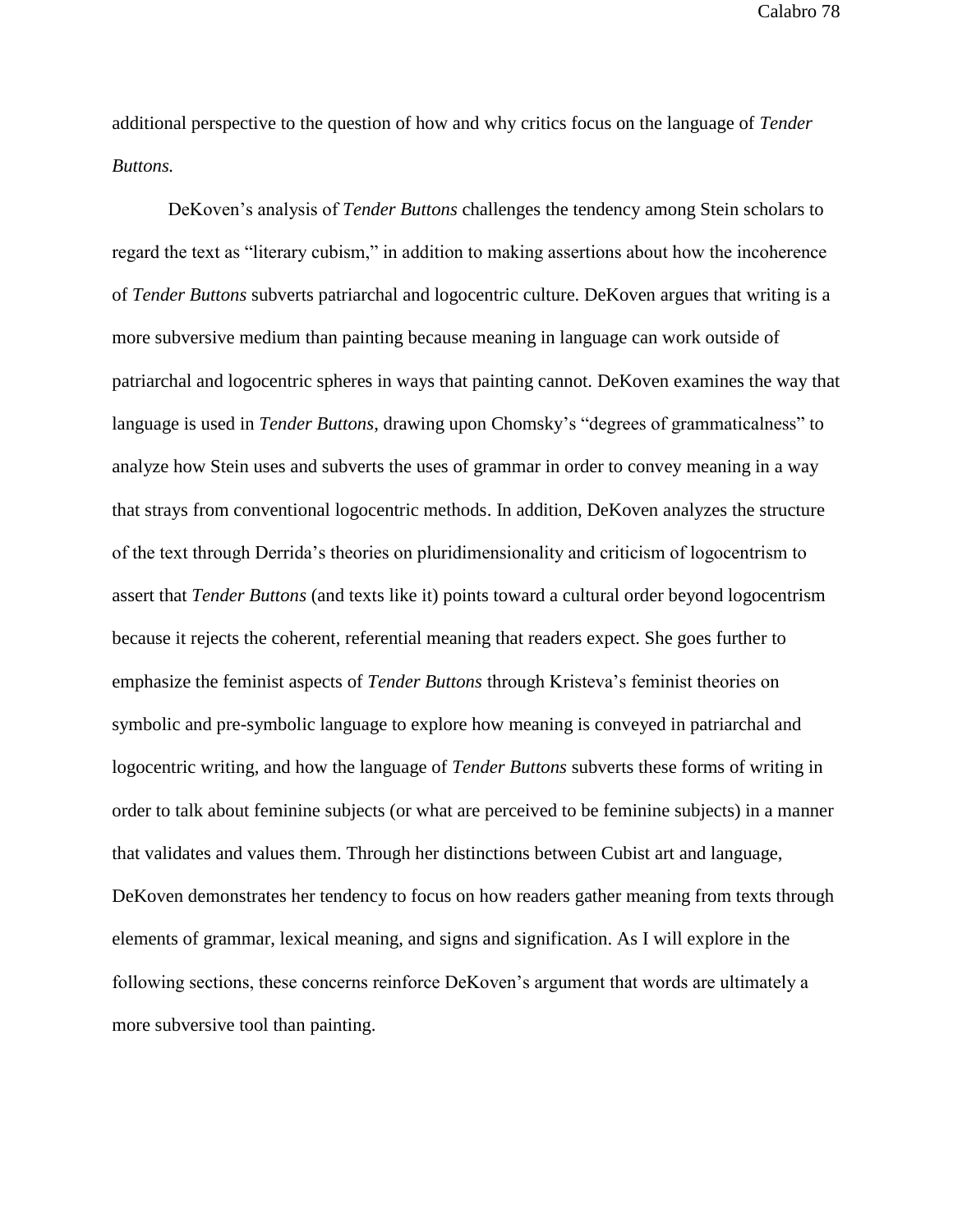Kaufmann's scholarship responds to the many critics that form connections between Cubism and *Tender Buttons*, but does not share DeKoven's feminist approach or conclusions. He argues that although Cubist art influenced Stein's writing, the real focus of *Tender Buttons* is the subversion of non-sense that language has become. Kaufmann argues that the supposedly clear connections between Cubism and *Tender Buttons* are largely superficial, and asserts that Stein "wants not to create non-sense, but to subvert the non-sense that language, after its centuries of encasement in print, has become. Language, Stein shows, is no longer an instrument of perception but has become an instrument of culture that obscures perception" (448). What Kaufmann means by his description of language being "encased in print" is the moment in the eighteenth century when the printing press made the printed word widely available. Kaufmann's analysis suggests that it was Stein's belief that language "lost something" through its mass production. The habits of language and perception were no longer recognizable to readers, and words had lost their unique value. According to Kaufmann, Stein realized that in language, the medium was often used as a mediator, erased by the message it carries, while the language itself remains unseen. Kaufmann goes on to explain that, through *Tender Buttons*, Stein examines the conceptual and physical processes of language in order to make language visible and to make apparent the role it has in creating reality. Kaufmann asserts that, like Roland Barthes, Stein knew that culture creates a language that writes and means automatically (448). If one pairs any two words together, they are automatically intelligible. Kaufmann argues that the concept of a language that always means was preposterous to Stein. If it is true that language always means, writers do not choose words, the words choose them. Stein, "does not want intelligibility; she wants signification. Rather than ignoring the intractability of language as an artistic material, as some of her critics charge, Stein makes the intractability of language -its habits- the focus of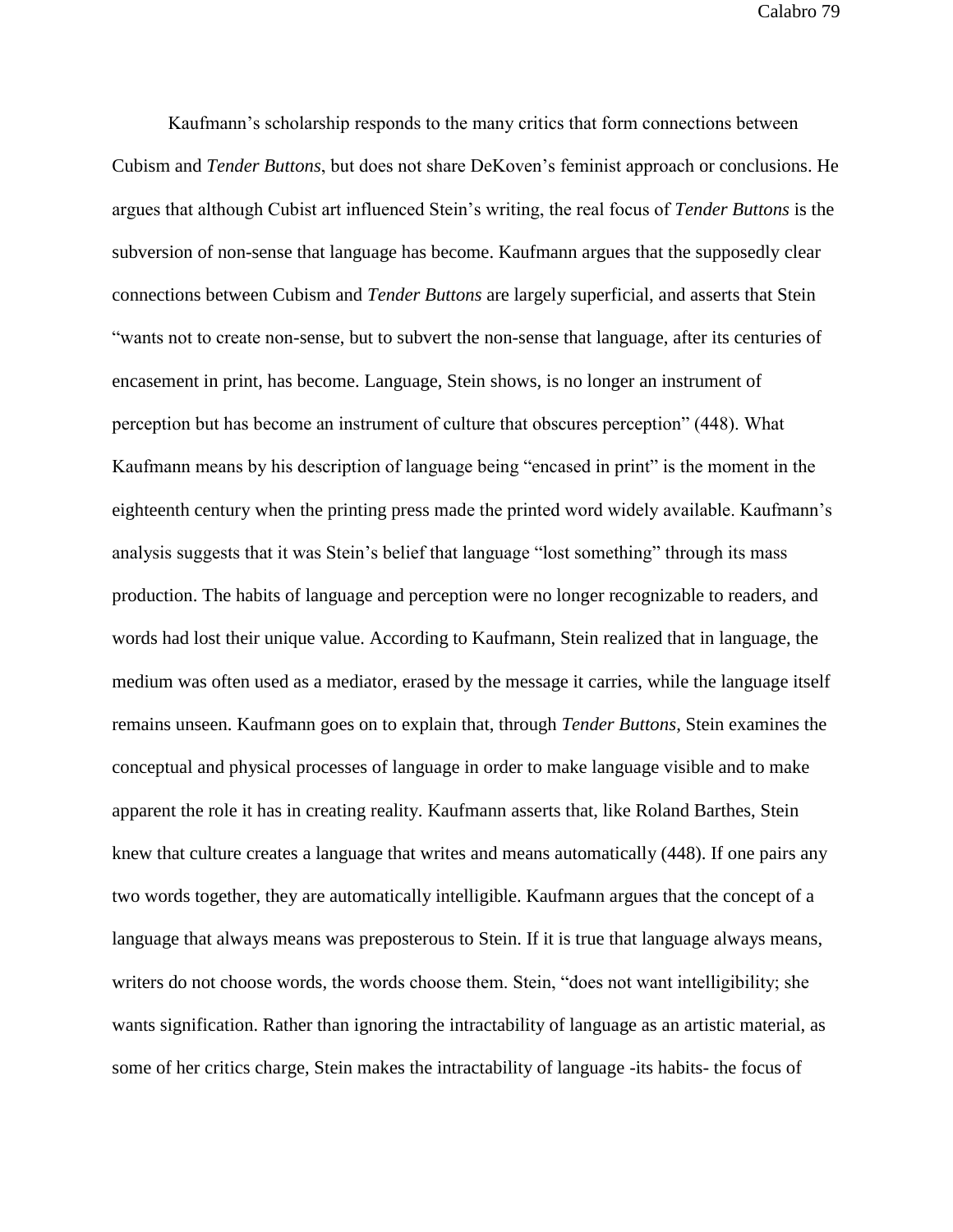*Tender Buttons*" (Kaufmann 448). According to Kaufmann, Stein's aim was to create a completely visible language, and restore language to how it was before the eighteenth century and the advent of modern print. According to Kaufmann, Stein shows that language is no longer an instrument of perception but has become an instrument of culture that obscures perception (448). Kaufmann explains Stein's perception that words, by the nineteenth century, had lost much of their variety, and her desire to recapture the value of individual words and their meanings. Through *Tender Buttons*, she forces us to reexamine the way we read by creating a "visible writing" that we cannot look through. Kaufmann's analysis of *Tender Buttons* focuses on how readers ascertain meaning from language through analyzing the grammar and structure of the text through a postmodern interpretive lens. His scholarship shows that he rejects the notion of a language that claims to mean automatically. As I will explore in the following sections, Kaufmann uses postmodern critical strategies to demonstrate how *Tender Buttons* subverts the "meaningless sense" of printed language to force readers to break habits of gathering meaning that are perpetuated by culture's use of print.

Murphy, like Kaufmann, explores the ways that language informs culture and vice versa, but her angle focuses on feminism and the domestic sphere. In other words, how has language been used to write about women and how does *Tender Buttons* subvert these tendencies? Murphy explores the subversive potential of the genre of prose poetry in her book, *A Tradition of Subversion: The Prose Poem in English from Wilde to Ashbery.* The chapter "Gertrude Stein's *Tender Buttons*: Beyond Description: A New Domestic Language" asserts that *Tender Buttons* demonstrates the subversive potential of the genre of the prose poem. She identifies four areas in which Stein's prose poems are subversive: the prose genre (description), prose syntax, ordinary meaning in discourse (semantics), and decorum of women's prose (139). Murphy suggests that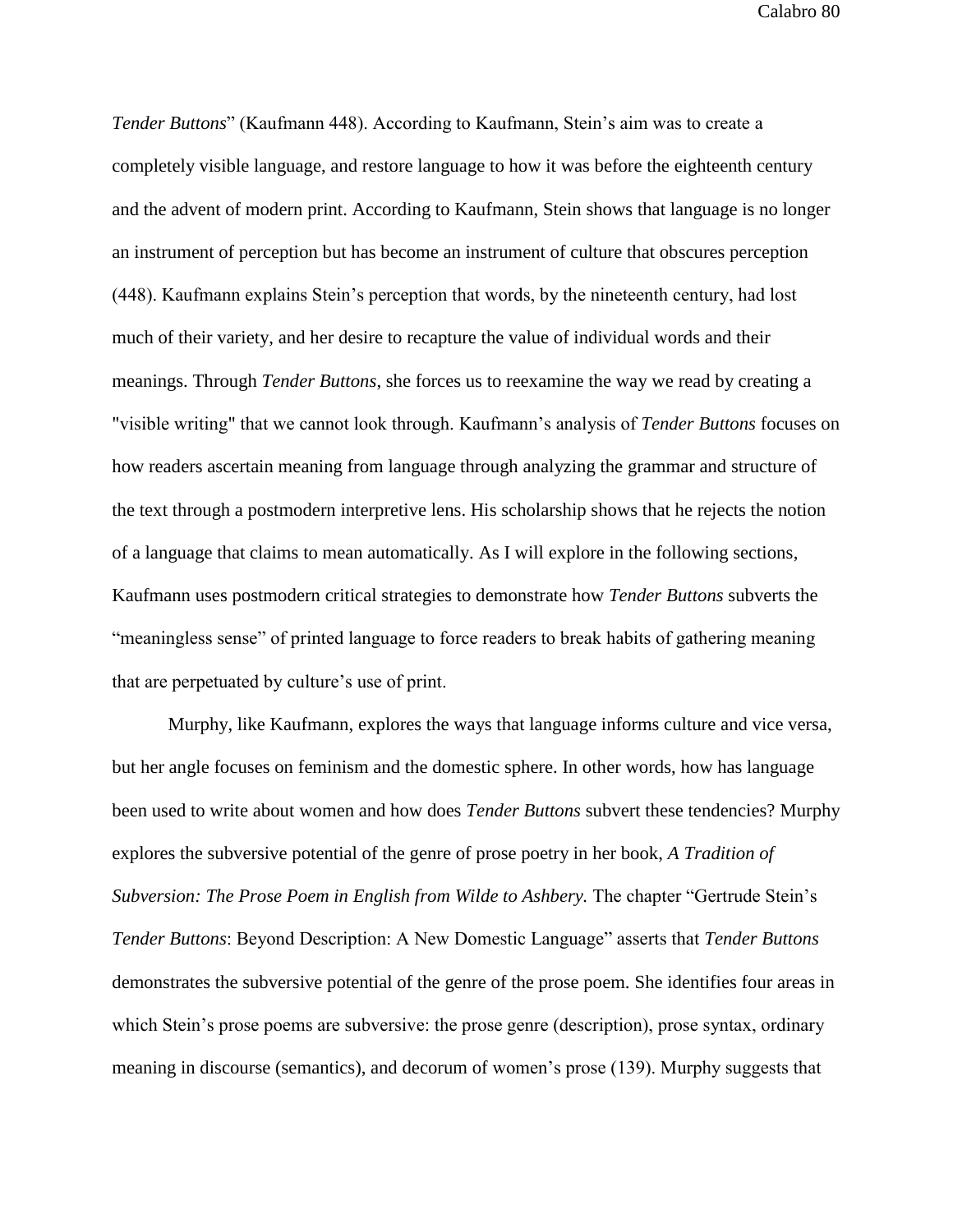Stein's prose poems do not always make sense, but defamiliarize readers with the English that they are familiar with--playing with meaning. She agrees with DeKoven's argument that interpretation for meaning transgresses the intent and polysemous nature of Stein's language, but asserts that to renounce all readings of *Tender Buttons* is to render Stein silent after one has simply overheard her textual "jouissance" (139). Her exploration of Stein's subversiveness leads to suggestions about how Stein uses language to challenge conventional discourse about domestic labor. Murphy concludes by suggesting that, "Discourse in *Tender Buttons* is dynamic, a gleeful dismantling of authoritative voices and forms of prose, resulting in the experience of language as an event, without the support of a recognizable form or the solace of a mythic key that will direct us to the telos of it all" (166-167). Murphy's scholarship reveals several of her theoretical presuppositions about meaning and language. For example, her assertion about how the unconventional style of Stein's "descriptions" make room for a new form of women's discourse suggests that she rejects conventional, logocentric language as limiting and patriarchal. Furthermore, her disagreement with DeKoven about the value of interpreting texts like *Tender Buttons* suggests a theoretical presupposition that meaning does reside within texts. As I will explore more in depth in the sections that follow, Murphy's scholarship is produced through the terministic screen of feminism, and she uses structuralist assumptions (that meaning lies within texts) in combination with postmodern interpretive tactics that unpack the grammar and structure of *Tender Buttons*.

DeKoven, Kaufmann, and Murphy utilize a language lens in different ways, yet there are notable commonalities. For instance, all three critics are concerned with how certain power structures, such as patriarchy, manipulate how language is used in culture to impart certain realities to readers. In the cases of DeKoven and Murphy, the focus is on how language has been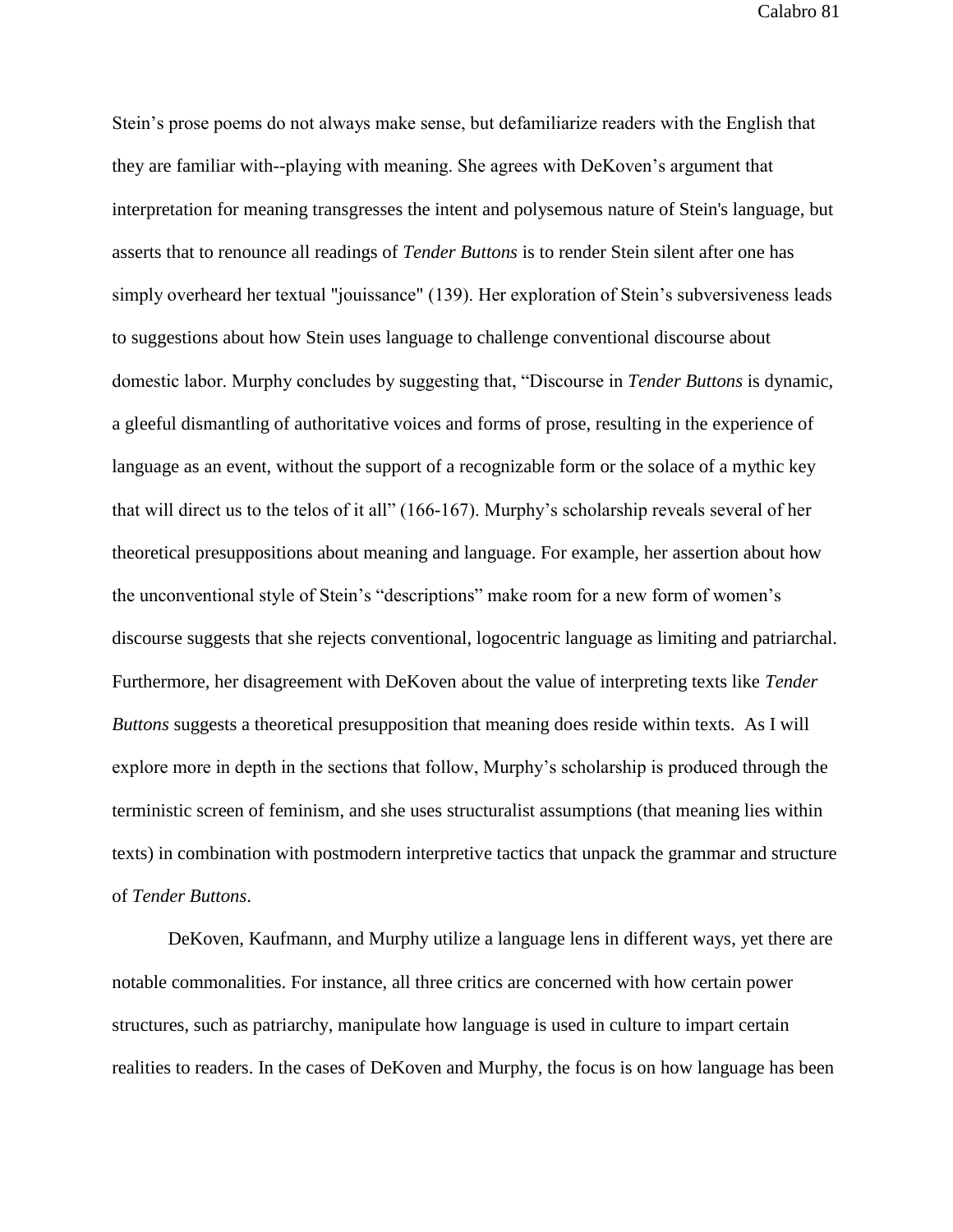used in patriarchal and logocentric ways to describe feminine topics, and how *Tender Buttons* subverts these tendencies. Kaufmann's scholarship takes a different approach, and focuses on how *Tender Buttons* subverts the perceptual habits of readers caused by how language is presented in print. In addition, all three critics are concerned with how readers discover meaning in texts and from language in general, and how *Tender Buttons* disrupts this process. In the sections that follow, I will examine the terministic screens through which each critic forms their interpretation, as well as the interpretive strategies they utilize to arrive at their conclusions.

### **IV.4: Feminist Terministic Screen**

DeKoven's and Murphy's scholarship uses language that reveals a terministic screen of feminism. Both DeKoven and Murphy emphasize Stein's feminist leanings in relation to the subversive aspects of *Tender Buttons*, yet they do so in different ways than the feminist and gender studies scholarship I examined in Chapter Three. Whereas Chapter Three's scholarship relied quite heavily on biography, intention, and psychoanalysis to make assertions about feminism, anti-patriarchal concepts, and lesbianism, DeKoven's and Murphy's scholarship, rather than focusing on Stein's personal life, emphasizes lexical meaning, grammar, and structure of language in order to support their claims. Their analysis relies on an examination of how readers understand language, how readers are involved in the meaning-making process, and how logocentric and patriarchal writing are rejected in *Tender Buttons* to reposition feminine discourse.

DeKoven's analysis of *Tender Buttons* reveals a terministic screen of feminist theories on language. Feminist terministic screens often explore how females identify themselves, and how society structures and reinforces what constitutes "female identity." In addition, feminist screens challenge traditional notions of gender and sexuality. Finally, feminist screens challenge the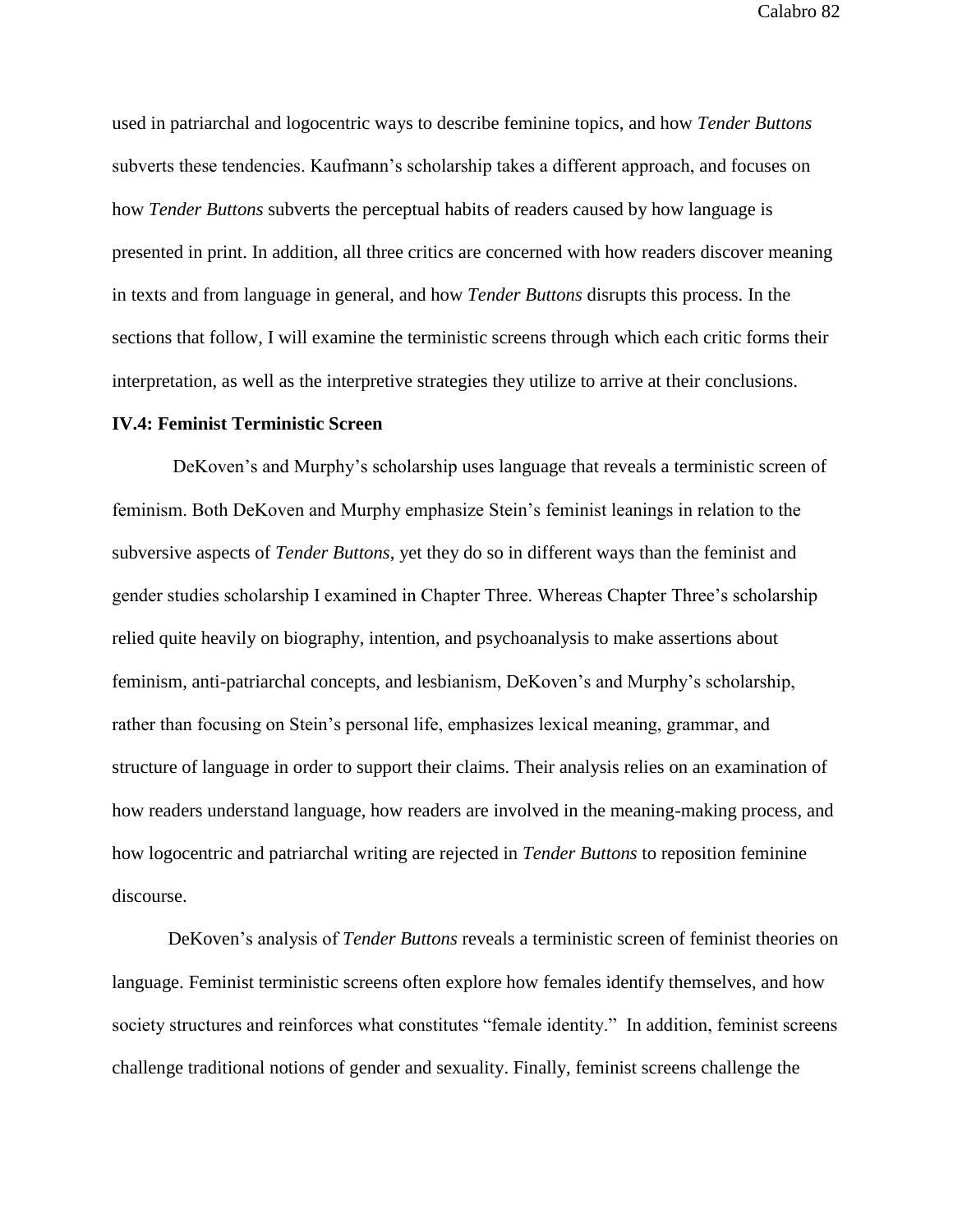roles that have been forced upon women in patriarchal structures. DeKoven connects the feminist aim to subvert the patriarchal norms of language to *Tender Buttons'* subversion of conventional modes of language. DeKoven uses terminology, such as "language of the mother" and "mother's body," that is used by feminist critics to assert the liberating power that language can have once it is freed from the logocentric style that patriarchal writing uses. DeKoven suggests that Stein consciously disrupts logocentric and patriarchal style to the end of creating a text that conveys meaning through a "presymbolic" language of the mother. DeKoven mainly relies on Julia Kristeva's theories to reinforce her assertions about the feminist meanings in *Tender Buttons*. Kristeva is a philosopher, literary critic, psychoanalyst, and feminist, whose theories are vastly influential to how feminism is studied today. Kristeva asserts that it is not enough to dissect the structure of language in order to find its hidden meaning. Her post-structuralist approach asserts that language should also be viewed in light of history and of individual psychic and sexual experiences. Studying language through feminist terministic screens enables marginalized populations to trace the source of their oppression to the language they use. Kristeva represents a unique feminist terministic screen in that she revolutionized the way that critics recognize how language is used to oppress marginalized populations. This terministic screen involves terms that were popularized in Kristeva's writings, such as "pluridimensional jouissance" and "presymbolic language." "Jouissance" disregards literary codes and allows readers to break out of their subject positions (92). Kristeva's "pluridimensional jouissance" is located in experimental texts and draws upon Kristeva's assertion that "The jouissance of the 'polymorphic, orgasmic body, laughing and desiring' is defined and repressed as the female 'other' by patriarchal culture. The rebellion of that repressed other, which releases jouissance, takes place in experimental writing" (92). According to DeKoven,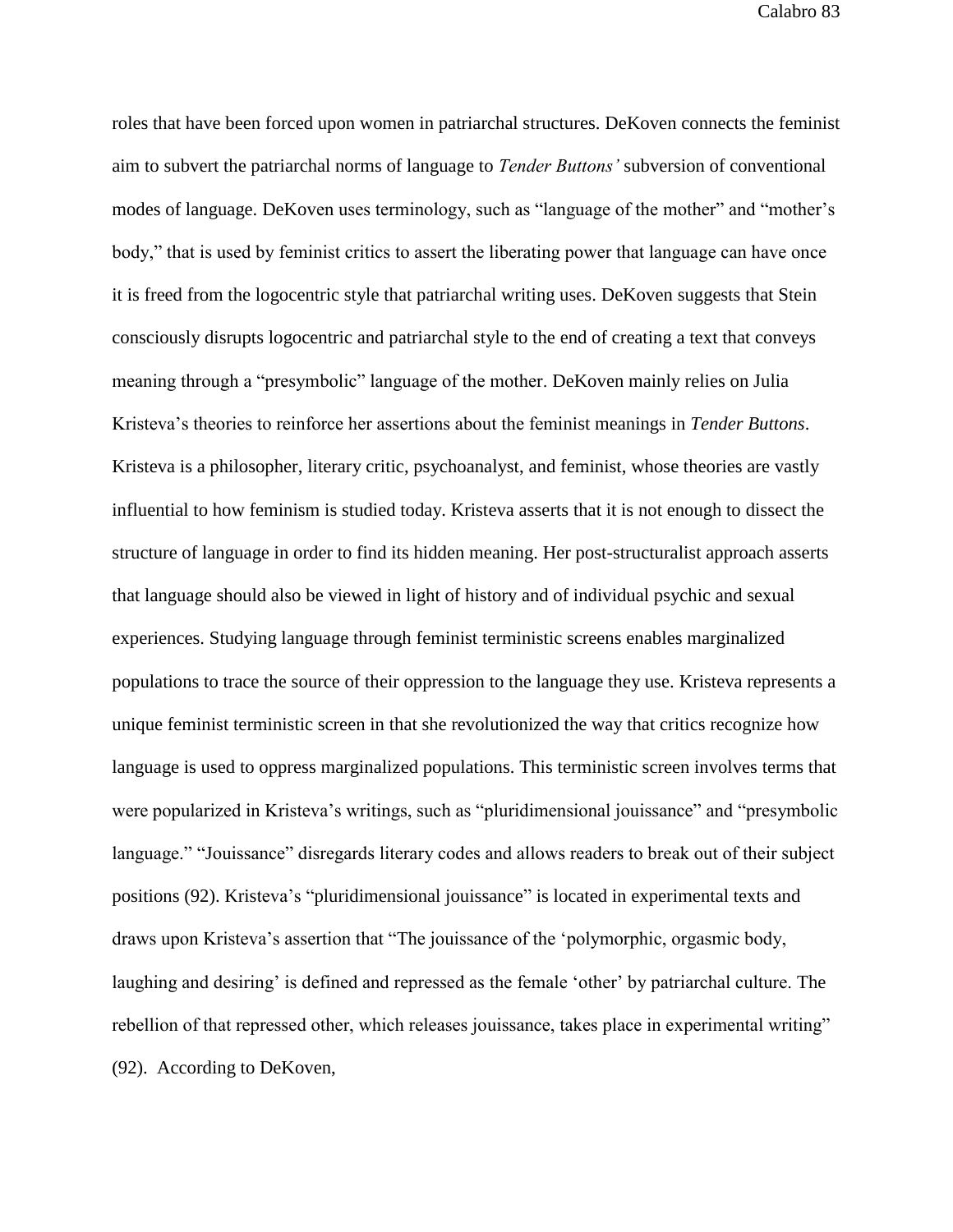Kristeva locates this pluridimensional jouissance in the radical or experimental text, but unlike Barthes she does so by connecting it to the early experience of the "mother's body." The jouissance of the "polymorphic, orgasmic body, laughing and desiring" is defined and repressed as the female "other" by patriarchal culture. The rebellion of that repressed other, which releases jouissance, takes place in experimental writing. (92)

DeKoven is influenced by Kristeva's theories about pluridimensional jouissance of women's language that is repressed by patriarchy and uses these theories to assert that *Tender Buttons* is a text embodies the language of the "female other" in order to reject patriarchal writing forms. DeKoven also draws upon Kristeva's theories on symbolic and pre-symbolic language. DeKoven explains that while paternal, symbolic language is sensible, orderly, clear, and dominated by anterior meaning, the presymbolic language of the mother, which experimental writing liberates, absorbs and employs, making nonsense abound within sense (92). Symbolic language is language as we commonly understand it. We are accustomed, as Kristeva has shown, either to forget or to ignore the pre-symbolic state of language we all experience before we become competent and familiarized with symbolic language. According to DeKoven, "Presymbolic language, like experimental writing and in opposition to symbolic language, is characterized by the ascendancy of the signifier: the play of intonation, rhythm, repetition, sound association" (89). *Tender Buttons,* DeKoven contends, exemplifies this sort of presymbolic language; it is a mode through which the subversion of the conventions of language as we know them is accomplished. DeKoven suggests that Stein recognized the forgotten language that Kristeva describes as presymbolic, and consciously forms *Tender Buttons* using this kind of language in order to reject the symbolic language that readers have become accustomed to. In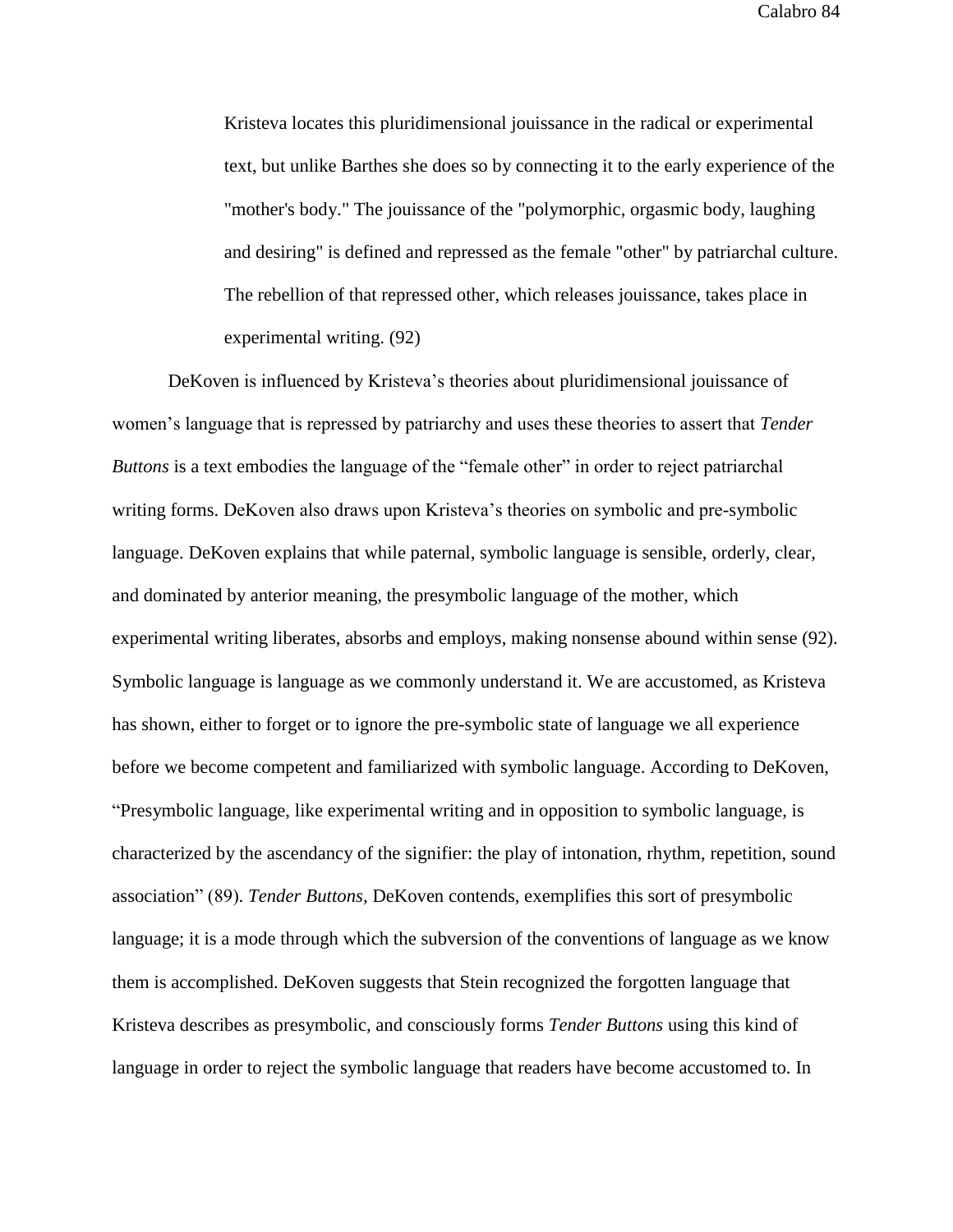other words, DeKoven's scholarship suggests that Stein's use of presymbolic language forces readers to recognize or relearn a kind of language that has been forgotten in favor of the symbolic language used by patriarchal and logocentric writing.

The feminist terministic screen that DeKoven uses (which heavily relies on Kristeva's theories) influences her feminist take on *Tender Buttons*. The terminology of her feminist screen enables her to pick up on what she perceives to be presymbolic language in *Tender Buttons*, which subsequently leads her to make assertions about how patriarchal and logocentric writing are rejected in favor of forgotten presymbolic language. What is interesting about DeKoven's feminist screen is that it leads DeKoven to similar conclusions that Kaufmann reaches with his postmodern screen. While DeKoven asserts that *Tender Buttons* allows readers to reject the habits of symbolic language and remember a forgotten "presymbolic language," Kaufmann suggests that the text allows readers to disrupt the perceptual habits that printed language has embedded in readers. Although they use different screens to arrive at their conclusions, both scholars are concerned with how *Tender Buttons* disrupts parts of the reading experience that readers have been accustomed to.

Murphy also views *Tender Buttons* through the terministic screen of feminism. She asserts that, "Stein's "counter-discourse" to the prose of cookbooks, to the prose of guides to housekeeping, fashion, and etiquette, does not renounce or trivialize that world, but uses its authority to value, explain, and stabilize her own domestic sphere" (164). Murphy contends that Stein's style subverts conventional discourse by suggesting more essential, yet censurable meanings for domestic labor (164). According to Murphy, Stein's subversion remakes "description" of in enclosed feminine world into a polysemous discourse of great complexity and makes interesting the realm of interiors, the woman's world, by fastening on its objects and by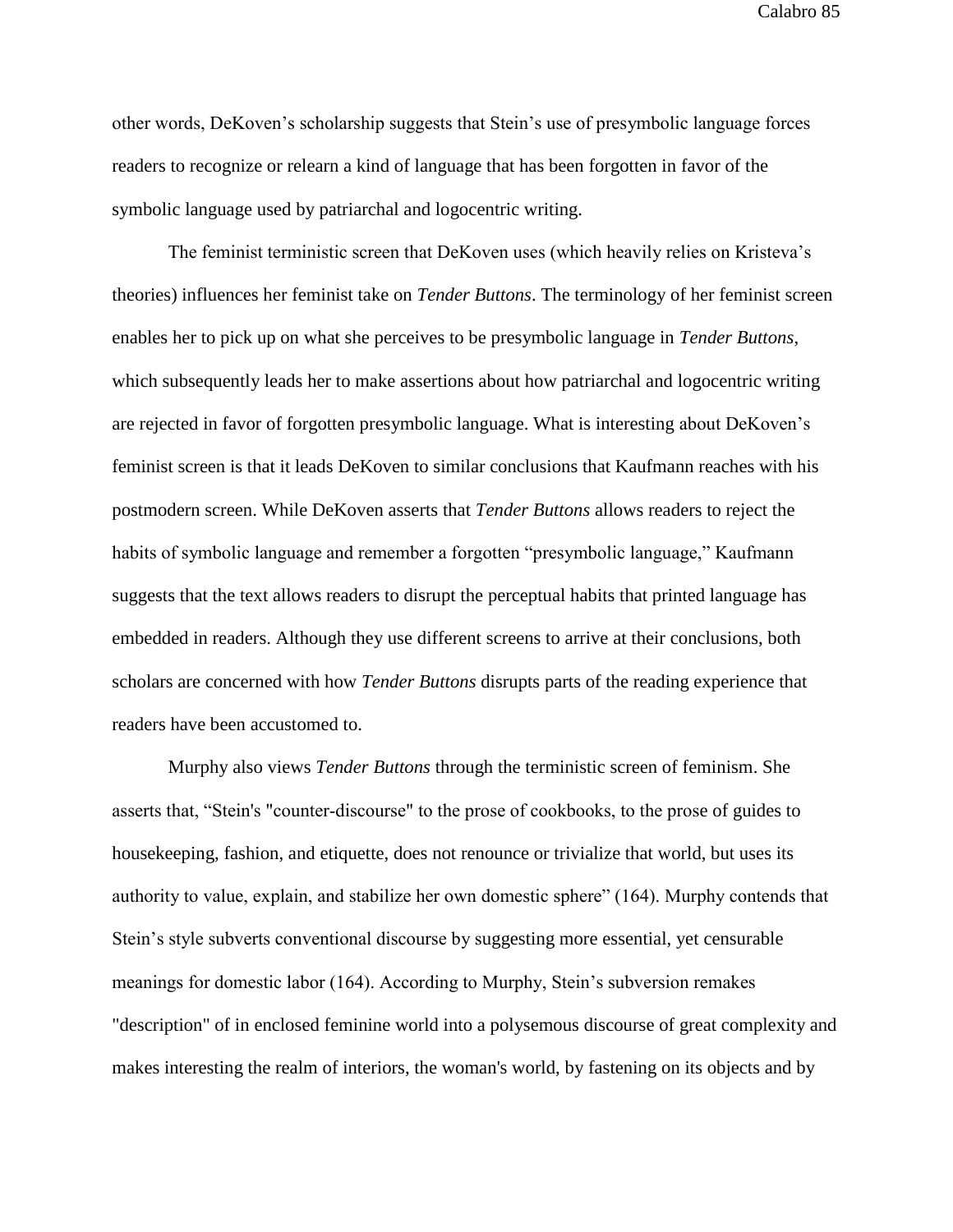weaving its discourse and its intimacies into her elaborate semantic game (165). Murphy's analysis of *Tender Buttons* demonstrates a feminist terministic screen. Feminist discourse addresses marginalized groups and topics in order to break into discourses they were previously barred from, and situate them as valuable and relevant. Murphy's scholarship suggests that Stein is situating "the women's world" in a discourse that subverts conventional feminist prose and talk. Her scholarship follows feminist practices of demonstrating the struggle for women and women's subjects (such as the domestic world described by Murphy) to be examined in a deep, thought-provoking manner. Her use of a feminist terministic screen leads her to notice how Stein rejects patriarchal forms of language (particularly description) and meaning in favor of a language that plays with meaning in a way that gives women's topics a real presence.

#### **IV.5: Postmodern Terministic Screen**

Kaufmann forms his interpretation through the terministic screen of postmodern thought relating to language. At the center of his analysis of *Tender Buttons* is the assertion that Stein was intentionally using language in the text to subvert the manipulative manner in which power structures use culture and words to create the illusion of something that is natural and unproblematic. He uses Barthes's postmodern theories to support his claim that Stein's aim for *Tender Buttons* was to subvert the non-sense that language has become after its centuries of being used in print. Kaufmann's analysis relies on the postmodern idea that language is an instrument of culture that obscures perception. His interpretation also explores print as a distinct medium that changed the way people gather meaning from language. Kaufmann suggests that Stein's aim was to make visible the conventions of print and of the book, and asserts that, "The habits of moveable type and of an object capable of infinite replication, habits which twentiethcentury readers can no longer 'see,' are a partial explanation for the paralysis that Stein finds in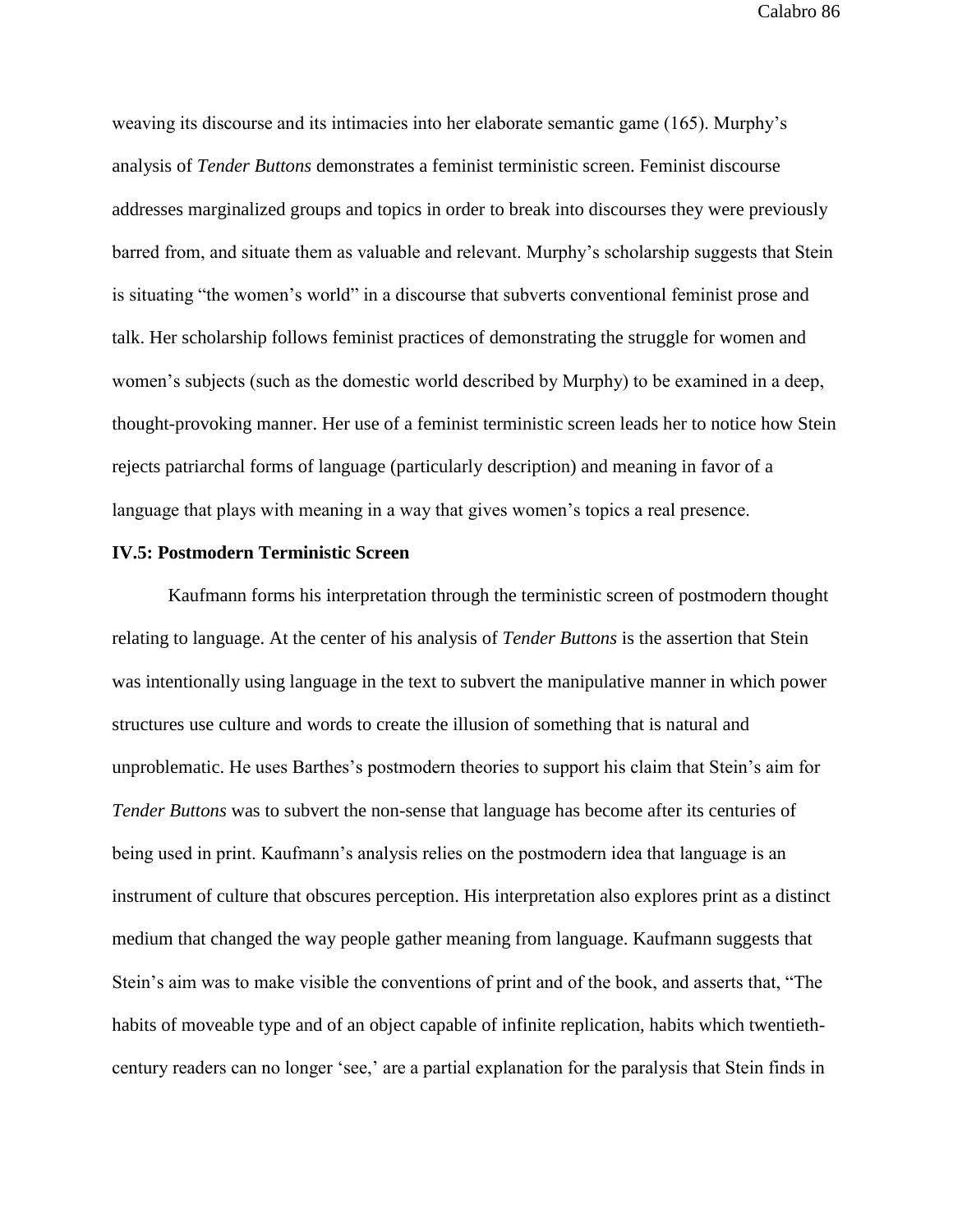language. The problem, like all problems of habit, lies in our ready acquiescence to these

conventions" (457). Certainly, culture affects the way that people gather meaning through speech

as well, but Stein's major concern (according to Kaufmann) was how printed language

had taken on a "meaningless sense," that claimed to convey inherent, truthful reality. Kaufmann

turns to the piece "Glazed Glitter" to clarify his point. According to Kaufmann, the "Japanese" Stein mentions in the prose piece is japanning, lacquer. He asserts that, "That is her glazed glitter, another kind of blind glass (glaze derives from the same root as glass). The glaze is the glazed look of a dazed eye. It is not clear, but reflects, hiding any differences beneath" (454). Kaufmann analyzes this piece through the terminology and assumptions of postmodern theory, asserting that culture is a means of covering difference. One of the central tenets of postmodernism is the rejection of reason, which argues that reason, and the attempt to objectify truth, are masks for cultural power. Thus, scholarship that GLAZED GLITTER. Nickel, what is nickel, it is originally rid of a cover. The change in that is that red weakens an hour. The change has come. There is no search. But there is, there is that hope

and that interpretation and sometime, surely any is unwelcome, sometime there is breath and there will be a sinecure and charming very charming is that clean and cleansing. Certainly glittering is handsome and convincing.

There is no gratitude in mercy and in medicine. There can be breakages in Japanese. That is no programme. That is no color chosen. It was chosen yesterday, that showed spitting and perhaps washing and polishing. It certainly showed no obligation and perhaps if borrowing is not natural there is some use in giving. (Stein 245)

uses the terministic screen of postmodernism will be skeptical of any form of language that claims to articulate undistorted, inherent meaning. Kaufmann demonstrates this skepticism when he examines the "japanning" of language that Stein describes in "Glazed Glitter." Any cracks, or differences, are covered by the glitter of smooth japanning. Kaufmann notes that the smoothness of the surface gives it the appearance of being natural and that, "the apparent clarity is the sinister clarity of habit. Habit washes away any traces of its beginning ("washing is old"), offering itself as the only natural course" (454-455). As Kaufmann focuses on how Stein subverts the so-called naturalness of language and culture, he relates every subversive aspect of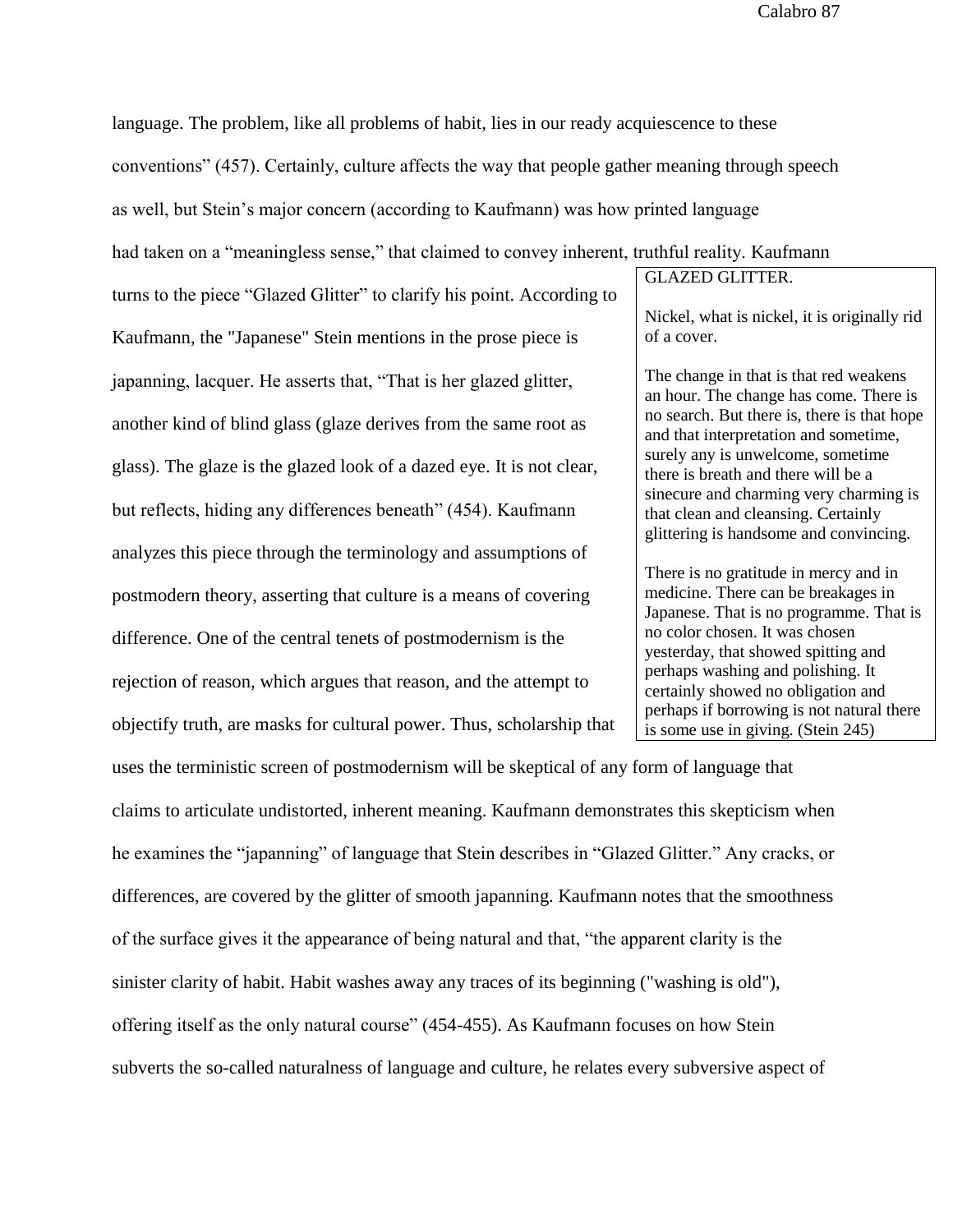*Tender Buttons* back to how Stein creates a visible writing -- one that we cannot look through. He specifically references postmodern theorist Roland Barthes' concern with the "natural" order of language and reality. Kaufmann specifically agrees with Barthes' stance that, "it is language which speaks, not the author; to write is, through a prerequisite impersonality...to reach that point where only language acts, 'performs,' and not 'me'" (Barthes 1323). Language does not mean automatically; meaning is understood through the significance that culture places on words. Kaufmann's analysis of *Tender Buttons* draws upon postmodern views about the inherent instability of words and the idea that culture creates a language that means automatically.

It is interesting to consider how the terministic screens of feminism and postmodernism differ and overlap, and what each screen reflects, selects, and deflects in their attempt to make sense of *Tender Buttons*. Critics like DeKoven, Kaufmann, and Murphy selectively use terministic screens by focusing on, or selecting, what aspect of texts is most fitting with their interpretive strategies. They use these screens to deflect by ignoring aspects of texts that do not match up with their theoretical presuppositions. The feminist and postmodern screens offer unique insights on how *Tender Buttons* can be interpreted, and how readers ascertain meaning from difficult texts. DeKoven's, Kaufmann's, and Murphy's scholarship leans towards a selfreferential postmodern lens. Kaufmann's scholarship embodies a postmodern rejection of a language that claims to be undistorted, while DeKoven's and Murphy's scholarship calls attention to the socially-conditioned perceptions of femininity and "feminine subjects" by situating them as products of logocentric and patriarchal discourses. In addition, the critics use reader-response theories when they recognize the reader as an active participant in meaningmaking through interpretation. DeKoven's and Murphy's use of the feminist terministic screen is reflective of feminist ideas and goals. Specifically, their scholarship selects aspects of *Tender*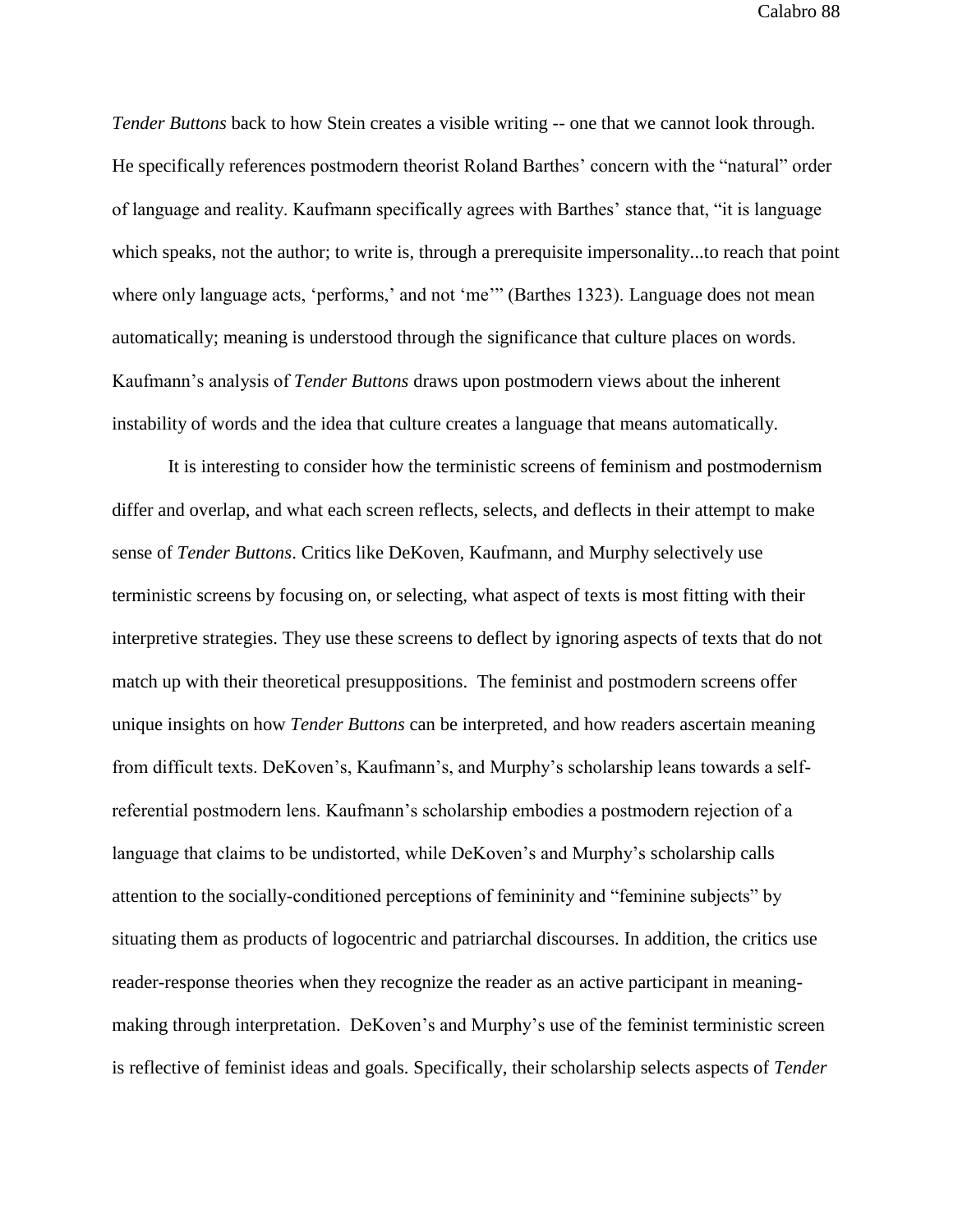*Buttons* that emphasize its veering away from patriarchal and logocentric writing. Feminist lenses have many strengths—for one, they give *Tender Buttons* a feminist "voice" that it wouldn't have otherwise had, and for another, they center Stein as a valuable feminist of the Modernist movement. That being said, reading *Tender Buttons* through a feminist lens demonstrates some of the contradictions (which I address more fully in the previous chapter) that arise when feminism and postmodernism are brought together in scholarship. For example, while DeKoven asserts that *Tender Buttons* is a text that resists interpretation, Murphy speculates that there are in fact meanings within the text that can be looked for and found, and that to reject any attempt at interpretation would be to dismiss Stein's vision for the text.

Kaufmann uses a postmodern terministic screen to understand the language of *Tender Buttons*. Postmodernism rejects the notion of capital-T truth, and asserts that unified truth does not exist. Postmodern screens often challenge frameworks and systems that attempt to articulate meaning or truth, and points out the multiplicity of meaning in texts. Additionally, postmodern screens address how dominating power structures create and maintain structures to enforce hierarchy. Postmodern elements exist, in varying degrees, in *Tender Buttons* scholarship that uses language lenses, Cubist lenses, and feminist and gender studies lenses. Language lenses use postmodern strategies to argue against the notion of a single, correct meaning to *Tender Buttons*. Language lenses also point to how *Tender Buttons* subverts perceptual habits that have been embedded in readers by dominating power structures. Kaufmann's scholarship embodies a postmodern rejection of a language that claims to be undistorted. He asserts that Stein's "visible language" forces readers to look beyond the "sense" of ordinary language to arrive at meaning. Kaufmann suggests that Stein's work warns us of the perceptual habits that have been perpetuated since language's mass reproduction in print. Language, especially printed language,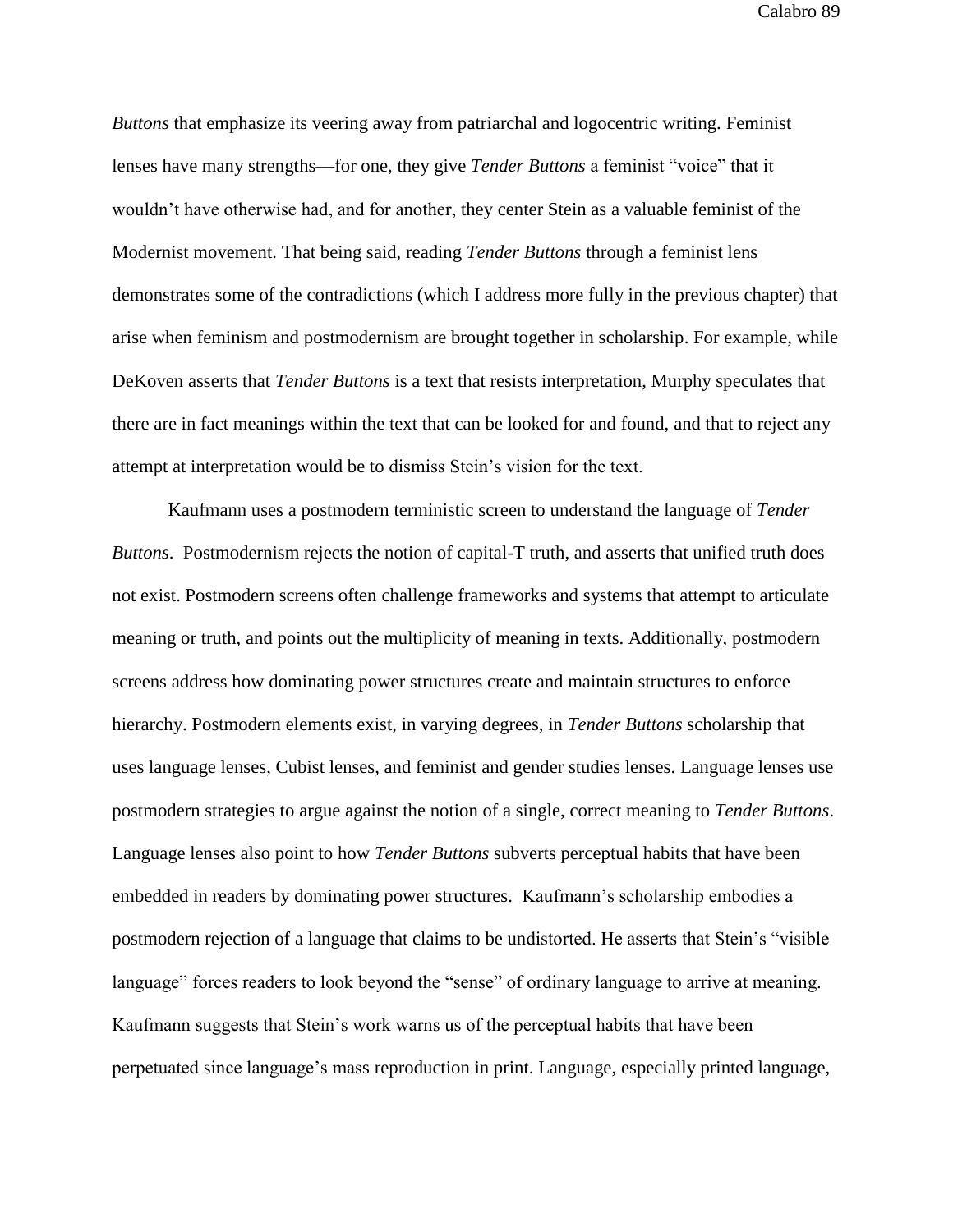is used in culture to create the illusion that words can provide an undistorted, truthful perception of the world. According to Kaufmann, Stein shows us that "the blanks between words are actually filled with 'no sense [the non-meaning of the 'sensible' nonsense that language has become] that is to say, music, memory, musical memory' -- the agents of custom that reassemble the habitual meanings in language" (460). Kaufmann's postmodern screen influences him to select upon the aspects of language in *Tender Buttons* that disrupt the meaningless sense that readers are accustomed to. As I will explore more in-depth further in the chapter, Kaufmann's use of a postmodern screen utilizes terminology and theories from Barthes, which inform his interpretive strategies.

### **IV.6: Interpretive Strategies**

I have just explored how various terministic screens are utilized in *Tender Buttons* scholarship; I now turn to examining the interpretive strategies that critics rely on to form their interpretations. Examining DeKoven's, Kaufmann's, and Murphy's scholarship in connection with Fish's and Burke's theories reveals several interpretive strategies and assumptions that were used in the formation of their interpretations. These interpretive strategies include tendencies of structuralism and post-structuralism, which focus on structure and grammar. The interpretive strategies used by DeKoven, Kaufmann, and Murphy all attempt to get at the "meaning" of *Tender Buttons*. The term "meaning" in connection with texts is impossible to concretely define, as all critics gather meaning differently based on the terministic screens of their disciplines and the interpretive strategies that they were taught to use. Understanding how critics are looking at language in texts reveals what they consider "meaning" to be and what aspects of a text they think they need to focus on in order to arrive at it. With an understanding of how these critics use a language lens, we can better understand how critics use different elements of language (such as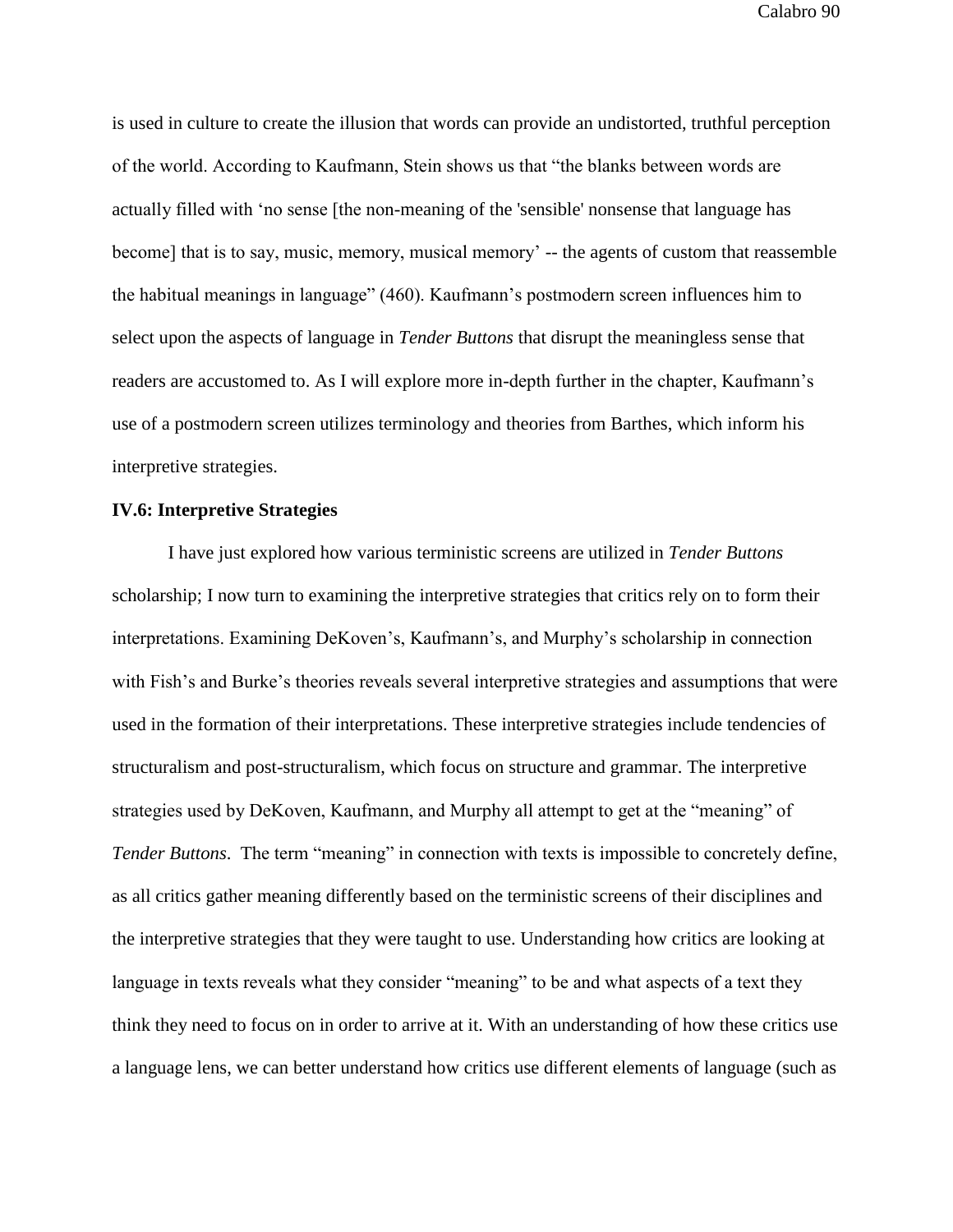grammar and structure) in order to ascertain meaning from texts. In other words, how are critics analyzing, reorganizing, and examining language to find meaning, or uncover what they perceive to be "hidden" meaning? Understanding this enables us to realize how criticism based on language has changed over the decades, and allows us to posit where language-centered scholarship is going in the future. The following sections center on the interpretive strategies and theoretical presuppositions that DeKoven, Kaufmann, and Murphy use to form their interpretation. First, I address how the critics use the structure of *Tender Buttons*, (the broader physical structuring of the text (how the chapters are divided, how the words appear on the page, etc.) as well as the structuring of sentences) to show how Stein plays with perception in order to force readers to perceive meaning in a new way. What follows is a discussion of how the critics understand Stein's use of grammar (how parts of the sentence are used and the organizational sense that they make) to show how it subverts typical logocentric and patriarchal writing as well as how it defies the "meaningless sense" that culture has imposed upon language.

#### **IV.6.a: Structure**

DeKoven, Kaufmann, and Murphy use structuralist interpretive tactics to make sense of *Tender Buttons*. Structuralism relates texts to larger structures, which can include genres, narrative structures, motifs, or patterns. Structuralism criticism generally operates under the assumption that texts have hidden meaning that can be uncovered through looking for themes and patterns. Structuralist criticism of *Tender Buttons* appears in various forms based on which interpretive lens it is being used with. Cubist lenses often use structuralism to describe *Tender Buttons* as a Cubist text. Language lenses often use structuralist tactics that focus on patterns concerning grammar and style. Feminist and gender studies lenses focus on the physical structuring of the pieces of *Tender Buttons*, as well as patterns relating to grammar and word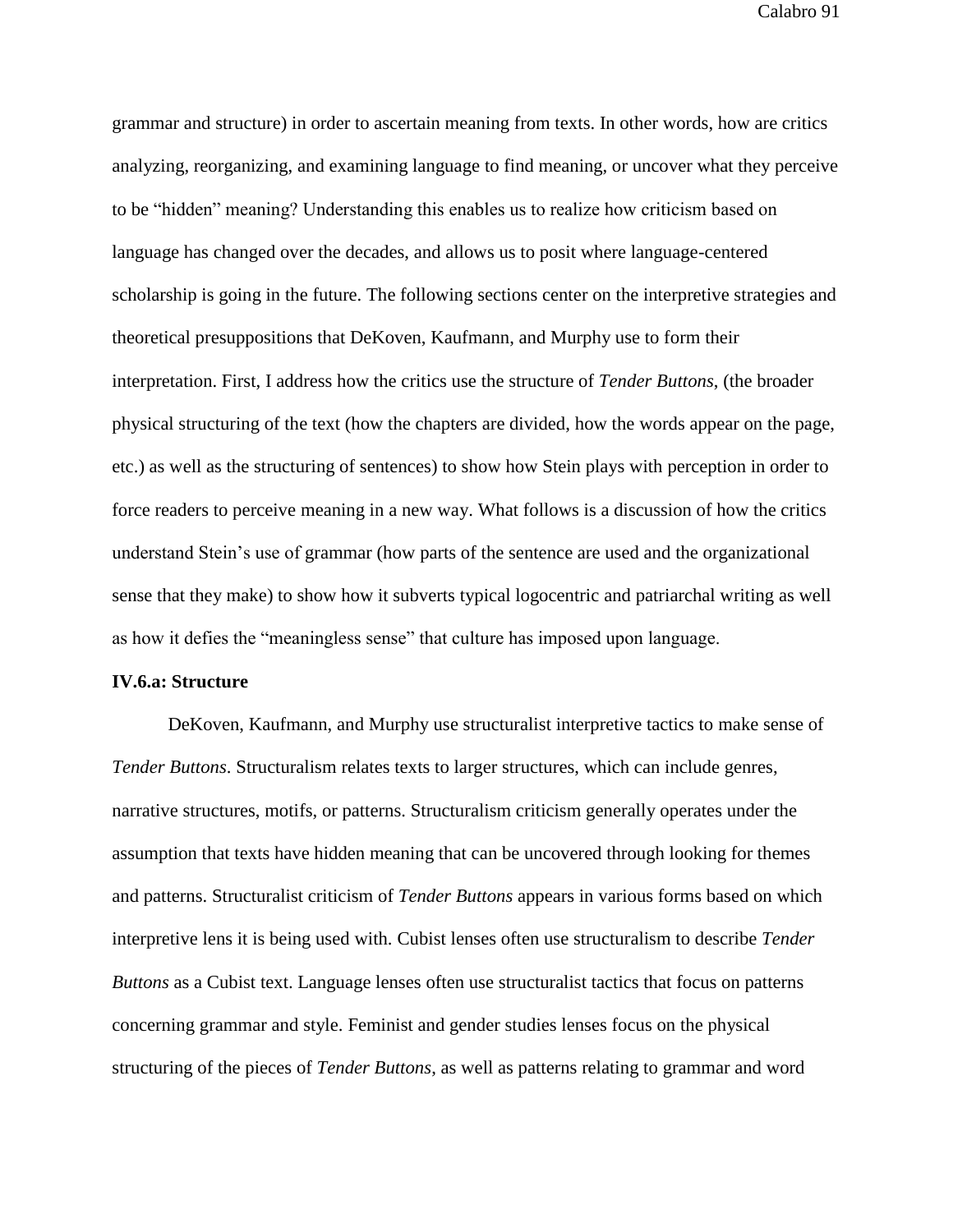choice. In the following sections, I explore how DeKoven, Kaufmann, and Murphy focus on the structure of *Tender Buttons* to demonstrate how the text's physical appearance affects the reader and how unconventional structure affects meaning.

DeKoven uses the structure of the prose poems of *Tender Buttons* to make assertions about meaning and to differentiate between Cubist art and the text. She analyzes a portion of the prose poem, "Lunch," and asserts that the poem is readable, though it has nothing to do with its

ostensible subject. Though we cannot say that "Lunch" is "about" anything at all, we cannot deny that it has multiple, unresolved lexical meanings (86). Cubist art that has no representational shapes, however, has no "readable" meaning whatsoever: it has only the emotional, "aesthetic" suggestiveness of its formal configurations (85-86). DeKoven points out that, "A first reading of *Tender* 

# LUNCH

Luck in loose plaster makes holy gauge and nearly that, nearly more states, more states come in town light kite, blight not white. (Stein 278)

*Buttons* seldom suggests any immediate connection between the actual writing and its ostensible subject, while it is clear at first glance that cubist compositions are structured around the fragmentation of their representational elements" (86). Whereas Cubist scholarship draws direct connections between the structure of Cubist art and the structure and meaning behind *Tender Buttons,* DeKoven's interpretive strategy takes the opposite approach. While Cubist scholars notice the similarities between Cubism and *Tender Buttons'* style, DeKoven notices the differences. For example, she notes that Cubist paintings fragment and multiply their subject, and the rest is abstract, but "Stein's writing is never abstract, and its multiplied, fragmented signification generally ignores its nominal subject" (87). DeKoven's interpretation is largely based on structural features that she notices about *Tender Buttons.*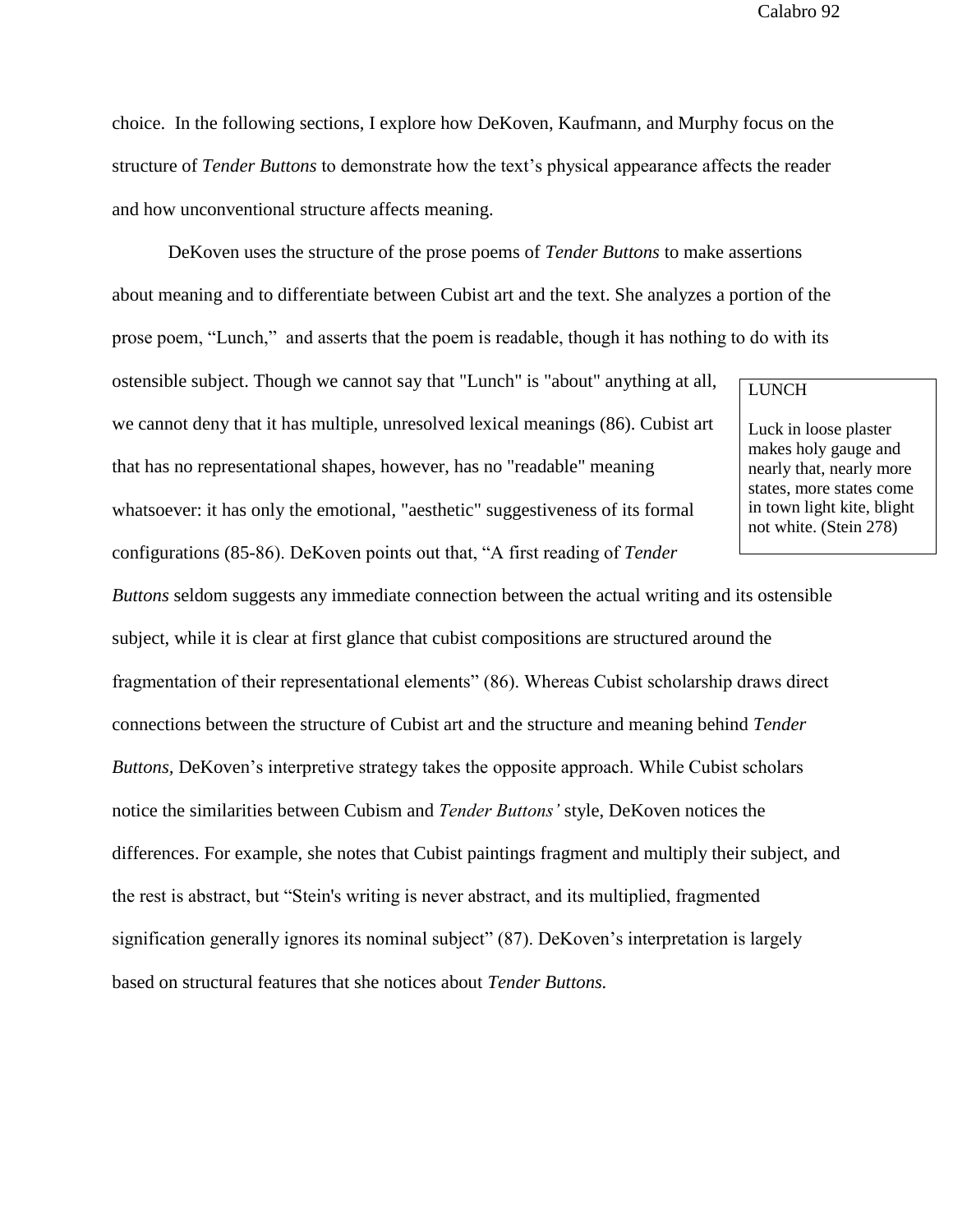Kaufmann turns to "A Carafe" to emphasize his points about structure. To Kaufmann,

understanding the structure of the text is imperative to comprehend how and why Stein strayed

from conventional writing style. Kaufmann's analysis demonstrates his belief that Stein deliberately structured *Tender Buttons* in a way that makes the manipulative effects of print clear to the reader. To Kaufmann, "A Carafe" demonstrates what Stein thinks about what language has become and illustrates her methods of subverting its dying condition. The heavy, dark typeface of the titles isolates the words and makes it clear that she is focusing on language and its physical embodiment in type (450). According to Kaufmann, "The blurred distinction between title and piece, which eventually becomes apparent (occurring even in the chime of 'blind' in the title with 'kind' in the piece), initiates an immediate confusion between the typographical 'outside' [the title] and the 'inside' [the description] of the piece, a confusion that 'Carafe' develops" (451). Here, Kaufmann focuses on the physical structuring of the piece, emphasizing how its

appearance affects the reader and imparts Stein's message about what language has become in print. Kaufmann's interpretive strategy to focus on structure leads him to conclusions about how Stein uses structure in a way that recognizes the limitations and manipulation of language, and tries to subvert those limitations in order to create a "visible language." Kaufmann's emphasis on structure is interesting to consider because it reveals his theoretical presupposition that meaning is tied to structure. Because Stein altered the structure of the text in a way that readers were perceiving words in a way that they never had before, she was also altering how they gathered meaning from the text.

Kaufmann's views on structure also reveal postmodern interpretive assumptions of the impossibility of stable realties. The influence of Barthes on Kaufmann's theoretical assumptions

A CARAFE, THAT IS A BLIND GLASS

A kind in glass and a cousin, a spectacle and nothing strange a single hurt color and an arrangement in a system to pointing. All this and not ordinary, not unordered in not resembling. The difference is spreading. (Stein 245)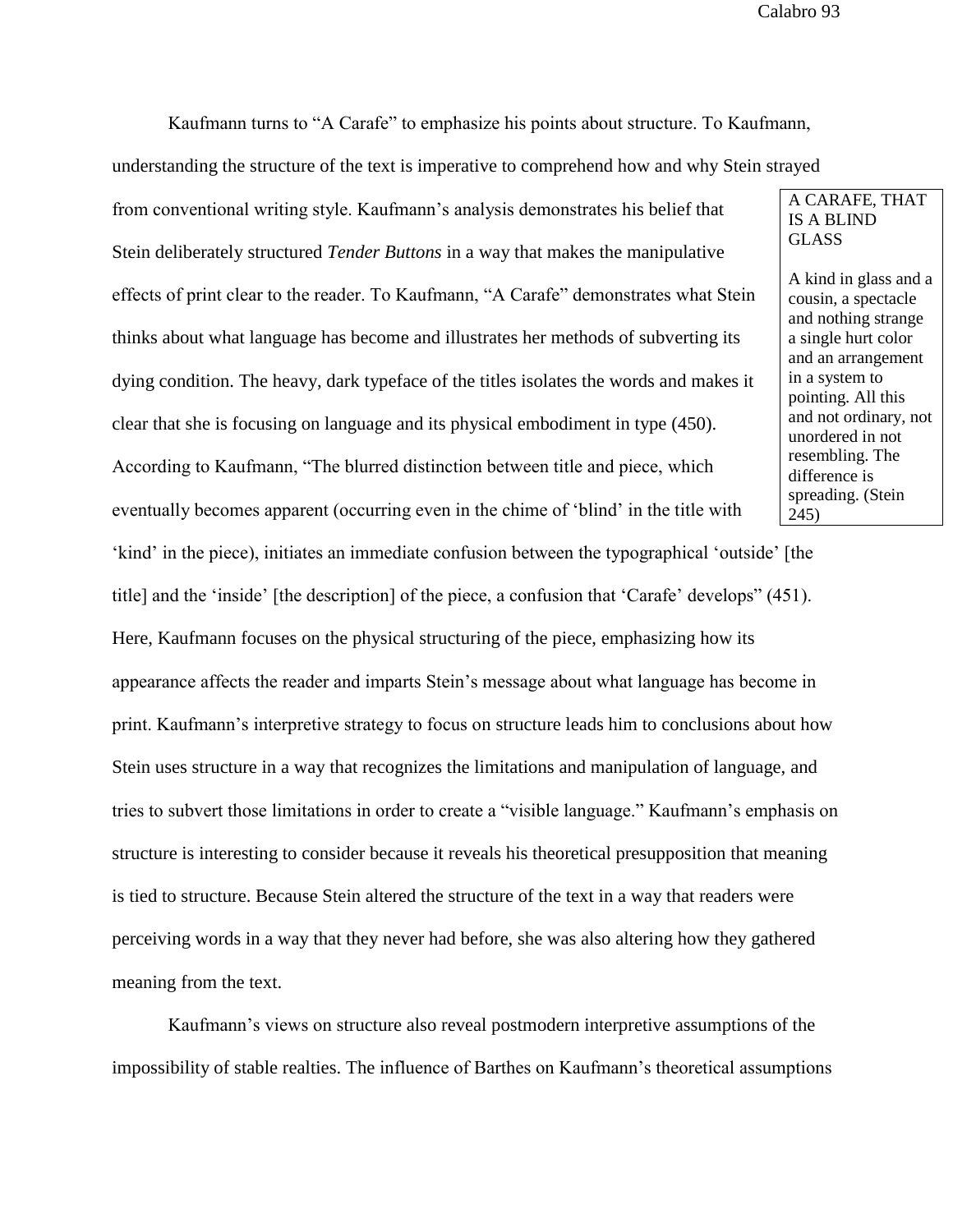is clear. Kaufmann references Barthes in his assertions about Stein, agreeing with his stance that, "it is language which speaks, not the author; to write is, through a prerequisite impersonality...to reach that point where only language acts, 'performs,' and not 'me'" (Barthes 1323). Thus, Kaufmann's interpretation weaves together structuralist and postmodern theories to make assertions about meaning and structure in *Tender Buttons*. Kaufmann points out that the text is structured like a dictionary, but one that she has ordered not according to the rules of the alphabet. Each piece of the text, "carries us a bit further in her narrative of naming, of discovering the processes of naming and the way in which language defines a reality, although she will have it define only her reality not its reality (Kaufmann 459). Kaufmann describes how Stein defies the way that print has been used to name and define reality, and seeks to show the reader that language is now a system that culture uses to impress its ideas and values on the reader. Kaufmann's examination of structure weaves together a postmodern rejection of singular, truthful realities with assertions about how culture has manipulated the medium of print in order to impose particular meanings on language.

Murphy, like DeKoven and Kaufmann, explores the structure of *Tender Buttons* in order to examine how Stein subverts conventional prose style. Her exploration differs from DeKoven's and Kaufmann's in that it focuses more on the entire structure of the text as opposed to unpacking individual pieces. Murphy suggests that *Tender Buttons* can be perceived as a complex, semantic, game and that "the titles of the prose poems, and the headings of the three sections, "Objects," "Food," "Rooms," set up this game with description, identifying them as descriptive pieces, as pictorial prose poetry" (142). Murphy points out that most entries in the first two sections, ''Objects" and "Food," are brief. "Objects" contains fifty--eight entries while "Food," contains fifty--one. "Rooms," however, is divided into paragraphs, composing one long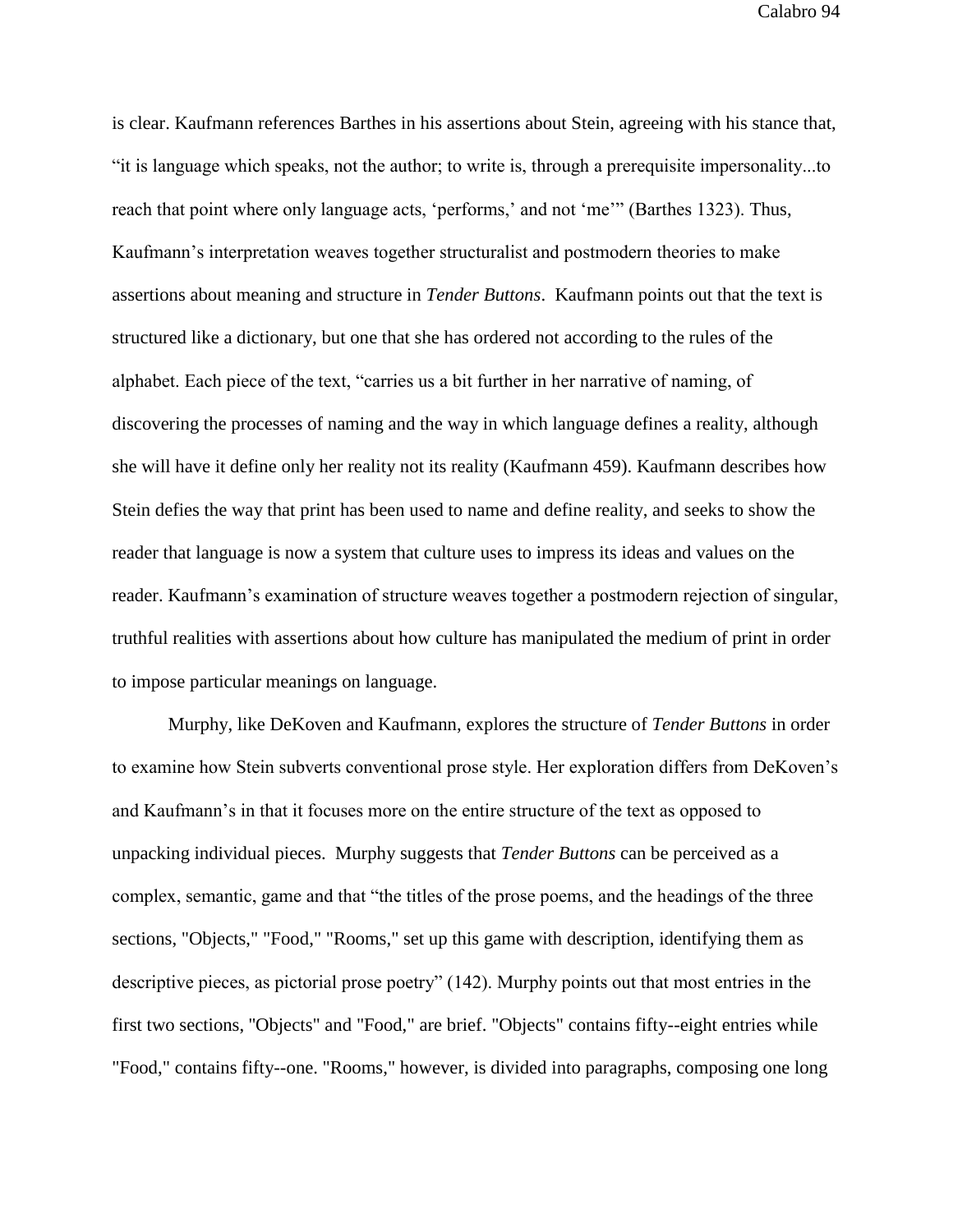prose poem, as if "Rooms" necessarily involves a more spacious exploration (142). Murphy agrees with Richard Bridgman's points that, "the book's tripartite structure is unusually suggestive. 'Objects'—what we perceive outside us. 'Food'—what we absorb. 'Rooms'—what enclose us" (Bridgeman qtd. in Murphy 142). Bridgeman's analysis reinforces Murphy's point that Stein was consciously subverting the genre of prose poetry. Similar to Kaufmann, Murphy picks up on the physical structuring of *Tender Buttons*--the titles of the pieces, their length, and how they are sectioned out and organized. Murphy asserts that Stein subverts conventional methods of description, and that the "unusually suggestive" structure of *Tender Buttons* actually leads readers to conclusions about what we perceive, what we absorb, and what encloses us. Murphy's focus on structure is interesting to examine when considering how critics ascertain meaning from texts. Interpretive strategies that focus on structure rely on the assumption that readers gain meaning from texts not just from word usage, themes, symbols, etc., but also from physical features of texts. In other words, reading for meaning does not simply involve a conscious effort to understand how a text uses themes, language, etc., but also the unconscious influence of a text's physical appearance.

DeKoven's, Kaufmann's, and Murphy's focus on structure points to an interesting pattern in how critics ascertain meaning from challenging texts. It is more typical for critics to rely on aspects of texts such as word choice, themes, etc. in the search for meaning, but critics such as DeKoven, Kaufmann, and Murphy believe that unconventional texts like *Tender Buttons* require a more in-depth examination. In other words, challenging texts like *Tender Buttons* need to be looked at for things beyond what can be gathered from a surface reading, which compels critics to turn to certain aspects, such as physical appearance, that one might not focus on with a conventionally written text.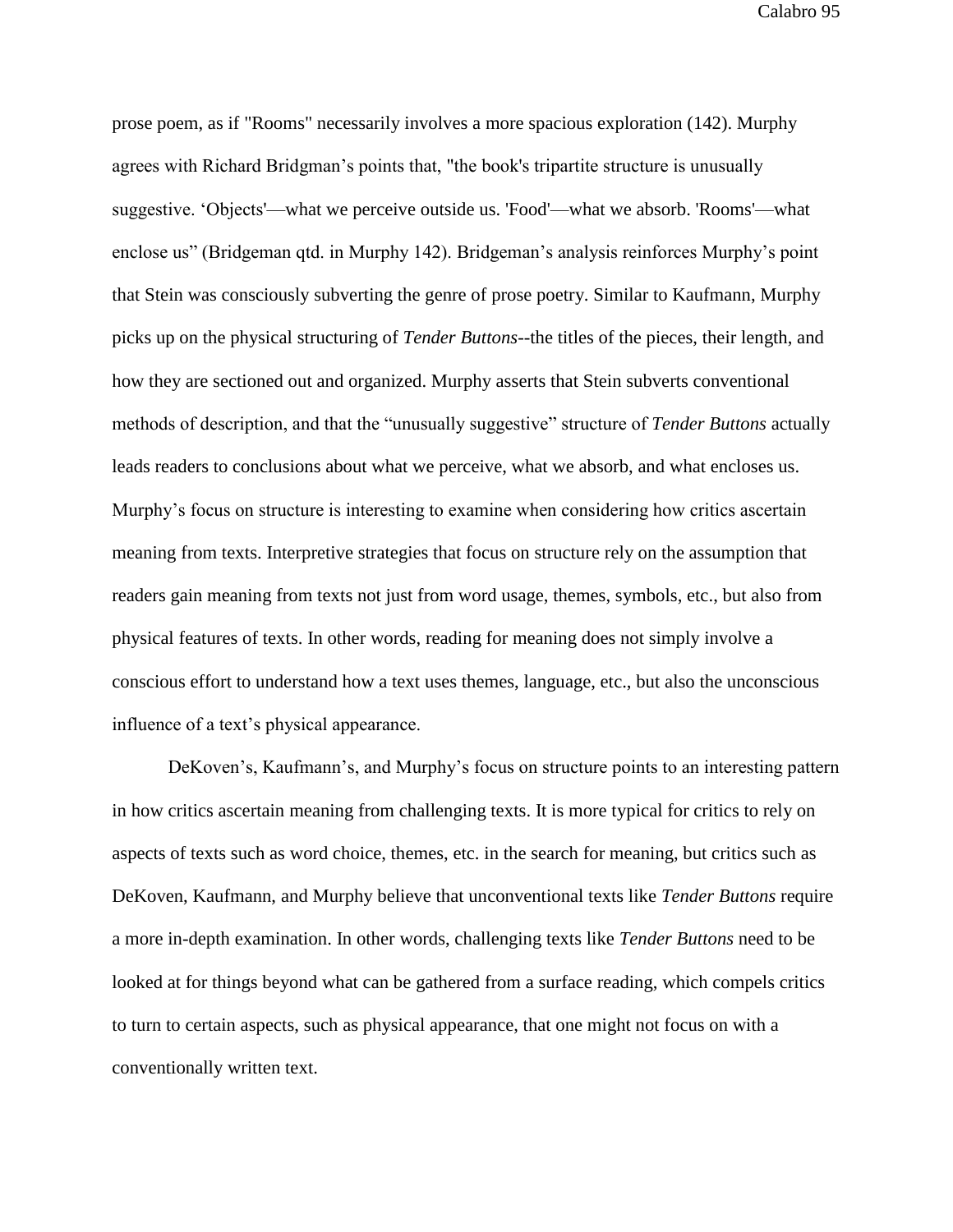## **IV.6.b: Grammar**

Another interpretive strategy that is noticeable within all three pieces of scholarship is the emphasis on and analysis of grammar. DeKoven, Kaufmann, and Murphy explore the grammar of *Tender Buttons*, and how Stein's use, or disregard, of conventional grammatical mechanics contribute to the text's subversiveness. Grammar has been explored in the scholarship that I have examined in previous chapters, yet the emphasis on grammar in these pieces of scholarship serves a different purpose. DeKoven, Kaufmann, and Murphy examine the grammar of *Tender Buttons* to the end of making larger points about how power structures manipulate how language is interpreted. Moreover, they analyze grammar to support connections between Stein's intentional use of language in connection with Cubism or feminism. Grammar is thought of as an orderly, logical method through which people make sense of language. By studying the grammar of *Tender Buttons*, DeKoven, Kaufmann, and Murphy are shining a light on the fallacy of the notion of language as a stable vehicle through which readers obtain meaning.

DeKoven uses Chomsky's theory of "degrees of grammaticalness" to reinforce her views about the grammar of *Tender Buttons*. Chomsky regards language as a uniquely human, biologically-based cognitive ability. Chomsky's theory of universal grammar is highly influential in the field of linguistics. He argues that the human brain contains a limited set of constraints for organizing language, and implies that all languages have a set of rules known as "universal grammar." Native speakers of a language know which expressions are acceptable and which are unacceptable. Chomsky asserts that utterances that are strictly or conventionally grammatical are of the first degree, "semi-grammatical" utterances are of the second degree, and totally ungrammatical utterances are of the third degree (84). Chomsky's influence on DeKoven's analysis is demonstrated through her assertions about how readers are able to understand the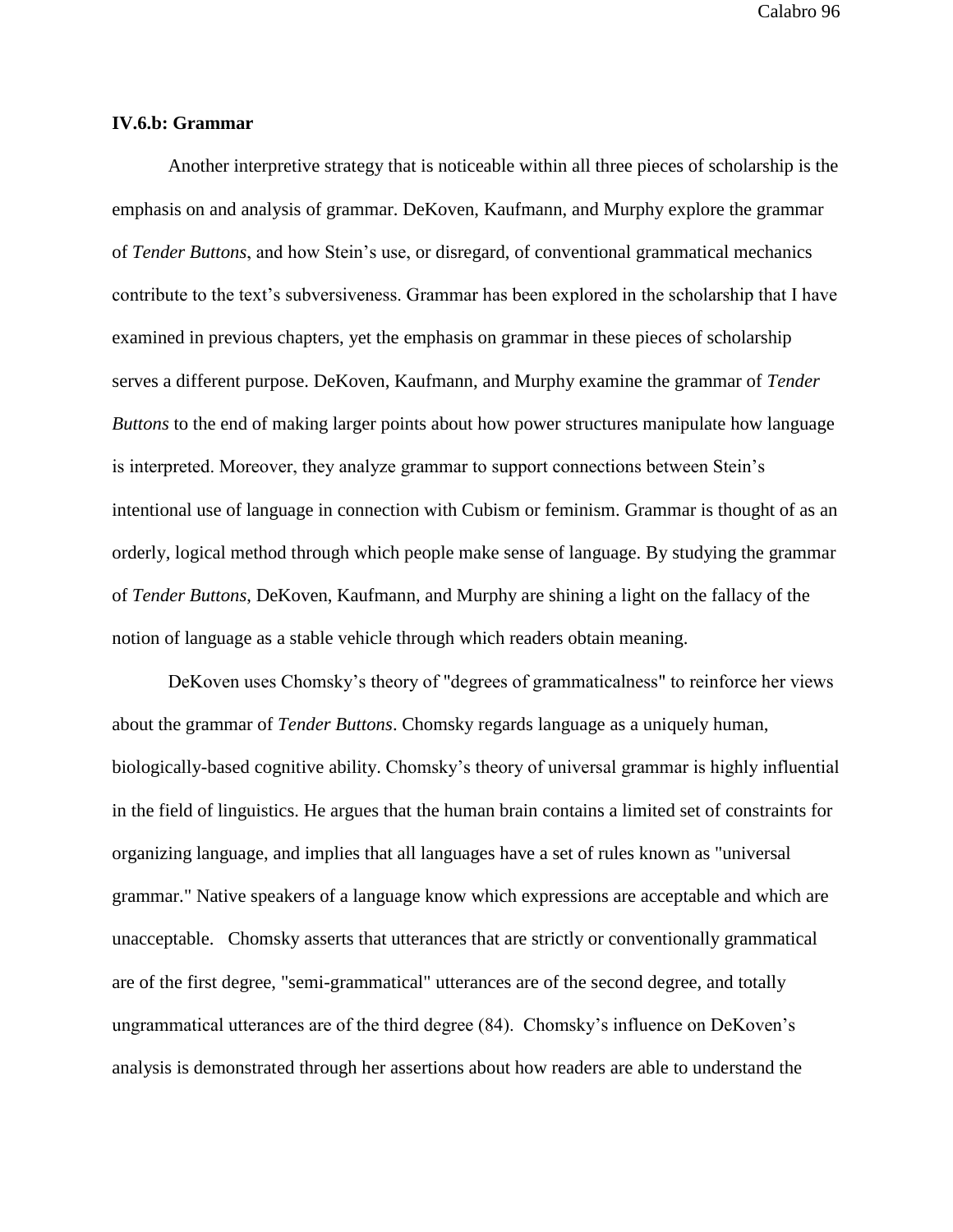language of *Tender Buttons*, despite it not making sense in a conventional way. Readers know that the language of *Tender Buttons* is not conventional, but it is still acceptable because it is possible to ascertain meaning from it. According to DeKoven, Chomsky's "semi-grammatical" second degree is similar to Stein's experimental writing in *Tender Buttons*. She explains that "The second degree undermines or fragments coherent meaning and subordinates meaning altogether to the linguistic surface...these 'deviant utterances' retain significant connections among the meanings of their words. Without such articulations of meaning in a literary work, we would be unable to read it" (85). DeKoven picks up on phrases within *Tender Buttons* that match Chomsky's second degree of grammaticalness, which influences her to look for fragmented meaning in *Tender Buttons*. Her analysis points to her theoretical presupposition that grammar, when it is used conventionally, creates seemingly coherent and logical meaning. Thus, when she examines *Tender Buttons*, DeKoven sees in its incoherence a deliberate attempt to subvert conventional notions of meaning and logic. DeKoven emphasizes that by disrupting the ordinary use of grammar, Stein forces readers to consider language in a new way. Although she does not use grammar in a manner through which readers can easily assign meanings to the text as a whole, readers are still able to make connections with the words being used. DeKoven recognizes that the way grammar is used affects the way that readers perceive words and their meanings. DeKoven's analysis is demonstrative of an interesting aspect of *Tender Buttons* scholarship: critics can not only use language to understand *Tender Buttons*, but also use *Tender Buttons* to understand language. The fact that *Tender Buttons* does not use grammar conventionally is noticed by DeKoven, and leads her to not only make assertions about how grammar impacts the meaning of the individual pieces within *Tender Buttons*, but also how readers are affected by unconventional use of grammar. Thus, DeKoven's assertions about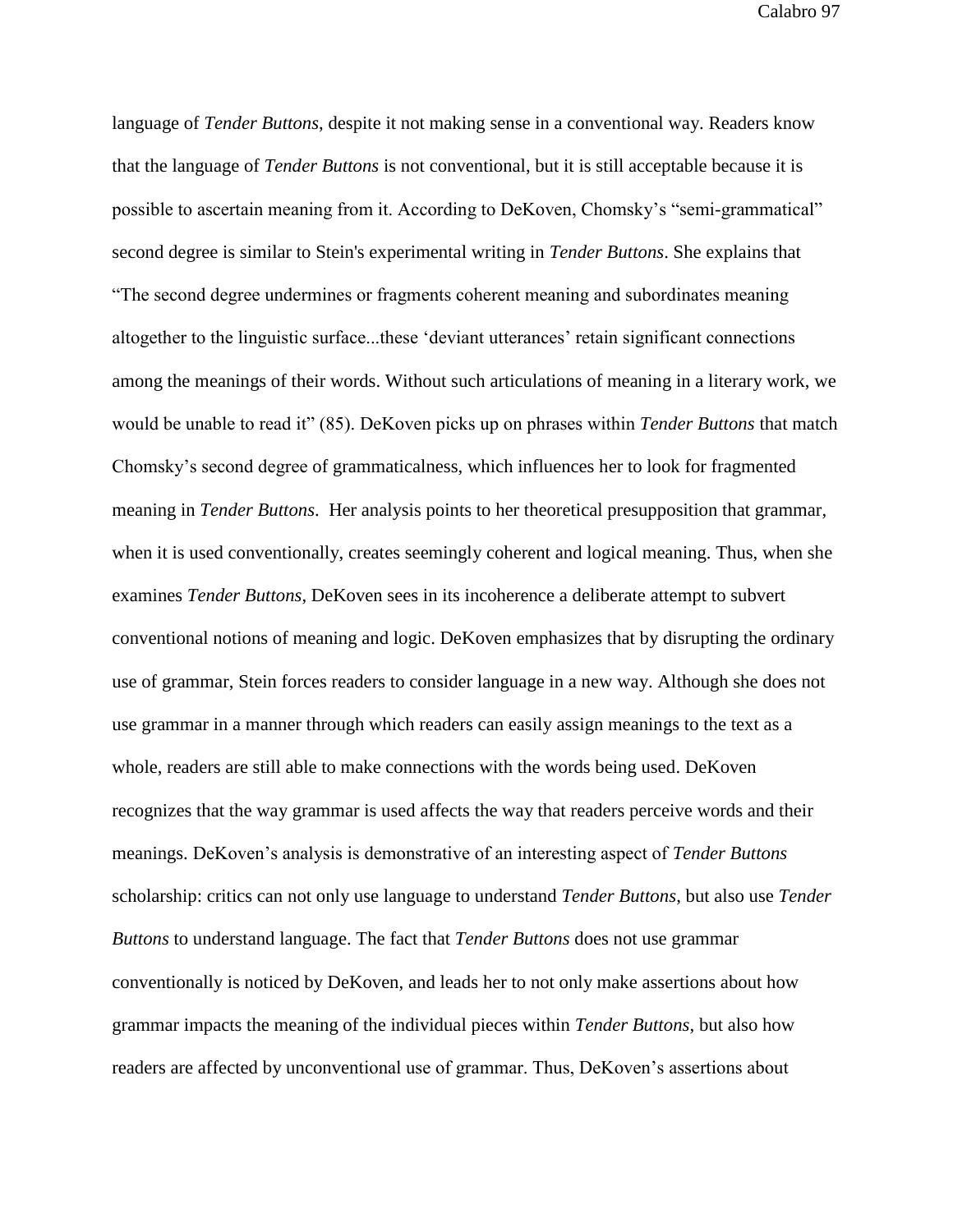grammar are particularly interesting because they point to how *Tender Buttons* can be analyzed not just for meaning of the poems within, but for implications of how people understand language to get at meaning.

Kaufmann asserts that the grammatical structure of "A Carafe" forces the reader to see its confusion by pointing to the similarities between the appositives. "A Carafe," Kaufmann argues, is not a re-creation of a carafe, but an anatomy of language and culture revealed in the blindness of the glass (452). Kaufmann suggests that Stein realized that language no longer reveals reality as it claims, but instead covers it up. We don't use language, language uses us. For Stein,

"language and its accomplice, print, were only another means of perpetuating the

seamless totality, of covering difference" (Kaufmann 453). By examining everyday objects such as carafes, Stein hopes to subvert the habits of perception that claim to be natural, but are actually tied to language. Kaufmann realizes that the tendency to think of the relationship between grammar and logic as unproblematic is deeply flawed. Thus, his interpretive strategy of focusing on grammar leads him to assert that language cannot be pinned down to a single meaning because oftentimes, language simply cannot convey what we mean it to convey. His focus on grammar is again indicative of his scholarship's postmodern leanings in that it rejects the notion of singular meaning, as well as the "logic" of conventional writing.

Murphy notices certain aspects of the grammar and style of *Tender Buttons*, such as fragmentation and repetition, that do not follow patriarchal or logocentric writing patterns, which leads her to assertions about how the text subverts meaning. Her interpretive strategy leads Murphy to her arguments that *Tender Buttons* is not merely disrupting meaning, but using meaning. Murphy asserts that Stein's "descriptions" in *Tender Buttons* disrupt not only

## A CARAFE, THAT IS A BLIND GLASS

A kind in glass and a cousin, a spectacle and nothing strange a single hurt color and an arrangement in a system to pointing. All this and not ordinary, not unordered in not resembling. The difference is spreading. (Stein 245)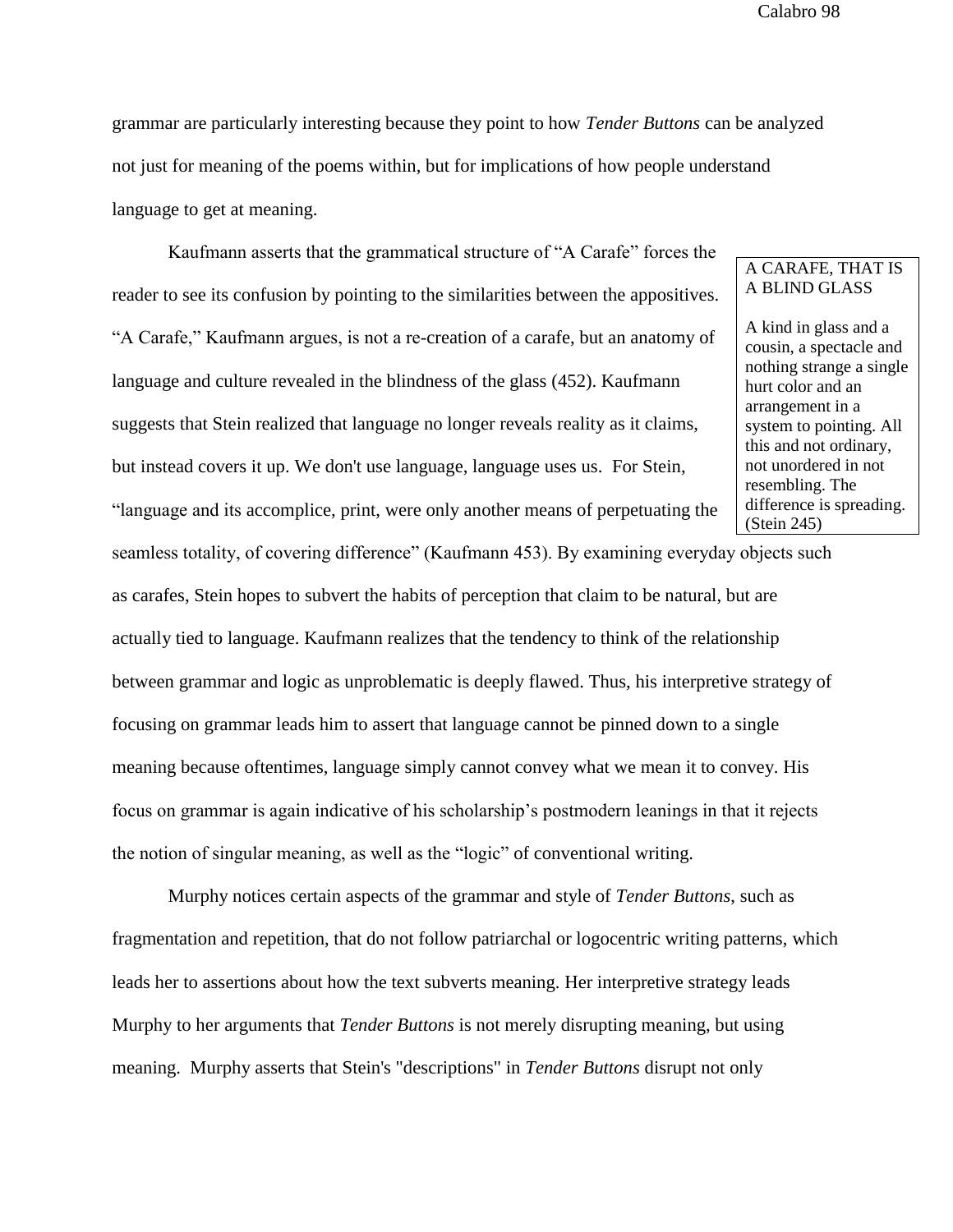conventional description, which works toward readability by explaining by means of a comprehensible relation system outside of the text, triggering reader recognition (144), but also conventional semantics and grammaticality. Murphy's analysis demonstrates the theoretical presupposition that words cannot be used without the suggestion of meaning. They carry their former uses with them—their former contexts and previous "owners'' (149). Murphy draws on Russian philosopher Mikhail Bakhtin's perception that words are not our own, but always already affected by someone else's. Regarding grammaticality, Murphy agrees with DeKoven's assertion (which draw upon Chomsky's "degrees of grammaticalness") that *Tender Buttons* demonstrates the second degree of grammaticalness because it not only fragments coherent meaning, it subordinates meaning to the linguistic surface; in other words, the words in the descriptive pieces of *Tender Buttons* stand out simply as words before readers can register their lexical meanings. Murphy largely agrees with DeKoven here, and she goes further to assert that Stein deviates from conventional grammar but does not altogether negate it, giving readers the sense that the text's meaning is obscured by "intense linguistic play" (146). In other words, *Tender Buttons'* meaning may be fragmented, but it is not unintelligible. Readers must try harder to get at meaning, to understand this "linguistic play" but that doesn't mean that meaning isn't there. Here, Murphy demonstrates her belief that grammar can be used unconventionally to convey meaning. This meaning might not be the same meaning that readers would get out of conventionally used grammar, but it is meaning nonetheless. According to Murphy, pieces such as "A Long Dress" reject ordinary descriptive mechanisms that rely on conventional ways of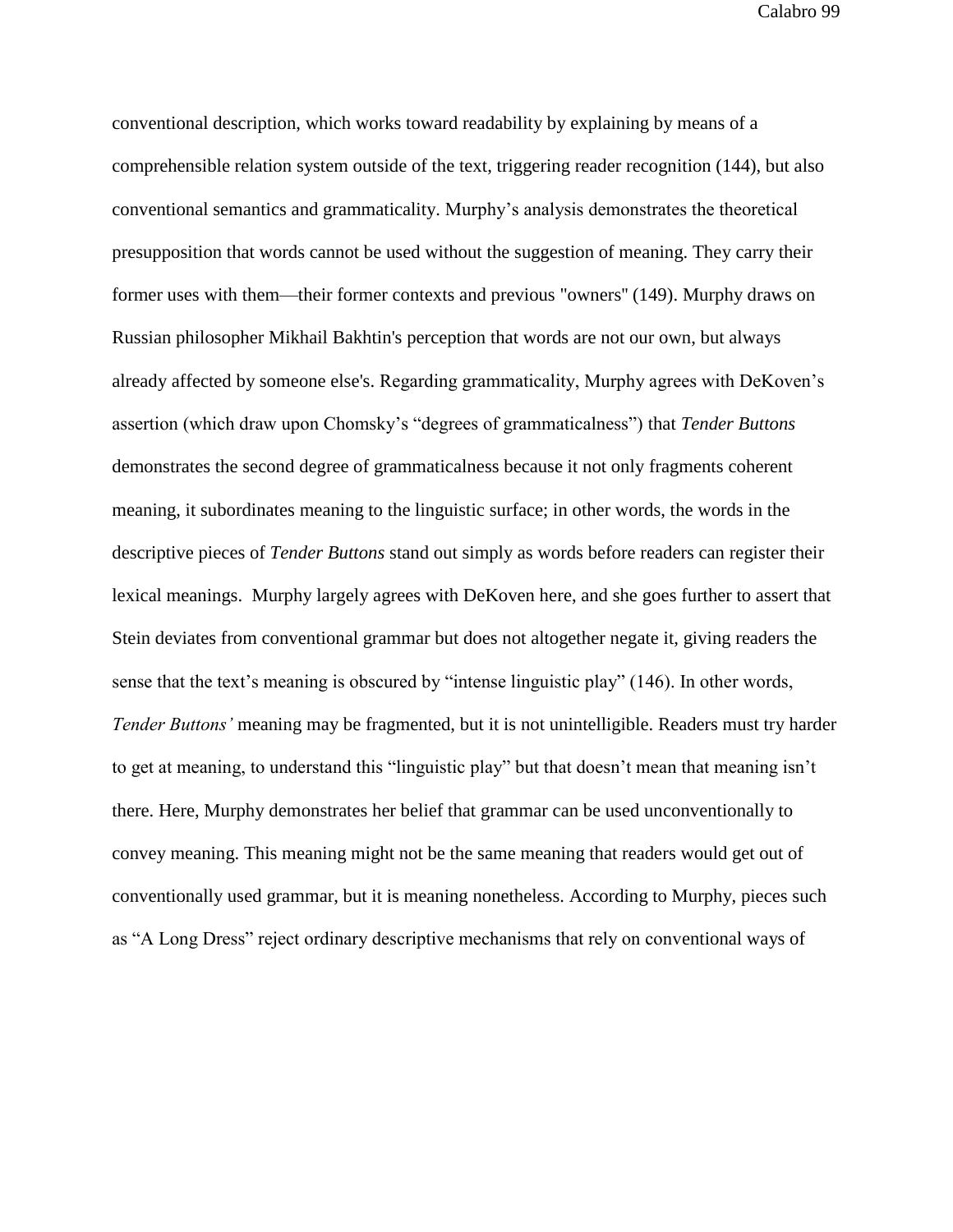seeing (147). Murphy suggests that the piece is a set of questions without question marks, and points out that none of these questions have answers. Murphy suggests that Stein wants us to see the long dress as it actually appears and moves, and imitates the slow movement of folds through her insistent repetitions, such as "what is the current." Murphy takes note of how Stein exploits aspects of conventional women's prose, such as vocabulary, syntax, rhythms, etc. in order to create her own new "language" –one that subverts conventional forms of feminine discourse (149). The manner in which Murphy analyzes the grammar and style of *Tender Buttons* is interwoven with the feminist aspects of her interpretation. Murphy picks up on places in *Tender Buttons* where Stein rejects conventional grammar and style to the end of using

## A LONG DRESS

What is the current that makes machinery, that makes it crackle, what is the current that presents a long line and a necessary waist. What is this current. What is the wind, what is it. Where is the serene length, it is there and a dark place is not a dark place, only a white and red are black, only a yellow and green are blue, a pink is scarlet, a bow is every color. A line distinguishes it. A line just distinguishes it. (Stein 252)

monologic writing cannot. Murphy's focus on grammar and style is indicative of how many *Tender Buttons* scholars analyze the grammar and style of the text. She focuses on what she considers to be the subversive aspects of Stein's language use in order to make larger claims about *Tender Buttons'* effect on readers. In Murphy's view, as well as DeKoven's and Kaufmann's, Stein purposefully rejects conventional usage of grammar and style based on specific intentions she had for the text.

a language, a women's language, to situate feminine topics in a way that patriarchal and

*Tender Buttons* scholarship uses interpretive strategies relating to grammar and style that focus on how Stein's use of these aspects does not align with how they are traditionally used. These strategies compare how grammar and style are typically used to convey meaning to how Stein uses them in *Tender Buttons*. Oftentimes, interpretive strategies that center on grammar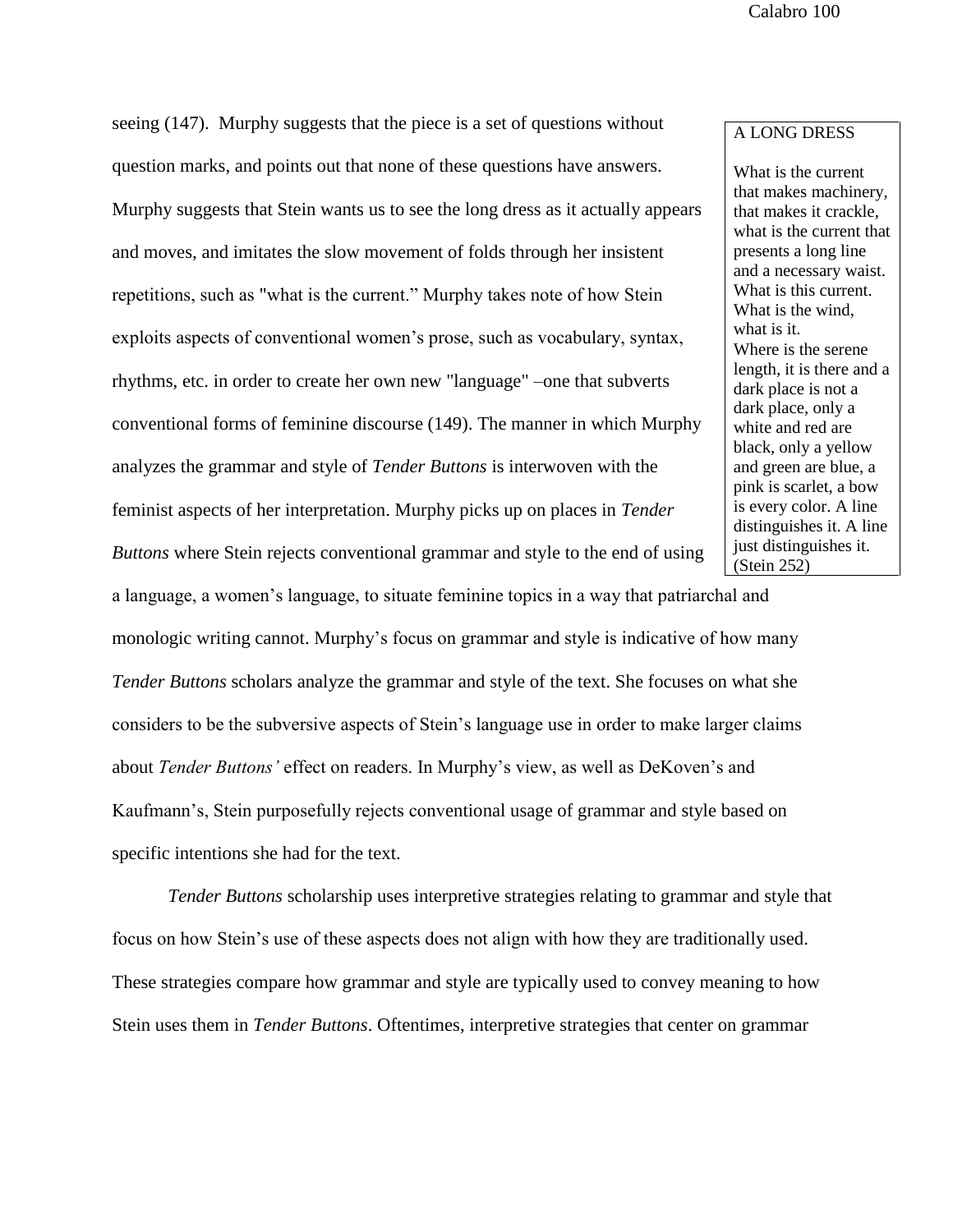and style emphasize Stein's intentions. In other words, critics use the grammar and style of *Tender Buttons* to point to how and why Stein purposefully constructs the language of the text.

### **IV.7: Conclusion:**

Out of the three lenses of *Tender Buttons* scholarship examined in this thesis, language lenses take the most postmodern approach. The scholarship examined here was produced between 1981 and 1992, when postmodern interpretive strategies were emerging as the common interpretive trend. With the postmodern shift in criticism came certain realizations about meaning and meaning-making. DeKoven's, Kaufmann's, and Murphy's scholarship leans towards a self-referential postmodern lens. Kaufmann's scholarship embodies a postmodern rejection of a language that claims to be undistorted, while DeKoven's and Murphy's scholarship calls attention to the socially-conditioned perceptions of femininity and "feminine subjects" by situating them as products of logocentric and patriarchal discourses. In addition, the critics use reader-response theories when they recognize the reader as an active participant in meaningmaking through interpretation. While they all appeal to Stein in some way to form their interpretations, they also acknowledge that the reader completes a text's meaning through their preconceived notions and interpretive habits. The concepts of postmodernism and readerresponse theory are interesting to consider in light of DeKoven's, Kaufmann's, and Murphy's examination of grammar, structure, and meaning. The three critics all acknowledge the contradictions that arise when one tries to assign meaning to *Tender Buttons*, demonstrating their postmodern rejection of the concept of singular, objective truth and the idea that texts have inherent meaning. Kaufmann does frequently tie his assertions to his perceptions of what Stein's intention for *Tender Buttons* was, yet he utilizes interpretive strategies that go much deeper than simply examining Stein's biography. Furthermore, though he does emphasize what Stein's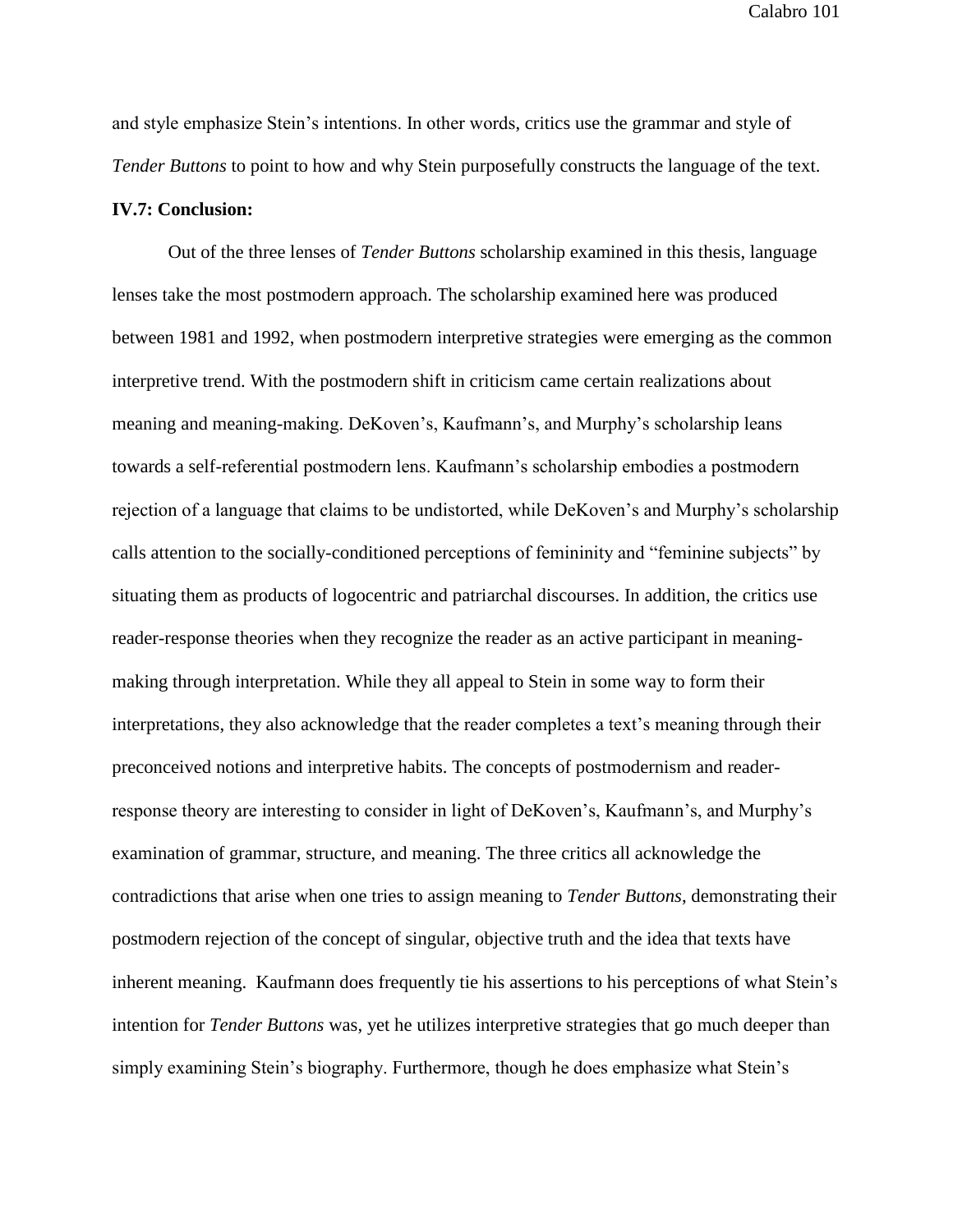intentions were for *Tender Buttons* more so than DeKoven and Murphy, he does not imply that the meaning of *Tender Buttons* ends there. The critics emphasize an acknowledgement of their own interpretive methodologies, as well as the infinitely subjective nature of interpretation. Still, there are notable aspects of these pieces of scholarship that contradict the postmodern direction that these scholars are attempting to follow. For example, similar to the Cubist scholars, Murphy regards the prose poems of *Tender Buttons* to be "riddle-like" and as a "semantic game." Variations of these descriptors have arisen in *Tender Buttons* scholarship of all lenses, which again points to a resistance in Stein scholarship to move beyond certain interpretive trends, such as structuralism and intentionalism.

Compared to the Cubist and feminism and gender Studies lenses, language lenses use interpretive strategies and makes assertions that largely follow current postmodern interpretive trends. Cubist scholarship and feminist and gender Studies scholarship follow interpretive trends, such as structuralism and psychoanalysis, that are not utilized as frequently in postmodern scholarship, while scholarship that focuses specifically on language follows a postmodern approach that has been the norm for the past few decades. It is interesting to note that all three pieces of scholarship reference the Cubist lens, both to acknowledge Cubism as an influencing factor on Stein and *Tender Buttons*, and to negate the claim that *Tender Buttons* can simply be regarded as literary Cubism. Overall, the critics using language lenses acknowledge the importance of the Cubist movement as an influencing factor of *Tender Buttons*, but ultimately argue that it does go far enough.

Language lenses have had an interesting effect on not only how we interpret *Tender Buttons*, but also on how we interpret Stein as a writer. Whereas the Cubist lens and the feminism and gender studies lens relies heavily on Stein, sometimes even putting her at the very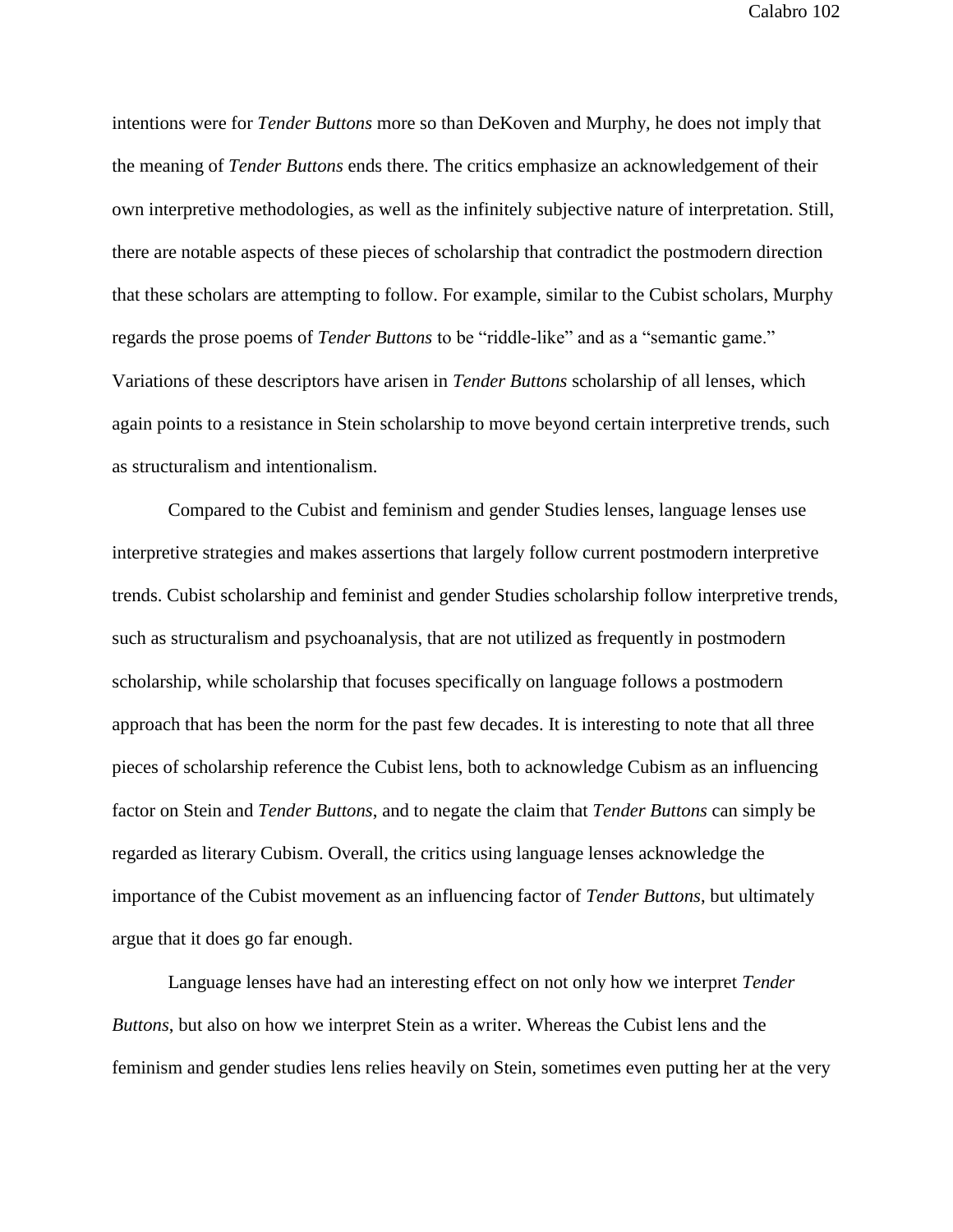center of analysis, language lenses are more concerned with how people ascertain meaning from language in general, and what it is about *Tender Buttons* that makes people ascertain meaning differently. Stein is still very much present in scholarship that emphasizes language—many critics hypothesize about what her intentions were when structuring *Tender Buttons*—but most scholarship that uses this lens focuses on the subversive aspects of the text's language. Studying scholarship that utilizes language lenses points to one of the most useful aspects of *Tender Buttons*: it encourages us to consider not only how language affects texts, but how texts affect language. *Tender Buttons* scholarship that uses language lenses is less concerned with how the language impacts meaning within *Tender Buttons* than how *Tender Buttons*, as a text, affects the way that readers perceive language and meaning. For example, Kaufmann is less concerned with assigning specific meanings to the pieces within *Tender Buttons* than demonstrating how *Tender Buttons* shines a light on how culture is manipulated by structures of power to assign "meaningless sense" to words and instill certain perceptual habits in readers. Murphy and DeKoven, while their scholarship is a bit more specific about what the pieces in *Tender Buttons* could mean, are also more focused on how *Tender Buttons* exposes patriarchal and logocentric writing, and aim to show how *Tender Buttons* subverts these kinds of writing in favor of a feminist language. Language lenses point to the uniqueness of *Tender Buttons* as a text that influences readers to break free of their role as the subject and embrace their role as the meaningmaker, as well as to recognize the manipulation of language by dominating power structures.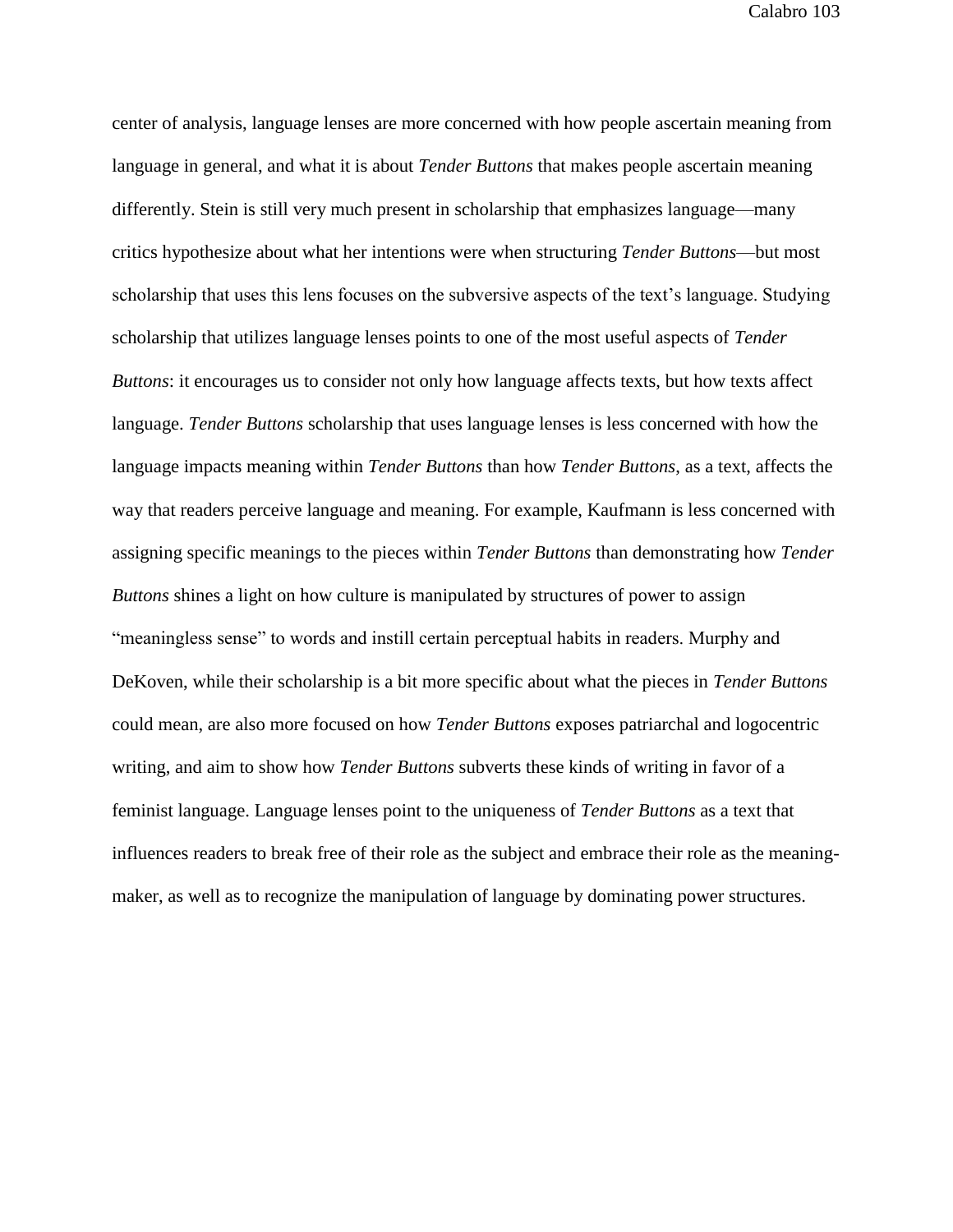### Chapter V: Conclusion

## **V.1: Introduction**

The previous chapters have explored various lenses, terministic screens, theoretical presuppositions, and interpretive strategies of critics attempting to unpack Gertrude Stein's *Tender Buttons*. As I have explored, it is impossible to approach a text without preconceived notions or biases, or without using interpretive strategies. Having awareness of the subjectivity of interpretation is valuable in that we uncover why we interpret the way that we do, and we can engage in the act of interpretation conscious of our own limitations and biases. However, awareness can never add absolute objectivity to interpretation, as we can never completely detach ourselves from our biases to form a "neutral interpretation." Studying scholarship trends, especially atypical scholarship trends, reveals how readers take on challenging texts, and form interpretive communities that align with their preconceived notions. Throughout my study, I have uncovered not only the strengths and limitations of critics' methodologies, but also noticed some intriguing scholarship habits. After examining Stein scholarship from the last fifty years or so, I am surprised that I didn't find any solid patterns. That is to say, critics from various decades jump back and forth between intentionalism and anti-intentionalism, structuralist tactics and postmodern tactics. However, despite the lack of a definitive pattern, some spikes in trends emerge. For example, I notice an interpretive shift occurring in later Stein criticism (1990's present). The shift involves a transition from psychoanalytic, intentionalist, and biography-based interpretive tactics to structuralist, postmodern, and reader-response strategies. For the most part, later *Tender Buttons* scholarship (post 1990) focuses at least in part on how critics construct meaning in *Tender Buttons*, rather than simply trying to find meaning within the text itself. This shift makes sense, as by the 1990's, certain interpretive habits such as biographical focus and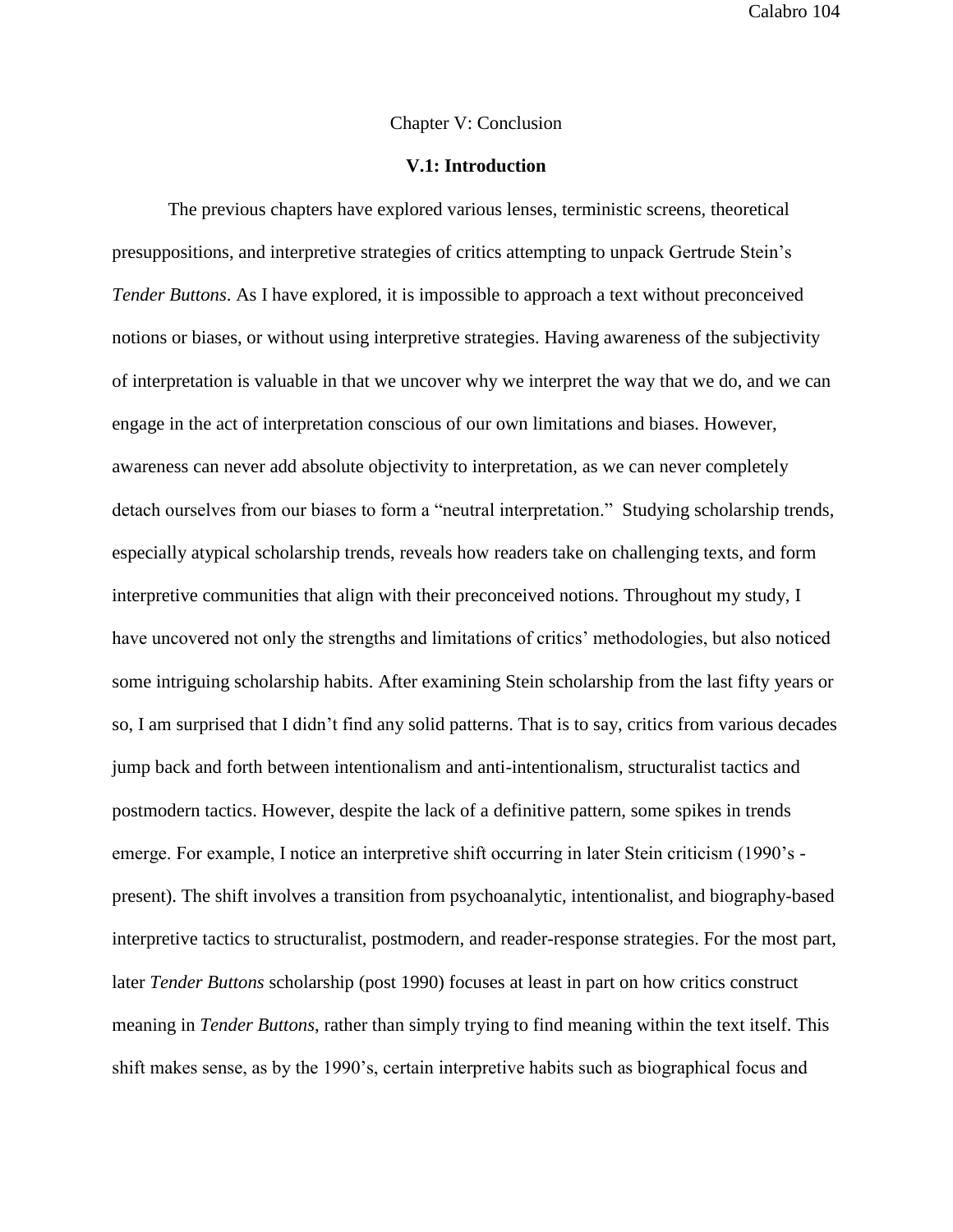structuralism were considered outdated. What is interesting and atypical about this shift is that it did not occur within all of the interpretive communities connected to *Tender Buttons*. While scholarship that focuses on language is largely self-referential, the patterns with feminist and gender studies scholarship and Cubist scholarship are not as consistent. Language scholars are less compelled to appeal to Stein's intentions, biography, or psychology to the degree that Cubist and feminist and gender studies scholars do. Thus, it seems as though it is easier for critics to separate an author from the language that they use than from aspects of feminist and Cubist study.

### **V.2 Interpretive Communities**

Exploring the scholarship trends of *Tender Buttons* in connection with Fish and Burke brings to attention insights on what Fish calls "interpretive communities." According to Fish, "Interpretive communities are made up of those who share interpretive strategies not for reading (in the conventional sense) but for writing texts, for constituting their properties and assigning their intentions. In other words, these strategies exist prior to the act of reading and therefore determine the shape of what is read rather than, as is usually assumed, the other way around" (483). Interpretive communities account for both the stability of interpretation among different readers and the divergences between different interpretations that can be debated. Readers that belong to the same community form similar interpretations, while readers from other communities employ different interpretive strategies and thus make different texts. There is no stability in texts, but there is stability in the makeup of interpretive communities and therefore in the different positions they make possible. The stability of interpretive communities is always temporary, as interpretive communities grow larger and decline, and individuals move from one to another. However, although interpretive communities are susceptible to change, Fish argues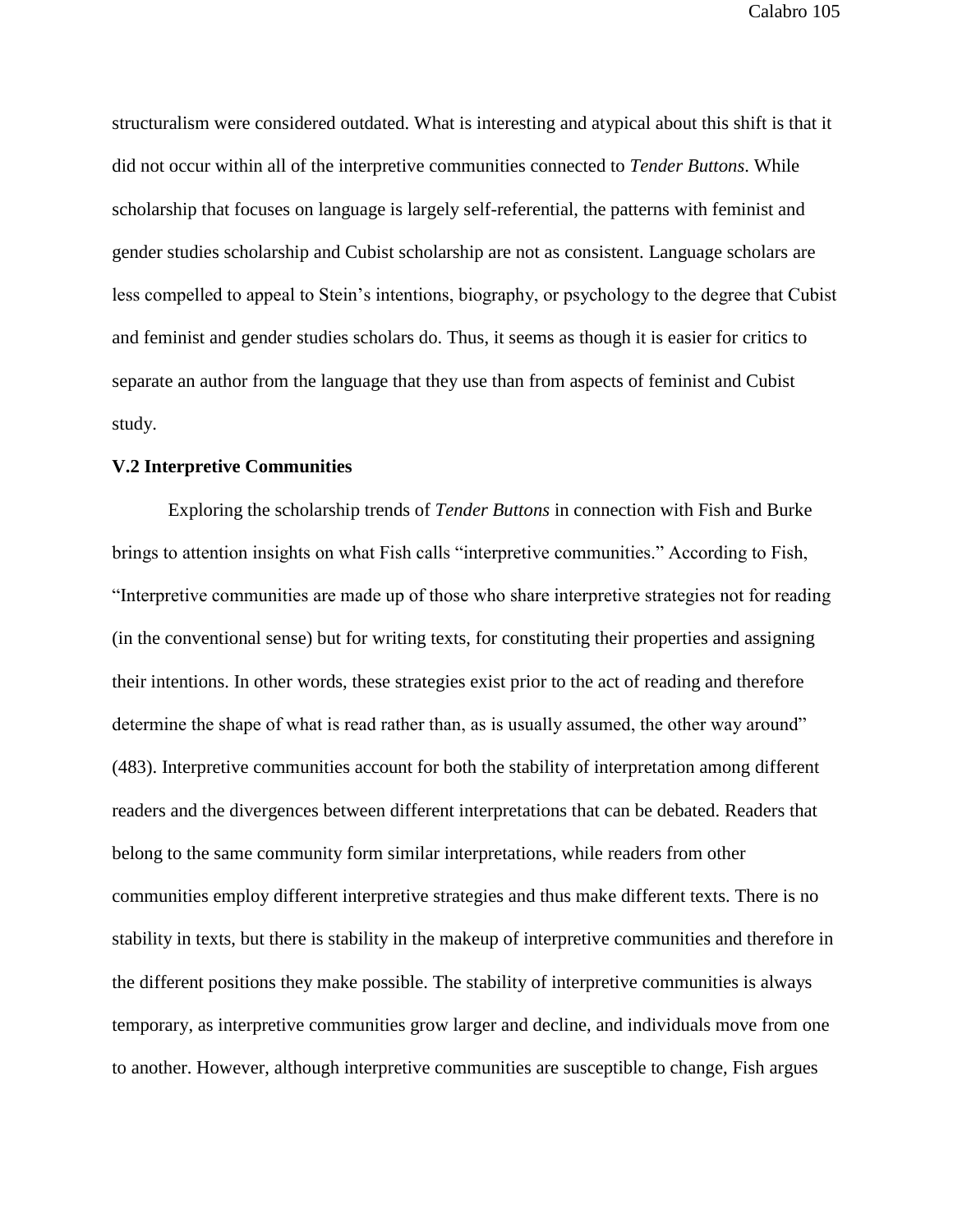that they are always there, providing just enough stability for the interpretive disagreements to go on. (484). Interpretive communities that use Cubist, feminism, gender studies, and language lenses all utilize terministic screens and interpretive strategies that condition the outcome of their interpretation. Although each lens is composed of facets that lead to different conclusions about meaning in *Tender Buttons*, they all fall under the umbrella of certain interpretive communities. For example, critics that use Cubist lenses, such as Perloff, Dubnick, and Kley, fall into the same interpretive community. Although they do not have matching assertions about what *Tender Buttons* means, they all use Cubism as a vehicle to arrive at their conclusions. Perloff, Dubnick, and Kley all use the terministic screen of Cubism, by applying their knowledge about the art movement as well as their assumptions about how people gather meaning from art and literature. In addition, they all use interpretive strategies that rely on structure. My study shows similar trends within other lenses. As I have noted above, *Tender Buttons* scholarship is unique in that critics jump back and forth between interpretive movements, rather than relying on tactics common in literary criticism at the time they were writing. My analysis of *Tender Buttons* scholarship suggests that Cubist and feminist and gender studies scholarship communities are the most unstable, using a wide range of interpretive strategies such as biographical dependence, psychoanalysis, structuralism, and postmodernism. Scholarship that focuses on language, however, is more consistent, and primarily uses poststructuralist tactics to discern meaning from the text. My investigation raises new questions and lays the foundation for additional study into the interpretive communities of *Tender Buttons* would produce further revelations about how and why scholarship trends have shifted over time. A more extensive study of a broader range of scholarship is necessary to delve deeper into the interpretive communities of *Tender Buttons*, and how some communities may be more consistent in their strategies than others.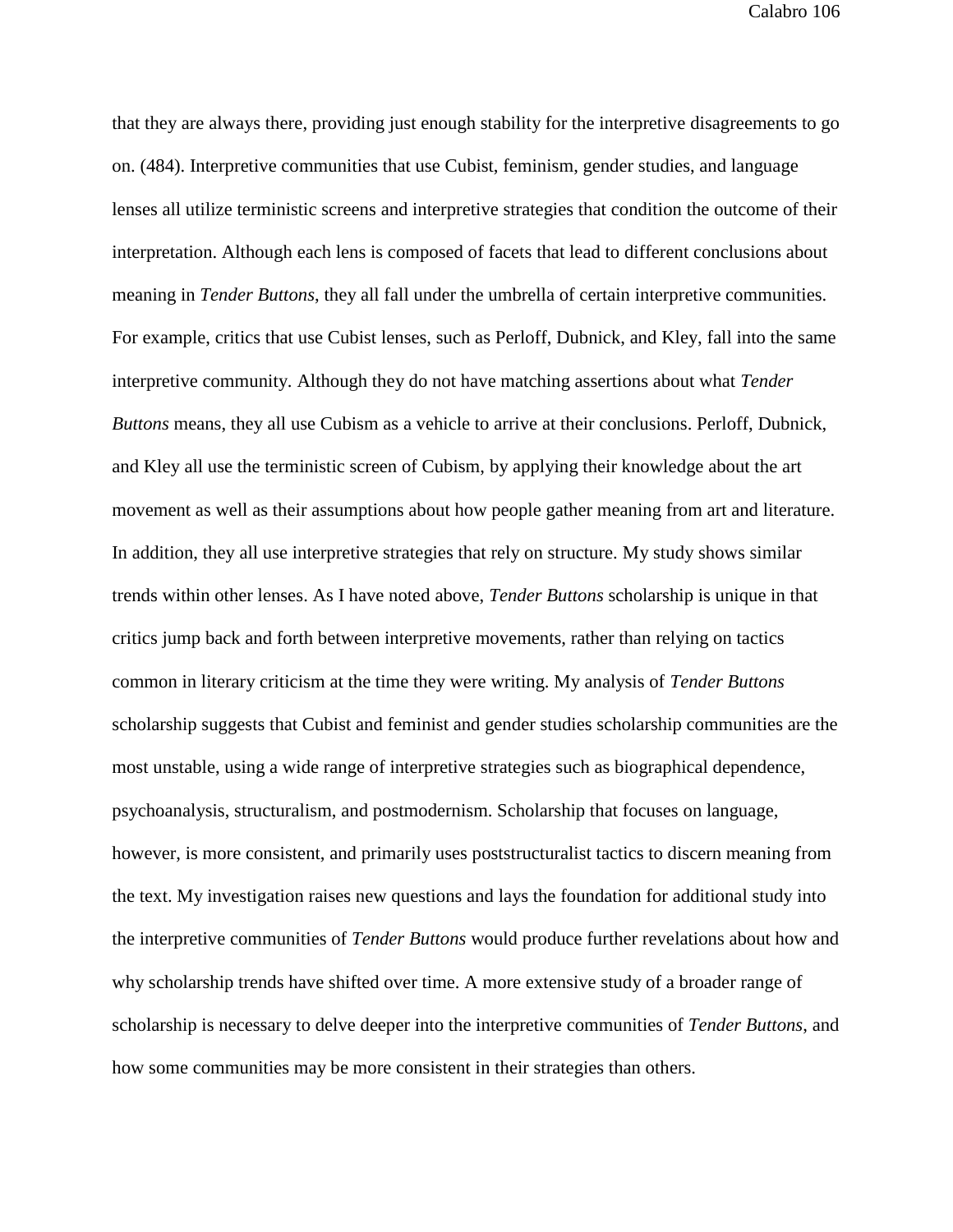## **V.3:** *Tender Buttons* **as a Theory of Interpretation**

My investigation of *Tender Buttons* scholarship points to an aspect of *Tender Buttons* that many critics miss: *Tender Buttons* itself should be understood as a theory of interpretation. Even critics that de-emphasize the question of meaning in order to examine how we ascertain meaning from the text often do not venture into how readers use *Tender Buttons* to interpret concepts such as Cubism, feminism and gender studies, and language. In other words, I suggest that critics should not only focus on what they can understand *Tender Buttons* through the concepts of Cubism, feminism and gender studies, and language, but also focus on how *Tender Buttons* informs our perceptions and understandings of these concepts.

The following sections address topics for future study of *Tender Buttons*, and why exploring these topics would be valuable to literary criticism. Specifically I explore what we can learn from *Tender Buttons* as a theory of interpretation. Cubist scholarship understands *Tender Buttons* through the art movement of Cubism, but simultaneously understands Cubist art and sensibility through *Tender Buttons*. Feminist and gender studies scholarship uses the aims of feminism and the focuses of gender studies in order to unpack *Tender Buttons*, while their understanding of feminism and gender studies is influenced by how they interpret the text. Finally, *Tender Buttons* scholarship that focuses on linguistics reveals not only how and to what effect Stein uses language in the text, but also how critics understand language and meaning from the text's unconventional style. My investigation covers underexplored ground in how critics use *Tender Buttons* to understand the mode through which they are interpreting it, and begs for further exploration of the circular nature of interpretation. That is, we are constantly engaged in multiple acts of interpretation, all of which inform one another.

### **V.3.a: Cubism**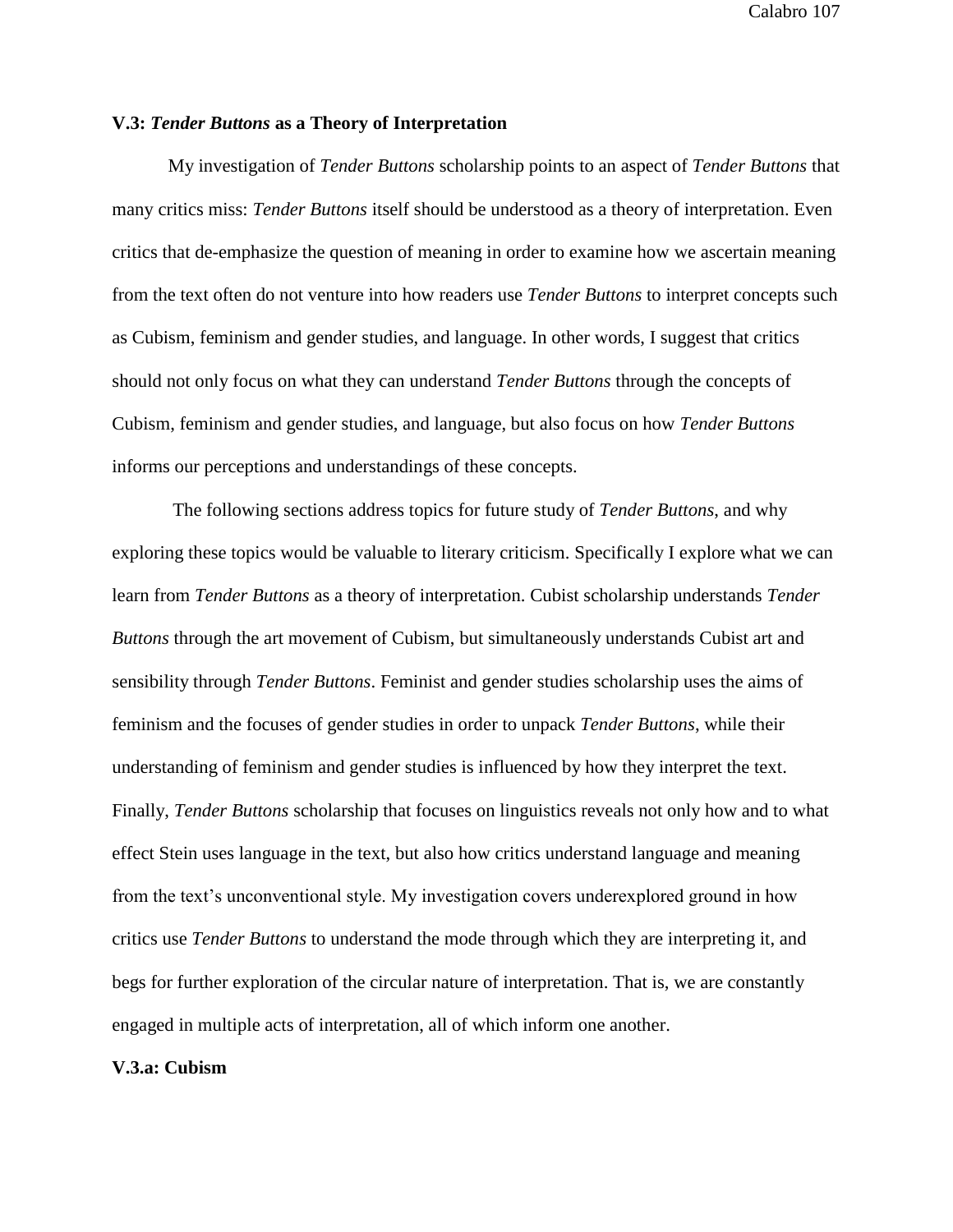Cubist lenses focus on the structure of *Tender Buttons*, and view the text as a product of Cubist sensibility. Critics that use Cubist lenses focus on how they can apply what they know about Cubist art and the Cubist movement to *Tender Buttons* in order to uncover meaning underneath the surface of the text. However, another interesting topic that warrants further investigation is questioning not only how Cubism is used to interpret *Tender Buttons*, but how connecting *Tender Buttons* to Cubism informs critics' perceptions and understanding of the art movement. I contend that critics not only use the art movement to make assertions about meaning in *Tender Buttons*, but also unconsciously use *Tender Buttons* to understand the Cubist art that they compare it to. My project focuses not just on how critics analyze *Tender Buttons*, but also on what critics reveal through their interpretation but often don't pick up on. In other words, I turn a critical eye to how critics' interpretations inform their understanding of the concepts they use to unpack *Tender Buttons*. Perloff especially exemplifies this. Her scholarship makes connections between *Tender Buttons*, Surrealism, Dadaism, and Cubism in order to make sense of *Tender Buttons'* unconventional style, yet one can also examine Perloff's scholarship for how she understands and forms connections between Surrealism, Dadaism, and Cubism. Perloff contends that *Tender Buttons* was heavily influenced by the Dada movement and that it anticipates Surrealism. She compares Stein's "A Substance in a Cushion" to Marcel Duchamp's surrealist (according to Perloff) work *The Bride of 1912*. Perloff seems to regard Duchamp as both a Surrealist and a Cubist artist. She notes art critic Guillaume Apollinaire's labeling of Duchamp's work as "Orphic Cubism," which he defined as "the art of painting new structures out of elements which have not been borrowed from the visual sphere, but have been created entirely by the artist himself" (Apollinaire qtd. in Perloff 40). While Duchamp was influenced by both Surrealism and Cubism, it is impossible to pin him to a particular movement, as his style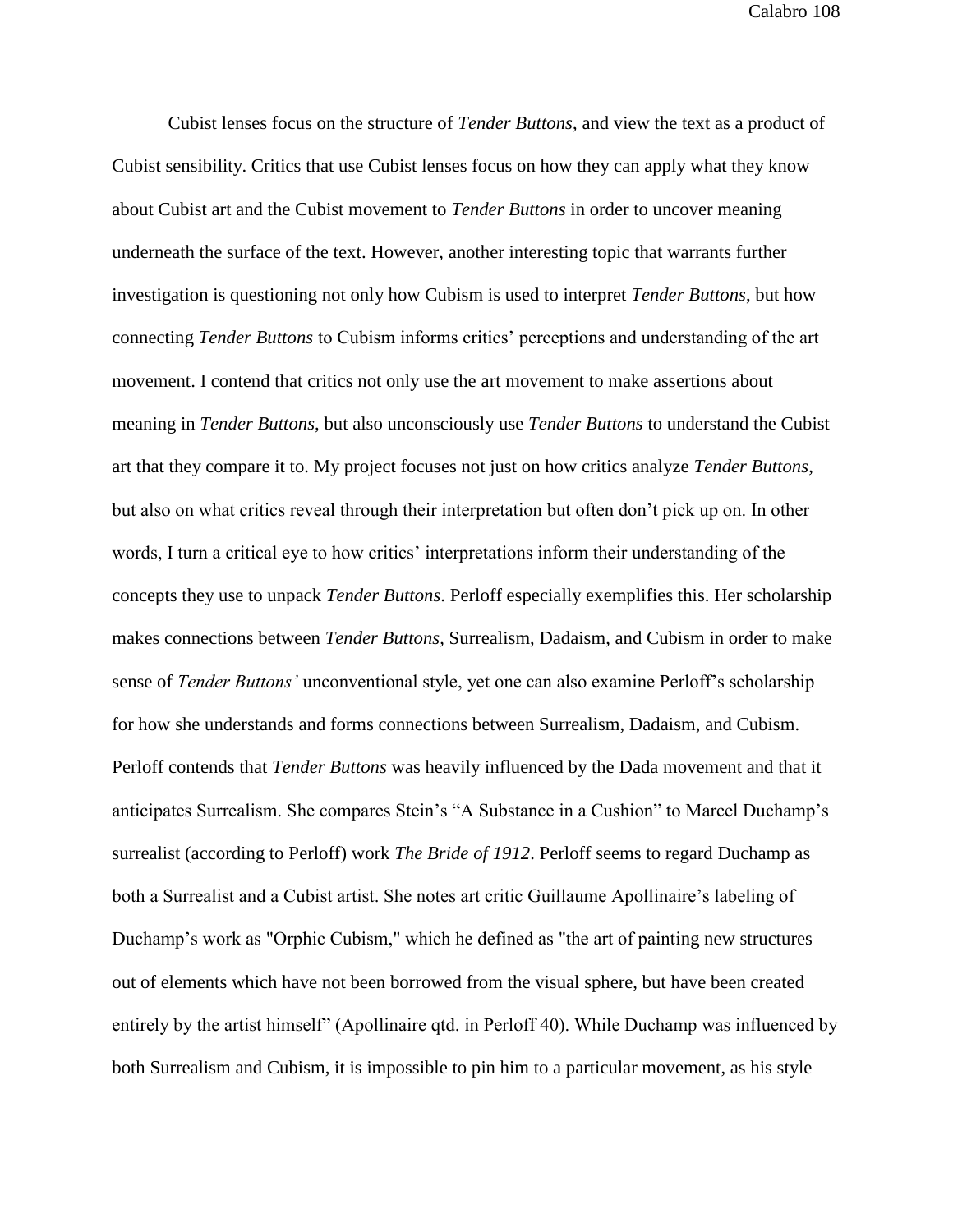was particularly unique. Duchamp was influenced by both movements, but his work is thought to have been intended as more of an ironic statement or mockery of painting. In fact, Duchamp notably differentiated his work from the Cubist movement, which he found to be too systematic, so it is interesting that Perloff brings together Surrealism and Cubism through her interpretation of *Tender Buttons.* Thus, Perloff's connections between the two movements and her categorization of Duchamp's work require more extensive examination, as they are potentially problematic. On a broader scale, examining Perloff's connections reveal how *Tender Buttons* is itself a theory of interpretation. The manner in which Perloff examines *Tender Buttons* through Cubism and Surrealism sheds light on how she interprets these art movements. Although Cubists and Surrealists were influenced by one another, the artists and artwork differed in style, form, and message. Perloff's interpretation of *Tender Buttons* suggests that she sees overlaps in the two movements. Her analysis points to *Tender Buttons'* potential as a theory of interpretation, as she uses *Tender Buttons* to interpret Cubism as much as she uses Cubism to understand *Tender Buttons*. Moreover, this insight begs a future study of how texts that are interpreted through art inform and affect the perception and understanding of art.

### **V.3.b: Feminism and Gender Studies**

Through examining *Tender Buttons* scholarship that uses feminist and gender studies lenses, one can observe not only how these schools of thought have impacted the interpretation of *Tender Buttons*, but also how critics are using *Tender Buttons* to interpret the goals and focuses of these lenses. For example, Wight's scholarship takes an extreme position on *Tender Buttons* that allows us to examine her understanding of gender studies, and how *Tender Buttons* influences her use of that lens. Her assertion that Stein was projecting herself as male in *Tender Buttons* despite being "clearly female physically" reveals and reinforces her understanding that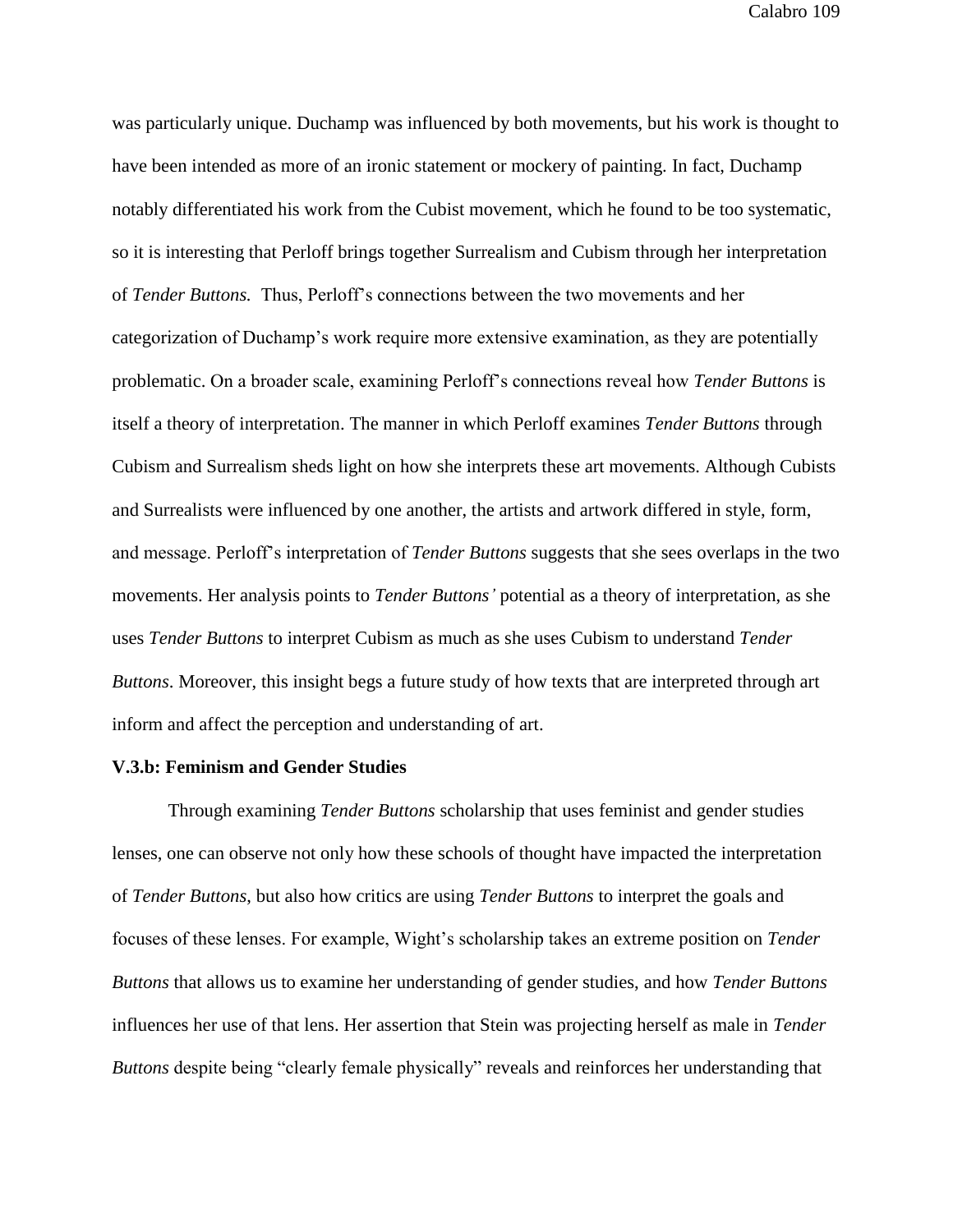gender and sex are separate concepts. Wight defines Stein's sex by her physical body, and her gender by how Stein perceives herself and how she challenges the norms of femininity and sexuality. Gender studies today generally rejects biology as a stable foundation for determining sex, so Wight's understanding is demonstrative of a gender studies lens of previous decades. In addition, Wight's analysis of *Tender Buttons* influences her understanding of gender studies through Greek mythology. Early sexuality and gender studies were deeply involved in Greek studies, and Wight's understanding of the character Tiresias is clearly affected by her interpretation of *Tender Buttons*, and vice versa. Tiresias is presented in Greek mythology as a man who was transformed into a woman by Hera as punishment for harming a pair of mating snakes. Tiresias spends seven years as a woman, gets married, and has children. He is eventually able to transform back into a man through another encounter with mating snakes (depending on the version, Tiresias either kills the snakes or leaves them be). Wight interprets the gender studies aspect of Tiresias' story through *Tender Buttons*. She labels Tiresias to be "of ambiguous sex," just as she asserts that Stein is of ambiguous sex when writing *Tender Buttons*. Moreover, she asserts that Tiresias, the Sybil, knows "herself" to be erotically drawn to women, just as Stein was drawn to Alice Toklas. Wight's reading of *Tender Buttons* influenced her understanding of Tiresias in such a way that it almost alters the original story. Rather than emphasizing that Tiresias was a man forcibly transformed into a woman, Wight's writing focuses on Tiresias' female self. Her focus enables a convenient connection between Stein and Tiresias that would not have existed without *Tender Buttons'* influence. Wight's understanding of gender in the story of Tiresias exemplifies how *Tender Buttons* influences Wight's use and comprehension of gender studies. Her connections between Stein and Tiresias reflect the influence that interpreting texts can have on critics' understanding of certain branches of study.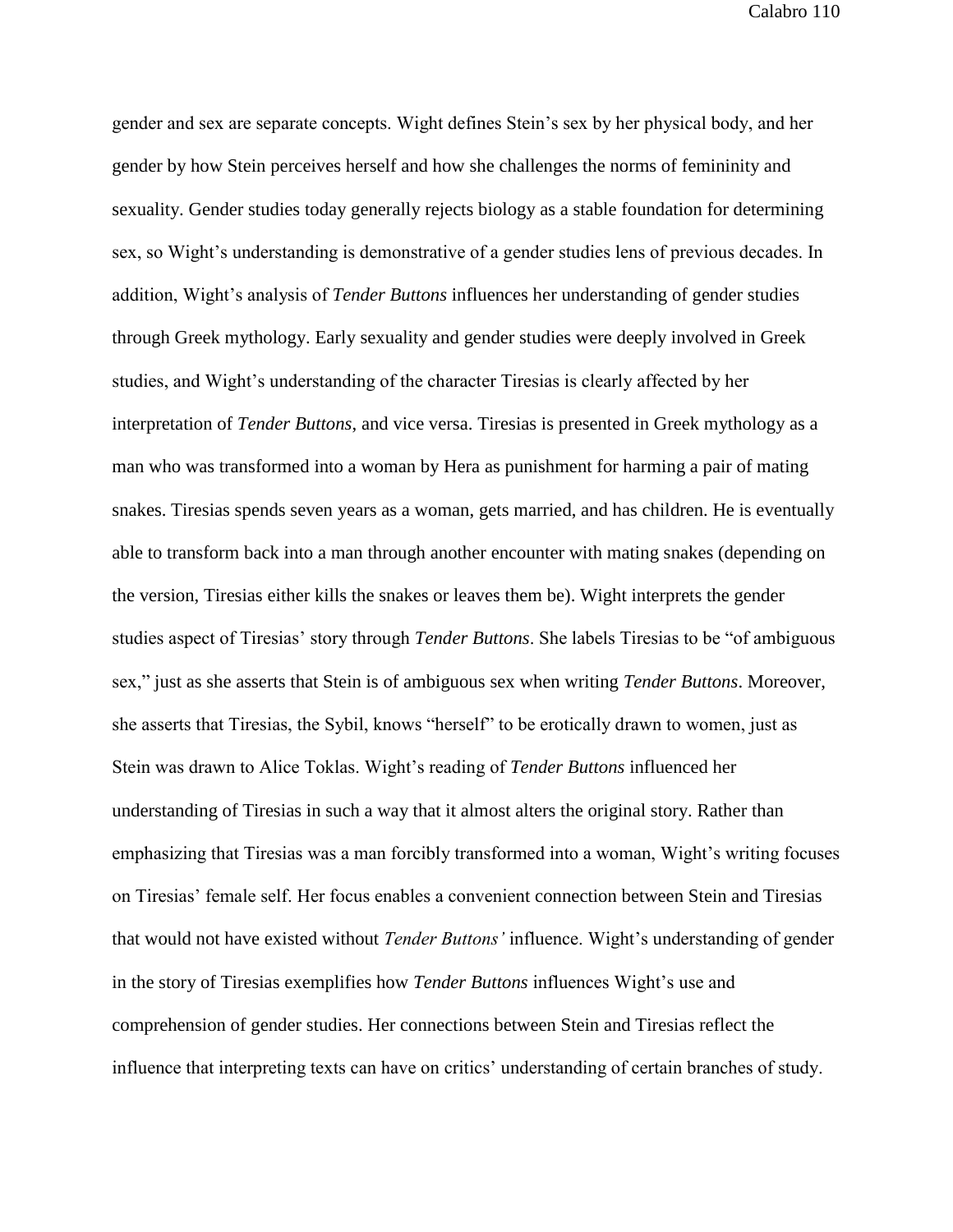Wight's scholarship in particular demonstrates that *Tender Buttons* should be considered a theory of interpretation. Her analysis reveals how far critics go to interpret a text's influence, as she selects aspects of Tiresias' story that fit with her gender studies analysis of *Tender Buttons*, and deflects aspects of the story that don't quite align.

#### **V.3.c: Language**

 $\overline{a}$ 

Language lenses are often used in *Tender Buttons* scholarship to examine how Stein's unconventional writing style affects how readers ascertain meaning from the text. While these lenses have yielded interesting and valuable insights on how *Tender Buttons* plays with or subverts conventional meaning, an underexplored aspect of language lenses is how *Tender Buttons* affects the way that critics consider what meaning is and how it is discerned from language. Kaufmann's consideration of Stein's intentions for *Tender Buttons* is especially interesting to assess in these respects. Kaufmann is ultimately distrustful of any stable sense of meaning, as he posits that Stein's aim was to shine a light on how culture uses mass-produced printed language to embed perceptual habits in readers. His analysis of *Tender Buttons* consistently focuses on portions of the text that can be construed as a subversion of the manipulation of language by culture.<sup>13</sup> Kaufmann's postmodern analysis of *Tender Buttons* focuses on how readers ascertain meaning from language through analyzing the grammar and structure of the text. However, it is also clear that *Tender Buttons* influences Kaufmann's understanding of grammar and structure, as well as of? how readers gain meaning from them. For example, Kaufmann unpacks the physical structural features of *Tender Buttons*, such as the boldness of the titles compared to the text of the poems, and asserts that the text's physical appearance affects the reader and imparts Stein's message about what language has become in

 $13$  It is worth pointing out that Kaufmann gives culture agency in his scholarship, though the implication is that it is power structures that are influencing culture and language, and thus readers.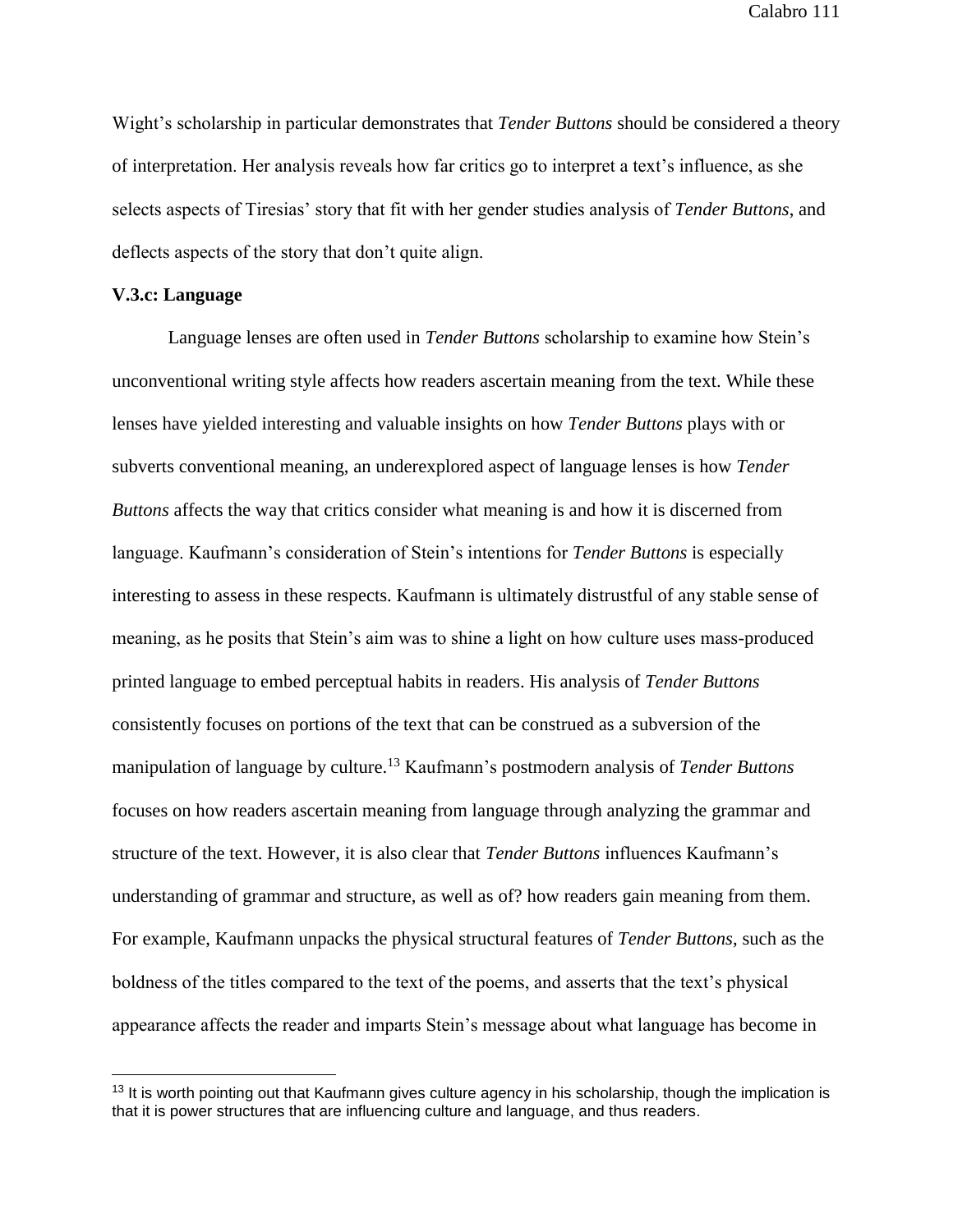print. Kaufmann's focus on structure leads him to conclusions about how Stein uses structure in a way that recognizes the limitations and manipulation of language, and tries to subvert those limitations in order to create a "visible language." His emphasis on *Tender Buttons'* structure influences his understanding that meaning is tied to structure. He contends that because Stein altered the structure of the text in a way that readers were perceiving words in an unfamiliar way, she was also altering how they gathered meaning from the text. Kaufmann's understanding of the relationship between structure and meaning is one of many examples of how critic's perceptions of how certain elements of language and meaning are tied together. *Tender Buttons* does not use language in a way that readers are accustomed to; thus, in the act of interpretation, readers are influenced by the unconventional prose to look for meaning in places they might not have otherwise. Using *Tender Buttons* as a theory of interpretation would essentially "flip" scholarship that uses language lenses so that critics not only study how to make sense of unconventional language, but also how *Tender Buttons* influences what their perception of conventional language is.

### **V.4: Conclusion**

My exploration of *Tender Buttons* scholarship has affected my own take on how *Tender Buttons* can and should be received. The majority of critics claim that *Tender Buttons* is a subversive text; the meaning that they find in the text overthrows certain power structures that impress ideas about meaning, logic, and interpretation onto readers. My position is somewhat different: While the text certainly challenges the dominant norms surrounding interpretation, meaning, gender and sexuality, etc., I suggest that what *Tender Buttons* does is inspire critical awareness in readers about these concepts, which is different from complete subversion. What I mean by critical awareness is certain recognitions about structure, language, feminism, and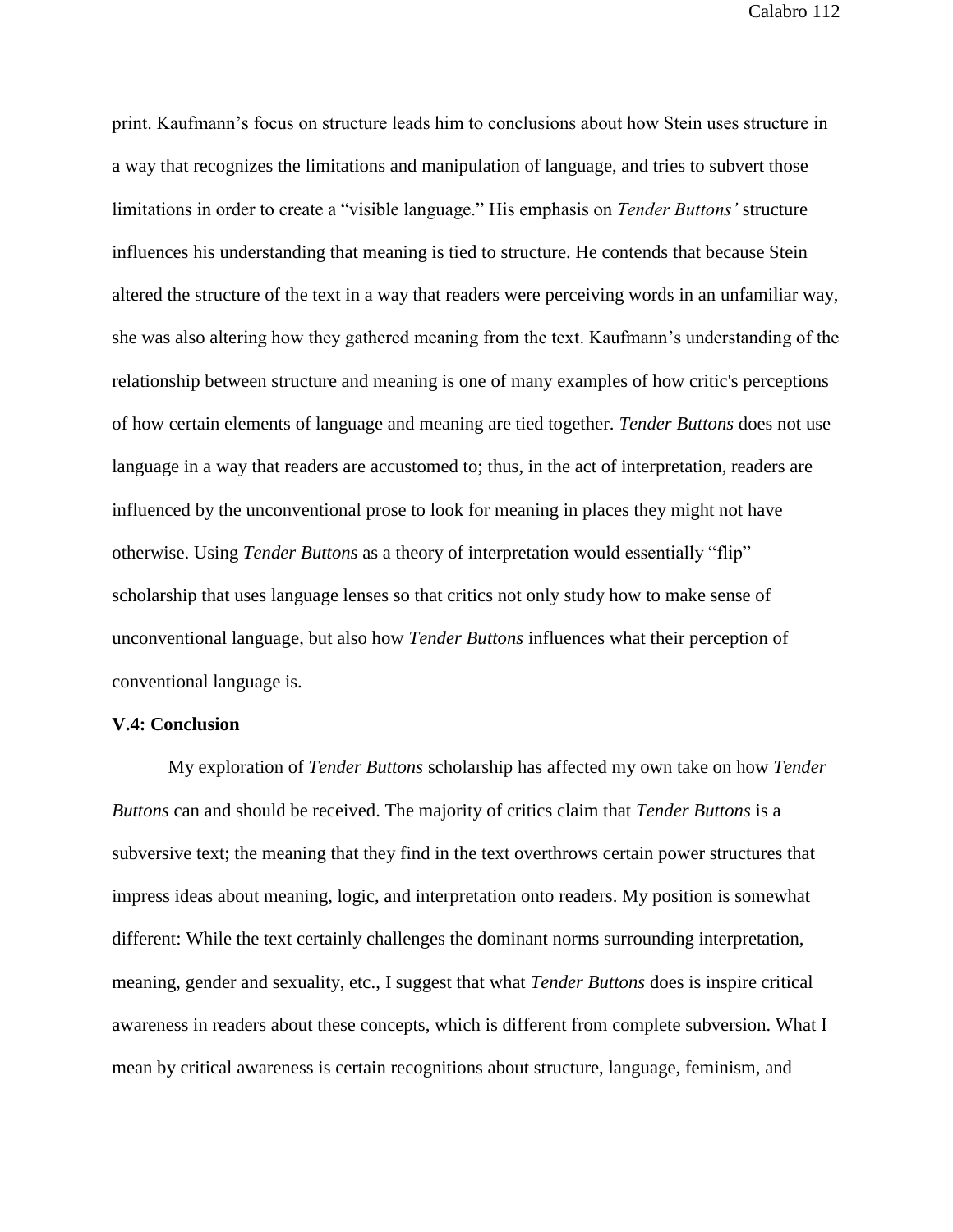patriarchy that may have been absent in readers before encountering *Tender Buttons*. The kind of awareness that *Tender Buttons* inspires varies depending on the reader and the terministic screens and interpretive strategies that they use. With Perloff, Dubnick, and Kley, *Tender Buttons* inspires awareness about how the structure (physical and grammatical) of a text informs readers' perceptions of meaning. For Wight, Ruddick, and Goodspeed-Chadwick, *Tender Buttons* raises an awareness of patriarchal and logocentric writing that has been used to oppress women. The language scholars DeKoven, Kaufmann, and Murphy recognize in *Tender Buttons* how certain elements of language, such as grammar and lexical meaning, manipulate perception and interpretation. Thus, *Tender Buttons* acts as a terministic screen that interacts with the terministic screens that critics use. For example, critics using the terministic screen of feminism to understand *Tender Buttons* simultaneously use *Tender Buttons* as a screen that influences their perceptions of patriarchy, gender, and sexuality. Critics' selection of terminology in *Tender Buttons* that aligns with the screen that they use reflects their own understanding of their particular screen.

All of the critics' scholarship that I have explored emphasize that *Tender Buttons* is a subversive text--that it overthrows certain patterns that readers have been conditioned to follow. It is my contention that while *Tender Buttons* does challenge notions such as conventional textual structure, patriarchal writing, and perceptual habits, it is more difficult to ascertain how subversive the text really is. The text is still largely marginalized by the power structures that critics claim it subverts. For example, feminist and gender studies screens assert that *Tender Buttons* subverts patriarchy and patriarchal writing, yet the text is still marginalized by a patriarchal system that values Stein's male contemporaries more than her. If *Tender Buttons* is the subversive text that critics make it out to be, Stein would be more readily recognized for how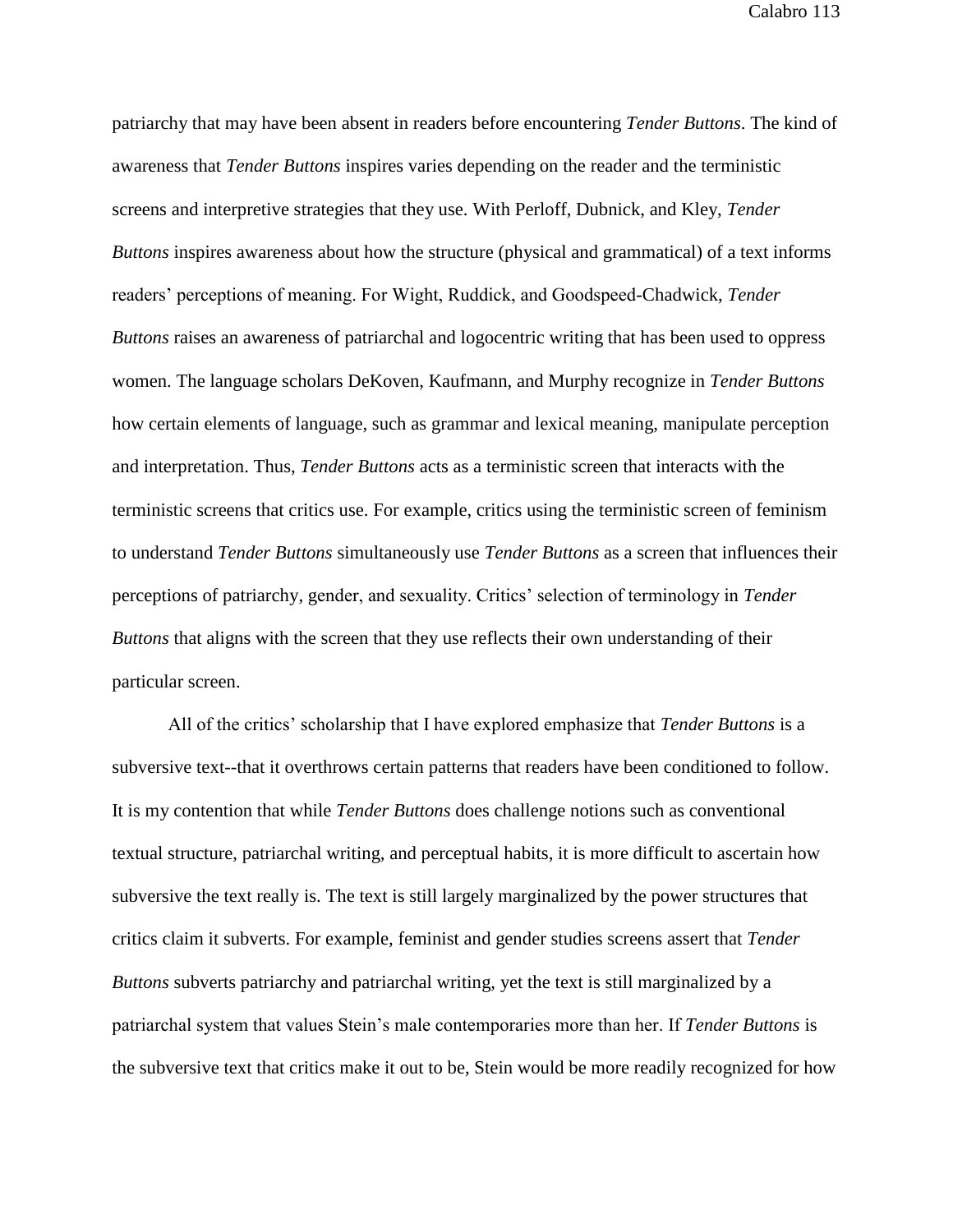she significantly shifted discourse on feminist concerns and influenced the Modernist movement. In addition, Kaufmann asserts that *Tender Buttons* subverts the habits that mass-produced language in print has embedded in language, yet critics still use logocentric perceptual habits to interpret *Tender Buttons*. In other words, while *Tender Buttons'* unique style does draw attention to the lack of linear "sense" that readers are accustomed to in texts, that does not stop readers from attempting to reorder the text in a way that fits more with their perceptual habits. This is the inevitable contradiction that I have brought up with interpreting challenging texts: to value their difficulty while simultaneously trying to make sense of them through the perceptual habits we have been accustomed to use. Readers cannot escape the language they were taught to use; and I do not think that *Tender Buttons* claims to be that escape. In many ways, *Tender Buttons* anticipates postmodernism with its self-referentiality, as the text uses language to destabilize language. *Tender Buttons* can only make us aware of its limitations and biases, not subvert the language itself.

To conclude, *Tender Buttons* will never be a text that has a generally agreed upon meaning. Its value lies in its ability to inspire debate and self-reflection, even over a century after its publication. There are still potential areas to study that will yield insights on why and how critics engage with challenging texts. *Tender Buttons* has not lost its relevance; it is in many ways a timeless text that critics spanning over a hundred years have made connections with. Thus, I suggest that future scholarship will shift from focusing on what meaning can be pulled from *Tender Buttons* to centering on how the text acts as a theory itself, affecting the perceptions and understandings of critics.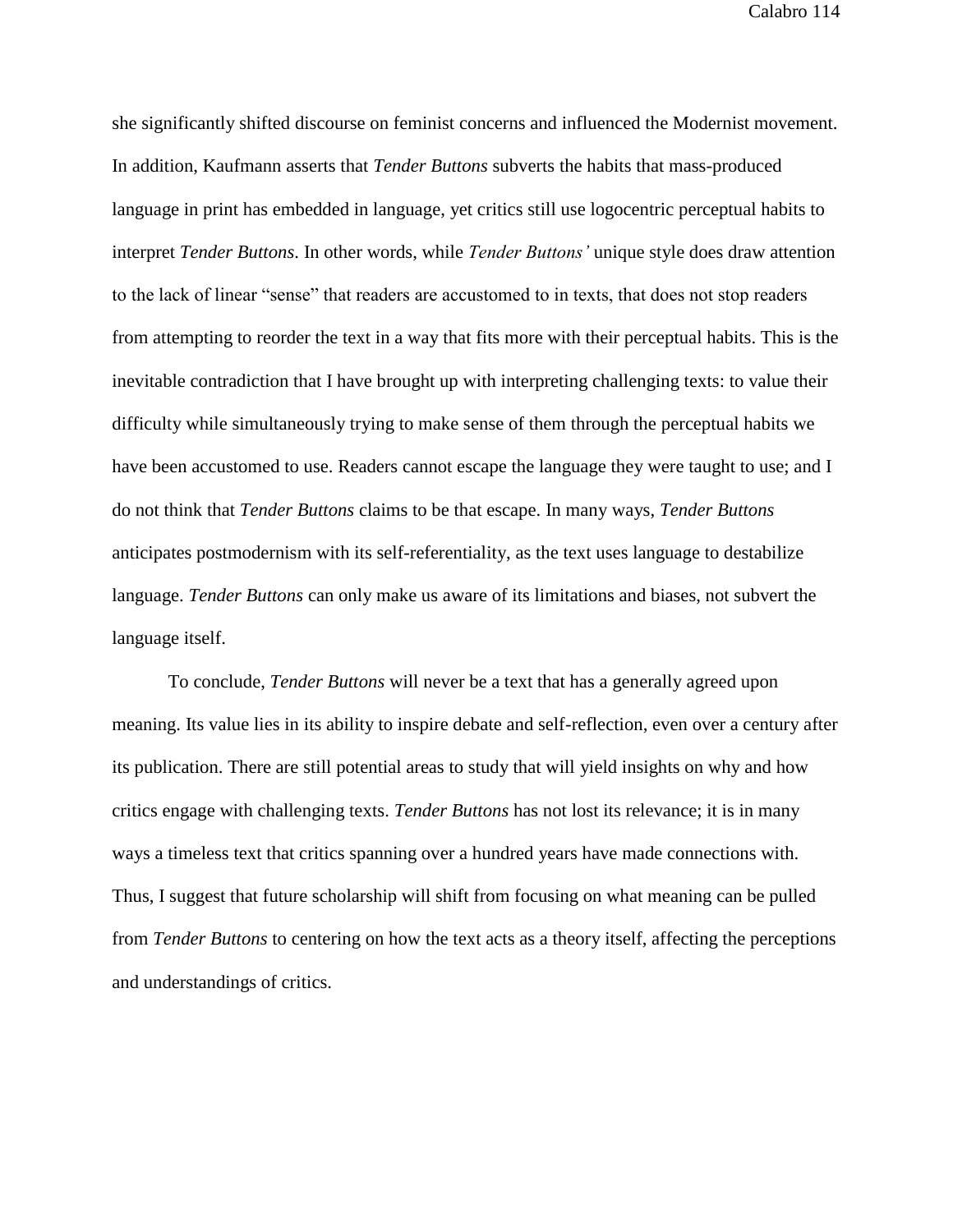| Scholarship<br><b>Focus</b> | Decade and<br>author(s) | # of<br>articles/books<br>considered in<br>this thesis (and<br>author(s)) | # of sources<br>(not considered<br>in this thesis) | # of Sources<br><b>Total</b> |
|-----------------------------|-------------------------|---------------------------------------------------------------------------|----------------------------------------------------|------------------------------|
| Cubism                      | 70's                    | $\mathbf{1}$<br>Perloff                                                   |                                                    | $\mathbf{1}$                 |
|                             | 80's                    | $\mathbf{1}$<br>Dubnick                                                   | $\mathbf{1}$<br>Walker                             | $\mathbf{2}$                 |
|                             | 90's                    |                                                                           |                                                    | $\boldsymbol{0}$             |
|                             | 00's                    | $\mathbf{1}$<br>Kley                                                      | $\overline{2}$<br>Hilder<br>Siraganian             | 3                            |
| Feminism/Gende<br>r Studies |                         |                                                                           |                                                    |                              |
|                             | 80's                    | 1<br>Wight                                                                | $\mathbf{1}$<br>Gubar                              | $\mathbf{2}$                 |
|                             | 90's                    | $\mathbf{1}$<br>Ruddick                                                   | $\overline{2}$<br>Murphy<br>Mitrano                | 3                            |
|                             | 00's                    |                                                                           |                                                    | $\boldsymbol{0}$             |
|                             | 2010's                  | $\mathbf{1}$<br>Goodspeed-<br>Chadwick                                    |                                                    | $\mathbf{1}$                 |
| Language                    |                         |                                                                           |                                                    |                              |
|                             | 70's                    |                                                                           | $\overline{2}$<br>Hadas<br>Schmitz                 | $\mathbf{2}$                 |
|                             | 80's                    | $\overline{2}$<br>DeKoven<br>Kaufmann                                     |                                                    | $\overline{2}$               |
|                             | 90's                    | 1<br>Murphy                                                               |                                                    | $\mathbf{1}$                 |

Appendix I.a: Map of *Tender Buttons* Scholarship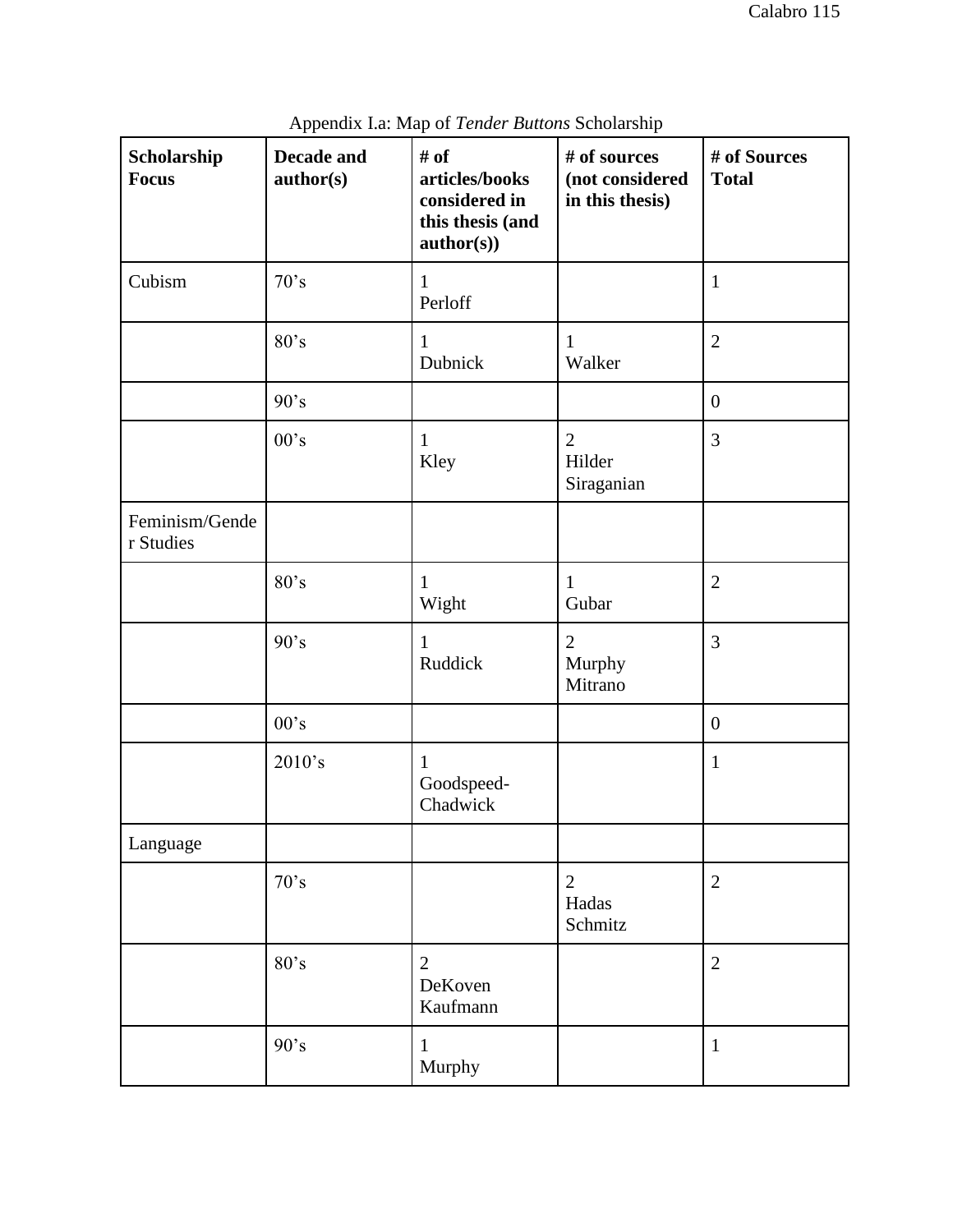|                                                                         | 00's   |                       |                        | $\boldsymbol{0}$ |
|-------------------------------------------------------------------------|--------|-----------------------|------------------------|------------------|
|                                                                         | 2010's |                       | $\mathbf{1}$<br>Kirsch | $\mathbf{1}$     |
| Other<br>(Scholarship that<br>addresses the<br>study of Stein<br>works) |        |                       |                        |                  |
|                                                                         | 80's   | 1<br>Neuman           |                        | $\mathbf{1}$     |
|                                                                         | 90's   | $\mathbf{1}$<br>Tyson |                        | $\mathbf{1}$     |
|                                                                         | 00's   | 1<br>Poetzsch         |                        | $\mathbf{1}$     |
|                                                                         | 2010's |                       | $\mathbf 1$            | 1                |

Appendix I.b: # of sources (that I consider in this thesis) from each lens that uses particular interpretive strategies (to varying degrees). All sources use more than one interpretive strategy

|                                                    | Psychoanalyti<br>c Strategies | Structuralist<br><b>Strategies</b>     | Intentionalist/<br>Biographical<br>strategies   | Post-<br>Structuralist<br><b>Strategies</b>                | Reader<br>Response<br><b>Strategies</b> |
|----------------------------------------------------|-------------------------------|----------------------------------------|-------------------------------------------------|------------------------------------------------------------|-----------------------------------------|
| Cubism<br>Lenses                                   | $\Omega$                      | 3<br>Perloff<br><b>Dubnick</b><br>Kley | 3<br>Perloff<br><b>Dubnick</b><br>Kley          |                                                            | Kley                                    |
| Feminism<br>and Gender<br><b>Studies</b><br>Lenses | Ruddick                       | Wight                                  | 3<br>Wight<br>Ruddick<br>Goodspeed-<br>Chadwick | $\overline{2}$<br><b>Ruddick</b><br>Goodspeed-<br>Chadwick |                                         |
| Language<br>Lenses                                 | $\overline{0}$                | 3<br>DeKoven<br>Kaufmann<br>Murphy     | 3<br>DeKoven<br>Kaufmann<br>Murphy              | 3<br>DeKoven<br>Kaufmann<br>Murphy                         |                                         |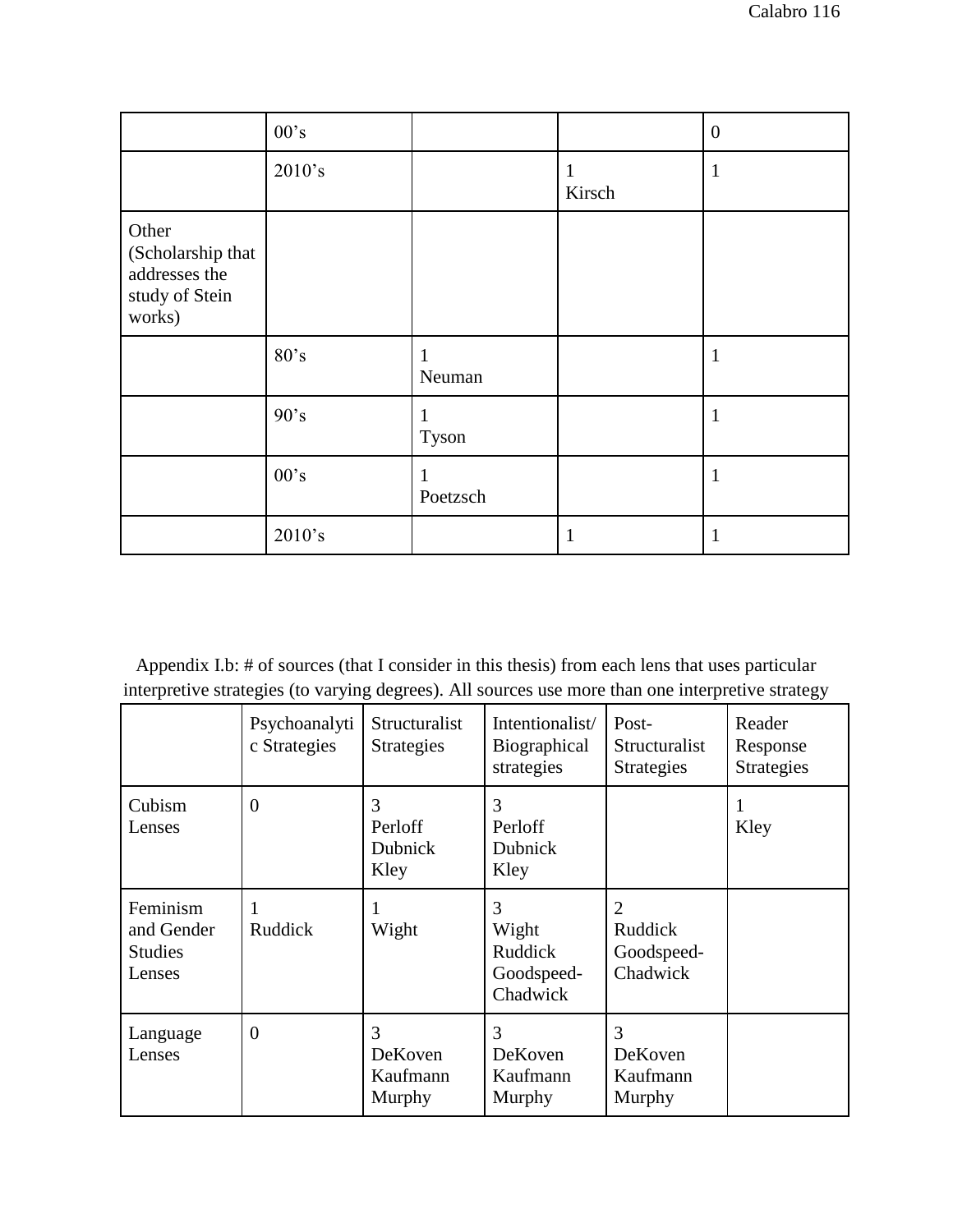# Appendix II.a: "A Substance in a Cushion"

## A SUBSTANCE IN A CUSHION

The change of color is likely and a difference a very little difference is prepared. Sugar is not a vegetable.

Callous is something that hardening leaves behind what will be soft if there is a genuine interest in there being present as many girls as men. Does this change. It shows that dirt is clean when there is a volume.

A cushion has that cover. Supposing you do not like to change, supposing it is very clean that there is no change in appearance, supposing that there is regularity and a costume is that any the worse than an oyster and an exchange. Come to season that is there any extreme use in feather and cotton. Is there not much more joy in a table and more chairs and very likely roundness and a place to put them.

A circle of fine card board and a chance to see a tassel.

What is the use of a violent kind of delightfulness if there is no pleasure in not getting tired of it. The question does not come before there is a quotation. In any kind of place there is a top to covering and it is a pleasure at any rate there is some venturing in refusing to believe nonsense. It shows what use there is in a whole piece if one uses it and it is extreme and very likely the little things could be dearer but in any case there is a bargain and if there is the best thing to do is to take it away and wear it and then be reckless be reckless and resolved on returning gratitude.

Light blue and the same red with purple makes a change. It shows that there is no mistake. Any pink shows that and very likely it is reasonable. Very likely there should not be a finer fancy present. Some increase means a calamity and this is the best preparation for three and more being together. A little calm is so ordinary and in any case there is sweetness and some of that.

A seal and matches and a swan and ivy and a suit.

A closet, a closet does not connect under the bed. The band if it is white and black, the band has a green string. A sight a whole sight and a little groan grinding makes a trimming such a sweet singing trimming and a red thing not a round thing but a white thing, a red thing and a white thing.

The disgrace is not in carelessness nor even in sewing it comes out out of the way.

What is the sash like. The sash is not like anything mustard it is not like a same thing that has stripes, it is not even more hurt than that, it has a little top. (Stein 247)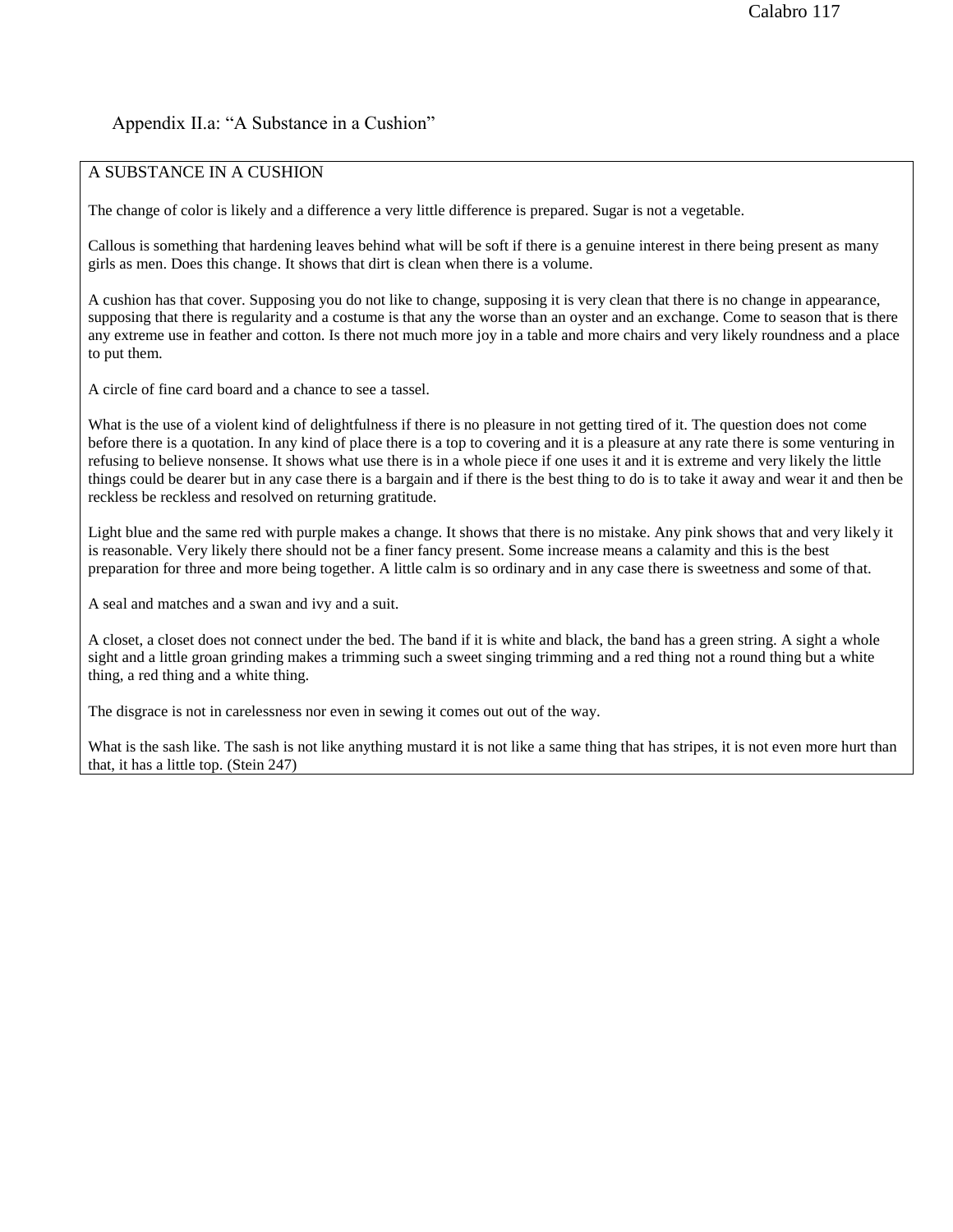Appendix II.b: *The Bride of 1912*

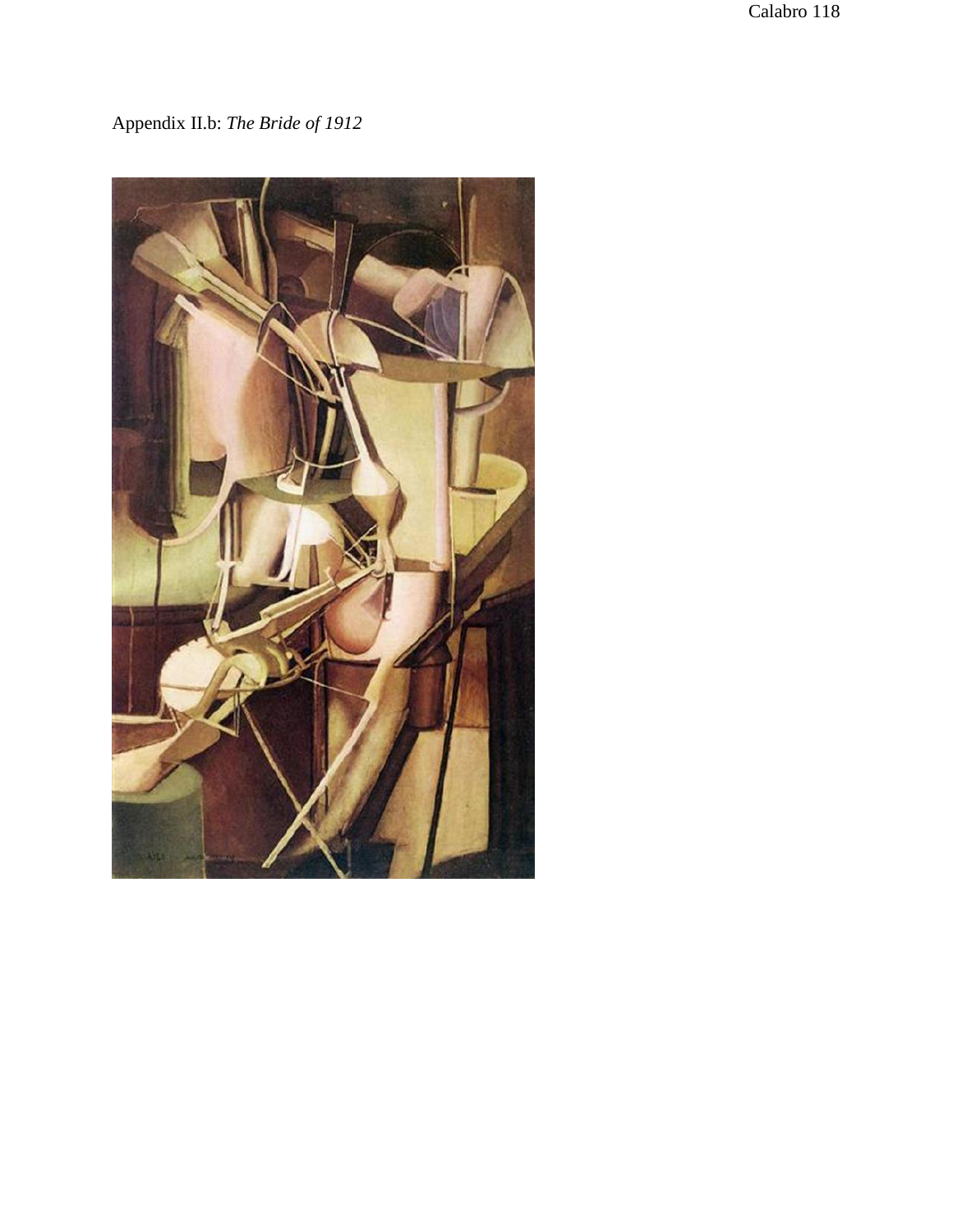# Appendix III.a: "Sugar"

#### SUGAR.

A violent luck and a whole sample and even then quiet.

Water is squeezing, water is almost squeezing on lard. Water, water is a mountain and it is selected and it is so practical that there is no use in money. A mind under is exact and so it is necessary to have a mouth and eye glasses.

A question of sudden rises and more time than awfulness is so easy and shady. There is precisely that noise.

A peck a small piece not privately overseen, not at all not a slice, not at all crestfallen and open, not at all mounting and chaining and evenly surpassing, all the bidding comes to tea.

A separation is not tightly in worsted and sauce, it is so kept well and sectionally.

Put it in the stew, put it to shame. A little slight shadow and a solid fine furnace.

The teasing is tender and trying and thoughtful.

The line which sets sprinkling to be a remedy is beside the best cold.

A puzzle, a monster puzzle, a heavy choking, a neglected Tuesday.

Wet crossing and a likeness, any likeness, a likeness has blisters, it has that and teeth, it has the staggering blindly and a little green, any little green is ordinary.

One, two and one, two, nine, second and five and that.

A blaze, a search in between, a cow, only any wet place, only this tune.

Cut a gas jet uglier and then pierce pierce in between the next and negligence. Choose the rate to pay and pet pet very much. A collection of all around, a signal poison, a lack of languor and more hurts at ease.

A white bird, a colored mine, a mixed orange, a dog.

Cuddling comes in continuing a change.

A piece of separate outstanding rushing is so blind with open delicacy.

A canoe is orderly. A period is solemn. A cow is accepted.

A nice old chain is widening, it is absent, it is laid by. (Stein 275-276)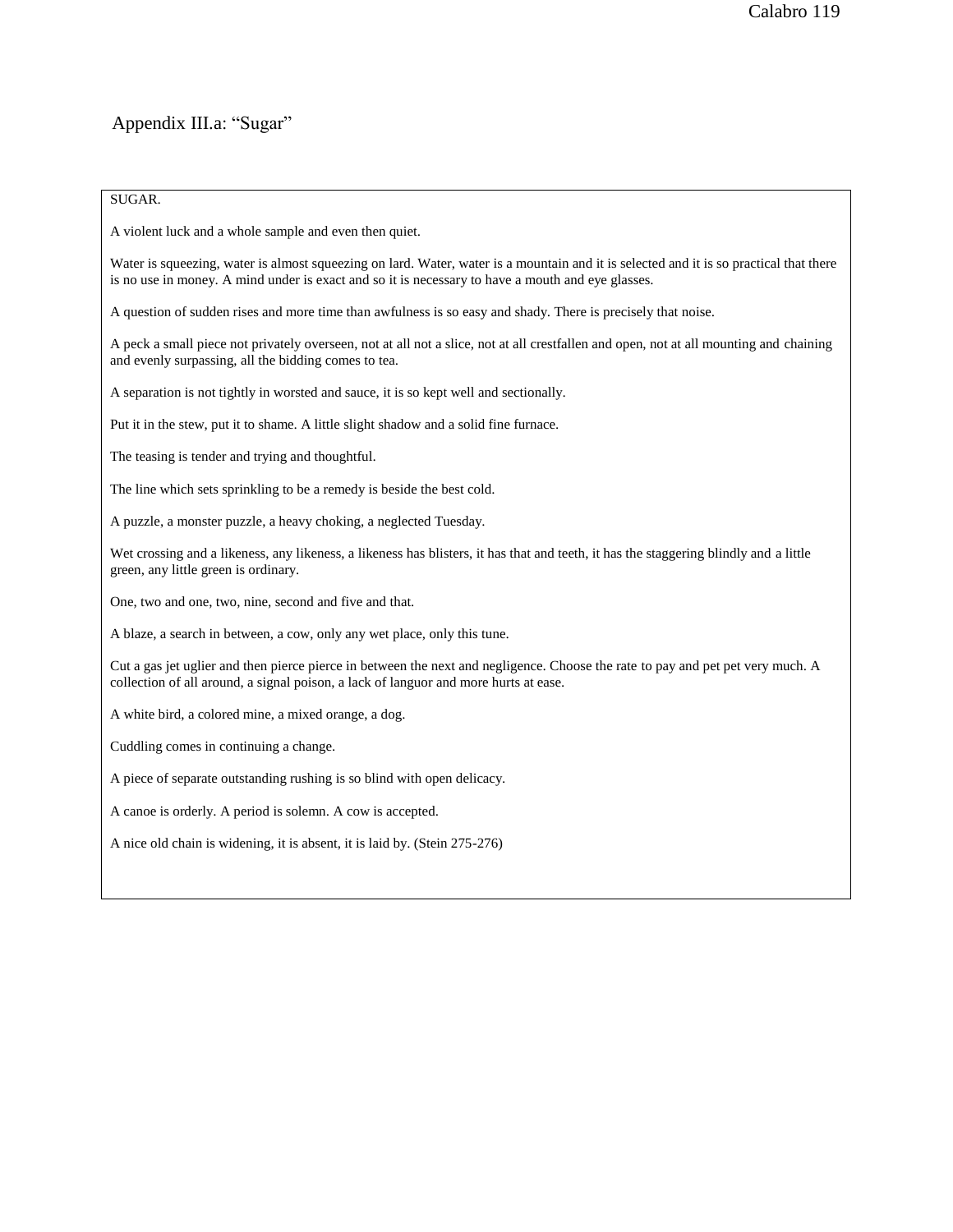### Work Cited

- DeKoven, Marianne. "Gertrude Stein and Modern Painting: Beyond Literary Cubism." *Contemporary Literature*, vol. 22, no. 1, 1981, pp. 81-95. *JSTOR*, doi: 10.2307/1208223. Accessed 18 April 2018.
- Dubnick, Randa K. *The Structure of Obscurity: Gertrude Stein, Language, and Cubism.* University of Illinois Press, 1984, pp. 28-44.
- Goodspeed-Chadwick, Julie. "Reconfiguring Identities in the Word and in the World: Naming Marginalized Subjects and Articulating Marginal Narratives in Early Canonical Works by Gertrude Stein." *South Central Review*, vol. 31, no. 2, 2014. *Project Muse*, muse.jhu.edu/article/548418. Accessed 18 April 2018.
- Gubar, Susan. "Blessings in Disguise: Cross-Dressing as Re-Dressing for Female Modernists." *The Massachusetts Review*, vol. 22, no. 3, 1981, pp. 477-508. *JSTOR*, www.jstor.org/stable/25089168. Accessed 18 April 2018.
- Hadas, Pamela. "Spreading the Difference: One Way to Read Gertrude Stein's Tender Buttons." *Twentieth Century Literature,* vol. 24, no. 1, 1978, pp. 57-75. *JSTOR*, doi: 10.2307/441064. Accessed 18 April 2018.
- Hilder, Jamie. "'After all one must know more than one sees and one does not see a cube in its entirety': Gertrude Stein and Picasso and Cubism." *Critical Survey*, vol. 17, no. 3, 2005, pp. 66-84. JSTOR, doi: 10.3167/001115705780996506. Accessed 23 April 2018.
- Kaufmann, Edward Michael. "Gertrude Stein's Re-Vision of Language and Print in 'Tender Buttons'." *Journal of Modern Literature*, vol. 15, no. 4, 1989, pp. 447-460. *JSTOR*, www.jstor.org/stable/3831601. Accessed 18 April 2018.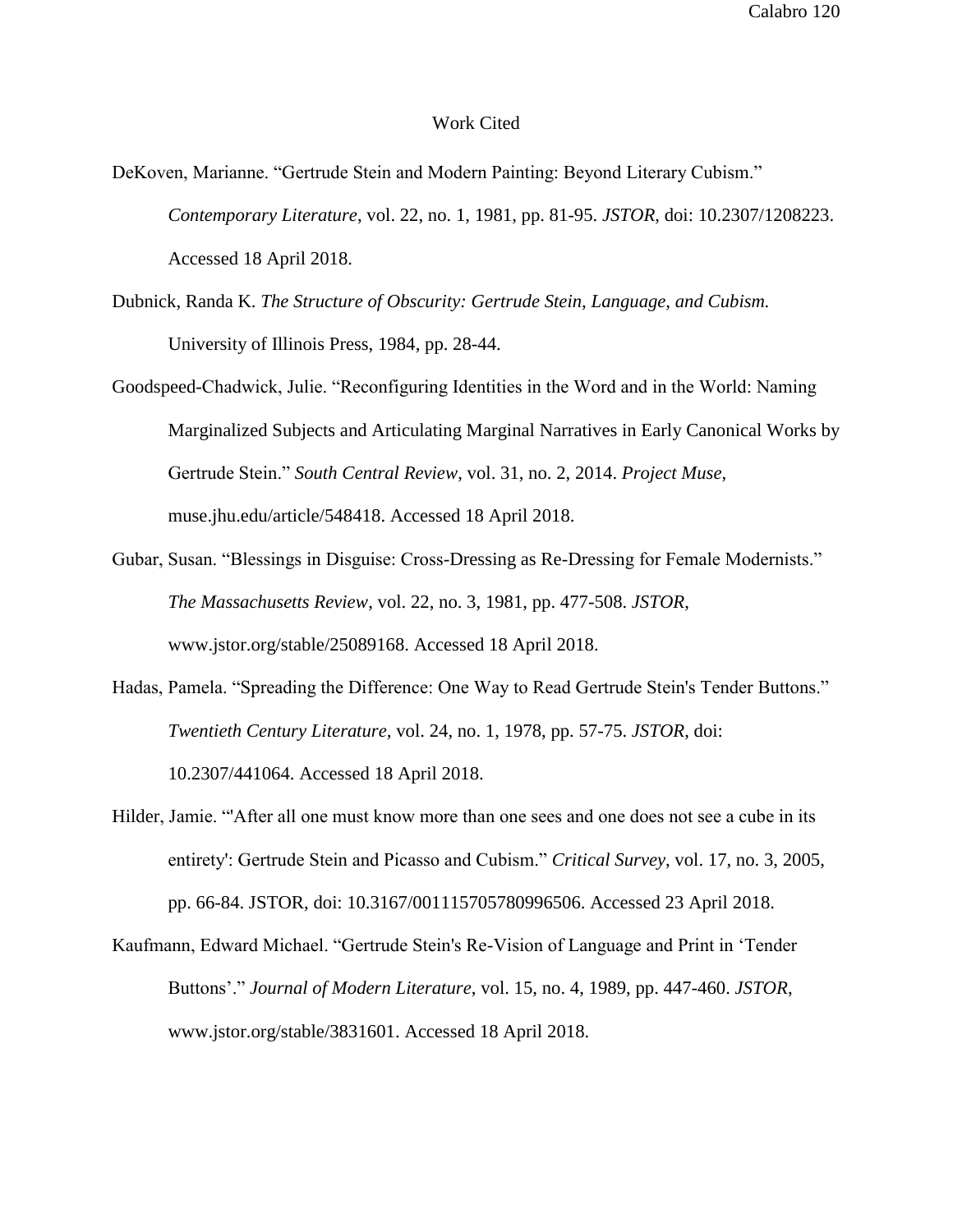Kirsch, Sharon J. *Gertrude Stein and the Reinvention of Rhetoric*. University Alabama Press, 2014. *eBook Collection* (*EBSCOhost),*

https://corvette.salemstate.edu:2048/login?url=http://search.ebscohost.com/login.aspx?dir ect=true&AuthType=cookie,ip,cpid&custid=ssc&db=nlebk&AN=898873&site=ehostlive&scope=site. Accessed 18 April 2018.

- Kley, Antje. "'keeping pace with the visual revolution': Intermediary Reference in Gertrude Stein's Prose Poems 'Tender Buttons' and Wyndham Lewis's Novel 'Tarr.'" *American Studies*, vol. 49, no. 4, 2004, pp. 515-538. *JTOR,* www.jstor.org/stable/41158094. Accessed 18 April 2018.
- Lorange, Astrid. *How Reading Is Written: A Brief Index to Gertrude Stein*. Wesleyan, 2014. *Ebsco*, Access no: 886347.
- Mitrano, Mena. "Linguistic Exoticism and Literary Alienation: Gertrude Stein's 'Tender Buttons.'" *Modern Language Studies*, vol. 28, no. 2, 1998, pp. 87-102. *JSTOR*, doi: 10.2307/3195301. Accessed 18 April 2018.
- Murphy, Margueritte S. *A Tradition of Subversion: The Prose Poem in English From Wilde to Ashbery.* University of Massachusetts Press, 1992. *eBook Collection (EBSCOhost),* https://corvette.salemstate.edu:2048/login?url=http://search.ebscohost.com/login.aspx?dir ect=true&AuthType=cookie,ip,cpid&custid=ssc&db=nlebk&AN=22353&site=ehostlive&scope=site. Accessed 18 April 2018.
- ---. "'Familiar Strangers': The Household Words of Gertrude Stein's 'Tender Buttons.'" *Contemporary Literature,* vol. 32, no. 3,1991, pp. 383-402. *JSTOR*, doi: 10.2307/1208563. Accessed 18 April 2018.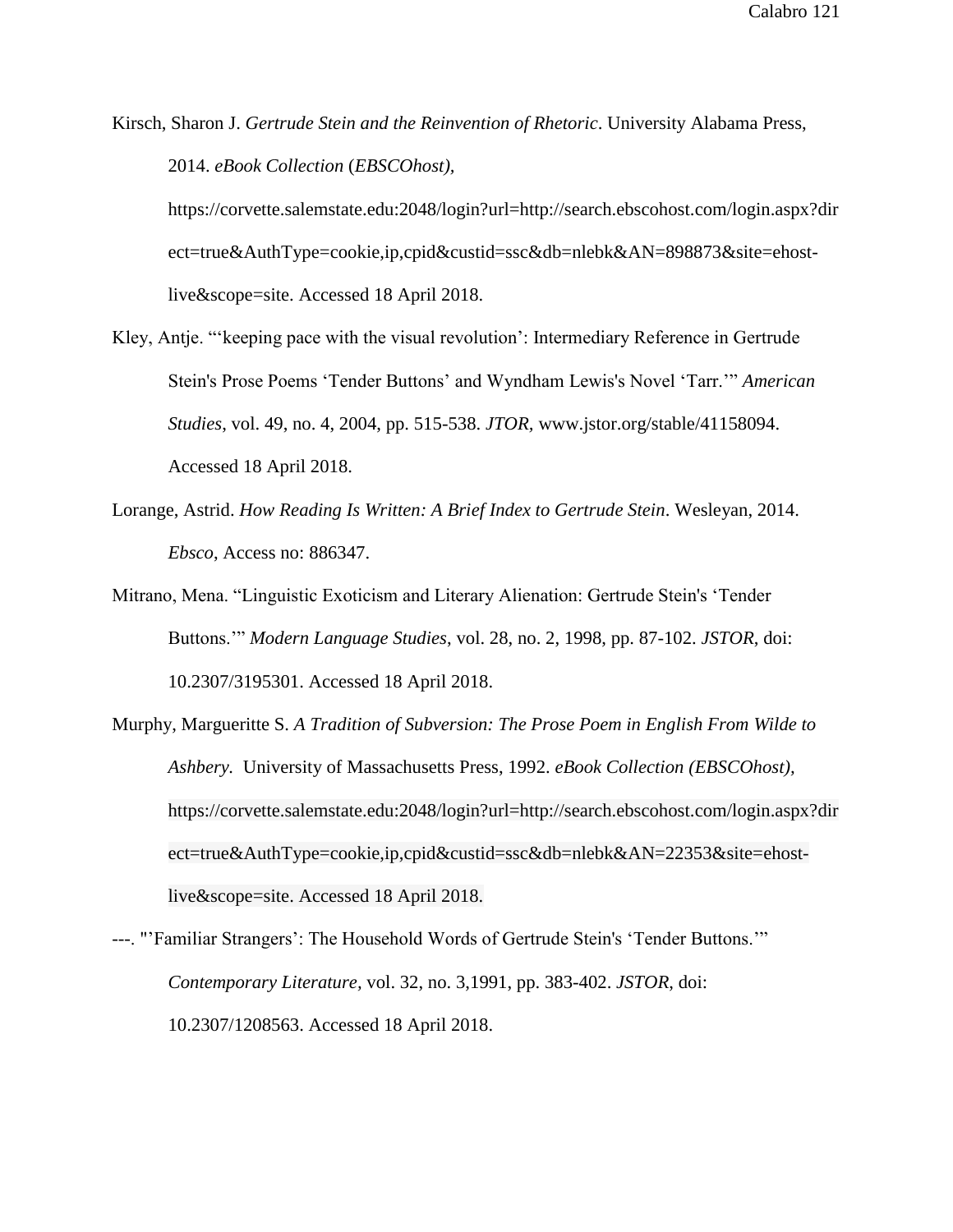Neuman, Shirley. *Gertrude Stein and the Making of Literature.* The Macmillan Press LTD, 1998, Xvii-xxiii. *eBook Collection* (*Google Books)*,

https://books.google.com/books/about/Gertrude\_Stein\_and\_the\_Making\_of\_Literat.html? id=jDKuCwAAQBAJ&printsec=frontcover&source=kp\_read\_button#v=onepage&q&f=f alse. Accessed 18 April 2018.

- Perloff, Marjorie. "Poetry as Word-System: The Art of Gertrude Stein." *The American Poetry Review,* vol. 8, no. 5, 1979, pp. 33-43. *JSTOR*, www.jstor.org/stable/27776276. Accessed 18 April 2018.
- Poetzsch, Markus. "Presence, Deixis, and the Making of Meaning in Gertrude Stein's Tender Buttons." *University of Toronto Quarterly*, vol. 75, no. 4, 2006, 946-956. *Project Muse*, doi: dx.doi.org/10.3138/utq.75.4.946. Accessed 18 April 2018.

Ruddick, Lisa. *Reading Gertrude Stein.* Cornell University Press, 1990, pp. 191-251.

- Schmitz, Neil. "Gertrude Stein as Post-Modernist: The Rhetoric of 'Tender Buttons.'" *Journal of Modern Literature,* vol. 3, no. 5, 1974, pp. 1203-1218. *JSTOR*, www.jstor.org/stable/3831005. Accessed 18 April 2018.
- Siraganian, Lisa. "Out of Air: Theorizing the Art Object in Gertrude Stein and Wyndham Lewis." *Modernism/modernity,* vol. 10, no. 4, 2003, pp. 657-676. *Project Muse*, doi: doi.org/10.1353/mod.2003.0088. Accessed 18 April 2018.

Stein, Gertrude. *Three Lives and Tender Buttons*. 1914. Signet Classic, 2003, pp. 245-300.

Walker, Cheryl. "Feminist Literary Criticism and the Author." *Critical Inquiry,* vol. 16, no. 3, 1990, pp. 551-571. *JSTOR*, www.jstor.org/stable/1343639. Accessed 27 April 2018.